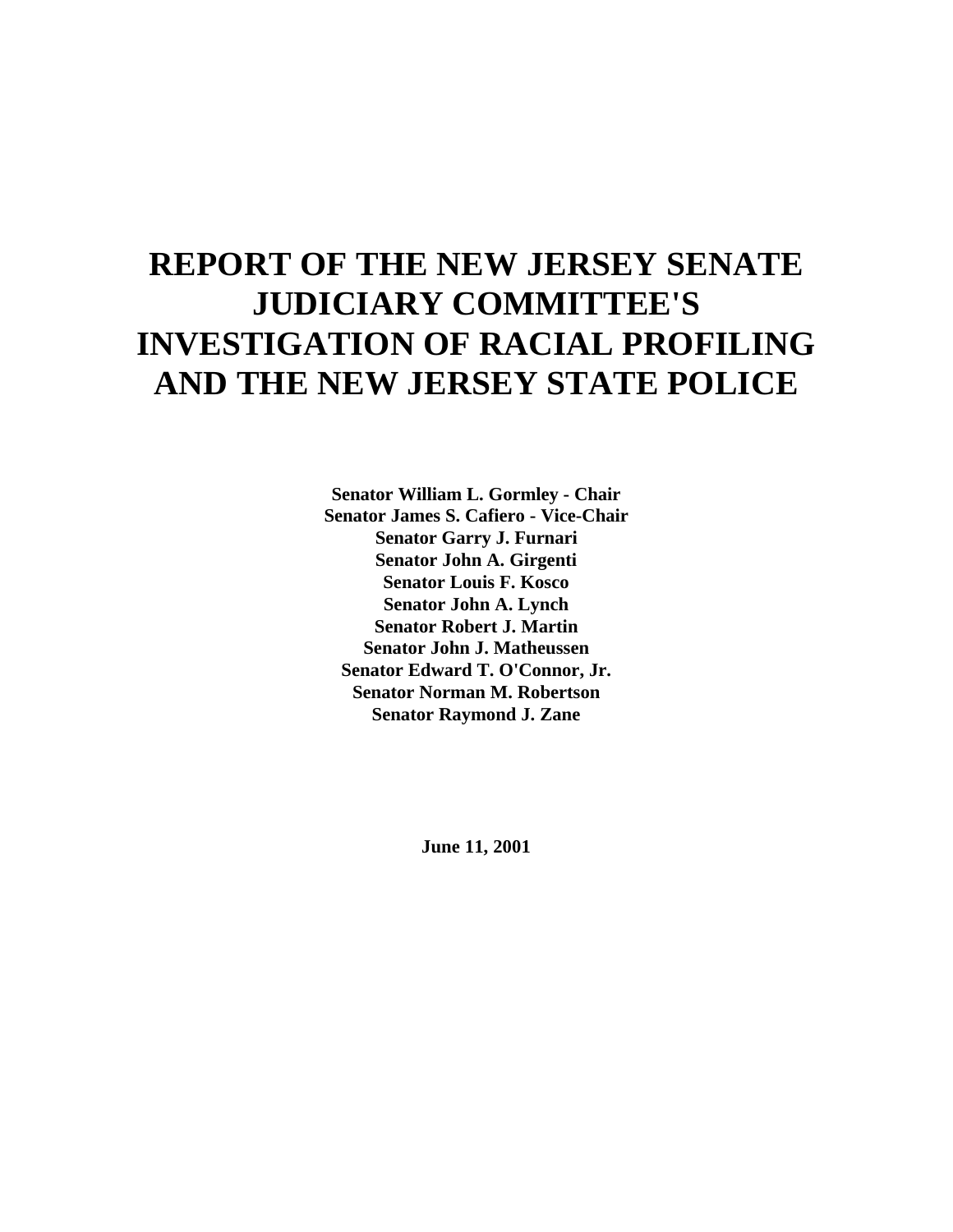# **TABLE OF CONTENTS**

# **PAGE**

|    |                                                                                | iv             |
|----|--------------------------------------------------------------------------------|----------------|
|    |                                                                                | vi             |
|    |                                                                                | $\mathbf{1}$   |
|    |                                                                                | $\tau$         |
| 1. | Evidence From The Document Release and Attendant Witness Testimony             | $\tau$         |
|    |                                                                                | $\overline{7}$ |
|    |                                                                                | 11             |
|    |                                                                                | 13             |
|    |                                                                                | 19             |
|    |                                                                                | 32             |
|    |                                                                                | 37             |
|    |                                                                                | 44             |
|    | Evidence From Witnesses Who Requested, Or Were Invited To Testify At The<br>2. | 62             |
|    |                                                                                | 82             |
|    | Suggested Reform No. 1: Prohibit Consent Searches By Executive Order           | 82             |
|    |                                                                                |                |
|    | 1. Learning From History: The Need For Structural Changes In NJSP Oversight    | 89             |
|    |                                                                                | 94             |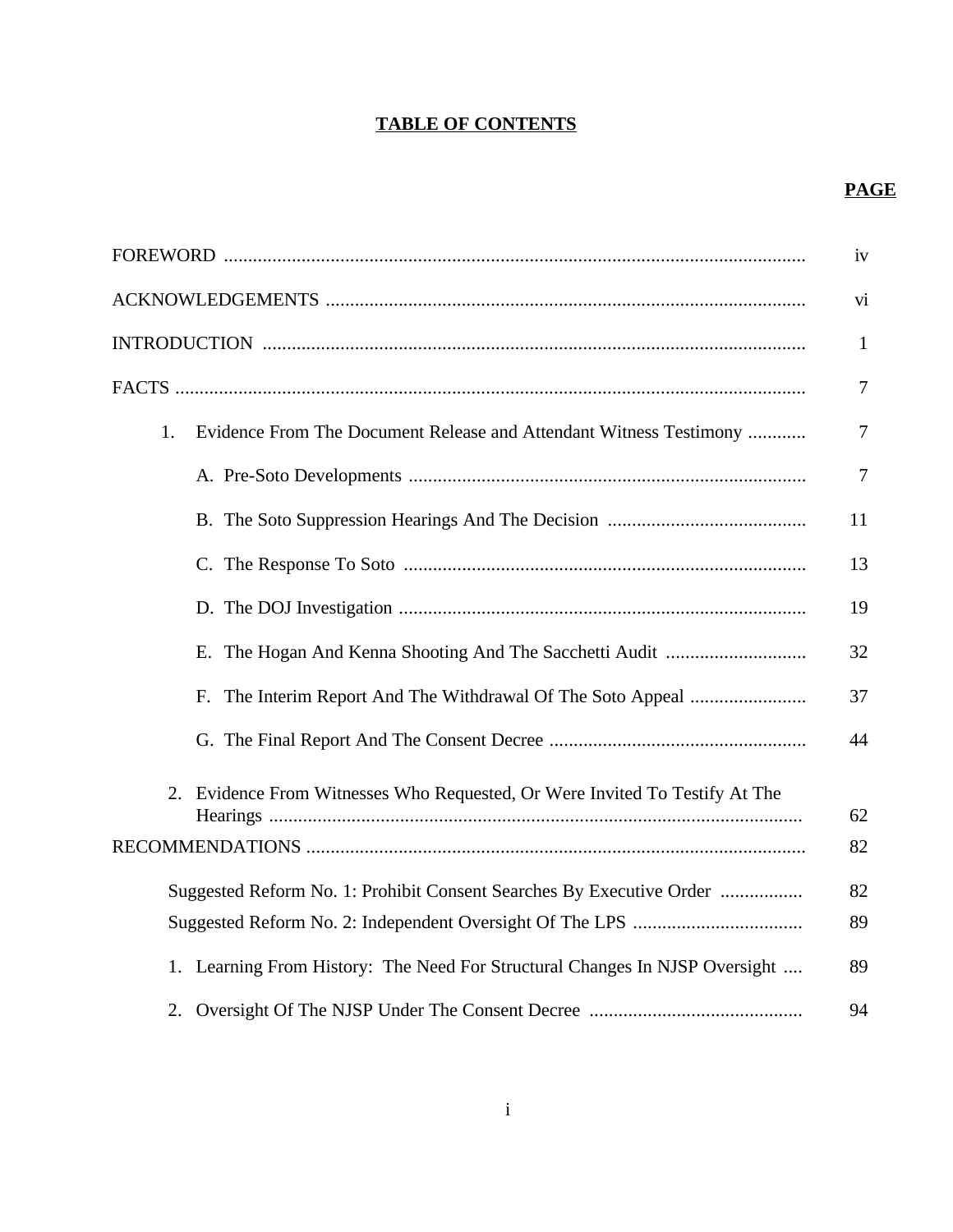|                                                                                    |                                                                            | 94  |  |  |
|------------------------------------------------------------------------------------|----------------------------------------------------------------------------|-----|--|--|
|                                                                                    |                                                                            | 95  |  |  |
|                                                                                    |                                                                            | 96  |  |  |
|                                                                                    |                                                                            | 97  |  |  |
| 3.                                                                                 |                                                                            | 99  |  |  |
|                                                                                    |                                                                            | 101 |  |  |
|                                                                                    |                                                                            | 102 |  |  |
|                                                                                    |                                                                            | 102 |  |  |
| Suggested Reform No. 3: Establish Deprivation Of Civil Rights As A Criminal<br>104 |                                                                            |     |  |  |
| 106                                                                                |                                                                            |     |  |  |
| 107                                                                                |                                                                            |     |  |  |
|                                                                                    |                                                                            | 110 |  |  |
| 5.                                                                                 |                                                                            | 110 |  |  |
| 6.                                                                                 | Establish A "Public Confidence Police Integrity" Telephone Hotline         | 110 |  |  |
| 7.                                                                                 | Creation Of An Offense Of Tampering With Electronic Devices In Patrol Cars | 111 |  |  |
| 8.                                                                                 | Psychological Testing For Racial Bias Of NJSP Applicants                   | 111 |  |  |
|                                                                                    |                                                                            | 112 |  |  |
|                                                                                    | 10. Establish Trooper Performance Databases And Early Warning System       | 112 |  |  |
|                                                                                    |                                                                            | 113 |  |  |
|                                                                                    |                                                                            | 113 |  |  |
|                                                                                    |                                                                            | 114 |  |  |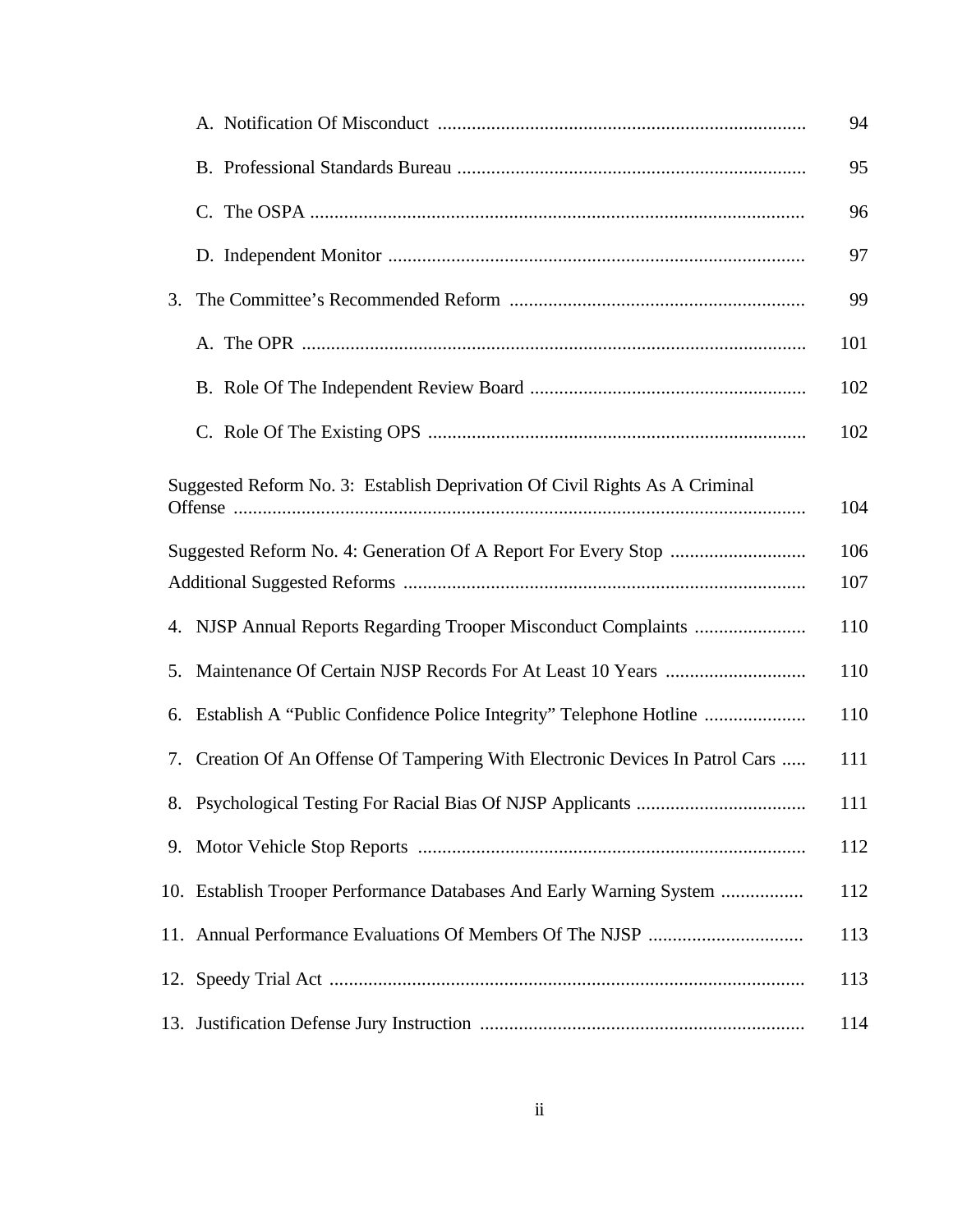|  | 114 |
|--|-----|
|  | 114 |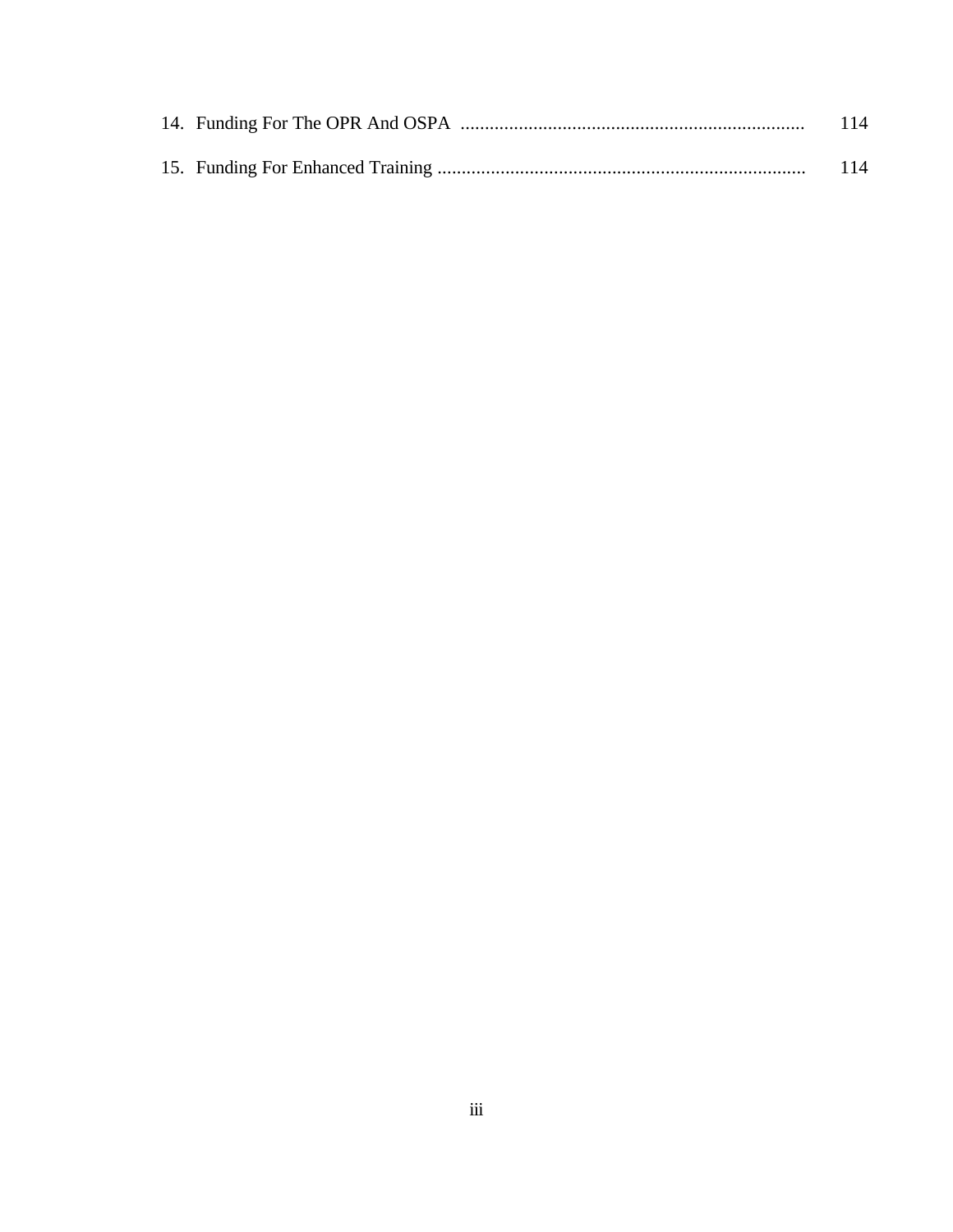#### **FOREWORD**

In October 2000, the Department of Law and Public Safety released over 90,000 pages of documentation and Governor Whitman's office released approximately 3,500 pages of documentation concerning racial profiling. Copies of the documents are available to the public in a repository located at the Hughes Justice Complex. Each document was assigned a category and numbered within that category. The categories are as follows:

| <b>Activity Logs</b>                |
|-------------------------------------|
| <b>Commercial Document</b>          |
| Troop D Audit                       |
| Department of Justice               |
| Government Correspondence           |
| Internal Affairs                    |
| Office of the Attorney General      |
| <b>Other Relevant Documents</b>     |
| Office of the Governor              |
| <b>Standard Operating Procedure</b> |
| <b>Statistics</b>                   |
| <b>Training</b>                     |
|                                     |

Thus, the first document produced in the Activity Logs category was marked AL 000001, the second document produced in the Activity Logs category was marked AL 000002, etc. Special counsel to the Senate Judiciary Committee and counsel to the Senate Minority reviewed these documents.

From January through March 2001, special counsel to the Senate Judiciary Committee and counsel to the Senate Minority conducted joint interviews and depositions of witnesses. Citations to transcripts of the interviews and depositions will be referred to herein by the witness' name and page number (e.g., "Rover at \_\_"). Documents were marked as exhibits at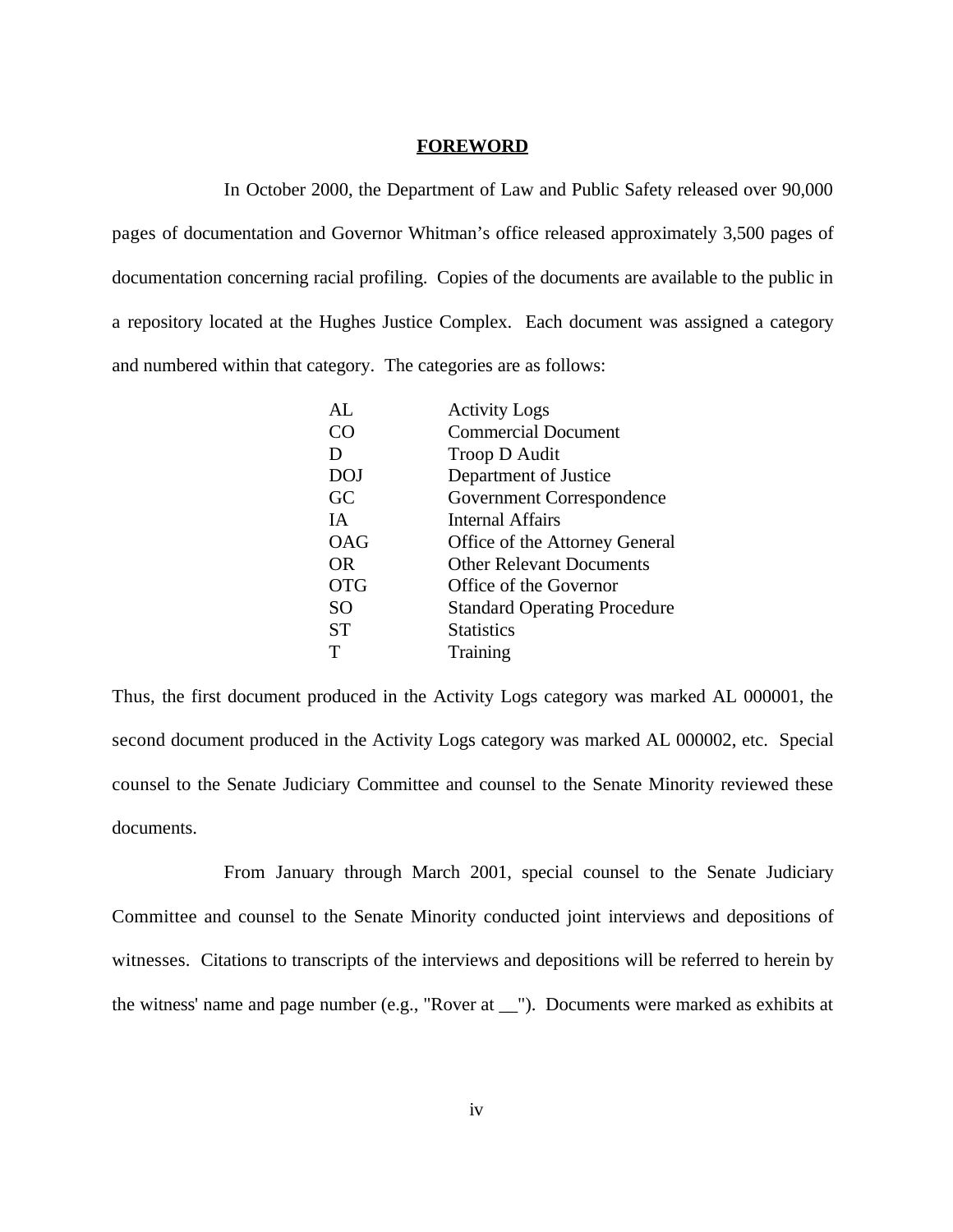the depositions and interviews of witnesses. Those documents were numbered according to the first letter of the deponent's last name and the exhibit number (i.e., G-1, G-2, etc.).

The Senate Judiciary Committee held hearings on March 19, 20, 27, and 28, and April 2, 3, 9, 10 and 18, 2001 (the "Hearings"). Citations to hearing transcripts will be referred to herein by the hearing date and page number (e.g., "March 19 at \_\_"). Additional documents were also marked during the hearings before the Senate Judiciary Committee. Those documents were marked SJC  $1 -$  SJC 14.

Copies of all deposition transcripts and transcripts of the hearings are posted on the Legislature's Internet site (**http://www.njleg.state.nj.us**).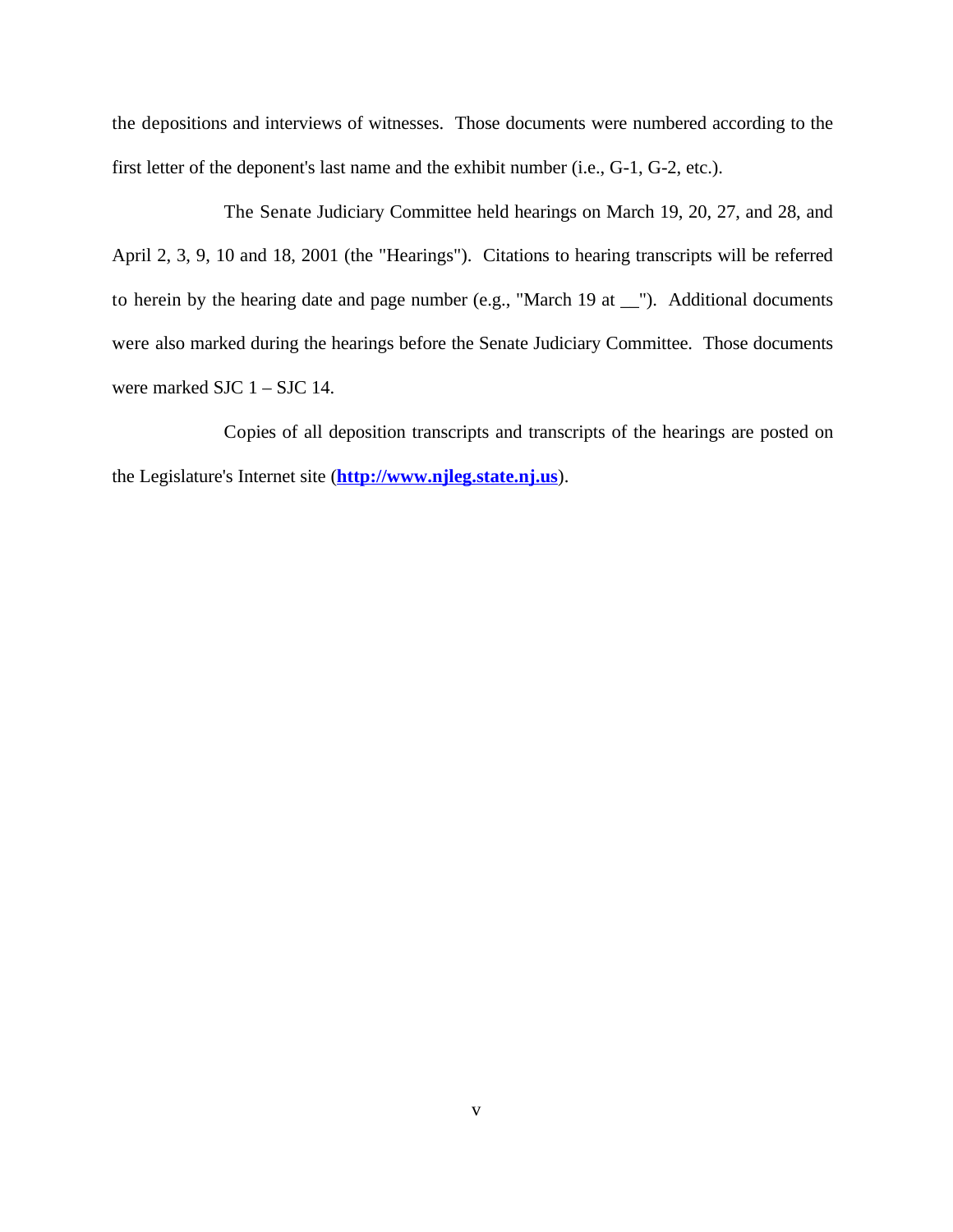#### **ACKNOWLEDGEMENTS**

The New Jersey Senate Judiciary Committee (the "Committee") gratefully acknowledges the Office of Legislative Services ("OLS"), which provided significant and invaluable assistance to special counsel and the Committee. Many individuals offered their assistance and are too numerous to mention. However, certain individuals played key roles in assisting the investigation.

Albert Porroni, Esq., Executive Director of OLS, wore many hats. He is a brilliant lawyer, scholar, and administrator. Mr. Porroni's exceptional insight, legal acumen, and dedication to the Committee's efforts catalyzed and indeed helped sustain the investigation.

Mr. Porroni's efforts were complimented by the efforts of James R. Adolf, Esq., Victoria P. Lawler, Esq., and John J. Tumulty, Esq. Messrs. Adolf and Tumulty and Ms. Lawler provided significant legal and administrative assistance to the Committee, special counsel and counsel to the Senate Minority. They were a pleasure to work with.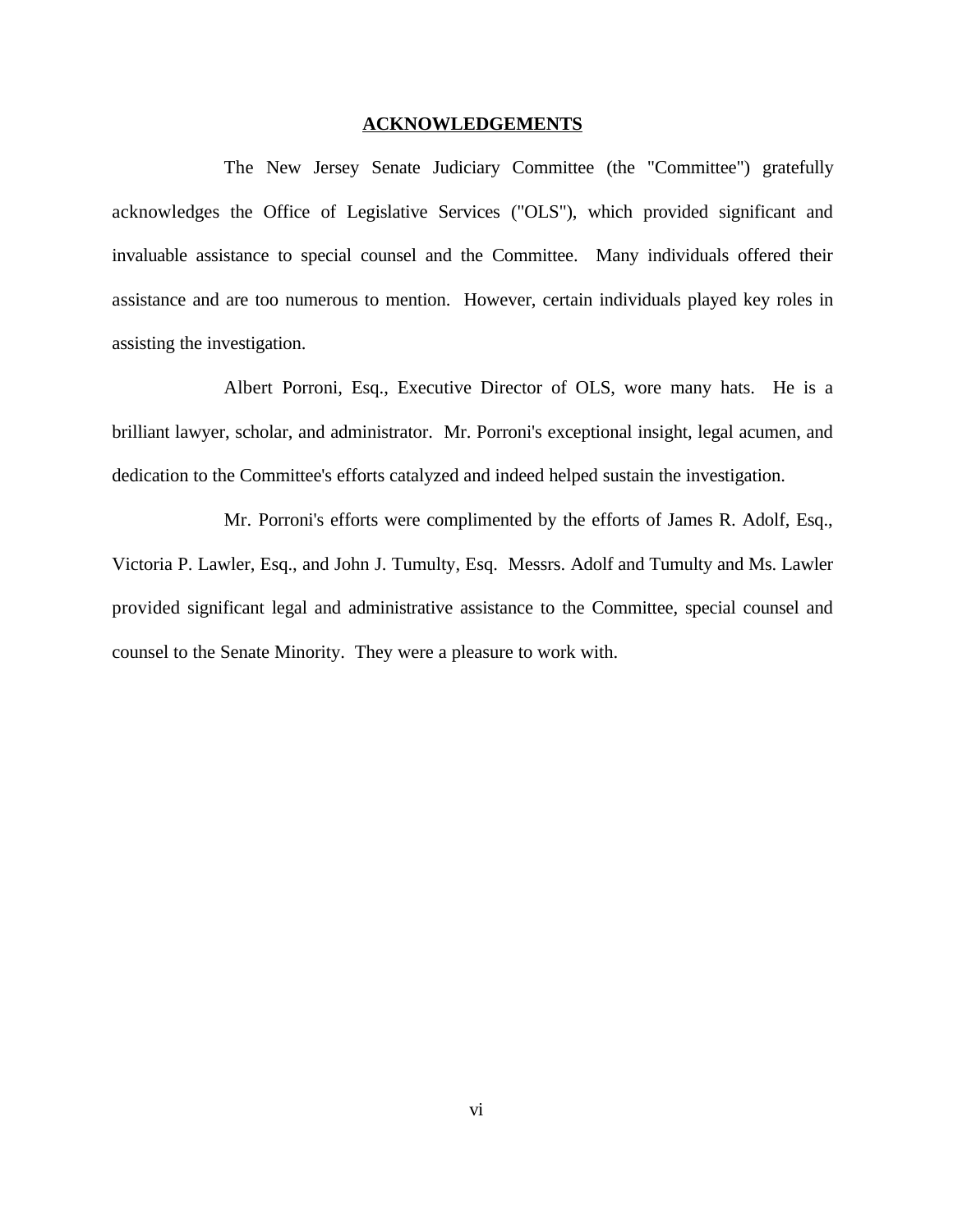#### **INTRODUCTION**

In October 2000, Senator William L. Gormley, Chairman of the Committee, announced that the Committee would conduct a review of racial profiling, the New Jersey State Police ("NJSP"), and the timing of the indictments in the Hogan and Kenna criminal matters.<sup>1</sup> Michael Chertoff, Esq., a partner at Latham & Watkins and former U.S. Attorney, was appointed Special Counsel to the Committee. In several criminal matters involving defense claims of selective prosecution, defense attorneys won discovery motions in 2000 requiring the State to release internal documents concerning racial profiling. In September 2000, Attorney General John Farmer announced that he would waive the attorney client and deliberative process privileges and would voluntarily make historical materials available to the general public through a central repository. The Committee served the Department of Law and Public Safety ("LPS"), Office of the Attorney General ("OAG") and Governor Whitman's office with several written requests for information and documentation.<sup>2</sup> In response, the LPS released over 90,000 pages of documentation and Governor Whitman's office released approximately 3,500 pages of documentation. The LPS' production was supplemented several times in response to additional requests for information by the Committee. The LPS and Governor Whitman also identified custodians of the record. In total, approximately 100,000 pages of documentation were reviewed in connection with the Committee's investigation. The initial document release by the OAG covered the period ending April 20, 1999, the date of the Interim Report of the State Police

On April 23, 1998, Troopers James Kenna and John Hogan fired on four men in a van they <sup>1</sup> stopped on the New Jersey Turnpike. They were subsequently indicted by two separate State grand juries. One indictment related to the troopers' actions on April 23, the other indictment concerned charges that the troopers had filed a number of reports that inaccurately described the race of motorists they stopped on the New Jersey Turnpike.

The LPS is comprised of numerous Divisions, including the NJSP and the Division of Criminal <sup>2</sup> Justice ("CJ"). The Attorney General and his office, the OAG, oversees the operations of the LPS.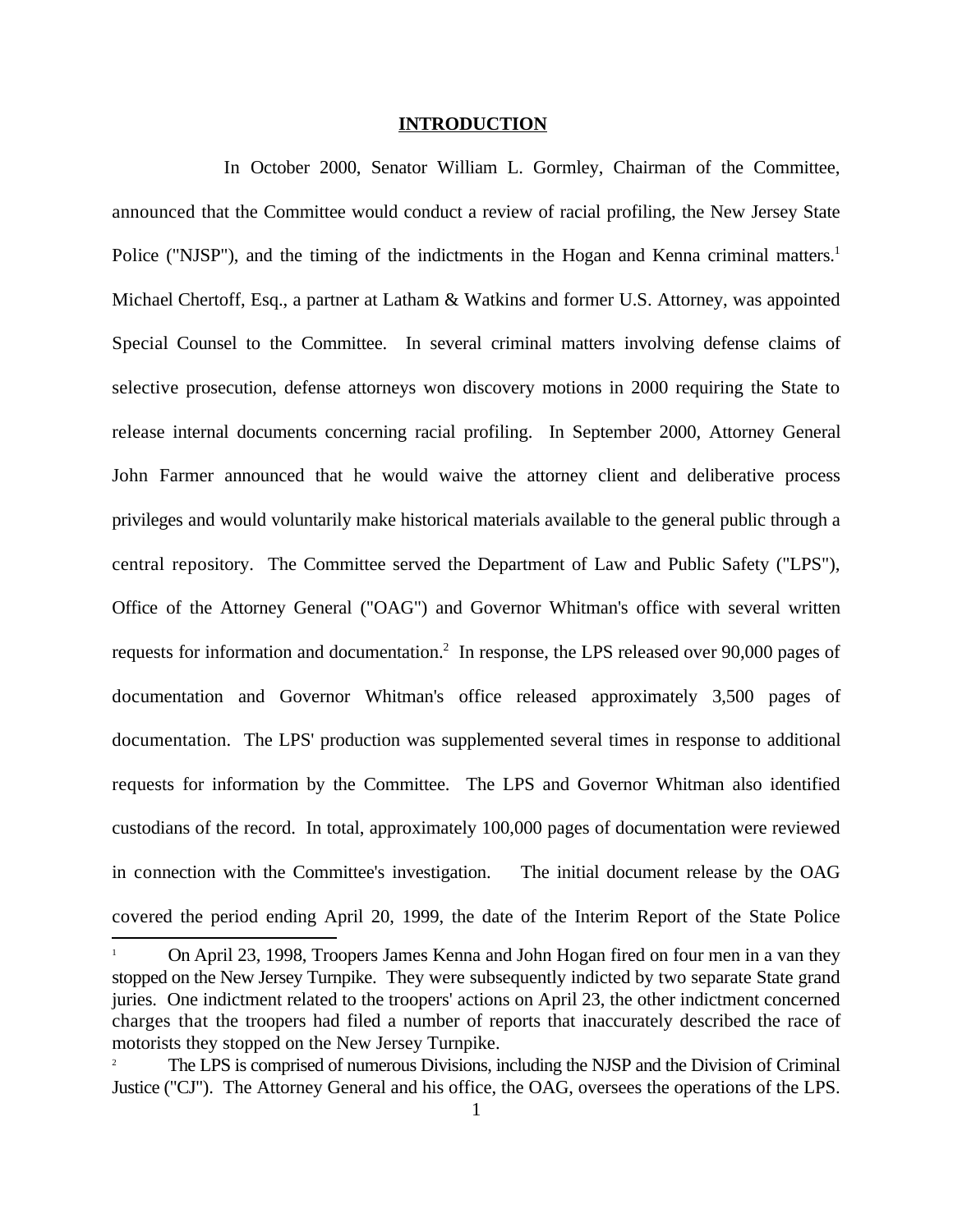Review Team Regarding Allegations of Racial Profiling (the "Interim Report"). At the Committee's request, the document disclosure period was extended to May 15, 1999, the date of then Attorney General Peter G. Verniero's confirmation to the State Supreme Court.

Mr. Chertoff and his legal team of five lawyers, led by Scott Louis Weber, Esq., reviewed and coded every document over a two-month period.<sup>3</sup> The results of the document review were made available to the Committee and counsel to the Senate Minority, Jo Astrid Glading, Esq., Douglas A. Wheeler, Esq., Leon J. Sokol, Esq., and Stephen M. Holden, Esq. As a result of the document review, special counsel and counsel to the Senate Minority identified 35 witnesses. Further, counsel determined that 29 of the witnesses would testify in depositions and that the remaining six witnesses, significant for historical purposes, would simply be interviewed. The 35 witnesses were: W. Cary Edwards, Esq.; Hon. James J. Ciancia; First Assistant Prosecutor Terrence P. Farley; Chief Justice Deborah T. Poritz; Commissioner David C. Hespe; Director of the Division of Law, Jeffrey J. Miller; NJSP Lieutenant Colonel Valcocean Littles; NJSP Captain Ernest Volkman; Assistant Attorney General Alfred E. Ramey, Jr.; Hon. Frederick P. DeVesa; NJSP Sergeant First Class Thomas Gilbert; Associate Justice Jaynee LaVecchia; NJSP Major Vincent Modarelli; Assistant Attorney General Anne C. Paskow; NJSP Captain Richard Touw; NJSP Lieutenant Daniel J. Cosgrove; NJSP Captain David E. Blaker; NJSP Major Joseph Brennan; NJSP Lieutenant Colonel Michael Fedorko; NJSP Lieutenant Colonel Robert Dunlop; NJSP Lieutenant Colonel Lanny Roberson; NJSP Detective Sergeant Steven Serrao; Assistant Attorney General John Fahy; Assistant Attorney General George Rover; NJSP Colonel Carl Williams; NJSP Colonel Justin Dintino; Christine Boyle; Robert J. DelTufo, Esq.; NJSP

The Latham & Watkins team consisted of Mr. Chertoff, Mr. Weber, Eric Jaso, Esq., Mark <sup>3</sup> H. Goldberg, Esq., Elisa Lee, Esq., Kalama M. Lui-Kwan, Esq., and Suzanne M. Slavin.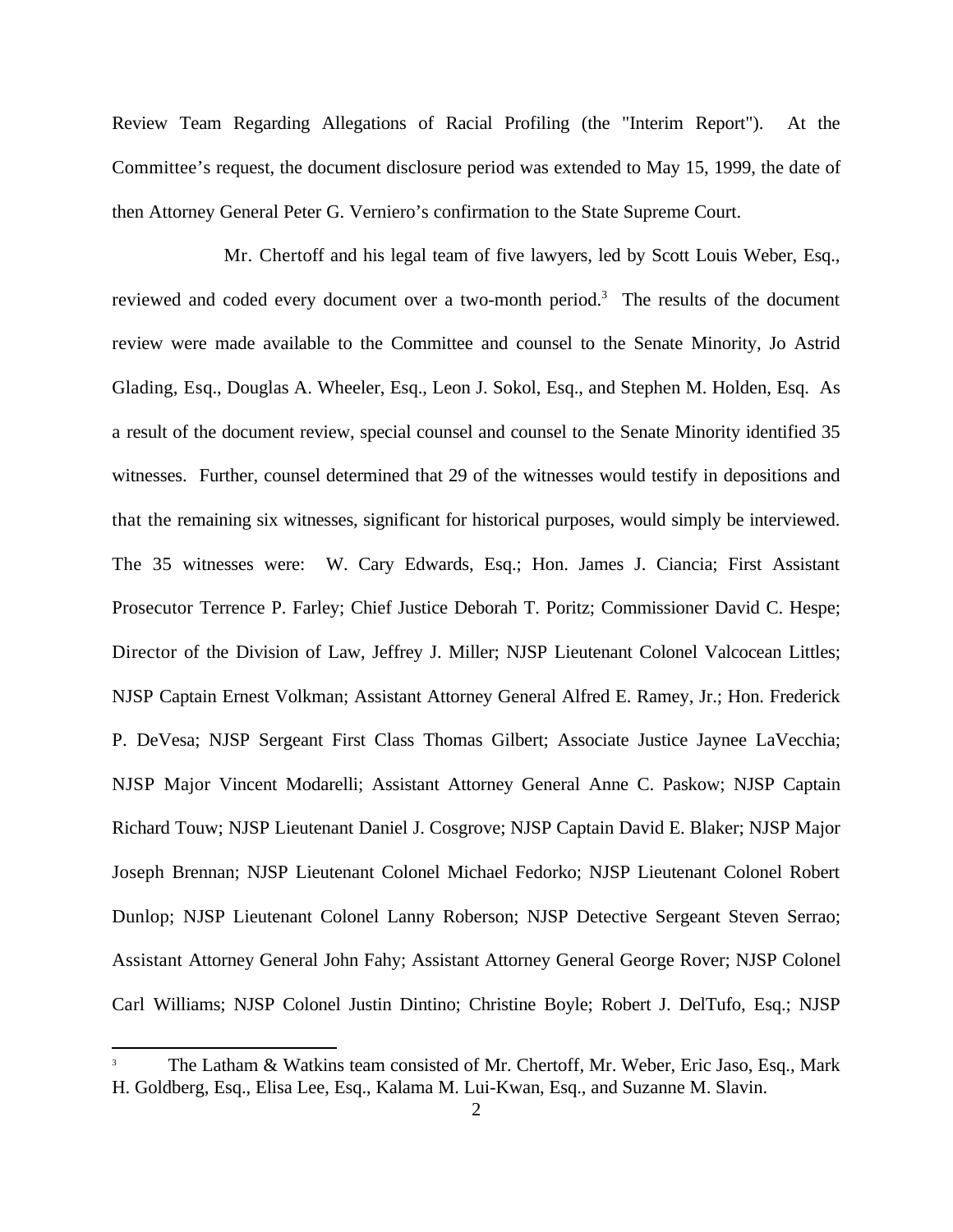Lieutenant Albert Sacchetti; Hon. Alexander P. Waugh, Jr.; First Assistant Attorney General Paul Zoubek; Assistant Attorney General Debra L. Stone; Assistant Attorney General Ronald Susswein; Senior Deputy Attorney General Sally Ann Fields; and Associate Justice Peter G. Verniero.<sup>4</sup>

From January 30 through March 1, 2001, special counsel and counsel to the Senate Minority conducted joint interviews and depositions of the witnesses. All interviews and depositions were open to members of the Committee. The interviews and depositions took approximately 150 hours and resulted in over 4,000 pages of transcript.

At the suggestion of special counsel, the inquiry into the Hogan and Kenna cases was focused upon the timing and public release of the indictments so as to not interfere with the pending criminal cases. The Committee did not investigate the substance of the charges or sufficiency of the evidence in either criminal case.

On March 8, 2001, the Committee announced that its investigation into the issue of racial profiling would include the following:

(1) an investigation into any organizational and cultural issues in the LPS and the NJSP that may have developed, ignored, concealed or fostered racial profiling;

(2) a review of the accuracy and completeness of any evidence presented to the Committee in 1999 concerning racial profiling, and the truthfulness and completeness of any testimony presented to the Committee in 1999 concerning racial profiling;

(3) a review of actions concerning racial profiling taken by the NJSP and the

LPS following the ruling by Judge Francis in State v. Soto, 324 N.J. Super. 66 (Law Div.

Associate Justice Peter G. Verneiro declined the Committee's request for a pre-hearing 4 interview or deposition and responded that would make himself available to testify only during the Committee's hearings.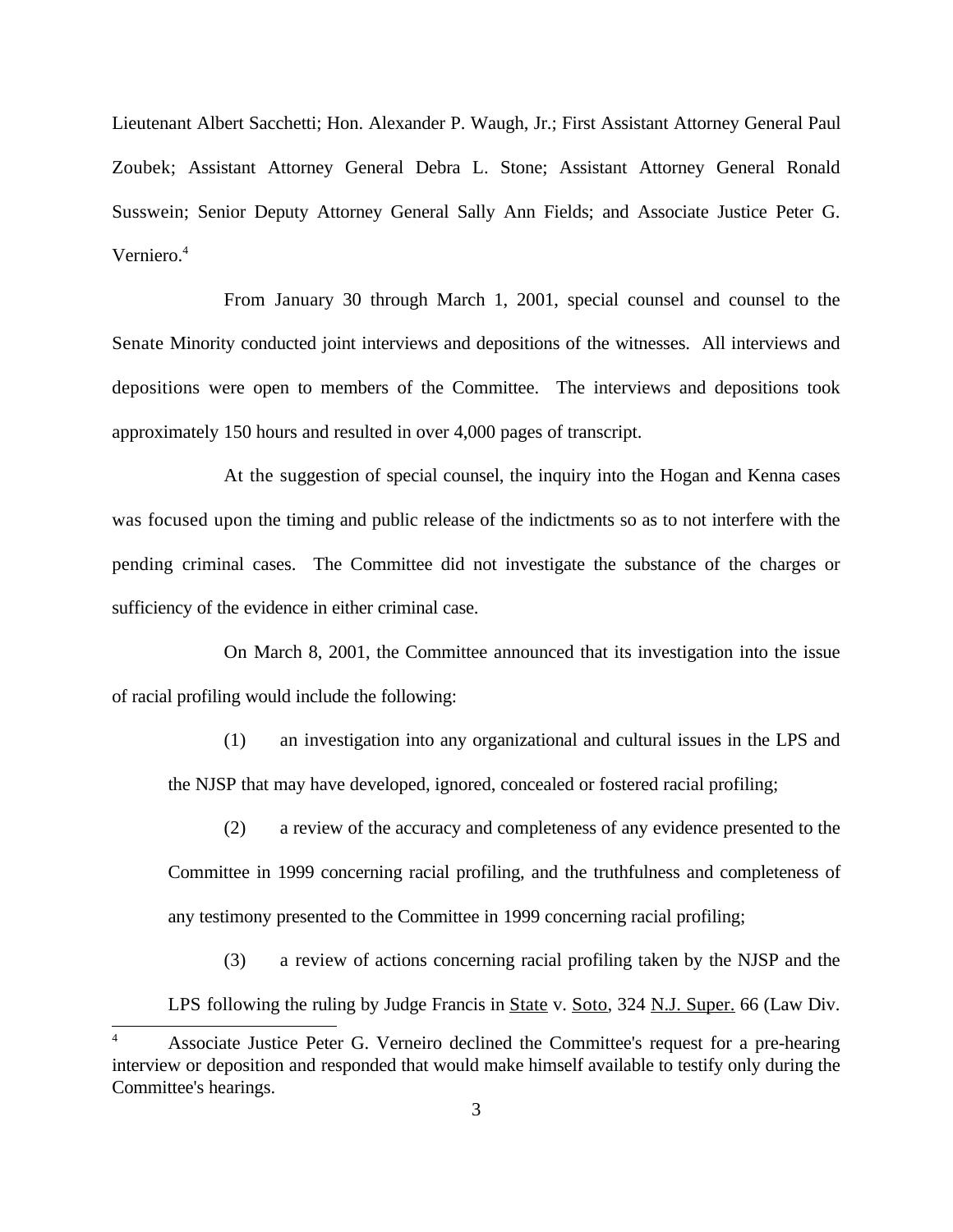1996), including any statistical analyses and the dissemination or concealment of that statistical information;

(4) an examination of the reasonableness of the State's actions in the appeal and subsequent withdrawal of the State's appeal in Soto;

(5) a review of the State's actions, following the Soto ruling, in discovery motions and evidence suppression motions brought by defendants alleging racial profiling, up to and including the State's decision to release 95,000 pages of documents, and including its compliance with disclosure and discovery requirements;

(6) a review of activities within the LPS and the NJSP, and the actions by individual State officials, concerning the investigation into racial profiling that was initiated in late 1996 by the United States Department of Justice Civil Rights Division ("DOJ"), including any statistical analyses undertaken by the NJSP or the LPS and the dissemination or concealment of such statistical information;

(7) a review of any activities within the LPS and the NJSP concerning allegations of racial profiling or racial discrimination involving the NJSP;

(8) a review of the circumstances surrounding the timing and public release of the indictments of Troopers Hogan and Kenna;

(9) a review of activities within the NJSP and the LPS concerning the State Police Review Team and the development of the Interim Report and the Final Report of the State Police Review Team, dated July 2, 1999 (the "Final Report");

(10) a review of circumstances surrounding the resignation of Col. Carl Williams; and

4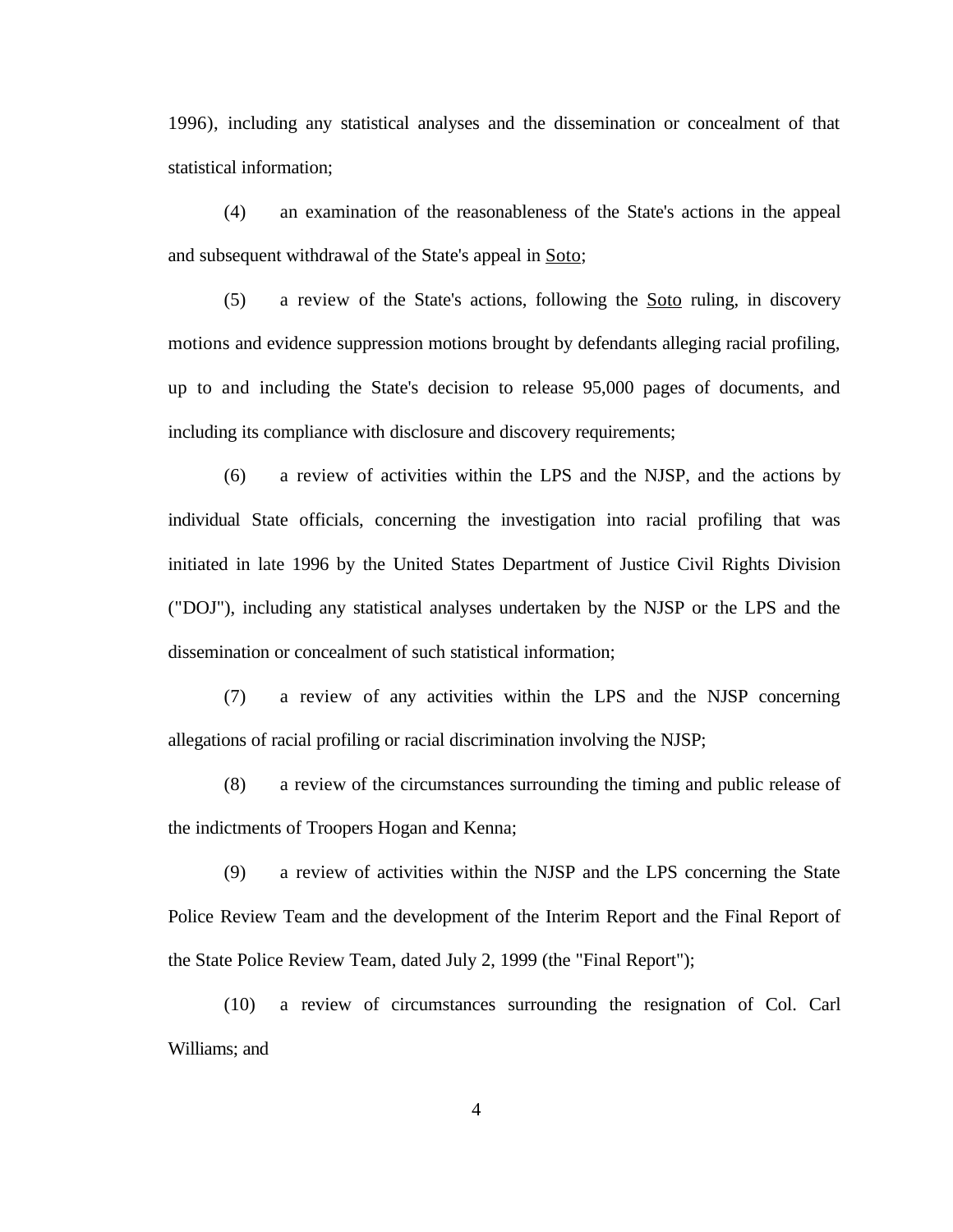(11) an examination of the circumstances surrounding the Consent Decree entered into with the DOJ on December 30, 1999, the content of the Consent Decree, and the status of those and other reforms.

The Committee held public hearings on March 19, 20, 27, and 28, and April 2, 3, 9, 10 and 18, 2001 (the "Hearings"). The Committee heard testimony from witnesses identified during the document review, depositions and interviews. In addition, the Committee announced publicly that it would entertain testimony from members of the public and other interested parties during the hearings and it did so. The following witnesses testified at the Hearings: NJSP Sergeant First Class Thomas Gilbert; NJSP Captain Richard Touw; NJSP Captain David E. Blaker; NJSP Major Joseph Brennan; NJSP Lieutenant Colonel Michael Fedorko; NJSP Lieutenant Colonel Robert Dunlop; Assistant Attorney General John Fahy; Assistant Attorney General George Rover; NJSP Colonel Carl Williams; NJSP Lieutenant Albert Sacchetti; William Buckman, Esq.; Hon. Alexander P. Waugh, Jr.; First Assistant Attorney General Paul Zoubek; David Hespe, Esq.; Assistant Attorney General Debra L. Stone; Assistant Attorney General Ronald Susswein; Associate Justice Peter G. Verniero; Attorney General John J. Farmer, Jr.; NJSP Colonel Carson Dunbar; NJSP Sergeant Vincent Bellaran; Ivan Foster; Laila Maher, Esq.; Felix Morka, Esq.; Ronald Thompson, Esq.; Regina Waynes Joseph, Esq.; Assemblyman Joseph Charles, Jr.; Senator Wayne Bryant; Assemblywoman Nia Gill; Assemblyman LeRoy Jones; Assemblywoman Nellie Pou; NJSP Trooper Emblez Longoria; NJSP Sergeant First Class Robert Watkins; NJSP Detective Sergeant First Class Joseph Soulias; Renee Steinhagen, Esq.; NJSP Sergeant Yusuf El-Amin; NJSP Trooper Gregory Sanders; NJSP Trooper Mark Stephens; Assistant Attorney General Martin Cronin; Police Chief George Pugh; NJSP Detective Andre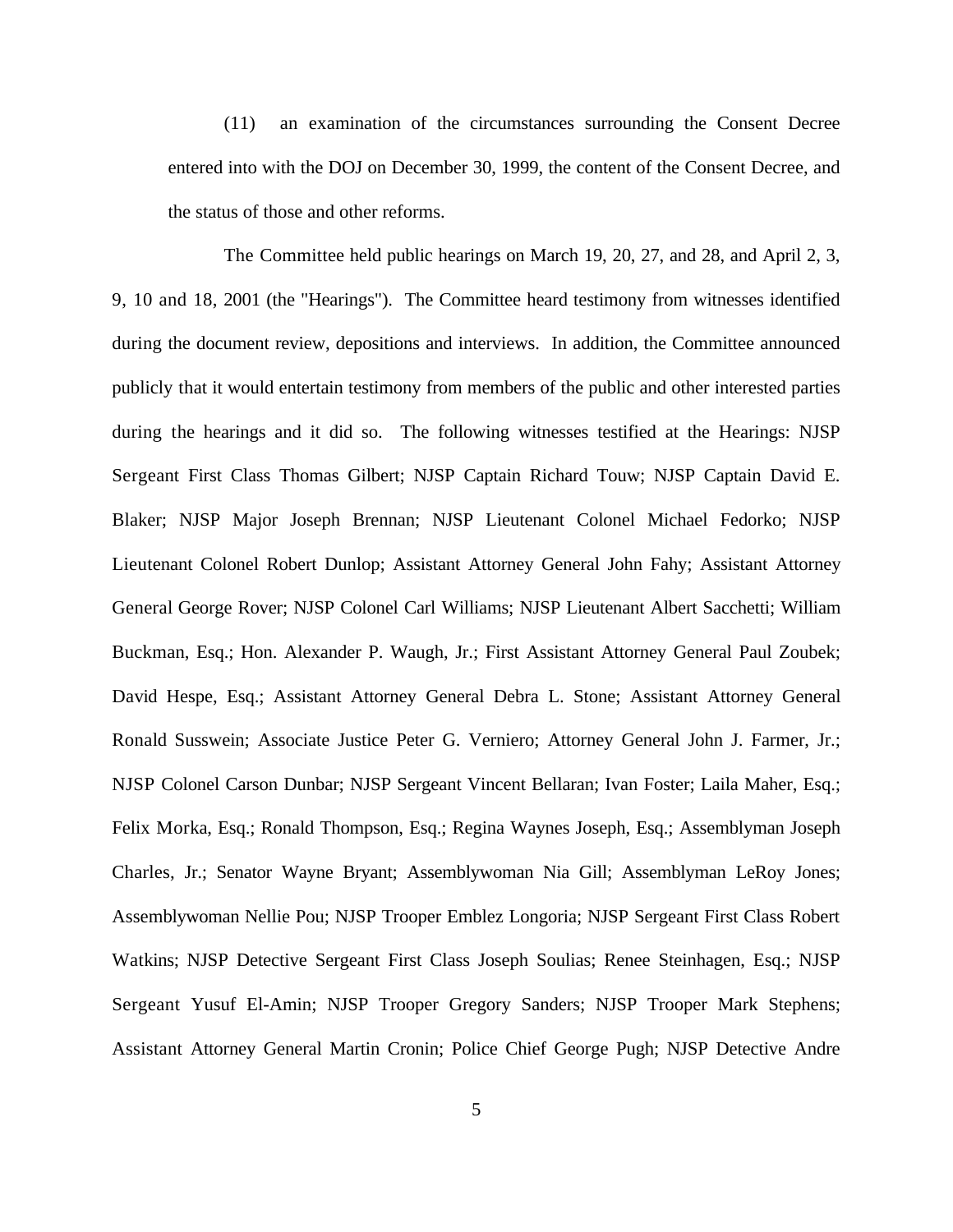Lopez; NJSP Lieutenant Carmelo V. Huertas; NJSP Trooper Ed Lennon; Professor James Fyfe; NJSP Captain David Leonardis; and NJSP Sergeant James Fennessy.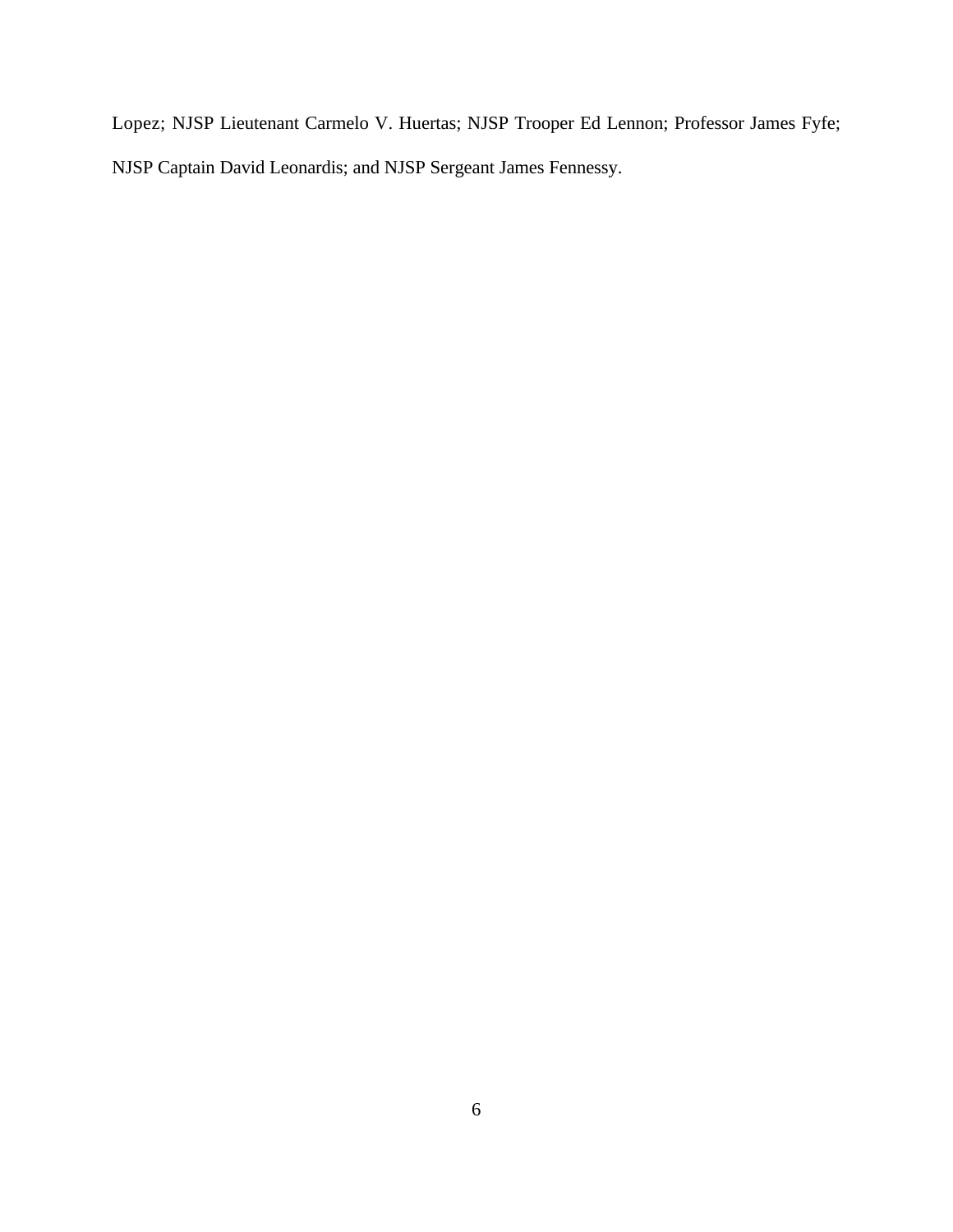#### **FACTS**

The Committee's discovery process occurred in three phases. The first phase consisted of the document review, interviews and depositions, and testimony during the Hearings from individuals with relevant information revealed during the interviews and depositions.<sup>5</sup> The second phase consisted of testimony from individuals who requested to testify at the Hearings. The third phase consisted of testimony from individuals who testified at the Hearings about reforms and the NJSP's and the LPS' ongoing efforts to address racial profiling. Accordingly, the Committee's factual recitation is presented in three sections: (1) Evidence From The Document Release And Attendant Witness Testimony; (2) Evidence From Witnesses Who Requested To Testify At The Hearings; and (3) Evidence From Witnesses Concerning Reforms And The NJSP's And The OAG's Ongoing Efforts To Address Racial Profiling.

# **1. Evidence From The Document Release And Attendant Witness Testimony**

## **A. Pre-Soto Developments**

In 1975, the NJSP had 2,400 employees, which included 23 African American officers, five Hispanic officers and one female officer among 1,765 sworn personnel, and 26 African American individuals and one Hispanic among 600 civilian employees. The DOJ brought a lawsuit against the NJSP pursuant to, among other things, Title VII of the Civil Rights Act of 1964, as amended by the Equal Employment Act of 1972, 42 U.S.C. 2000e et seq. The lawsuit alleged race and gender discrimination by the NJSP in its recruiting and hiring practices. The

Copies of the documents the Committee reviewed are available to the public in a repository at the LPS. However, the Committee determined that certain documents contained particularly relevant information; and, as such, those documents were marked as Exhibits at the Hearings. Copies of the Hearing Exhibits and other relevant documents are contained in chronological order in the Appendix to this Report. The Appendix is available for inspection by the public at the Office of Legislative Services Library.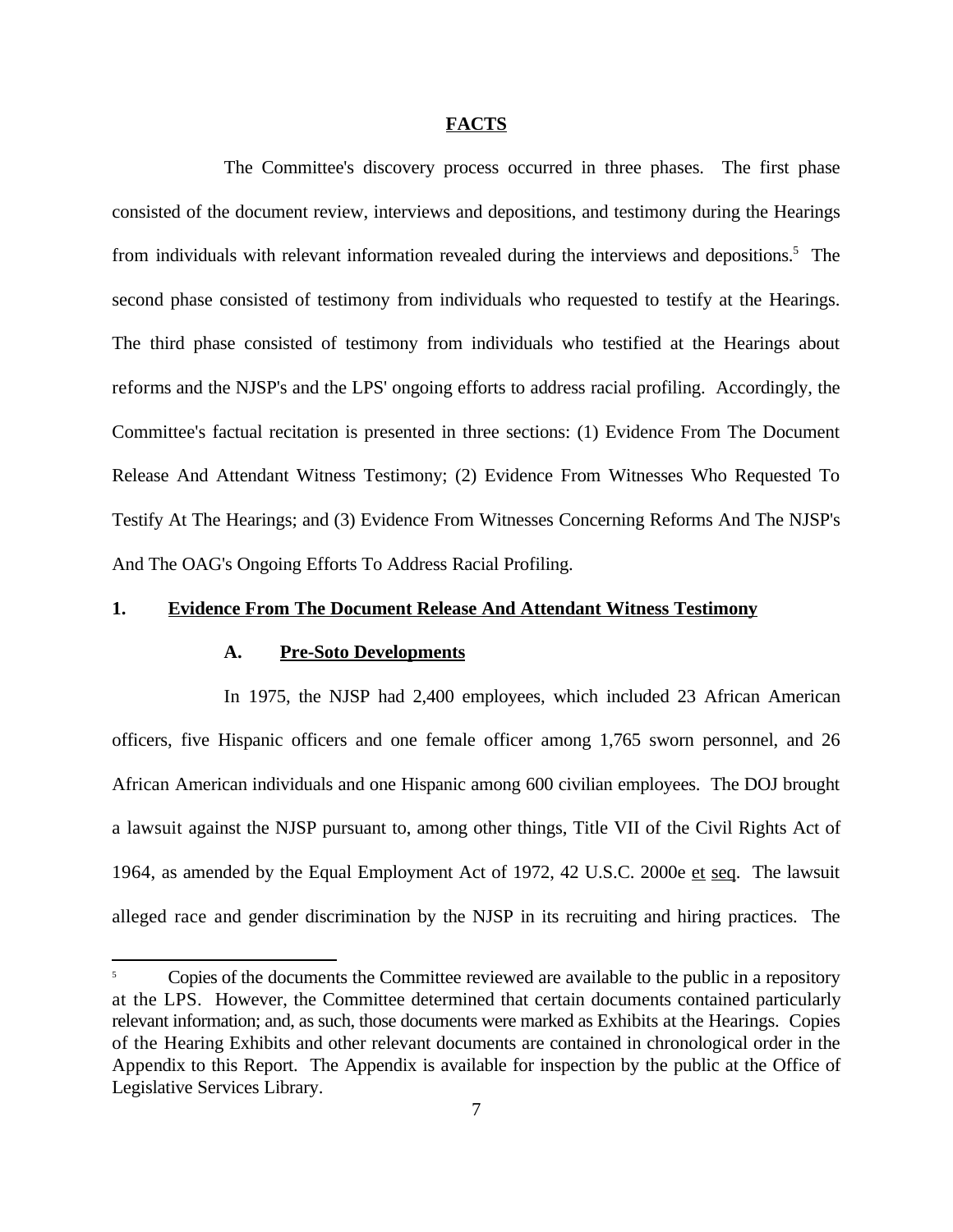State entered into a consent decree on October 7, 1975. That consent decree was ultimately dissolved on October 19, 1992, except that by agreement, the DOJ continued to monitor gender representation in the next three NJSP classes.

On April 23, 1987, the Comprehensive Drug Reform Act of 1987, N.J.S.A. 2C:35- 1 et seq., was signed into law. The Act provides uniform sentencing guidelines for drug offenses and declares that, among other things, "New Jersey continues to experience an unacceptably high rate of drugrelated crime, and continues to serve as a conduit for the illegal trafficking of drugs to and from other jurisdictions. For this reason, enhanced and coordinated efforts designed specifically to curtail drugrelated offenses will lead inexorably to a reduction in the rate of crime generally, and is therefore decidedly in the public interest." See N.J.S.A. 2C:35-1.1. Thereafter, then Attorney General ("AG") W. Cary Edwards issued the "Statewide Action Plan for Narcotics Enforcement" ("Action Plan"), which directed "that the enforcement of our criminal drug laws shall be the highest priority law enforcement activity." This plan called for the development and use of "offender profiles" and for training of the "most efficient techniques for identifying drug couriers." (Action Plan Directives 6.4 and 6.5)

From February though September 1988, an internal debate occurred at the OAG regarding the use of "drug-courier profiles." Assistant Attorney General ("AAG") Debra Stone wrote that "a stop and/or search of a suspect based solely on that person fitting a 'drug courier profile' is unconstitutional," while Deputy Attorney General ("DAG") Meredith Cote noted that profile characteristics standing alone "provide only arbitrary, generalized and unsupportable suspicion and thus, are constitutionally impermissible as classifying factors." AAG Ronald Susswein disagreed, however, stating that "the limited use of drug courier profiles…does not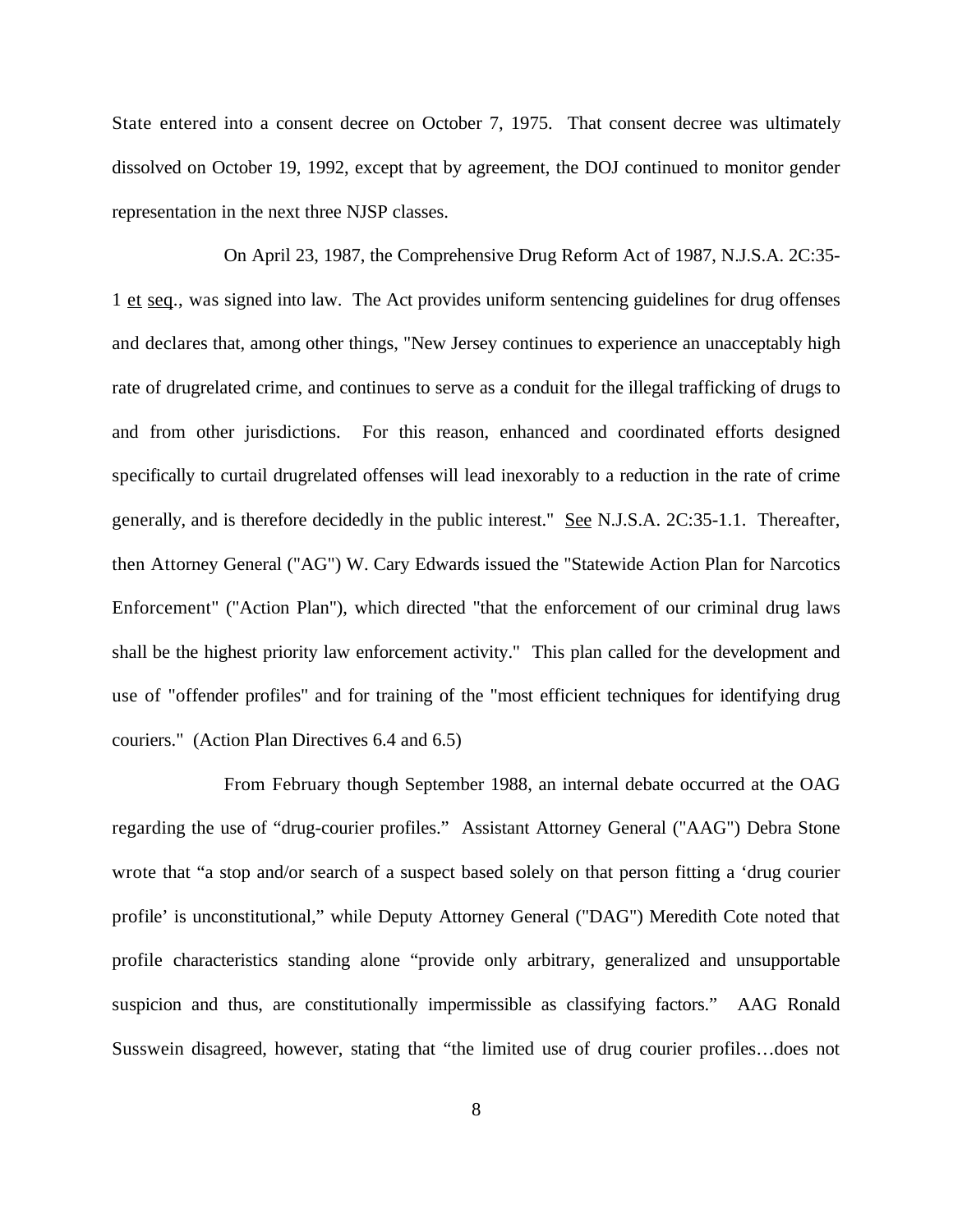offend the Constitution, but is an extremely prudent and necessary use of available law enforcement resources." To conclude otherwise, AAG Susswein opined, would result in a "fundamental reversal of our narcotics enforcement and patrol policy." AAG Susswein warned, however, that a profile based solely on race was impermissible. Ultimately, the internal debate about the permissibility of drug courier profiles had little, if any, effect on the Action Plan's call for the use of drug courier profiles. Indeed, Directives 6.4 and 6.5 were not implemented.

The current racial profiling controversy had its beginnings in 1989, when WWOR-TV aired a series of news reports that examined allegations by minorities that they were being targeted by the NJSP on the New Jersey Turnpike ("Turnpike"). This series, "Without Just Cause," investigated complaints of profiling from the NAACP and ACLU. Then NJSP Col. Clinton Pagano was interviewed for the series and stated that, among other things, "[violating rights of motorists was] of serious concern [to him], but nowhere near the concern that I think we have got to look to in trying to correct some of the problems we find with the criminal element in this State" and "the bottom line is that those stops were not made on the basis of race *alone*." (emphasis added)

In early 1990, then NJSP Col. Justin Dintino and then AG Robert DelTufo signaled plans to change NJSP policies in order to reinforce the protection of the Constitutional rights of motorists, even if it meant a drop in drug-related statistics. Shortly thereafter, on April 6, 1990, a consolidated motion to suppress evidence was filed by 19 defendants in the Soto case. The defendants in Soto claimed they were the victims of selective enforcement of traffic laws.

On May 31, 1990, the NJSP adopted a new Standard Operating Procedure, SOP F-55, which prohibited troopers from using personal characteristics such as race, age, sex, or style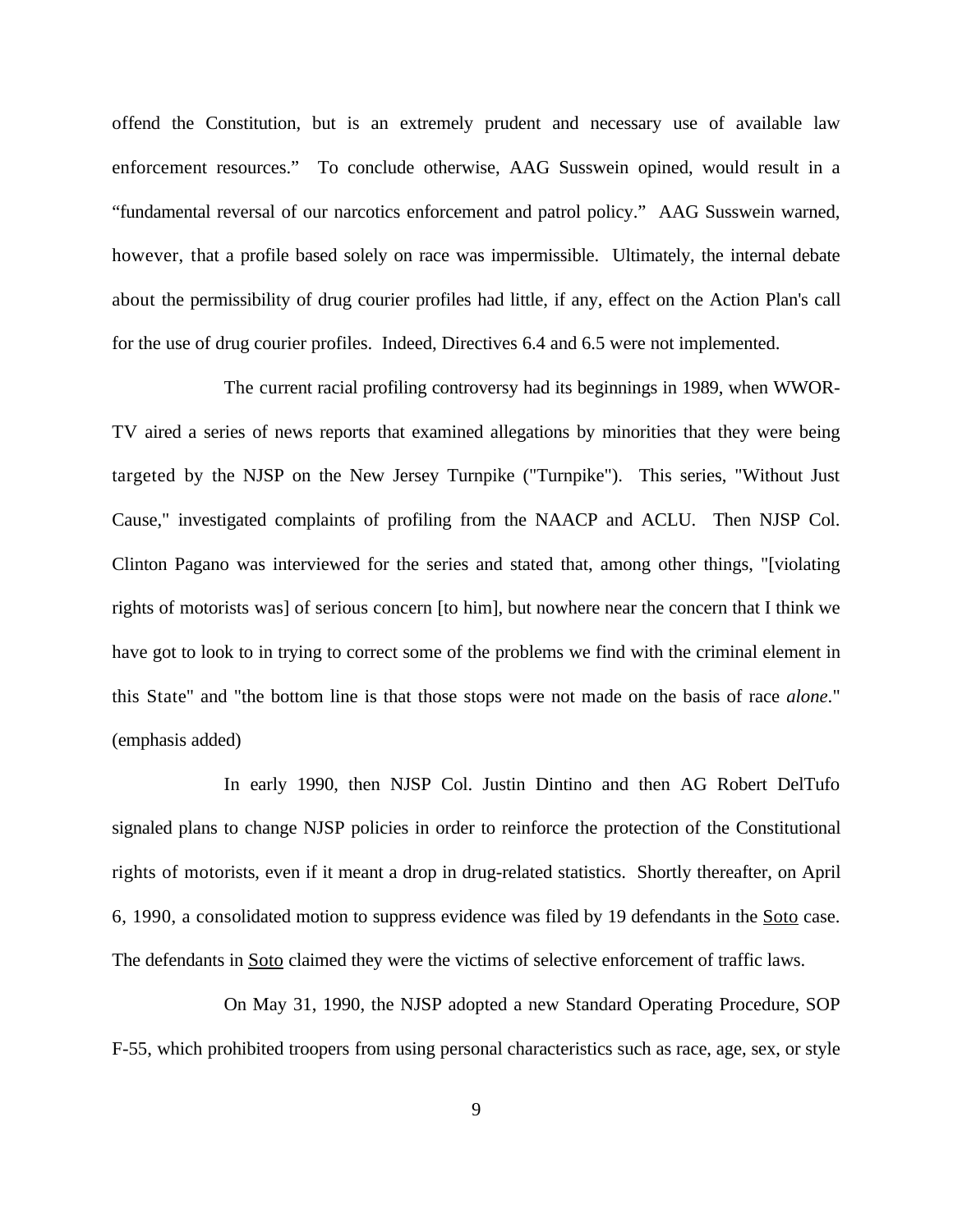of dress as facts relevant to establish reasonable suspicion, unless the trooper could identify how the characteristic was directly related to a criminal activity. SOP F-55 also required a review of all consent searches by field supervisors.

Soto was not the only racial profiling case in the early 1990s. In a Warren County case, State v. Kennedy, defendants won a victory in 1991 when the Appellate Division ruled that their statistical survey was adequate to establish a colorable basis for their claim that they were stopped under an officially sanctioned policy of targeting black motorists. But the Kennedy defendants ultimately lost in 1996, when the Appellate Division affirmed a ruling that they had failed to prove selective enforcement based on race.

In Middlesex County, Judge Figarotta ruled in 1991 that the defendants in State v. Durant made a colorable basis showing of selective enforcement based on statistics showing there were black occupants in the car in 87.7% of indictable arrests on the Turnpike during a two-year period. But in 1993, Judge Figarotta ruled that the defendants failed to prove a barracks-wide pattern of selective enforcement. The Court ruled, however, that for up to 20 officers, there was enough proof to warrant a review of the records of those officers. As a result, less than three months later, criminal charges were dismissed against 618 drivers stopped on the Turnpike. The cases were dismissed at the request of Middlesex County Prosecutor Robert Gluck, without input from the OAG. Of the cases dismissed, 308 were among those put on hold while the constitutional challenge in Durant was resolved.

By memo dated August 20, 1993, DAG John Fahy sounded one of the earliest warnings on the racial profiling issue. DAG Fahy, who later litigated the Soto case for the State, provided a briefing for then Executive Assistant Attorney General ("EAAG") Alexander Waugh,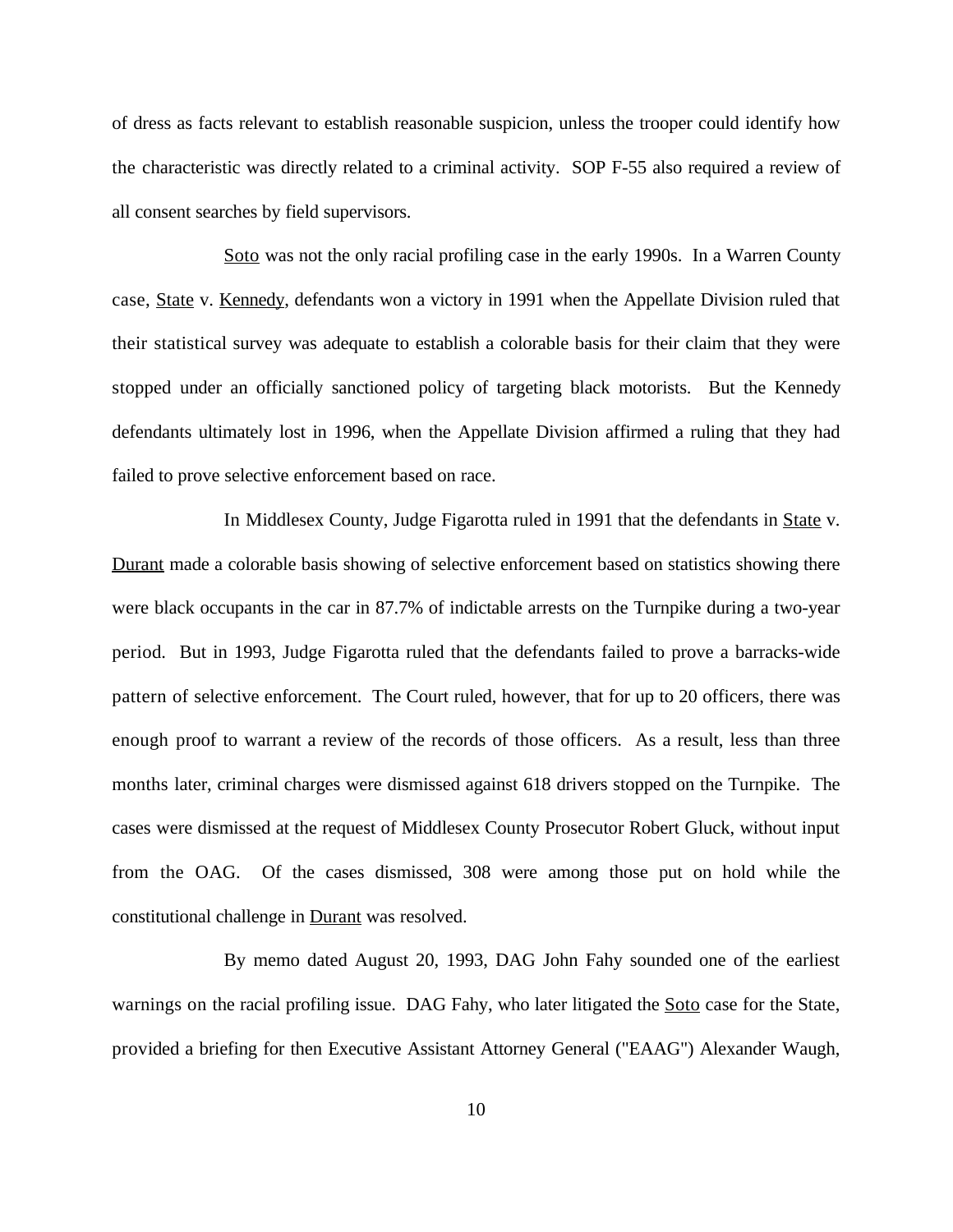Jr. on the racial profiling issue for EAAG Waugh's use at a meeting with Troop Commanders. DAG Fahy updated EAAG Waugh on the status of various cases around the State, discussed the legal standards in such cases, and critiqued the defense statistics that were presented in other cases. DAG Fahy warned:

> In the future, some courts might rely more heavily on statistics and find a de facto pattern of discrimination resulting in selective prosecution based upon statistical evidence. The question is what percentage will be tolerated by the Court with regard to disparate figures for arrests of minorities and non-minorities. At this point no one knows the answer to that question. Our office continues to argue that statistics alone should not be used to determine whether the actions of a particular officer in a particular case are appropriate. The State Police must recognize, however, that some Troopers do have very high percentages of arrests of minorities. This is not to say that any particular Trooper has engaged in racial profiling, but it could result in court inquiries into the actions of the officer and someday lead to a finding of racial profiling by that Trooper.... In defending against racial profiling allegations, there appears to be a need to generate better stop statistics....

(F-3)

## **B. The Soto Suppression Hearings And The Decision**

On November 28, 1994, suppression hearings commenced in Soto. Hearings were conducted on 72 days and ended on May 25, 1995. During the hearings, the defense presented testimony from two former troopers who testified about being coached on racial profiling practices. NJSP training materials that depicted minorities in a stereotypical fashion were introduced into evidence. During discovery, each side created a database of all stops and arrests by the NJSP between Turnpike Exits 1 and 7A out of the Moorestown Station for thirty-five randomly selected days between April 1988 and May 1991.

The defense also conducted traffic surveys to help make its case and it presented evidence that 13.5% of the vehicles traveling on the southern end of the Turnpike had a black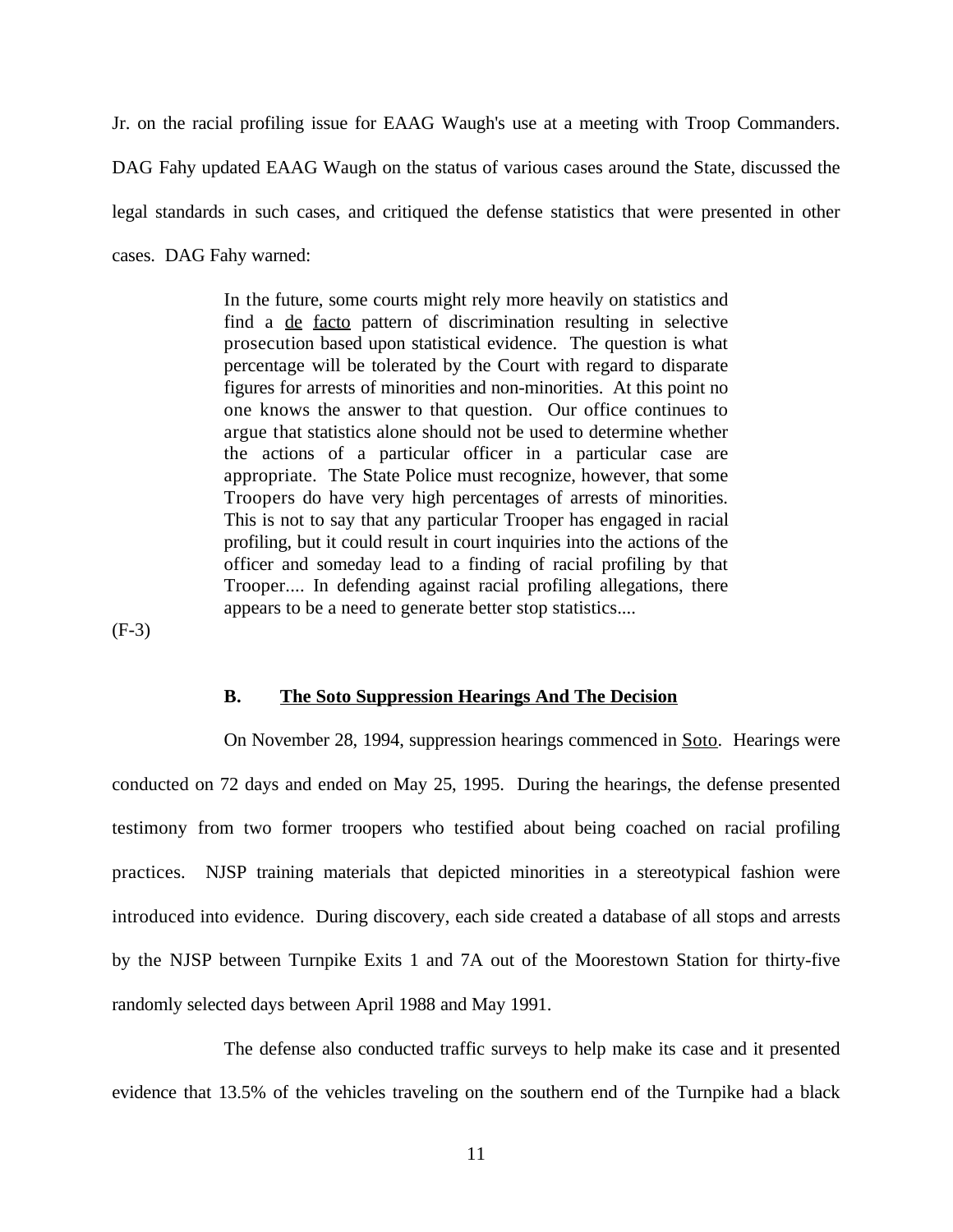occupant, and 15% of those cars speeding on the Turnpike had a black occupant. The defense then presented evidence that of the stops in which race was identified, 46% of the stops between Exits 1 and 3 of the Turnpike involved blacks. The defense also presented evidence that 35.6% of the stops between Exits 1 and 7A of the Turnpike involved blacks.

On March 4, 1996, the Honorable Robert E. Francis, J.S.C., issued a decision in Soto. Judge Francis held that the defense's presentation of statistical evidence and testimony of NJSP officers and ex-troopers established that the NJSP engaged in "de facto" racial profiling by stopping black and Hispanic motorists along the Turnpike from 1988 to 1991. As a result, Judge Francis ordered the suppression of all contraband and evidence seized in those cases.

Judge Francis agreed with the defense expert, who concluded that it was highly unlikely that the wide disparity between the rates at which blacks and whites were being stopped on the Turnpike could have occurred randomly. Judge Francis stated that "[k]ey corroboration for finding the State Police hierarchy allowed and tolerated discrimination came from Colonel Pagano." Soto, 324 N.J. Super. at 81. Judge Francis was highly critical of Col. Pagano, and cited Pagano's remarks condemning critics of the NJSP, his firm adherence to drug interdiction practices in the face of claims of profiling, and his failure to investigate whether there were discriminatory practices by the NJSP. See Soto, 324 N.J. Super. at 81–83. Judge Francis held:

> The statistical disparities and standard deviations revealed are indeed stark. The discretion devolved upon general road troopers to stop any car they want as long as Title 39 is used evinces a selection process that is susceptible to abuse. The utter failure of the State Police hierarchy to monitor and control a crackdown program like DITU or investigate the many claims of institutional discrimination manifests its indifference if not acceptance. Against all this, the State submits only denials and the conjecture and flawed studies of [its expert witness].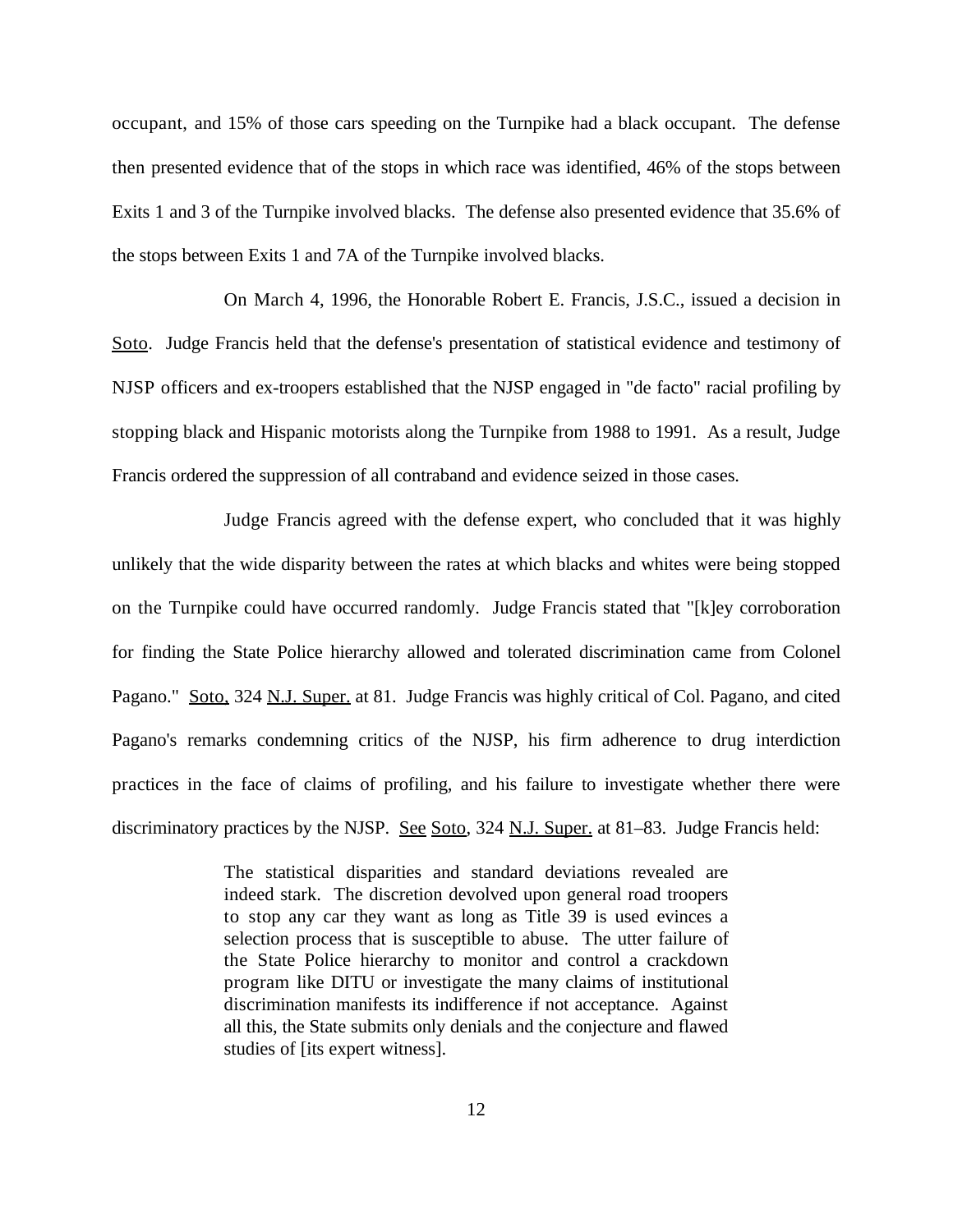Soto, 324 N.J. Super. at 84-85. Thus DAG Fahy's earlier predictions in his memo to EAAG Waugh were borne out in Soto. More important, the Soto ruling forever changed the legal terrain of the racial profiling issue.

# **C. The Response To Soto**

After losing the **Soto** case, DAG Fahy wrote a memo to EAAG Waugh on March 12, 1996 that analyzed the ruling and the viability of an appeal. DAG Fahy said that the case would be difficult to overturn on appeal because of the strong factual findings made against the NJSP. He criticized the Court for relying on the Public Defender's statistics regarding the population of the Turnpike, and for reaching its conclusions despite the fact that race was not recorded in two thirds of the stops examined. DAG Fahy also said it could be argued that the Court improperly shifted the burden to the State to explain the reason for the disparate rate at which blacks are stopped. This final argument later became central to the State's justification for maintaining the **Soto** appeal for three years.

Because it was an interlocutory order, the State had only 15 days from when Judge Francis signed the order on April 17, 1996 to decide whether to seek an appeal. In consultation with several staff members, then AG Deborah Poritz decided to appeal. AAG Deborah Stone testified in her deposition that she and DAG Ann Paskow had reservations about the appeal because the case "was a mess factually," particularly Col. Pagano's testimony. But she said they eventually agreed the case could be appealed on narrow legal issues. (Stone at 29-32) AAG Stone also testified that DAG Paskow asked whether they could be sure the NJSP were not profiling, and AG Poritz said she had asked the NJSP and they assured her they were not. (Stone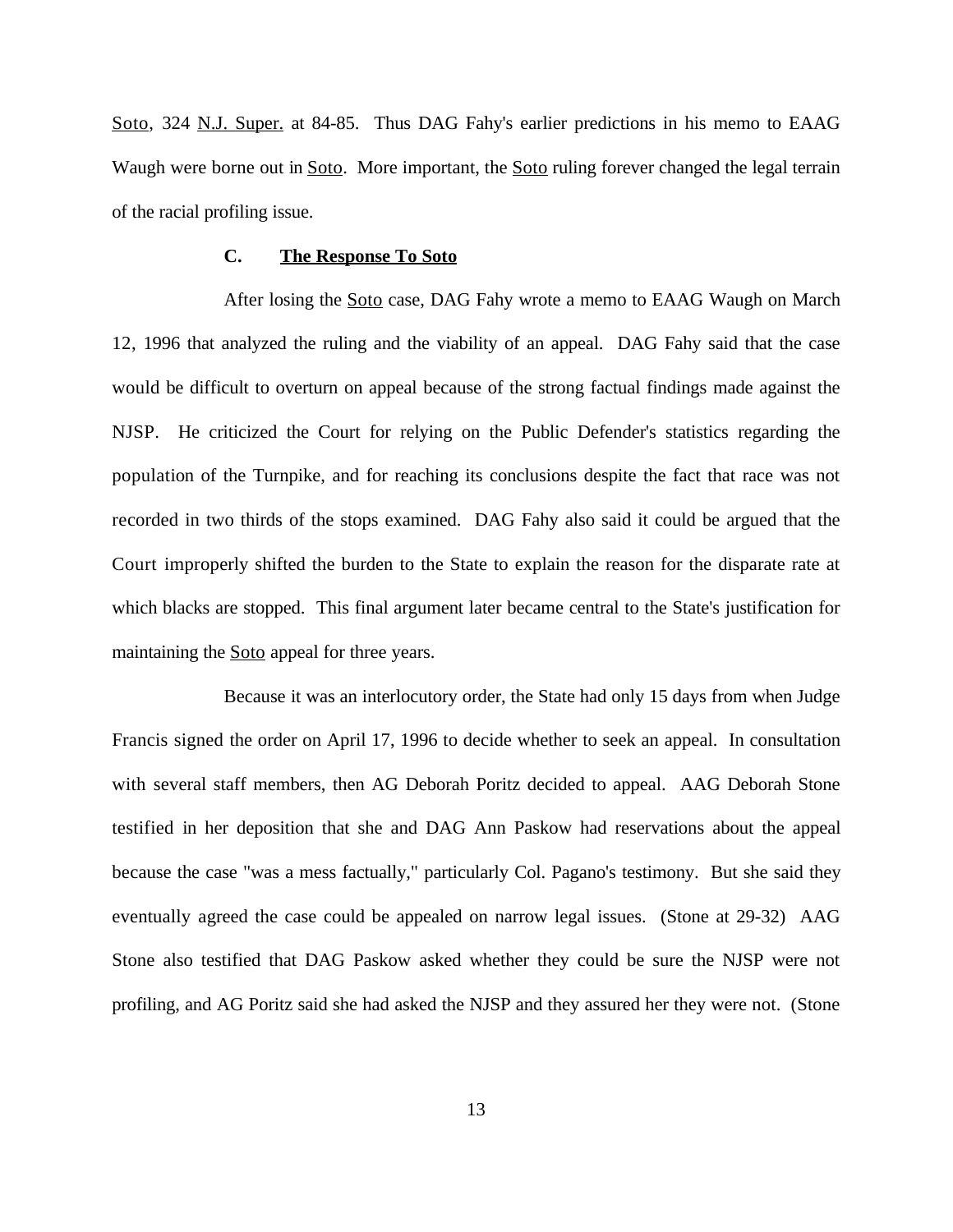at 30) DAG Fahy said it was his understanding that the decision to appeal was firm. (Fahy at  $129)^6$ 

Within a few weeks of the **Soto** ruling, an ad hoc committee was established that consisted of representatives of the NJSP and OAG to develop responses to problems raised by the ruling. This committee was chaired by NJSP Lt. Col. Val Littles, and included Capt. Joseph Brennan, Capt. Richard Touw, Sgt. David Blaker, then Det. Reilly, Det. Thomas Gilbert,<sup>7</sup> DAG Fahy, and DAG Susswein (the "Littles Committee"). The work of this committee was memorialized in memos written by SFC Gilbert to then Col. Carl Williams. The memos indicate that there was a cooperative exchange of information regarding racial profiling between the NJSP and OAG following the Soto ruling. The Littles Committee met on March 25, April 12, May 16, and October 4, 1996.

During the March 25, 1996 meeting the participants discussed the high rate at which troopers were not following SOP F-3, a procedure that required troopers to call in a description of the race of the driver and occupants of all stopped vehicles. This failure meant that the statistical database in Soto excluded 62.6% of all stops for the survey period. The participants agreed that compliance with SOP F-3 needed to be emphasized. The participants also discussed a need for improved training, and plans were laid to initiate training on the Soto ruling, as well as other search and seizure issues.

In her interview, Chief Justice Poritz advised that during her transition from AG to Chief 6 Justice she briefed then AG Peter Verniero about Soto and racial profiling and "flagged" these issues for him.

While on the Littles Committee Thomas Gilbert was a Detective. However, he was 7 subsequently promoted to Sergeant, then Sergeant First Class; and, as such, will be hereinafter referred to as "SFC Gilbert." While on the Littles Committee David Blaker was a Sergeant. However, he was subsequently promoted to Captain; and, as such, will be hereinafter referred to as "Capt. Blaker."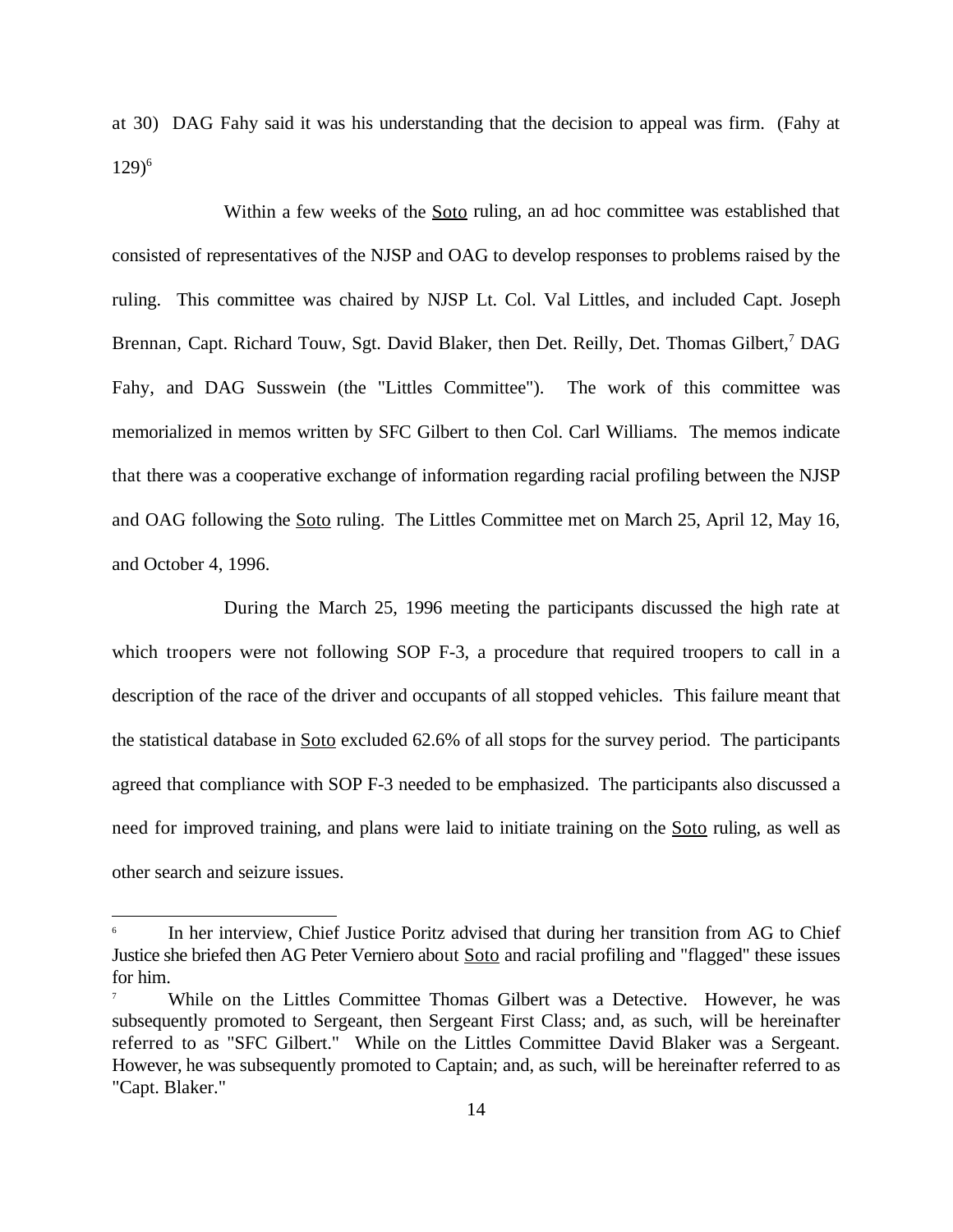The meeting participants also discussed the need to improve the collection of raw data by adding information about race to the trooper's patrol chart, rather than relying upon radio logs, and extending the retention of records. Although there was general agreement on this point, this change was not adopted until more than two years later, in October 1998, after the Hogan and Kenna shooting.

The participants discussed Judge Francis' criticism of the NJSP's Internal Affairs Bureau ("IAB"), and that Capt. Touw had recently started inspection audits to "examine patrol/enforcement patterns at specific duty stations." (G-1) This is significant because it indicates early steps were taken to gather statistical data about the racial composition of traffic stops, and that there was early knowledge by the OAG of those steps. Indeed, DAG Fahy testified that he did not recall details about inspection audits, but he had told his superiors that he believed "further information need[ed] to be obtained regarding the racial makeup of State Police stops." (Fahy p. 131) In an April 19, 1996 memo to then CJ Director Terrence Farley, DAG Fahy reported that Capt. Touw had developed a monitoring program that was being experimented with. Moreover, in a December 5, 1996 memo to EAAG Waugh, DAG Fahy outlined the "proactive response" by the NJSP that followed Soto "with encouragement from our office." (F-13) He mentioned that the IAB had established an auditing procedure for dealing with selective enforcement complaints that allowed analysis of a pattern of discriminatory enforcement by an individual trooper or unit of troopers.

The Littles Committee met again on April 12, 1996. Among the issues discussed at the meeting was the need to review the activities of each trooper involved in the Soto case to determine potential negative issues, and it was determined that if the review uncovered substantial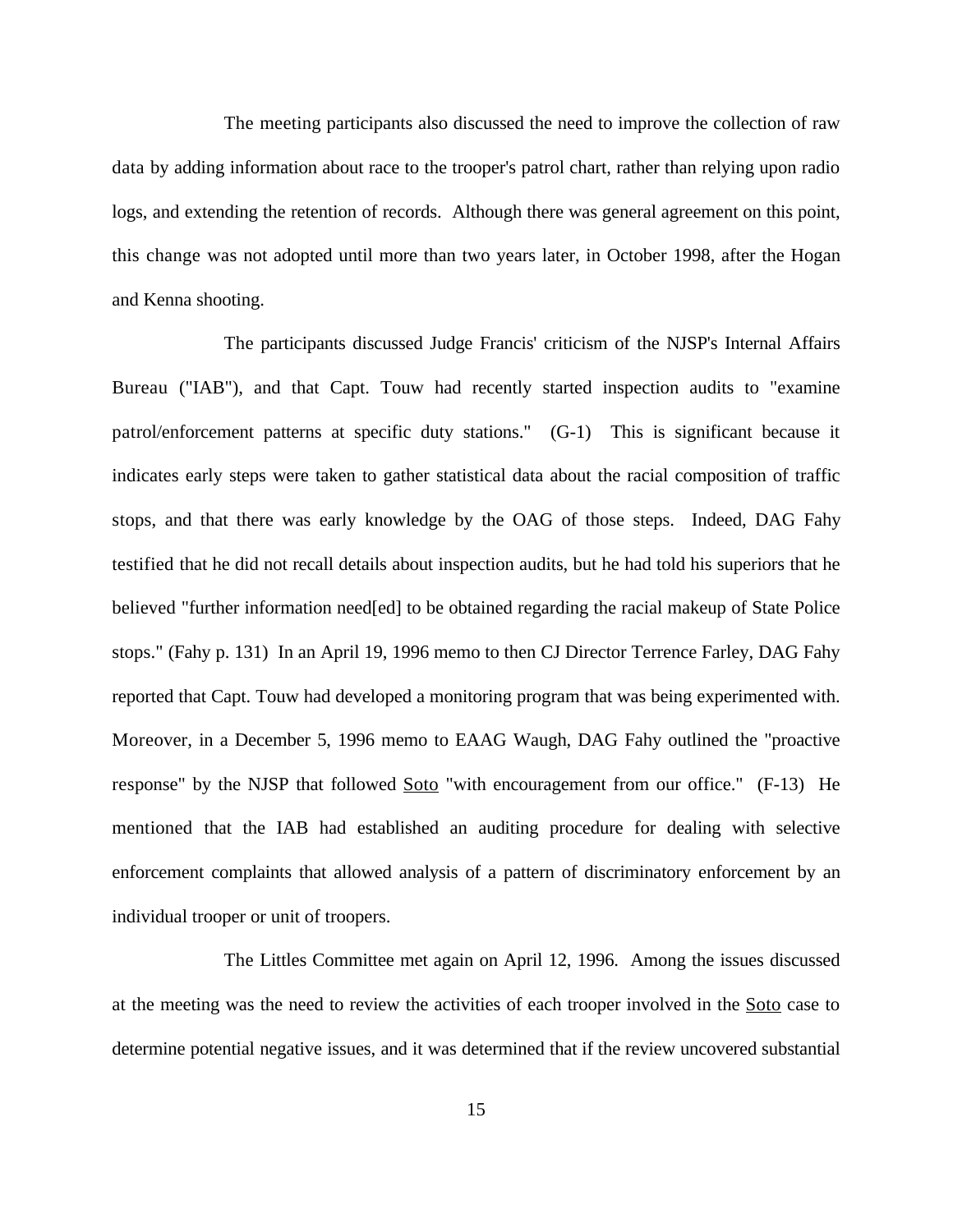problems, the decision to appeal would be reevaluated. There also was a discussion about other profiling cases that appeared since the Soto ruling, the fact that it was unlikely that they would be dismissed on summary judgment, and the likelihood that there would be numerous attempts to secure NJSP records and statistics. DAG Susswein testified that at this meeting he noted that "the times had now changed" and that there was a "chink in the armor." (April 9 at 24–25) DAG Susswein suggested that the OAG and the NJSP should no longer seek to defend their old actions and statistics, but instead should operate on a forward looking basis to show that steps were being taken to address racial profiling. The group also discussed a Hunterdon County profiling case, and the fact that one of the troopers in that case had a lengthy IAB file.

After that meeting, DAG Fahy sent a memo to CJ Director Terrence Farley on April 19, 1996, that reported on the status of selective prosecution issues and the plan to "buy some time" in the Hunterdon case while "other efforts to resolve this matter which we discussed are pursued." (F-10) He also reported that the NJSP was independently looking at the records in the affected counties to assess whether any problem existed, and that he would be told of their findings so they could be considered in making tactical decisions regarding how to proceed in each county. In a May 17, 1996 memo to then First Assistant Attorney General ("FAAG") James Ciancia, DAG Fahy reported that he and Capt. Touw were going to meet with then Hunterdon Prosecutor Sharon Ransavage the following Monday to give her statistical information about the arresting officers in two Hunterdon cases. DAG Fahy noted that the Hunterdon Prosecutor was uncomfortable with pleading these cases to reduced charges because they were first degree drug charges. DAG Fahy testified that he had discussed with FAAG Ciancia the possible need to encourage prosecutors to downgrade cases, and that such a discussion took place with the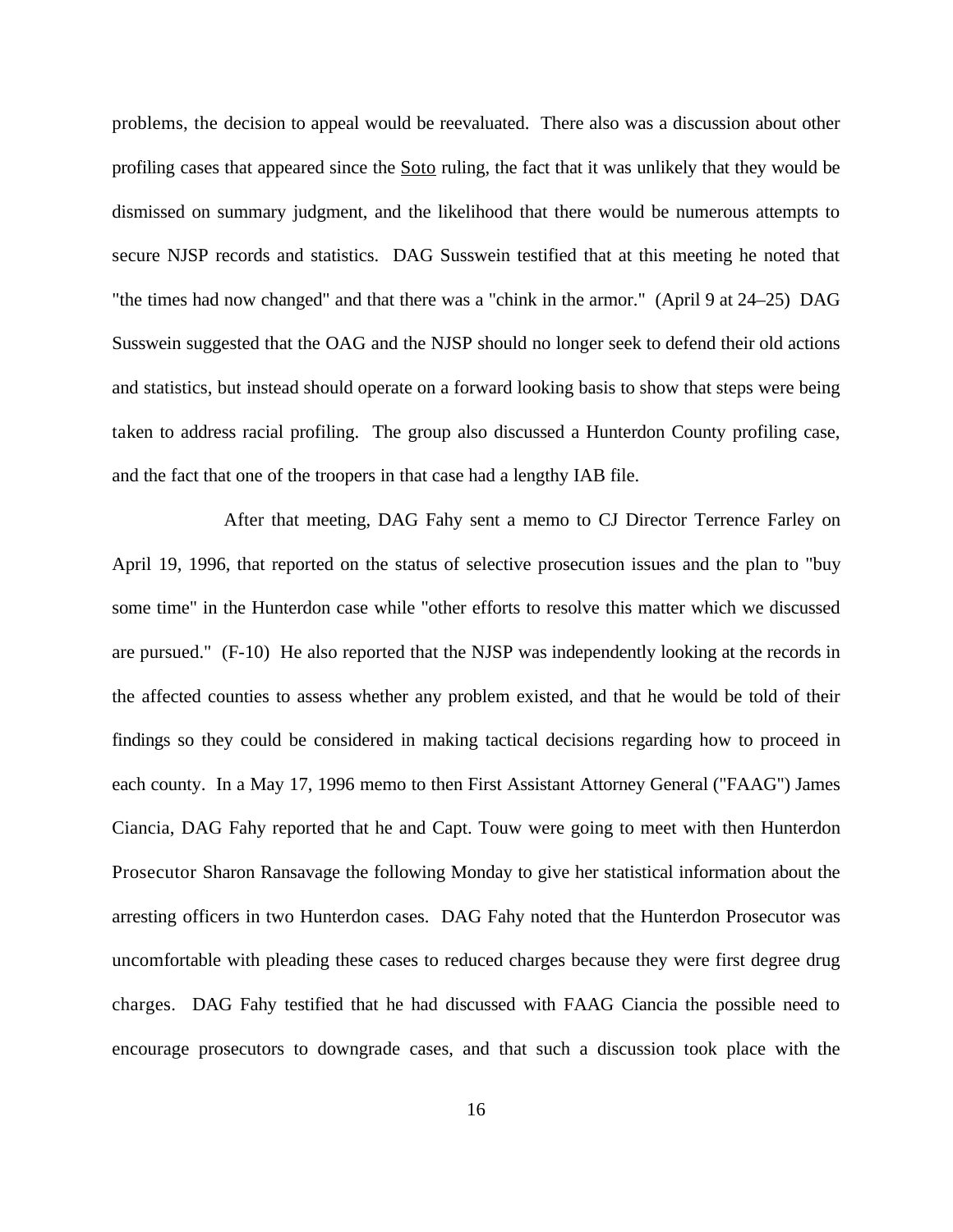Hunterdon Prosecutor. (Fahy at 156-163) Ultimately, it was decided that instead of litigating those cases, they would be dismissed or downgraded from first-degree felony offenses.

In a June 11, 1996 memo, DAG Fahy asked Capt. Touw to conduct a review of Troopers Hogan and Goldberg to determine the validity of a suppression motion that was brought in Mercer County. DAG Fahy also advised Capt. Touw that the discovery order was only preliminary and was "part of a broader plan" in which the NJSP, the OAG, and the Public Defender were attempting to resolve alleged selective enforcement practices statewide. (Fahy at 170-172)

DAGs Fahy and Susswein attended another meeting of the Littles Committee on May 16, 1996. SFC Gilbert reported that at this meeting the participants again discussed improving compliance with SOP F-3. He also reported that despite grumbling among some personnel, the Division also had been given "clear notice from the courts" that the ability to collect stop data exists, and the Division had been "negligent in collecting and analyzing this data" and would be subject to additional court instructions to produce it. (G-6)

SFC Gilbert also reported that the NJSP Records and Identification Section prepared an analysis of State troopers involved in the Soto appeal. DAG Fahy testified that he did not recall this analysis being discussed at the May 16 meeting, or his ever being provided with the analysis. (Fahy at 168-169) SFC Gilbert, however, testified that he believed he shared the analysis with DAG Fahy at the May 16 meeting. (Gilbert day 1 at 139-145) The results of this analysis were later referenced in an undated memo from SFC Gilbert to then Col. Williams, which SFC Gilbert said he wrote in February 1997. Gilbert reported that in the three-year period from June 1988 through May 1991, the minority arrest rates for troopers involved in the Soto appeal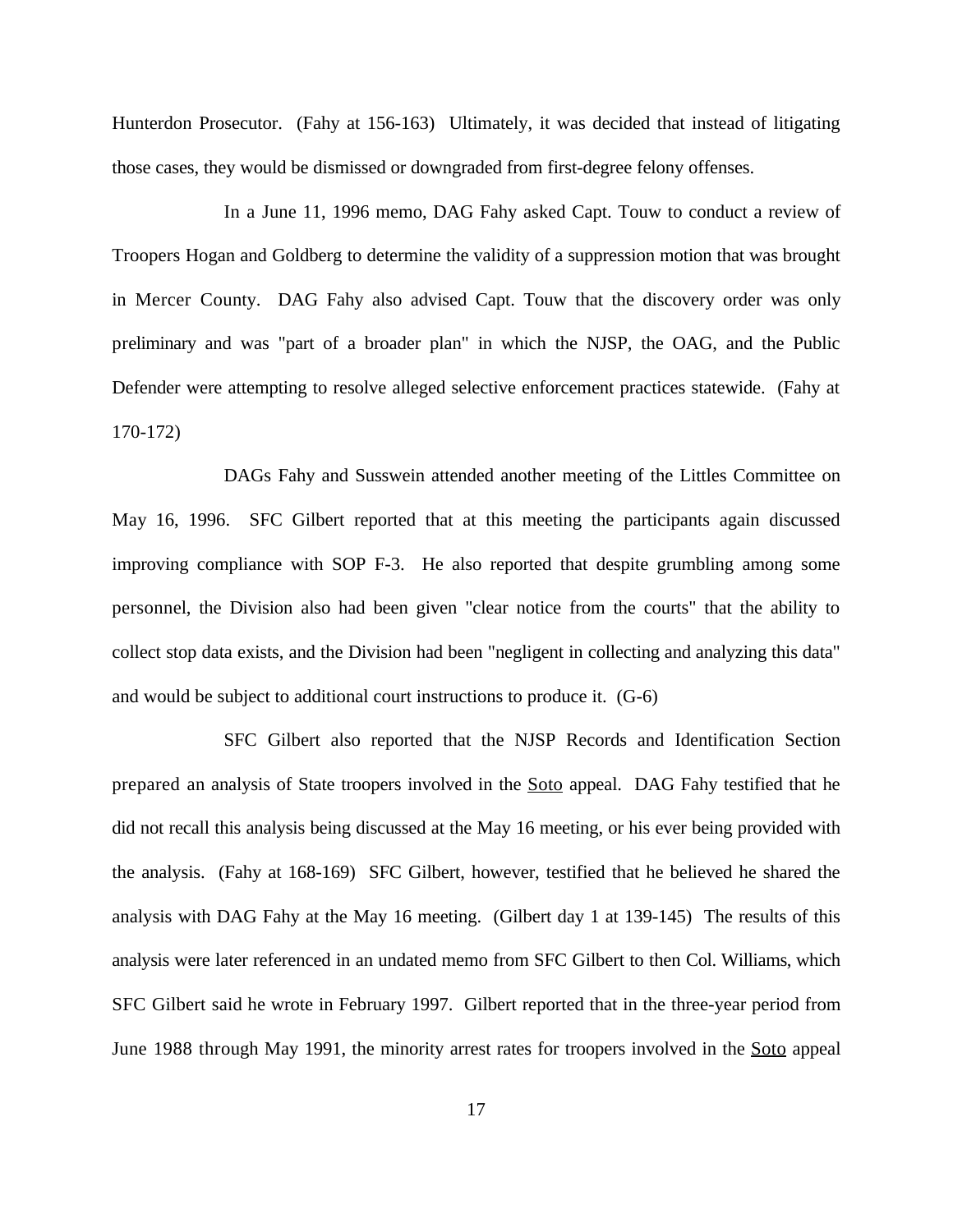were: 63%, 80%, 79%, 84%, 100%, 90%, 84% and 92%. (G-13) The early knowledge of these high minority arrest rates raises questions about the wisdom of maintaining the Soto appeal for nearly another three years, when the individual cases may not have been defensible if the State won its appeal and the cases were remanded. As noted above, there was discussion at the April 12, 1996 meeting that if the review of the records of the troopers in Soto uncovered problems, the appeal would be reevaluated.

October 4, 1996 was apparently the last time the Littles Committee met and DAGs Fahy and Susswein did not participate in the meeting. By memo dated October 11, 1996 detailing the events of this meeting, SFC Gilbert updated Col. Williams on the development of a four-hour search and seizure training program, which ultimately never materialized. SFC Gilbert reported to Col. Williams that the documents show "the audit process has proven itself" and will help NJSP deflect future criticism. SFC Gilbert also reported a marked improvement in compliance with SOP F-3, which required calling in the race of motorists during traffic stops. SFC Gilbert also pointed out Capt. Touw's recommendation that the patrol log be changed to include race. (G-7b)

SFC Gilbert attached various documents to his October 11 memo. Included were: IAB documents concerning an investigation into complaints by minority troopers at Moorestown that white troopers were profiling; and a document indicating a 90.2% compliance rate with SOP F-3. Apparently also included was a memo from Capt. Touw that reported that the percentage of minorities stopped by both minority and non-minority troopers was "dramatically higher" than reported by the expert in Soto. A subsequent action memo by Col. Williams, however, rejected the proposal to purchase search and seizure materials for stations, and rejected Capt. Touw's proposal to record racial tabulations of trooper stops on periodic trooper evaluation reports.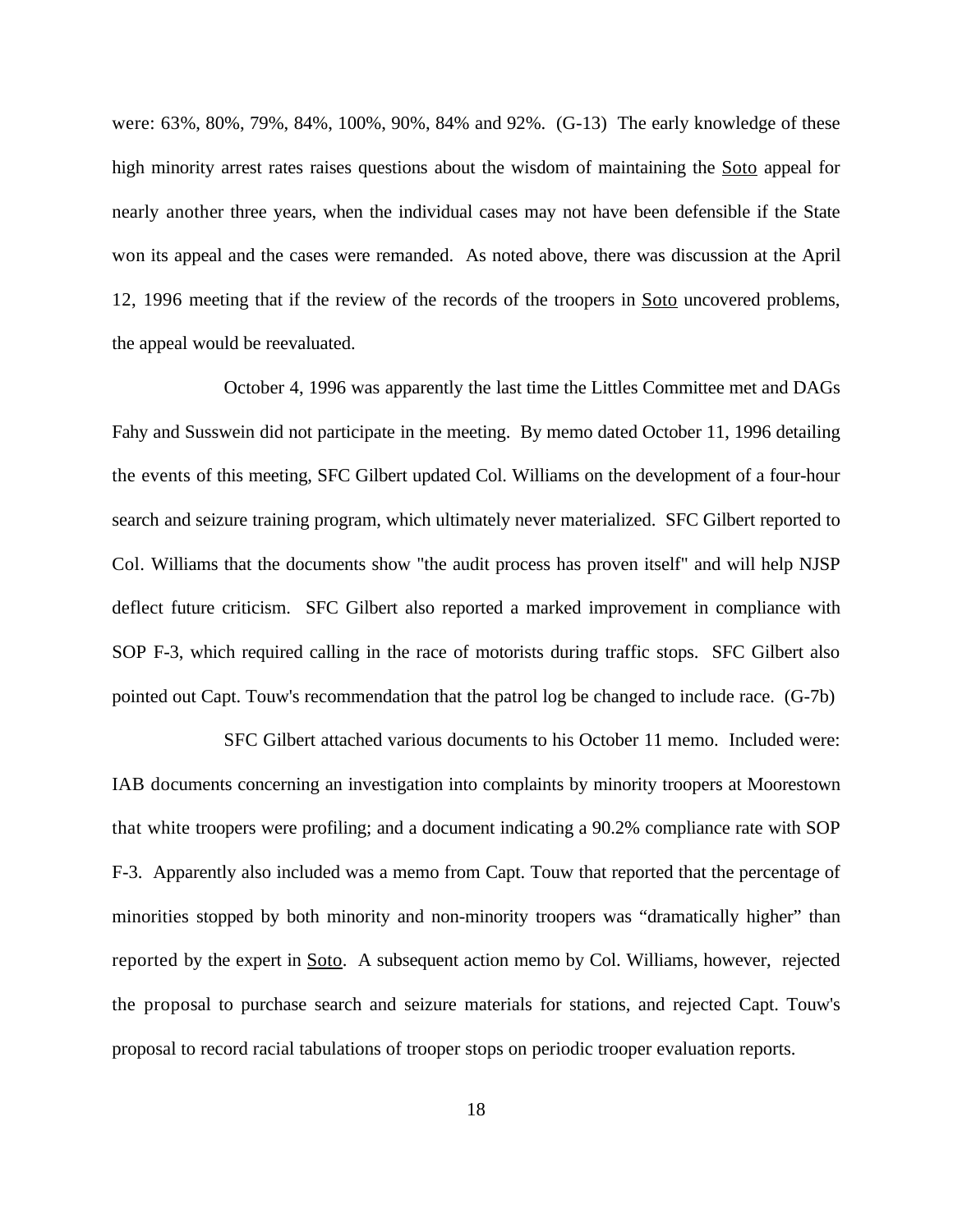## **D. The DOJ Investigation**

On November 7, 1996, EAAG Waugh received a call from Steven Rosenbaum, Esq. at the DOJ. Rosenbaum informed EAAG Waugh that the DOJ was interested in looking into the allegations of Soto to determine if the complained-of behavior was still ongoing. EAAG Waugh informed then AG Peter Verniero about the DOJ investigation. AG Verniero asked EAAG Waugh to see if the DOJ would defer sending a letter about the investigation to allow for AG Verniero to meet with representatives of the DOJ. The DOJ agreed to defer sending the letter and a meeting was scheduled for December 12, 1996.

Before the December 12 meeting, DAG Fahy wrote a memo to EAAG Waugh summarizing the racial profiling litigation history, and detailing the "proactive response" by the NJSP, including the work he and DAG Susswein undertook with the Littles Committee, and the establishment of an auditing procedure for dealing with selective enforcement complaints. (F-13) Prior to the meeting AG Verniero advised EAAG Waugh that he had an interest in having the DOJ's activities called something other than an investigation.

DAG Fahy and EAAG Waugh accompanied AG Verniero to the December 12 meeting with DOJ officials in Washington. The DOJ provided a sample document request detailing the type of information the DOJ might ask the OAG to produce. AG Verniero made it clear that the State would cooperate with the DOJ review, and he was concerned that it not be called an "investigation." Indeed, AG Verniero requested that the DOJ refer to its activities as an "inquiry" and not an "investigation." AG Verniero advised the DOJ that he was not inclined to enter into a consent decree, there was discussion about the Soto ruling being defective because a question of the accuracy of the survey and the legal issue concerning the shifting of the burden,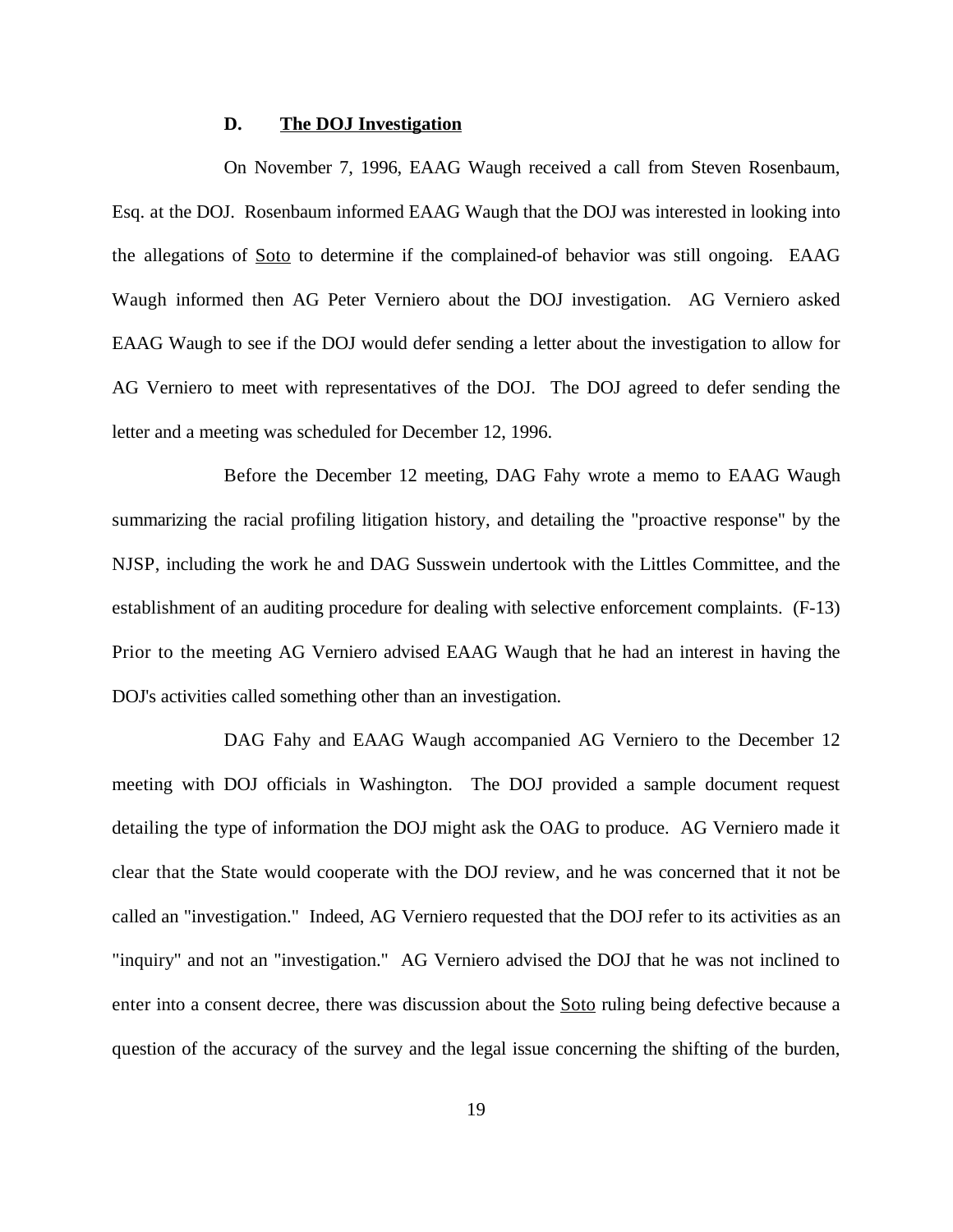and there was some discussion about how voluminous the DOJ sample document request was. A suggestion was made that the DOJ should limit its inquiry to the southern part of the Turnpike, at least initially. (Waugh at 97) When they returned from the meeting with the DOJ, EAAG Waugh asked DAG Fahy to review the document request. DAG Fahy reported back that most of the records could be provided, but that it was an extremely broad request that would require unreasonable amounts of documents.

Another meeting took place on December 24, 1996 that was attended by AG Verniero, EAAG Waugh, DAG Fahy, Col. Williams and SFC Gilbert. The DOJ investigation was discussed and a copy of the DOJ's sample document request was provided to Col. Williams and SFC Gilbert. Though not at the meeting, in early January DAG George Rover was identified as the person who would be the liaison between the DOJ and the OAG, as well as the liaison between the NJSP and the OAG. Following the meeting, EAAG Waugh asked DAG Fahy to draft a letter to respond to the DOJ.

In DAG Fahy's January 3, 1997 draft letter to the DOJ for AG Verniero's signature, Fahy criticized the traffic survey that was conducted in Soto and was the basis for the conclusion that minorities comprised 15% of speeders on the Turnpike. DAG Fahy then wrote:

> I believe the time has come to spend sufficient resources to develop and conduct a trustworthy violator survey. **The State Police report to me that the number of stops involving black motorists on the southern portion of the Turnpike patrolled by troopers assigned to the Moorestown Station remains near the level reported in the Soto case. This figure is also higher than that reported at other State Police stations in this State, including those along the Turnpike**. It is difficult for me to believe that despite a clear official policy prohibiting racial profiling and repeated declarations requiring adherence to this policy, that troopers assigned to one station would continue to reject it. This is particularly true since troopers are routinely reassigned to a variety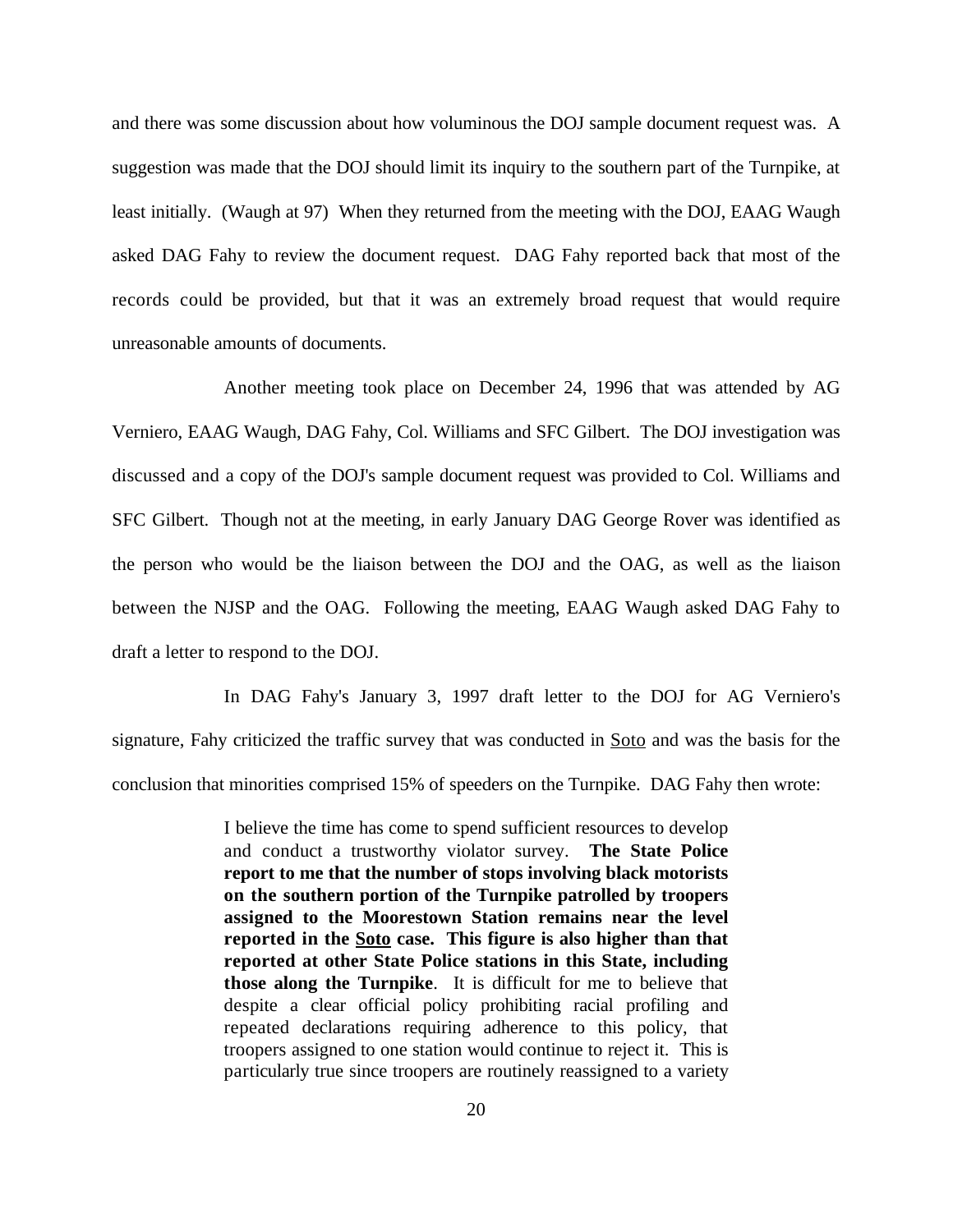of duties and the personnel stationed at Moorestown including supervisors is fluid. Perhaps the answer lies in factors which can be accounted for in a professional and unbiased violator survey. Therefore, I request your patience as New Jersey undertakes a costly and ambitious study of the traffic and violator patterns on the southern portion of the Turnpike. (Emphasis added)

(F-26) This passage is significant because it demonstrates early knowledge that there was ongoing statistical analysis being conducted by the NJSP, that the percentages of minorities being stopped had not changed in the years since the **Soto** analysis was conducted, and that the numbers suggested a problem and required further analysis. DAG Fahy testified that he based this representation on reports he had heard that the numbers were running about the same as in Soto. (Fahy at 290-293) This entire passage, however, was ultimately deleted from the letter in changes made by AG Verniero, and was replaced with the following sentence: "My office is in the process of developing a trustworthy violator survey." (March 27 at 130-131) Despite this representation in the letter to the DOJ, a violator survey was not conducted during AG Verniero's tenure.

In January 1997, DAG Rover began his work in response to the DOJ investigation. SFC Gilbert also began his inquiry into the racial profiling issue by gathering and analyzing NJSP documents that were also responsive to the DOJ inquiry. DAG Rover and SFC Gilbert had regular communications and they worked closely with each other in connection with the DOJ inquiry.

In February 1997, SFC Gilbert wrote a memo to Col. Williams (the "Gilbert Memo"). This undated memo played an important role in the Committee's investigation. In the Gilbert Memo, SFC Gilbert reported that he conducted some analysis "[i]n order to get a handle on what we are facing" and that "[t]he numbers are not good." (G-13) SFC Gilbert pointed out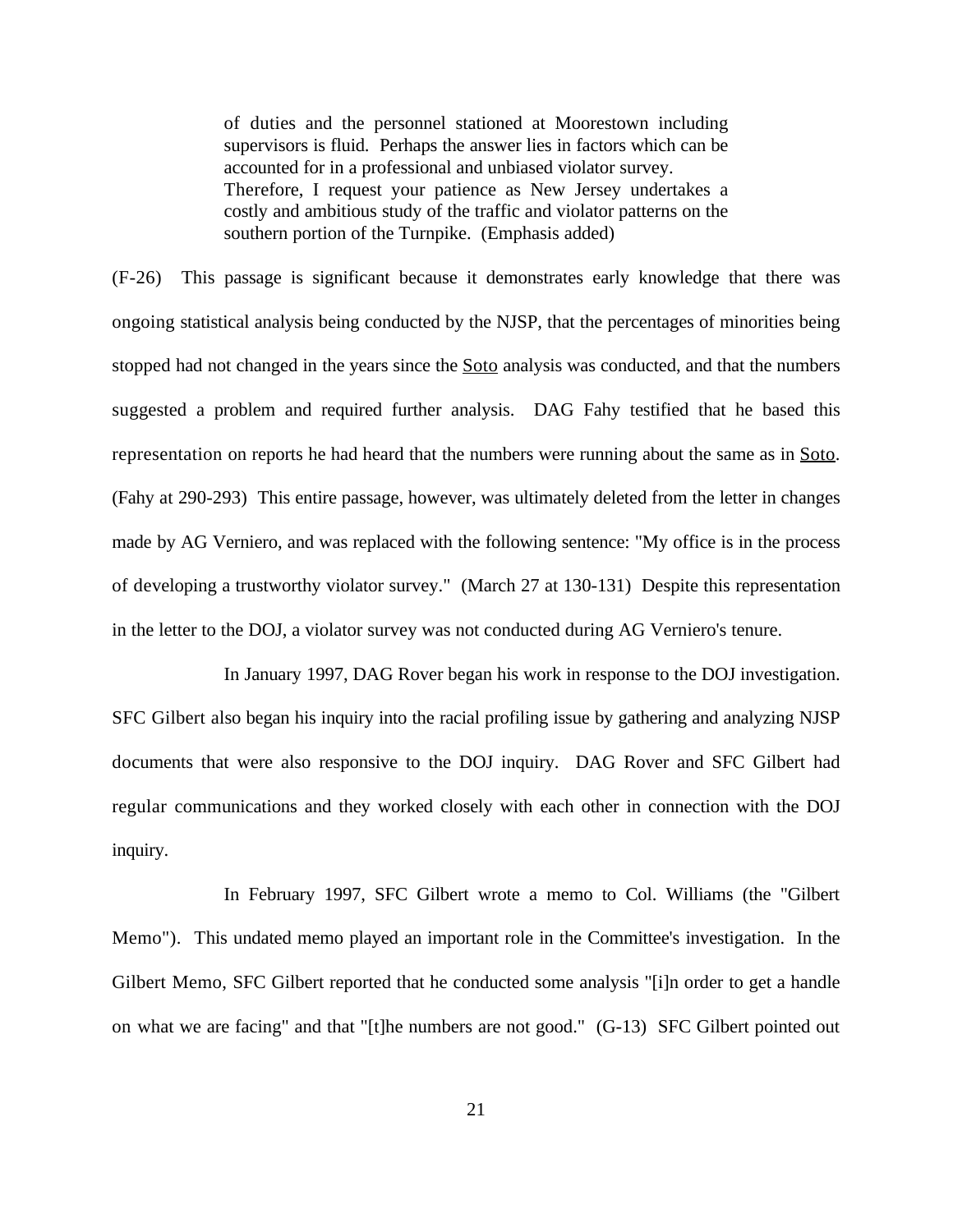that the percentage of consent searches<sup>8</sup> involving minorities was higher than that of Maryland, and that the consent numbers in Maryland recently forced the Maryland State Police to enter into a consent decree with the DOJ.

SFC Gilbert noted that the NJSP numbers indicated that 89% of consent searches by the Moorestown barracks and 94% of consent searches by the Cranbury barracks involved minorities. (G-13) By comparison, 80.3% of Maryland State Police searches were of minorities. SFC Gilbert also noted that because of Soto, an investigation of Illinois police, and the Maryland settlement, "[t]he Justice Department has a very good understanding of how we operate and what type of numbers they can get their hands on to prove their position." (G-13) He made recommendations for how to forestall an unfavorable settlement with DOJ by taking proactive steps. Ultimately, SFC Gilbert concluded that "we are in a very bad spot." (G-13)

The Gilbert Memo is the first specific mention of consent search data, and the first mention of the Maryland settlement agreement in the documents generated by the State and produced to the Committee. The consent search data became central to the racial profiling issue over the next two years, and was the central basis for the conclusions drawn in the Interim Report issued in April 1999.

SFC Gilbert and Col. Williams testified that after Col. Williams received the Gilbert Memo he instructed SFC Gilbert to immediately share the information contained in the Gilbert Memo with DAG Rover. SFC Gilbert testified on several occasions that he promptly gave DAG Rover an overview of the numbers and the information contained in the Gilbert Memo, that

Unlike probable cause searches, consent searches are conducted after a trooper has asked the <sup>8</sup> motorist's permission, and obtained written consent. Consent search data was a central part of the Maryland court order that resulted from a lawsuit brought by the American Civil Liberties Union, and was part of the information that the DOJ requested in its investigation into the NJSP.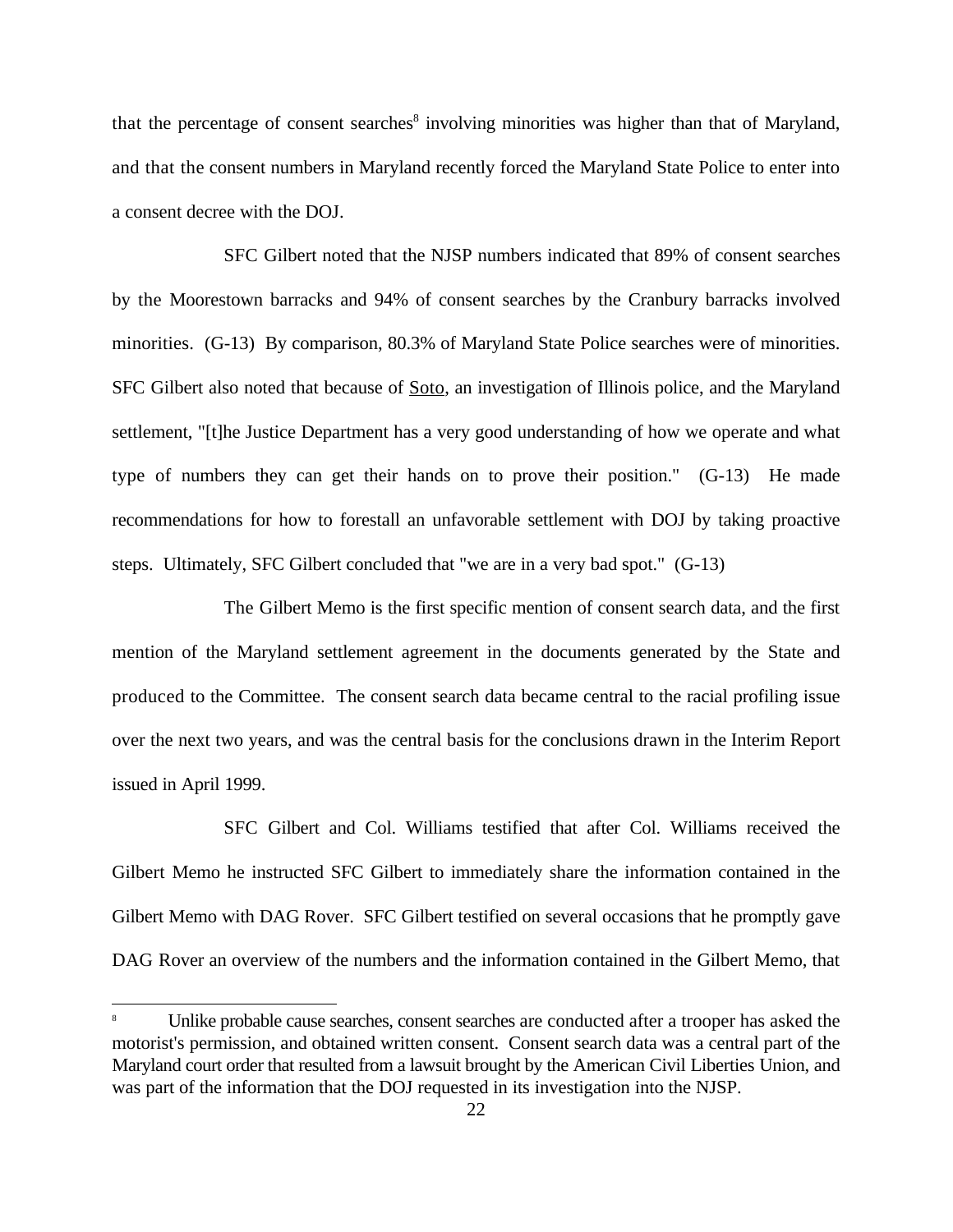DAG Rover understood the gravity of the numbers, and that DAG Rover said he would report it up his "chain of command" (which would be Waugh and Verniero). (Gilbert 2/14 at 207-209; Gilbert 2/22 at 125-127)

DAG Rover, however, denied that SFC Gilbert told him about specific consent search data, and said that SFC Gilbert only told him the New Jersey numbers were in the "ball park" of Maryland and urged him to make sure EAAG Waugh knew this information (Rover at 40-43; March 20 at 92-95) DAG Rover testified that his understanding was that since the Soto case was based on motorist stop data, and not consent search data, only the stop data was relevant to his work on the DOJ investigation, and post-stop data was not relevant. (Rover at 76- 79) This testimony was somewhat curious because DOJ had requested consent search data, the Maryland case turned heavily on consent search data, and SFC Gilbert and Capt. Touw were both conducting analyses of consent searches at this point. Furthermore, just a few weeks later, on March 18, 1997, DAG Rover wrote a strategies memo to EAAG Waugh and DAG Fahy (the "Rover Strategies Memo") discussing his expectation that the DOJ was more interested in consent search data than in traffic stop data. This memo was forwarded to AG Verniero.

Remarkably, the Rover Strategies Memo contained much of the same information presented in the Gilbert Memo. In his memo, DAG Rover wrote that he expected the DOJ would follow the same course of action that was followed by the plaintiffs in the Maryland case, and rely upon consent search statistics as evidence of selective prosecution. The Rover Strategies Memo suggested that the OAG take the position that consent search documents were not relevant to the DOJ's inquiry of whether minorities were being **stopped** based on their race and if the DOJ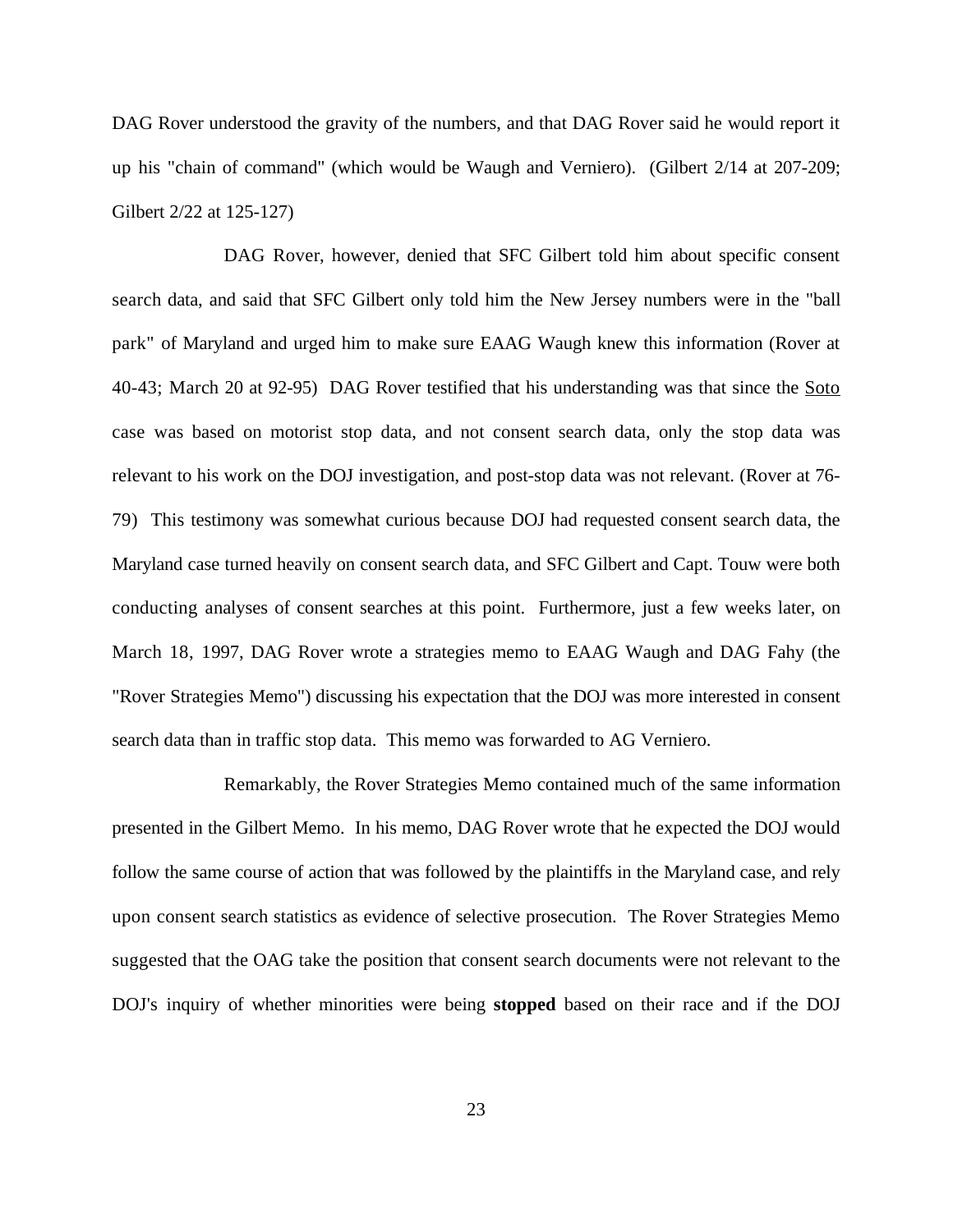insisted upon using this data, it should also be required to examine the factual circumstances that led to each individual request for consent to search a vehicle.

On May 20, 1997, AG Verniero met with EAAG Waugh, DAGs Rover and Fahy, Capt. Blaker, Col. Williams and SFC Gilbert. The agenda for this meeting indicated that the topics to be discussed included the status of the DOJ inquiry and document production, a strategy to conduct a violator survey, production of consent to search documents, the Maryland case and the "proper characterization" of consent to search documents, and future strategy (including providing documents concerning the DOJ's drug interdiction policies). A notation at the bottom of this agenda, written by Capt. Blaker, indicated that, "AG advised he would not consent to signing a consent decree, 'they'd have to tie me to a train and drag me along the track before I'd sign a decree.'" (G-19) EAAG Waugh testified that he also recalled AG Verniero making a statement to that effect. (Waugh at  $170-171$ )<sup>9</sup>

The NJSP officials at the meeting said they understood AG Verniero's statement to mean that AG Verniero would allow the NJSP to investigate whether there was a problem and give New Jersey an opportunity to fix its own problems without federal intervention. Capt. Blaker said that by the time of the May 20 meeting, data were being collected to determine whether a racial profiling problem extended beyond a few troopers, the inspection audits were underway, and training was being improved. (Blaker at 125-26) Capt. Blaker also testified that the Maryland data and the NJSP data were discussed at this meeting. (Blaker at 127) It is

Judge Waugh testified that subsequent to the announcement of the Committee's investigation <sup>9</sup> he had a conversation with Justice Verniero, who said he did not remember making such a statement. Judge Waugh said he told Justice Verniero that he remembered him saying something like that to which Justice Verniero responded he had not remembered saying that.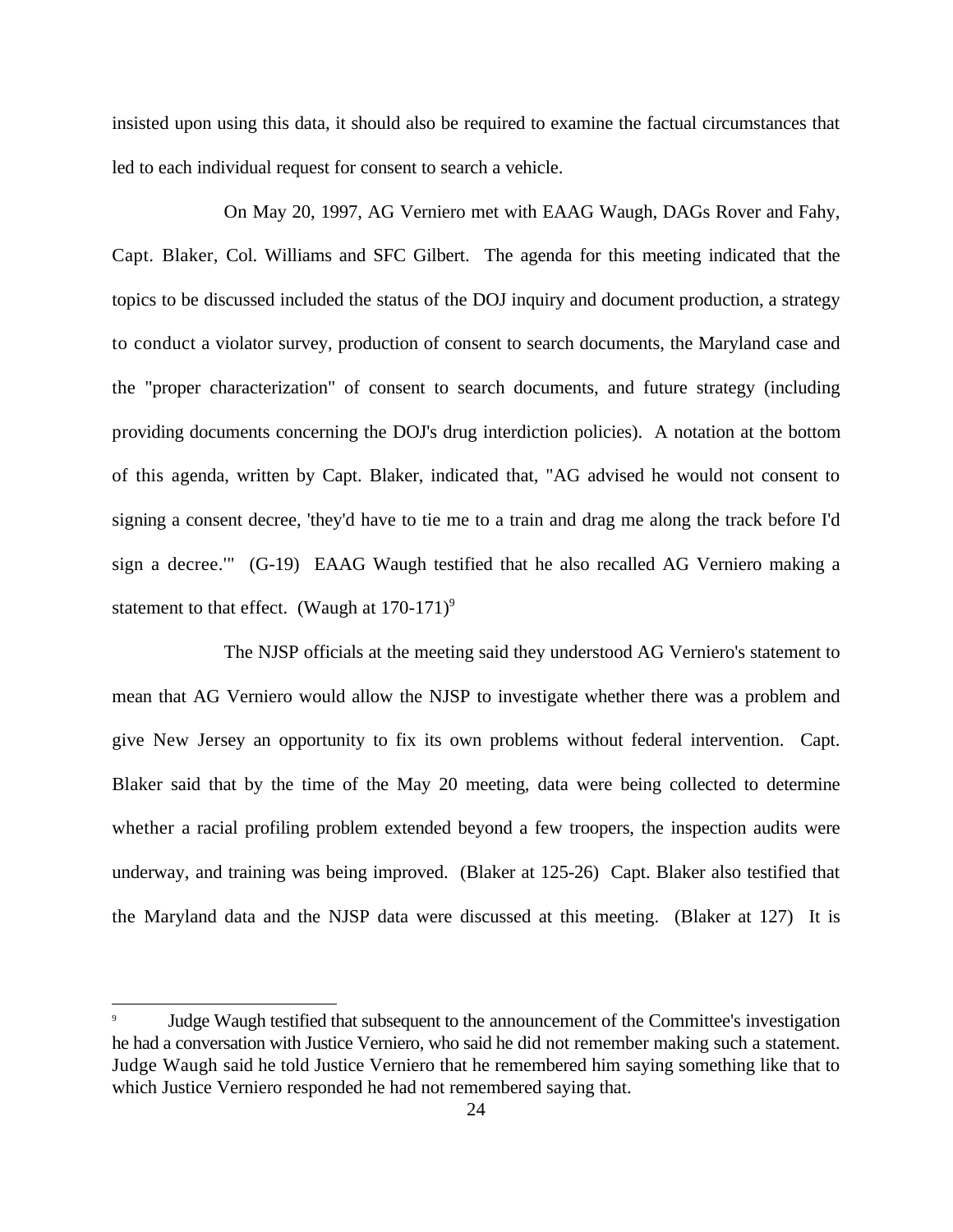unclear what training he referred to because the search and seizure training recommended by the Littles Committee was never actually implemented.

SFC Gilbert testified that there was some discussion at the May 20 meeting about how the NJSP consent search numbers were roughly the same as Maryland, and that it was apparent to him that everyone at the meeting was informed about the NJSP statistics. (Gilbert at 288) SFC Gilbert also said that AG Verniero made a comment that he would reach out to then United States AG Janet Reno to discuss the conflicting messages being received from the DOJ concerning civil rights and drug interdiction. (Gilbert at 290-291)

The OAG representatives who attended this meeting had less clear recollections, and said that statistics were not discussed, except in general terms, concerning how the NJSP consent search numbers were comparable to Maryland's consent search numbers. There were a number of conflicting statements concerning this meeting. For example, SFC Gilbert and Capt. Blaker testified that DAG Rover did most of the talking at this meeting, while DAG Rover claimed he said very little. (Gilbert at 293; Blaker at 110; March 20 at 290)

By this point in time, the DOJ had reached an agreement with the LPS to focus its inquiry on 30 sample dates in 1995 and 1996, and to examine only the Moorestown and Cranbury barracks. SFC Gilbert proceeded to do his own analysis of the 30 sample dates and on July 10, 1997, he reported in a memo to Col. Williams and Capt. Blaker that the minority consent search rate for those dates was 82%. SFC Gilbert also reported that 89% of the negative probable cause searches during those days were of minorities. $^{10}$  (G-25)

DAG Rover testified that he did not receive this statistical analysis, and never received a statistical breakdown of the 30 sample dates. He also testified that he did not recall

 $A$  negative probable cause search is a probable cause search in which no contraband is found.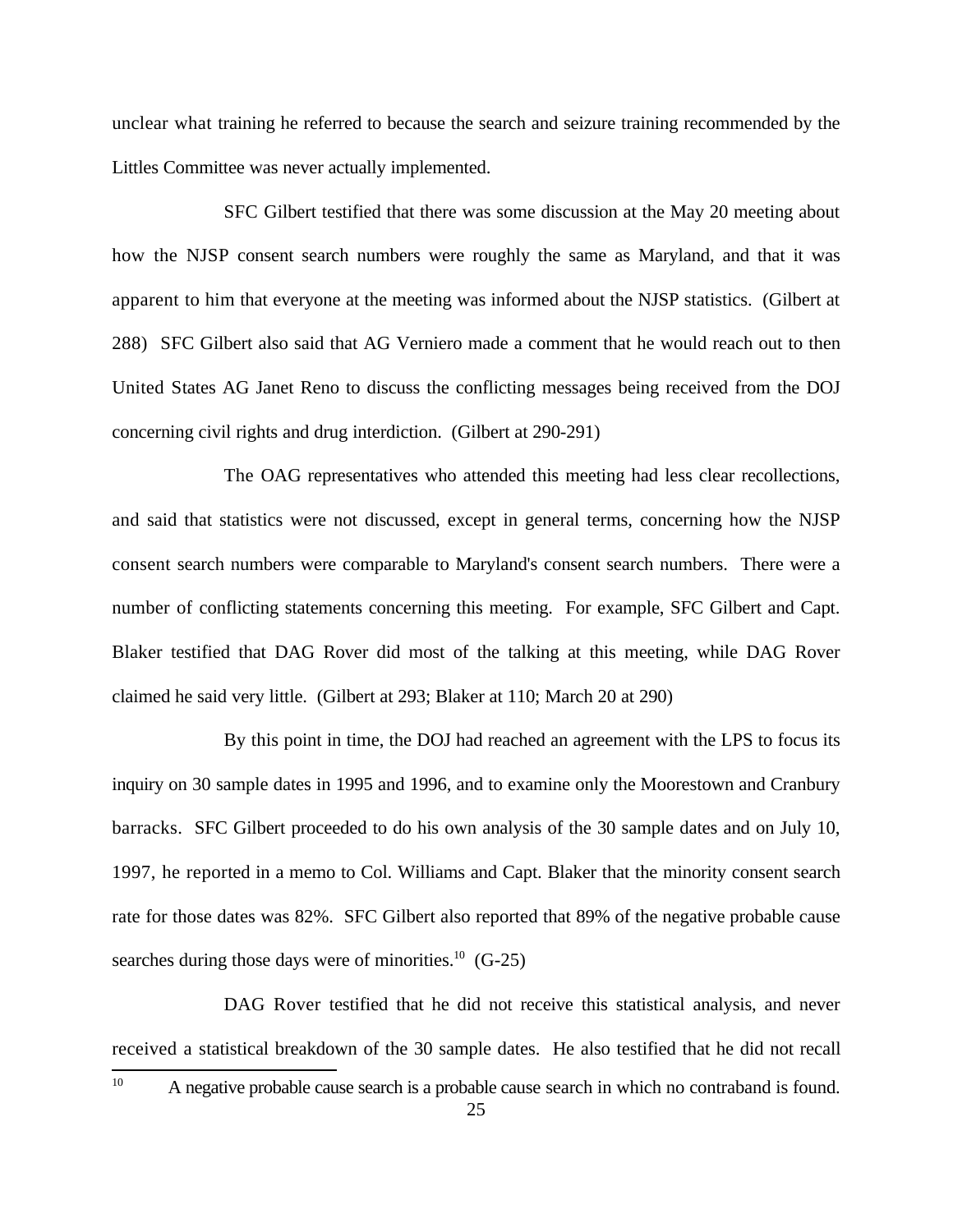SFC Gilbert telling him about the analysis. (Rover at 168-70) DAG Rover also testified, however, that in early 1999 in conversations with SFC Gilbert about the DOJ's request for probable cause search information, SFC Gilbert told DAG Rover that he had already given the statistical breakdown of the 30 sample dates to him. DAG Rover said that when he saw the information in 1999, it was his view that they were clearly responsive to the DOJ's request for information. (Rover at 161-172)

Christine Boyle, the LPS staff person who analyzed the statistics contained in the Interim Report, testified that nearly all of the information she included in the Interim Report concerning consent searches and traffic stops came from a file of documents SFC Gilbert delivered to the OAG on March 15, 1999. (Boyle at 50-51) Boyle testified, however, that the information concerning the 30 sample dates came from information contained in boxes of DOJ materials that had been collected by DAG Rover, and which were given to her by DAG Michael LoGalbo. (Boyle at 124-125) Much of the statistical analyses Boyle relied upon were those developed by SFC Gilbert during the early months of the DOJ investigation and from monthly compilations collected from NJSP barracks and forwarded up the chain of command to the Superintendent from 1997 through 1999. SFC Gilbert testified that he had kept DAG Rover informed of these analyses on an ongoing basis, and that DAG Rover was taking this information to his superiors, EAAG Waugh and AG Verniero. (Gilbert at 211-213)

SFC Gilbert's file also contained comprehensive six-month analyses of minority stop and consent search rates for the Moorestown and Cranbury barracks covering the period beginning April 1997. SFC Gilbert testified that DAG Rover was fully aware that the NJSP were keeping these ongoing statistical analyses, and that DAG Rover's superiors also should have been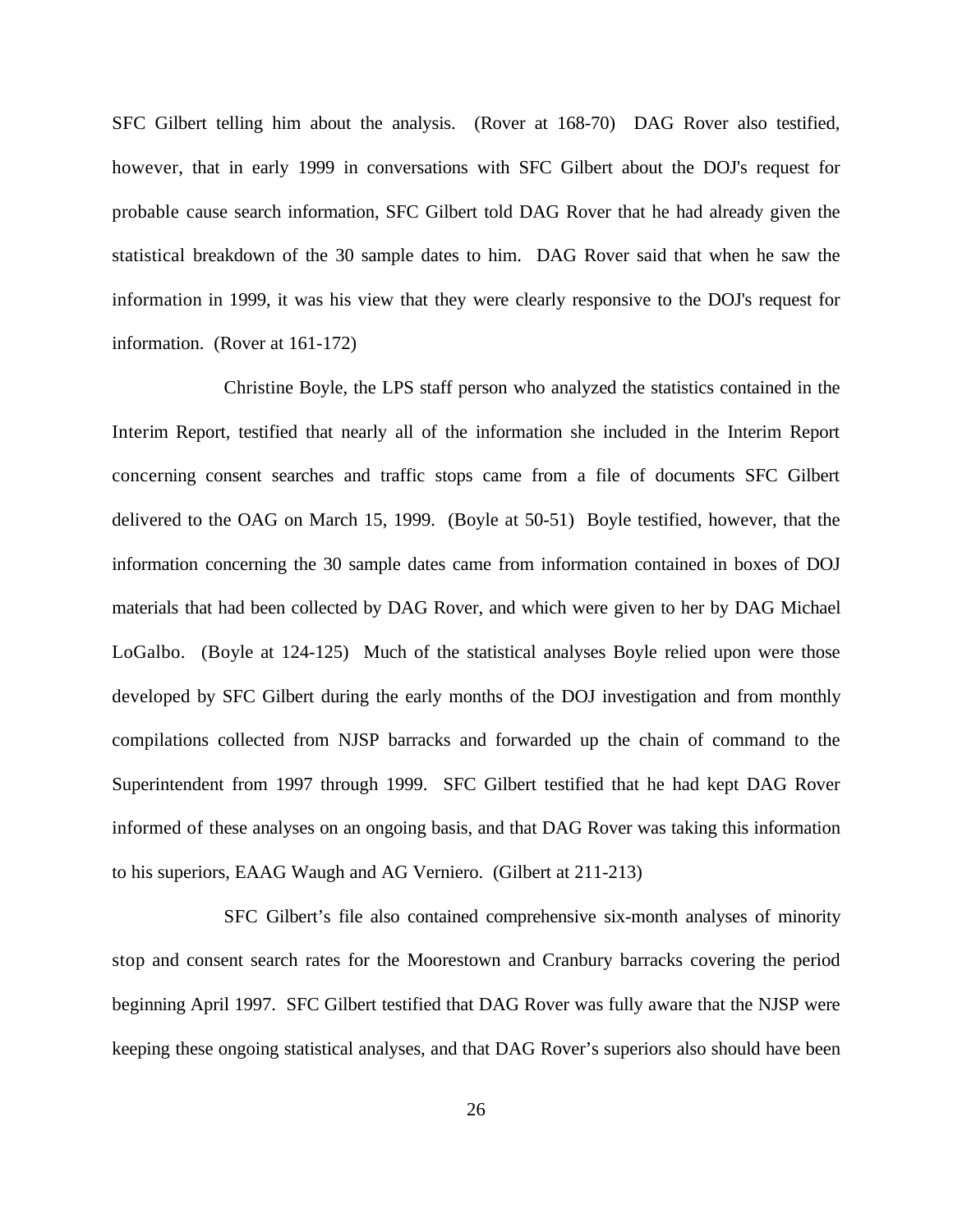aware of them. In fact, SFC Gilbert testified that these analyses became a significant issue in November 1998, that was brought to the attention of the highest levels of the NJSP and the OAG, after Lt. Col. Dunlop mentioned to Steven Rosenbaum of the DOJ that the NJSP had been conducting ongoing analyses of the racial composition of stops and searches. SFC Gilbert testified that in November 1998, the DOJ contacted the OAG to obtain these statistics, and that DAG Rover contacted SFC Gilbert to tell him that the DOJ was now requesting information about the ongoing monitoring. SFC Gilbert testified that he arranged a meeting with Col. Williams, Lt. Cols. Fedorko and Dunlop, and DAG Rover to discuss the DOJ request, and Col. Williams took the position that absent a court order or subpoena, he did not want to release the ongoing monitoring information to the DOJ. SFC Gilbert testified that DAG Rover indicated he would convey the Colonel's position to his superiors. (Gilbert 2/22 at 119-128)

DAG Rover testified that he did not recall meeting with SFC Gilbert, Col. Williams and Lt. Cols. Fedorko and Dunlop, but that he did receive a call from the DOJ in December 1998 asking if the State had any audits or statistical analyses of the southern part of the Turnpike. DAG Rover testified that he met with then FAAG Hespe, DAG Fahy and AAG Ramey to discuss this new document request. DAG Rover testified that FAAG Hespe instructed him not to turn the statistics over and to "get back to Justice and say we're looking [sic] and let me know if they ask again." (March 20 at 142-144) Current FAAG Zoubek also verified that during his discussions with the DOJ in 1999, DOJ officials indicated that they had learned from Lt. Col. Dunlop that New Jersey was keeping ongoing monitoring statistics. (April 2 at 54-55)

FAAG Hespe's account of these events contradicted the accounts of SFC Gilbert and DAG Rover. FAAG Hespe testified that DAG Rover told him he had received a call from a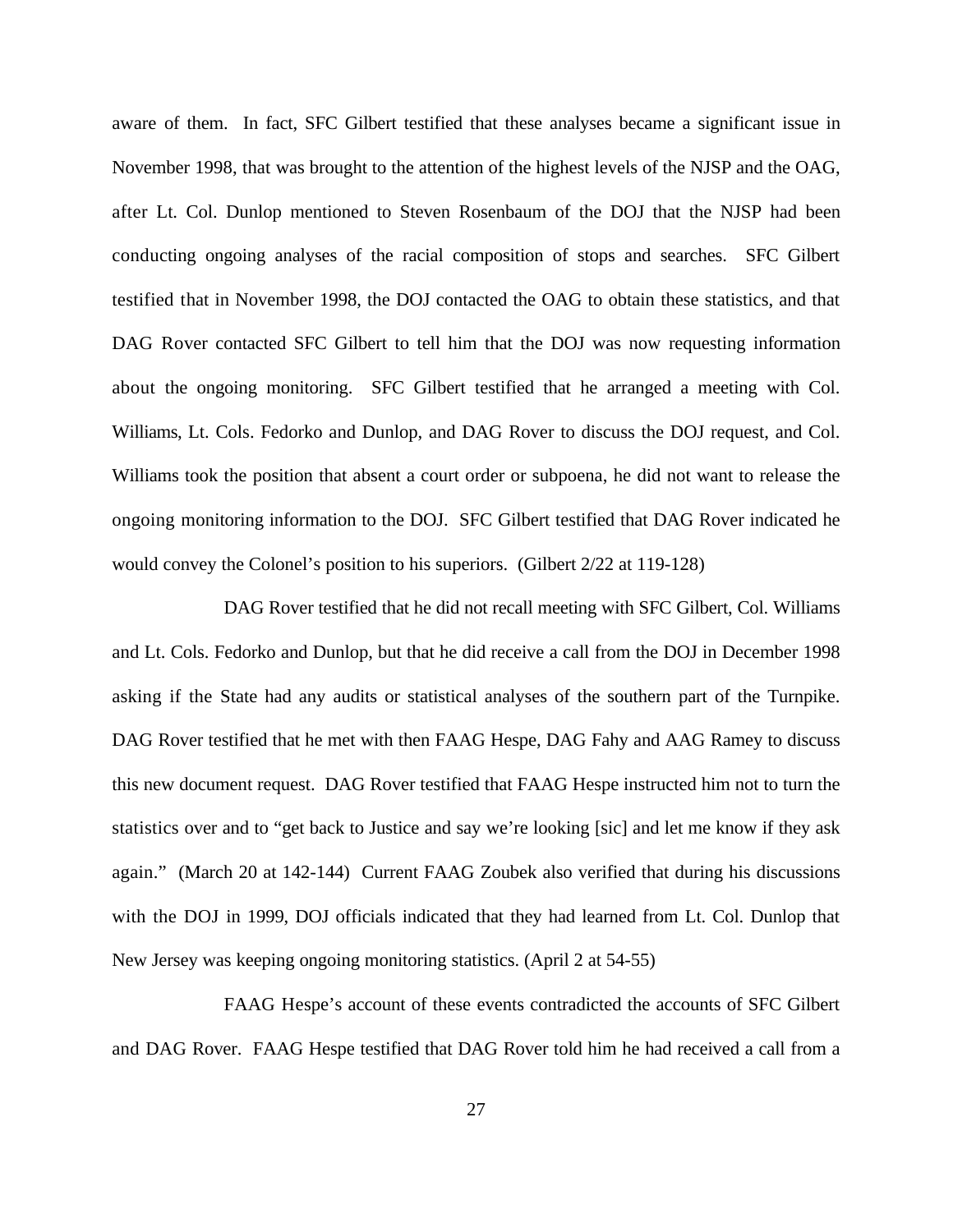contact at the DOJ requesting information, and that he directed DAG Rover to call back the DOJ and find out what they wanted and why they wanted it. (April 2 at 245-262) Hespe claimed he never knew that the DOJ was conducting an investigation of the NJSP. (April 2 at 255-260) This was difficult to square with Justice Verniero's testimony that FAAG Hespe was responsible for supervising DAG Rover's work on the DOJ investigation after EAAG Waugh left the OAG at the end of 1997. (March 28 at 84-85 and 242-244)

This collection of testimony presented inconsistencies, but as a whole it suggested that once the DOJ learned in late 1998 that the State was maintaining ongoing statistics about the racial breakdown of stops and consent searches, and requested those statistics, an effort was made by high level officials within the OAG and NJSP to conceal these statistics from the DOJ.

Documents and testimony also suggested that on at least one earlier occasion, a decision may have been made by AG Verniero not to turn over information that was responsive to the DOJ's inquiry and document request. On July 29, 1997, EAAG Waugh sent a memo to AG Verniero (the "Waugh Memo") concerning a collection of documents recently received from the NJSP. EAAG Waugh raised the question that the collection "appears to be within the ambit of the documents requested by DOJ and may have to be produced for them." (G-27) The Waugh Memo also advised that DAG Rover was looking into the issue further.

The documents attached to the Waugh Memo included a copy of a document that was referred to in the Hearings as the "Smith Special." The Smith Special was an NJSP report dated January 10, 1996, prepared by then Sgt. J.E. Smith concerning allegations by minority troopers that non-minority troopers stationed at the Moorestown barracks were engaging in racial profiling. Also attached was a September 24, 1996 NJSP report prepared in response to the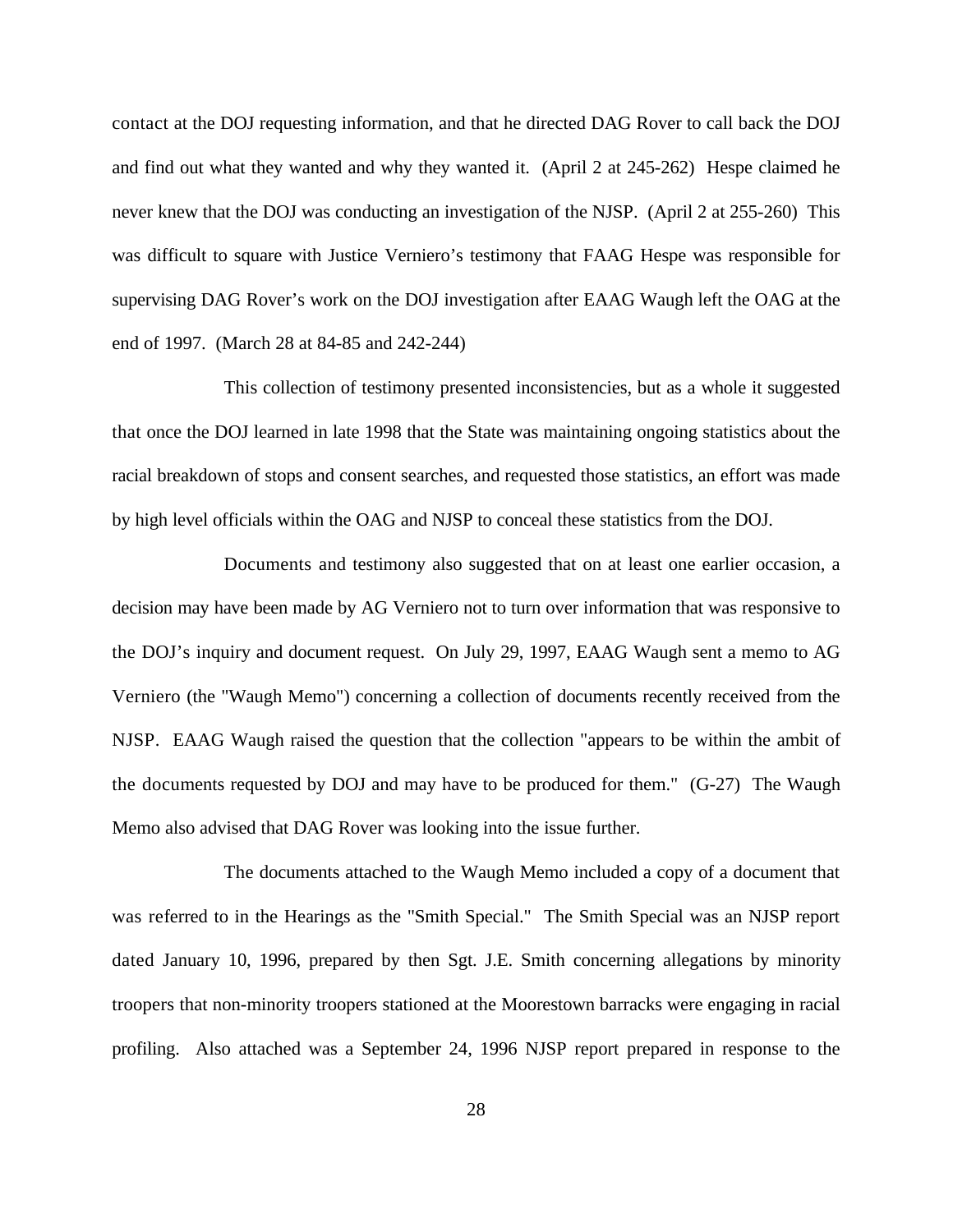Smith Special. That document contained an audit setting forth that a high rate of stops involved minority motorists (about 34% of stops by solo patrols and between 36.9% and 52% of stops by dual patrols), but concluded that there was no evidence that non-minority troopers were targeting minority drivers any more than minority troopers. The attached documents also included a May 15, 1996 NJSP report on this investigation, which documented that an audit found that minority drivers constituted 62% of all consent searches and 65% of all probable cause searches conducted by the Moorestown Station on the Turnpike.

EAAG Waugh testified that he did not recall specifically what happened as a result of this memo. (Waugh at 195; March 27 at 182-187) DAG Rover testified that EAAG Waugh instructed Rover not to turn the document over to the DOJ. (March 20 at 114-116) FAAG Paul Zoubek testified that Rover told him later that there had been a decision not to forward some of the documents to the DOJ, and that DAG Rover did not send any information without talking with EAAG Waugh. DAG Rover also told FAAG Zoubek that he had worked with EAAG Waugh and AG Verniero on the DOJ investigation and that the steps he took he did in consultation with EAAG Waugh and AG Verniero. (Zoubek at 137-149)

Once there was agreement on 30 randomly selected dates for which the DOJ would examine trooper activity in the Moorestown and Cranbury barracks, SFC Gilbert gathered up the relevant documents from the barracks and sent them to DAG Rover by mid-Fall 1997. Other documents indicated that DAG Rover proceeded to send the requested documents to the DOJ a few at a time, over many months, and did not finish sending the documents until May 1998. EAAG Waugh testified that DAG Rover apparently was under a mistaken impression, based on something EAAG Waugh had said to him, that DAG Rover should "stall" in responding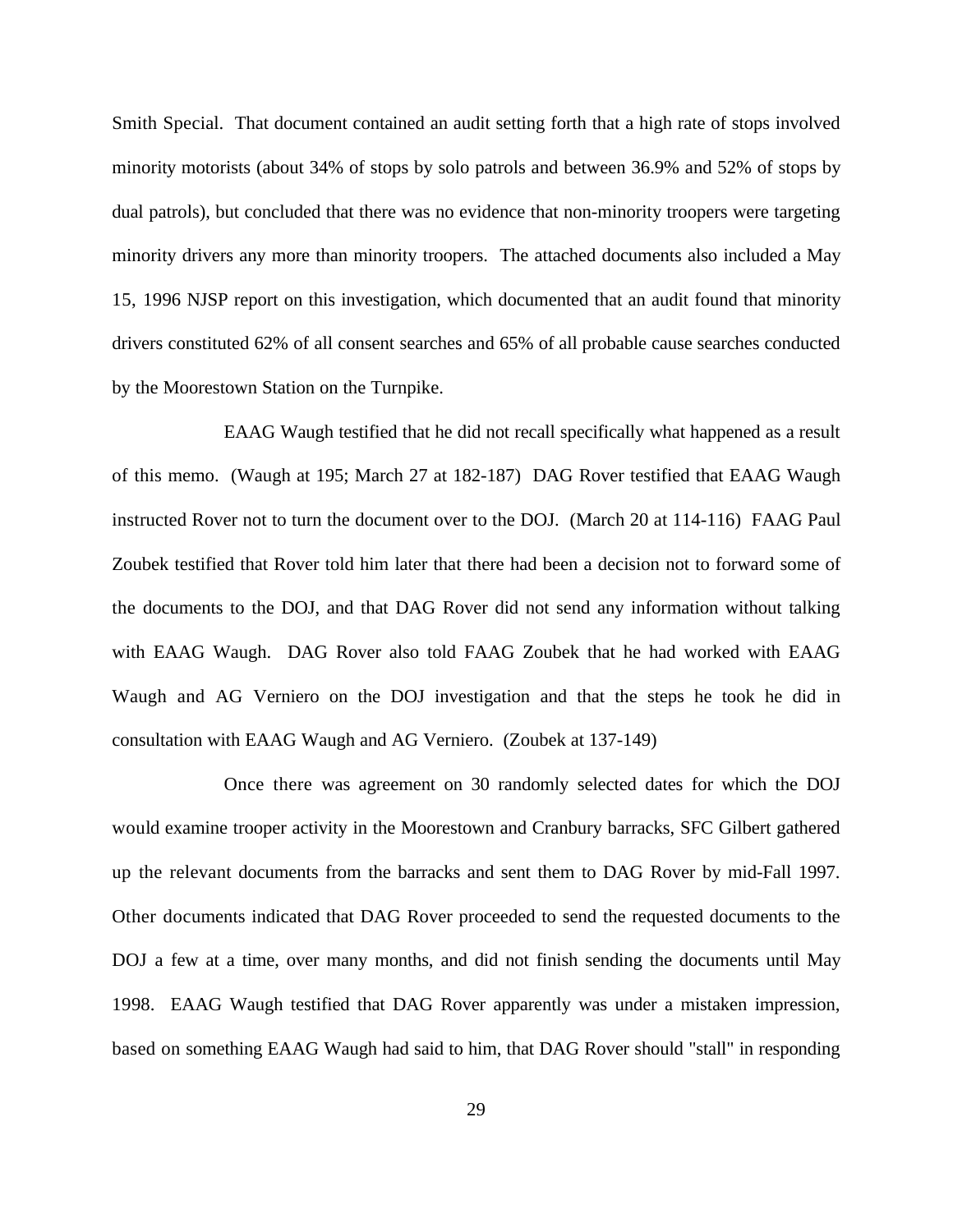to the DOJ. EAAG Waugh said he had only meant to convey to DAG Rover that he should not "drop everything" to respond to each DOJ request. (Waugh at 220-221)

The DOJ investigation did not become public until February 17, 1999, and documents and testimony indicated that at this point, the DOJ increased its communications with the OAG. By early April 1999, there were discussions within the LPS about the possibility of a consent decree. AAG Susswein's early drafts of the Interim Report made reference to the analysis of 30 sample dates requested by the DOJ, but ultimately all references to the DOJ were edited out at the direction of AG Verniero. FAAG Zoubek testified that AG Verniero directed that this information be edited out of the Interim Report because he wanted to keep the scope of the DOJ investigation confidential. (Zoubek at 378-379; April 2 at 10)

DAG Rover wrote a memo to then Director Zoubek on February 26, 1999, shortly after Director Zoubek took over the response to the DOJ investigation, detailing what documents had been produced to the DOJ, and some of the "numerous documents" that he did not produce to the DOJ. (R-18) FAAG Zoubek said that as he came up to speed on how the DOJ investigation had been handled during the previous two years, he had concerns about DAG Rover's involvement and the level of production to date. (Zoubek at 151) DAG Rover's memo was noteworthy because of the documents that DAG Rover indicated had <u>not</u> been produced. According to this memo, among the documents not produced to the DOJ were a 1996 internal affairs document containing an audit of the Moorestown Station, a statistical breakdown of motor vehicle stops for the sample dates, negative probable cause searches, an audit of the Perryville/Washington Station and Hunterdon County statistics.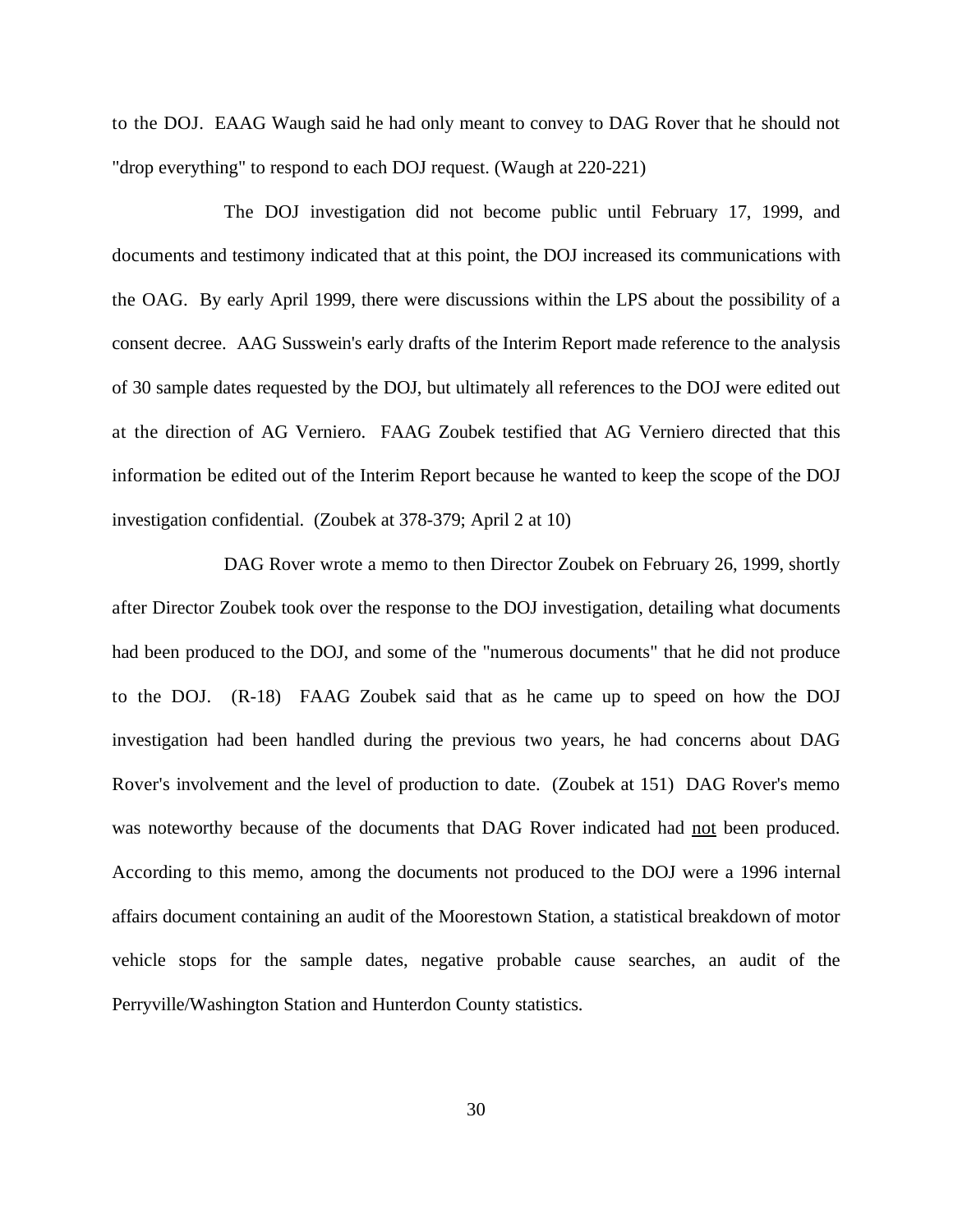On February 28, 1999, Gov. Whitman dismissed Col. Williams for making racially insensitive comments reported in a Star-Ledger article, and named Lt. Col. Michael Fedorko to serve as interim superintendent.

On April 26, 1999, AG Verniero and FAAG Zoubek testified before the Senate Judiciary Committee about the Interim Report. Also, late on April 26, AG Verniero received a four-page letter from the DOJ announcing that it had concluded its investigation and determined that the NJSP "engaged in a pattern or practice of discriminatory law enforcement." The DOJ letter detailed its statistical findings and assessments of the practices of the NJSP. (SJC-5)

On April 29, AG Verniero provided a letter to Chairman William L. Gormley in which he related that "[i]n furtherance of my testimony on the subject of racial profiling, I wanted to let you know, that since my appearance before the committee, I have learned that the Civil Rights Division of the United States Department of Justice has authorized the filing of a civil suit against [the NJSP] . . . alleging that [NJSP] officers have engaged in discriminatory law enforcement." (A copy of the April 29, 1999 letter is contained in the Appendix) AG Verniero did not mention that the DOJ had actually concluded its investigation and had advised AG Verniero of its finding that the NJSP "engaged in a pattern or practice of discriminatory law enforcement."<sup>11</sup>

It should be noted that the April 26, 1999 letter from the DOJ was not released to the 11 Committee during the document release in November 2000, because the originally agreed-upon end date of the document production was April 20, 1999. However, the April 26, 1999 DOJ letter was not included in the supplemental document production that occurred after OAG agreed to extend the end date of the document production to May 15, 1999. The letter's existence was discovered by minority counsel during a telephone conversation with the DOJ on March 27, 2001. By letter dated March 27, 2001, Special Counsel requested that the OAG provide the Committee with a copy of the April 26, 1999 DOJ letter. The OAG ultimately provided the Committee with a copy of the April 26 DOJ letter on March 28, 2001.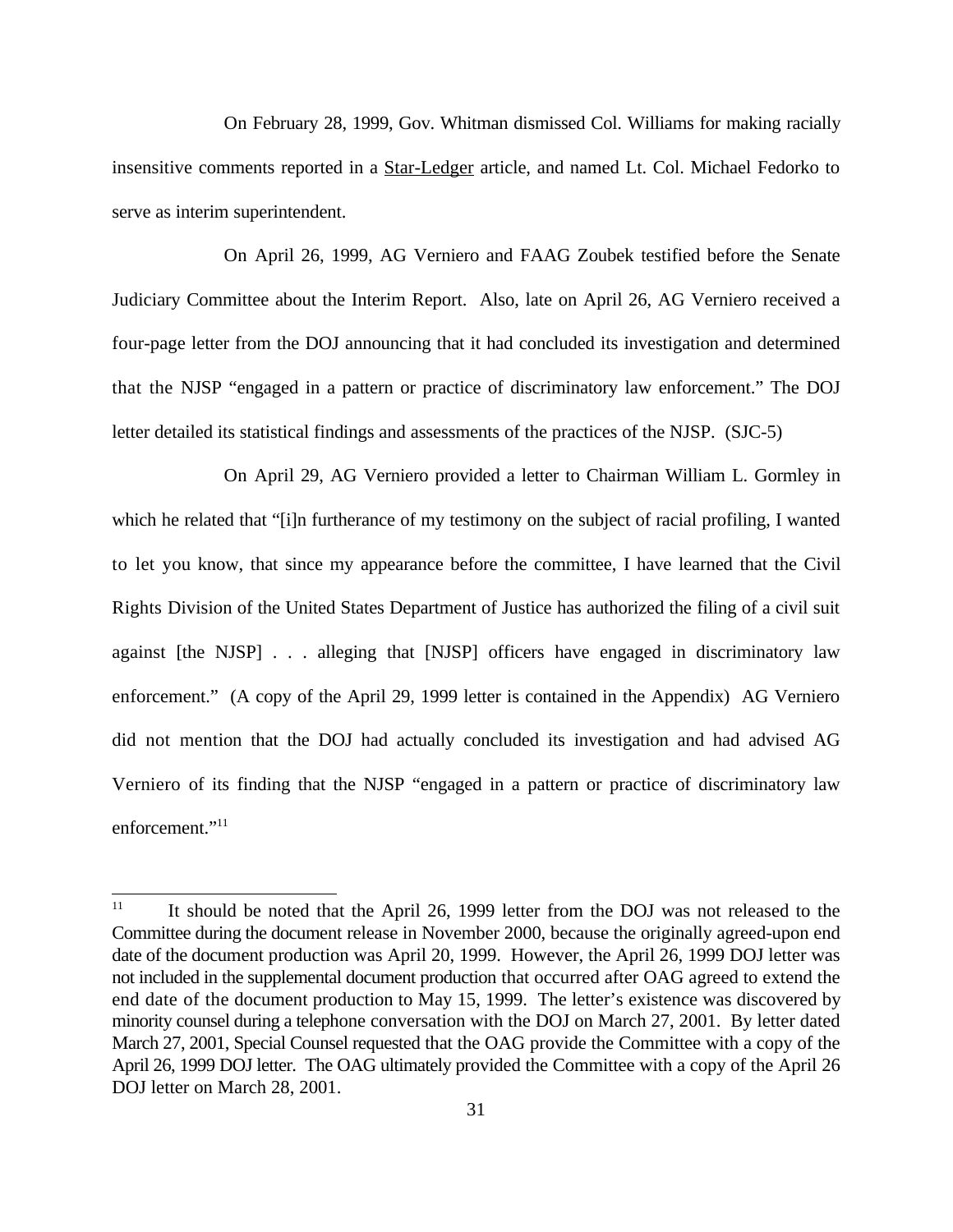The manner in which State officials responded to the DOJ inquiry, and events surrounding the DOJ probe, have become centrally important to the Committee's inquiry. Some individuals from the OAG have suggested that the DOJ was not aggressive in the pursuit of its investigation. There is also considerable evidence that then AG Verniero and other top State officials took steps to slow down the DOJ investigation, limit it, impede DOJ's work, and hold back relevant documents.

The events surrounding this investigation became important in the Committee's inquiry because they indicated there was knowledge within the OAG that the NJSP were developing statistics concerning the racial breakdown of stops and searches on the Turnpike, and that those statistics were cause for concern.

## **E. The Hogan And Kenna Shooting And The Sacchetti Audit**

On April 23, 1998, Troopers James Kenna and John Hogan fired on four men in a van they stopped on the Turnpike (the "Turnpike Shooting"). On May 4, 1998, AG Verniero announced that he referred the investigation into the Turnpike Shooting to a State grand jury, and that Burlington County Assistant Prosecutor James Gerrow, Jr. would be a special prosecutor ("SP") and would lead the review team.<sup>12</sup>

In the course of investigating the Turnpike Shooting, Lt. Sacchetti was directed to conduct a racial composition survey of stops conducted by Troopers Hogan and Kenna. On May 8, 1998, after Lt. Sacchetti presented his findings to then Lt. Col. Dunlop, he was advised that Troopers Hogan and Kenna may have falsified reports on the night of the shooting, possibly to conceal the race of motorists they were stopping. As a result, Lt. Sacchetti was told that his

 $S<sup>12</sup>$  SP Gerrow was chosen out of the Burlington County Prosecutor's Office because of a conflict within the Mercer County Prosecutor's Office.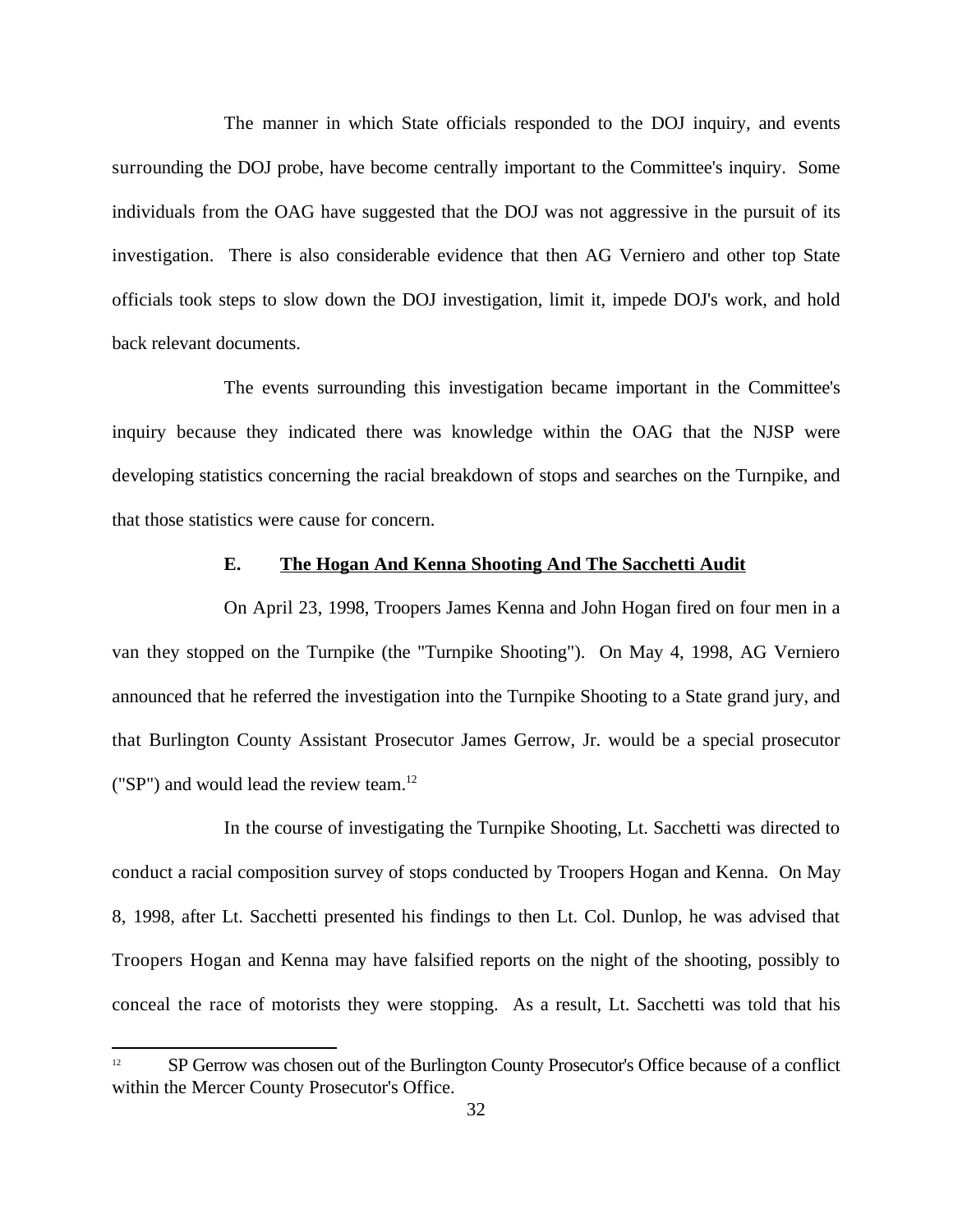survey might not be accurate. Lt. Sacchetti was sent back to the Cranbury barracks to conduct an audit of warnings issued by Troopers Hogan and Kenna to determine whether he could ascertain the extent of records falsification by the two troopers.

On June 11, 1998, Lt. Sacchetti met with Lt. Col. Dunlop and other NJSP officials, and a decision was made to begin an audit of troopers at the Cranbury barracks, in addition to Troopers Hogan and Kenna, to determine if other troopers were engaging in racebased records falsification. This ultimately came to be known as the "Troop D audit." The progress of this audit appeared to be important in relation to the prosecution of Hogan and Kenna.

The Troop D audit consisted of three phases: Phase I identified troopers who had a pattern of discrepancies; Phase II then investigated those troopers by calling motorists involved in traffic stops to determine discrepancies; and Phase III then consisted of a statistically valid random audit of all personnel within a barracks, and a sample of motorists stopped by those personnel, to attempt to identify troopers with discrepancies that may not have been identified in the first two phases. Lt. Sacchetti regularly briefed then Lt. Cols. Fedorko and Dunlop on the progress of the Troop D audit.

Lt. Sacchetti began his audit in Cranbury on July 3, 1998. The second phase began in Cranbury on August 20, 1998, and the third phase began on December 14, 1998. On September 10, 1998, Sacchetti attended a meeting at which the findings of his audit to date were discussed. Lt. Col. Fedorko indicated internal investigations would be initiated against all troopers identified with discrepancies, and Lt. Col. Fedorko said the audit would only cover Cranbury. This later changed, and the audit was expanded to cover Moorestown and Newark.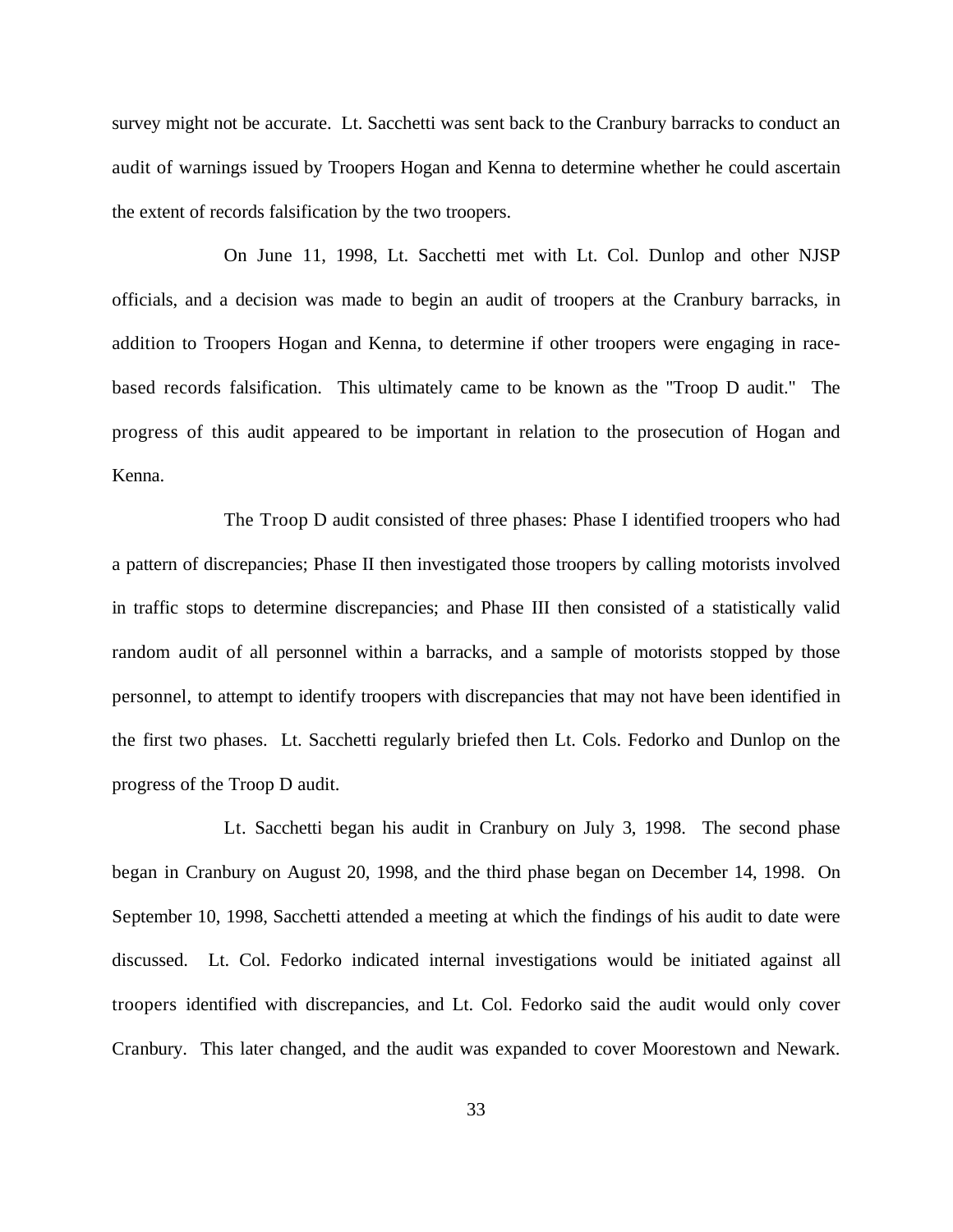At a September 11, 1998 meeting between Lt. Sacchetti and Lt. Cols. Fedorko and Dunlop, Lt. Col. Dunlop expressed concern that the focus of the Troop D audit was beginning to shift from race-based wrongdoing to administrative issues.

On February 10, 1999, Lt. Sacchetti met with then Director Zoubek, AAG Stone, Col. Williams, Lt. Cols. Fedorko and Dunlop, and Det. Sgt. John Cazzupe, and presented a summary of the Troop D audit to date. Lt. Sacchetti testified that Director Zoubek seemed pleased with the progress of the Troop D audit. Director Zoubek, AAG Stone and Det. Sgt. Cazzupe were also directly involved in the Turnpike Shooting investigation.

On March 8, 1999, the NJSP began work on the Newark barracks as part of the Troop D audit. On March 10, 1999, AG Verniero met with Director Zoubek, AAG Stone and SP Gerrow, to discuss the status of the Turnpike Shooting investigation. AG Verniero expressed frustration with the pace of the grand jury investigation into the Turnpike Shooting, said he felt that the public wanted some action taken in the case, expressed concern about the upcoming oneyear anniversary of the Turnpike Shooting, and proposed the idea of seeking an indictment on the less serious falsification charges first. Director Zoubek, AAG Stone and SP Gerrow advised AG Verniero that seeking an indictment on the falsification charges and announcing it publicly could taint the ongoing grand jury investigation into the more serious charges concerning the Turnpike Shooting.

Despite the advice of three experienced prosecutors, AG Verniero directed that the falsification case be presented to a separate grand jury as soon as possible. On April 19, 1999, one day before the release of the Interim Report, AG Verniero announced that a grand jury had indicted troopers Hogan and Kenna on falsification of records charges (the "Falsification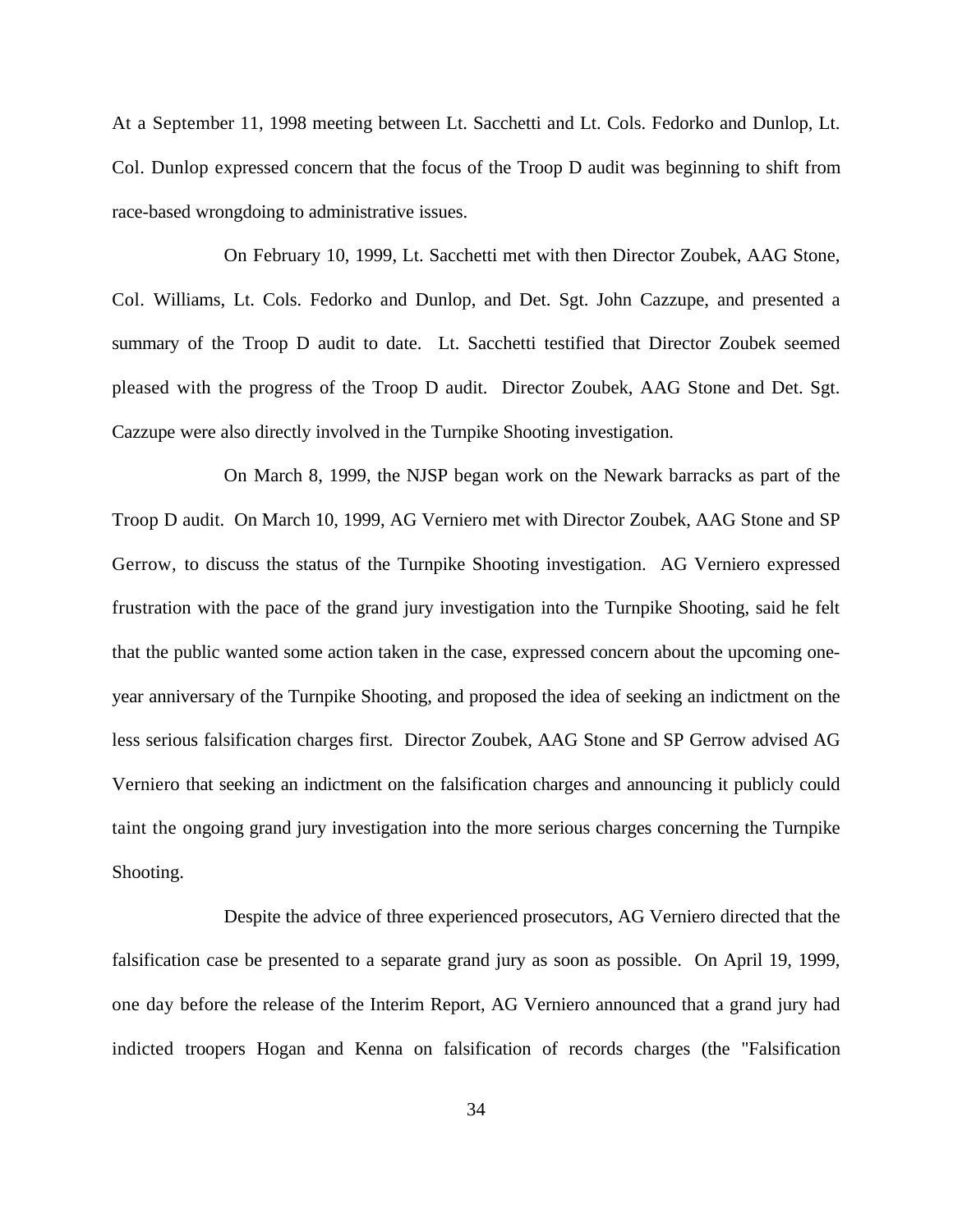Indictment"). The Falsification Indictment was publicly released even though the grand jury convened to examine the more serious charges involved in the Turnpike Shooting had not yet concluded its consideration of the evidence. The grand jury that examined the Turnpike Shooting ultimately returned an indictment on September 7, 1999 (the "Shooting Indictment"). Also on April 19, Lt. Sacchetti met with Lt. Col. Fedorko and informed him that the return rate on the Phase III audit was slow in Cranbury because his people were not receiving responses from motorists that had been contacted by mail. Lt. Sacchetti also advised that at the current pace, it would take a year and a half to two years to complete the audit. Lt. Col. Fedorko testified that he thereafter advised the OAG that the audits of Moorestown and Newark were not revealing anything and that there was no point in continuing the investigation. (Fedorko at 59)

On May 14, 1999, Lt. Sacchetti met with Lt. Cols. Fedorko and Dunlop and other NJSP officials and asked what steps NJSP planned to take to discipline troopers for infractions discovered during the audit. Lt. Col. Fedorko said he would discuss it with Lt. Col. Dunlop after the meeting, and Lt. Col. Dunlop called Lt. Sacchetti later in the day and said the OAG would decide discipline in those matters. Of the 42 racial discrepancies uncovered (excluding troopers Hogan and Kenna), 29 troopers were involved, and ten cases were sent to the CJ. Those ten cases were eventually sent back to the NJSP for administrative discipline, and apparently had not been acted upon at the time of Judge Andrew J. Smithson's ruling dismissing the Hogan and Kenna indictments. In fact, the Committee learned that during the course of its investigation in February 2001 investigators were assigned to these cases in an effort to resolve them nearly two years after they were first identified by the Troop D audit, and after a long period of inactivity.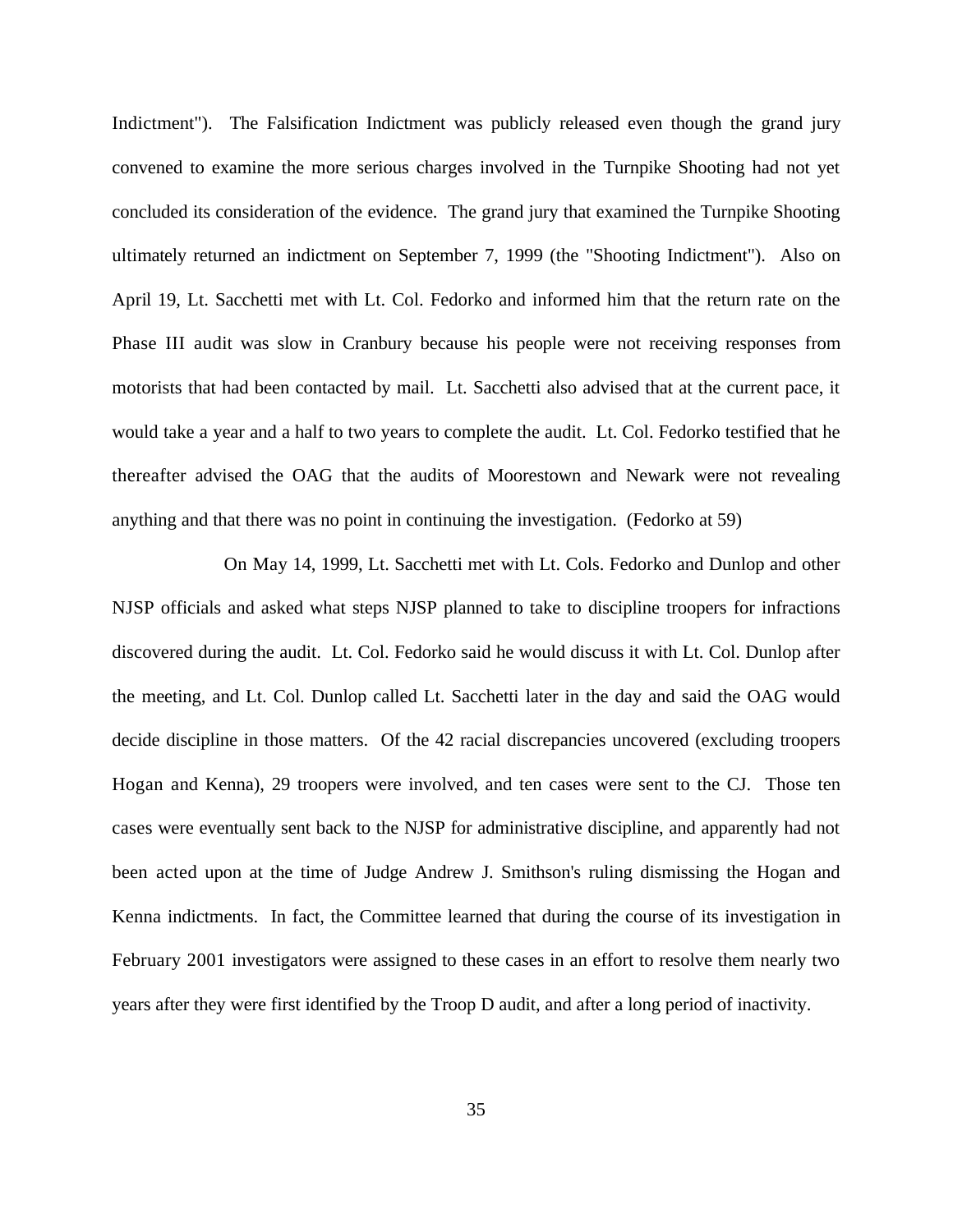On May 20, 1999, Lt. Sacchetti talked with Lt. Col. Dunlop, and asked what direction to take regarding the audit. He was advised that the decision was not Lt. Col. Dunlop's, but was in the hands of the OAG. Lt. Sacchetti said that at this point, he had 30 troopers with very little to do, and needed authorization to move ahead to the next phase of the audit. He said he was told by Lt. Col. Fedorko to just stand by. Finally, on June 10, 1999, a decision was made to terminate the Troop D audit detail. Phase II was not completed in any barracks, and Phase III was never launched in Moorestown and Newark. There was conflicting testimony as to why the Troop D audit was terminated. Lt. Sacchetti said he was told the decision was made by the OAG and that he was never asked to file a final report. (March 27 at 20-31) Lt. Col. Dunlop said he did not recall why the audit was disbanded and Lt. Col. Fedorko said it was disbanded on the recommendation of Lt. Sacchetti because it was not uncovering much wrongdoing. (March 19 at 275-280; Fedorko at 60-62) It should be noted that this audit was heralded in the second paragraph of the Interim Report as a comprehensive examination of the activities of troopers on the Turnpike that was still pending. But in the weeks that followed the issuance of the Interim Report, the Troop D audit was effectively allowed to expire.

Lt. Col. Dunlop told Lt. Sacchetti on September 9, 1999 that there was no need to provide a final report. More than a year later, on October 10, 2000, Lt. Sacchetti was told at a meeting with Maj. Brennan and others to submit his rough copy of the report to date as a final report.

In October 2000, Judge Smithson dismissed the shooting indictment, and said the public release of the first indictment had tainted the second grand jury. Judge Smithson called the public release of the indictment "an act of political expediency" spurred by "powerful and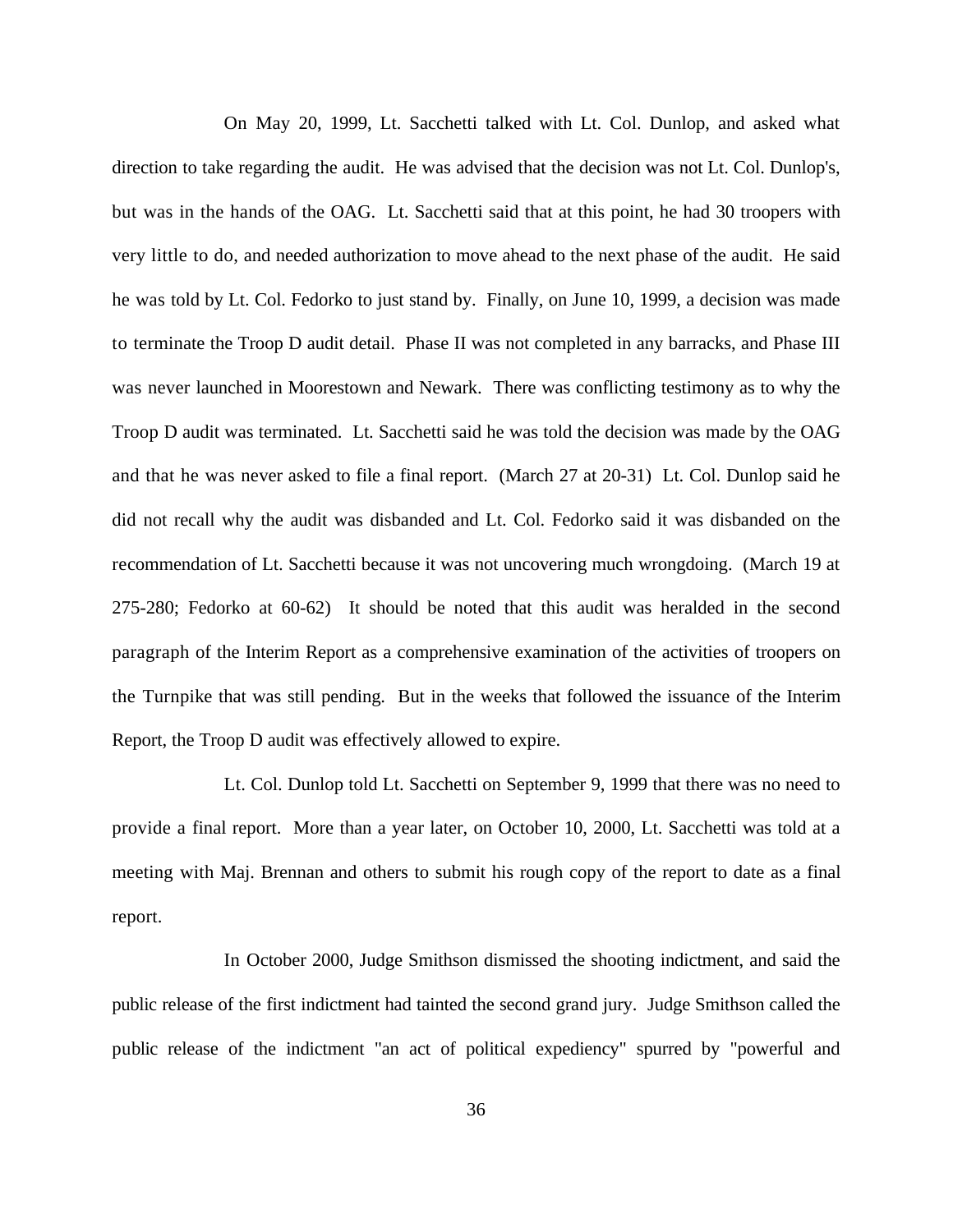intimidating forces driving the decision making of the Office of the Attorney General." State v. Hogan, No. 99-09-00163S at 31 (Sup. Ct., Law Div., October 31, 2000). Judge Smithson's decision was later reversed by the Appellate Division, which held that Judge Smithson's criticism of the Attorney General was "unfair and unfounded." State v. Hogan, 336 N.J. Super. 319 (App. Div. 2001). On March 14, 2001, the Supreme Court announced that it was refusing to hear an appeal of the Appellate Division's decision. State v. Hogan, 2001 NJ Lexis 420 (March 14, 2001).

### **F. The Interim Report And The Withdrawal Of The Soto Appeal**

On February 10, 1999, AG Verniero announced the formation of a State Police Review Team (the "Review Team") to examine issues surrounding the procedures for processing complaints from the public and internal complaints from troopers, training programs for supervisors, and the system of internal discipline. AG Verniero announced that the Review Team anticipated promulgating a report of its findings in June 1999. The formation of the Review Team was announced the same day that the Star-Ledger reported it had analyzed arrests on the Turnpike and that 75% of arrests during the first two months of 1997 were of minorities. FAAG Zoubek said he learned of the Review Team, and his assignment to head up the Review Team, on the day it was announced and he was not consulted prior to the decision. (Zoubek at 92-94) FAAG Zoubek also testified that the initial announcement did not mention that the Review Team would examine racial profiling, and he learned that racial profiling would be added to the Review Team's task only when AG Verniero made such a statement to a newspaper reporter during an interview shortly after the Review Team was announced. (Zoubek at 119-121)

On February 26, 1999, Governor Whitman nominated AG Verniero to the New Jersey Supreme Court, the day after Justice Pollock announced his retirement. On March 5,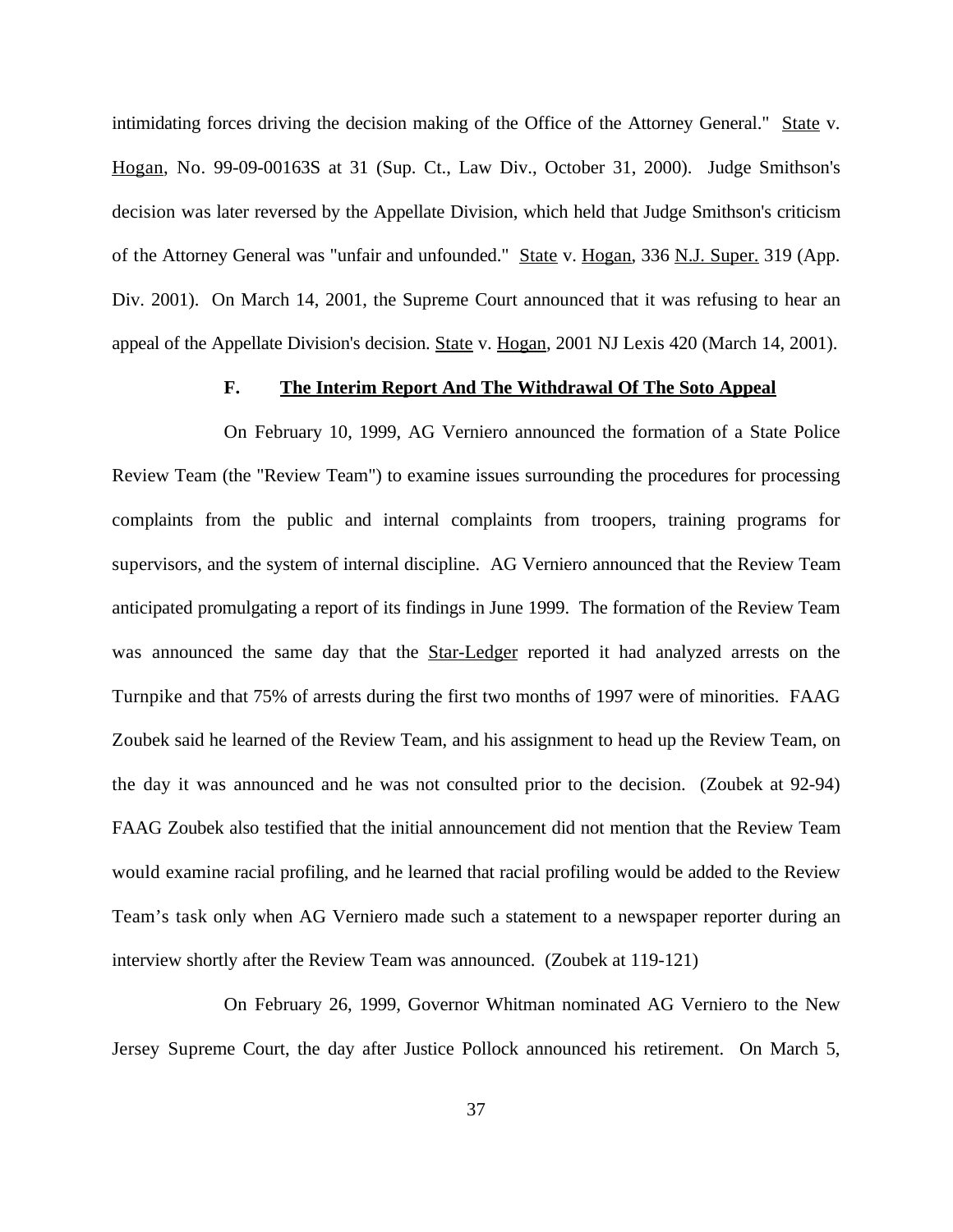1999, the OAG filed a motion seeking a 120-day delay of oral arguments scheduled for April 23 in the Soto appeal.

On March 8, 1999, the New Jersey Legislative Black and Latino Caucus (the "Caucus") requested information from AG Verniero concerning racial profiling for use in their April, 1999 hearings. The March 8 letter requested, among other things, stop data for a six-year period. (SJC-7)

On March 15, 1999, SFC Gilbert attended a meeting with OAG officials and provided a copy of a notebook containing documents and statistical information concerning racial profiling (the "Gilbert Notebook"). (G-33) The documents were received in response to then Director Zoubek's request that the NJSP provide all relevant documents concerning racial profiling. The Gilbert Notebook in part contained information previously provided to AG Verniero in July 1997 and copies of the same information reviewed by AAG Stone in June 1998.<sup>13</sup>

Also in the Gilbert Notebook were comparisons to the Maryland consent to search rates that were

According to AAG Stone, after reviewing the information obtained from Lt. Sacchetti, she <sup>13</sup> had recommended in June 1998 that the OAG withdraw the Soto appeal because of statistical information that had been developed by the NJSP. That data revealed stop rates commensurate with the rates presented by the defense in Soto, and was the same stop data that was included in the information AG Verniero received on July 29, 1997. This information was not produced to the defense in Soto during the pendency of that case. Despite AAG Stone's recommendation to Director Zoubek that the OAG withdraw the **Soto** appeal, it was not withdrawn at that time.

Moreover, on March 16, 1999, a telephonic oral argument with the judges of the Appellate Division was conducted in connection with the State's motion to adjourn oral argument in the Soto matter. (March 27 at  $73 - 84$ ) One of the judges reminded the State of its continuing discovery obligations. Counsel for the defendants, William Buckman, Esq., advised that the State had not provided any discovery subsequent to Judge Francis' ruling in March, 1996. Indeed, since the close of witness testimony in May, 1995 the State had not provided any discovery to the defense.

Mr. Buckman also testified that he reviewed the OAG's production of over 90,000 pages of documentation in November 2000. (March 27 at 81 – 86) During his review he discovered categories of documents that had not been produced to the defense in Soto despite having been formally requested. Particularly troublesome to him was the State's failure to produce consent to search forms and data. When the defense requested those materials the State responded that such documentation and data did not exist or it could not be located.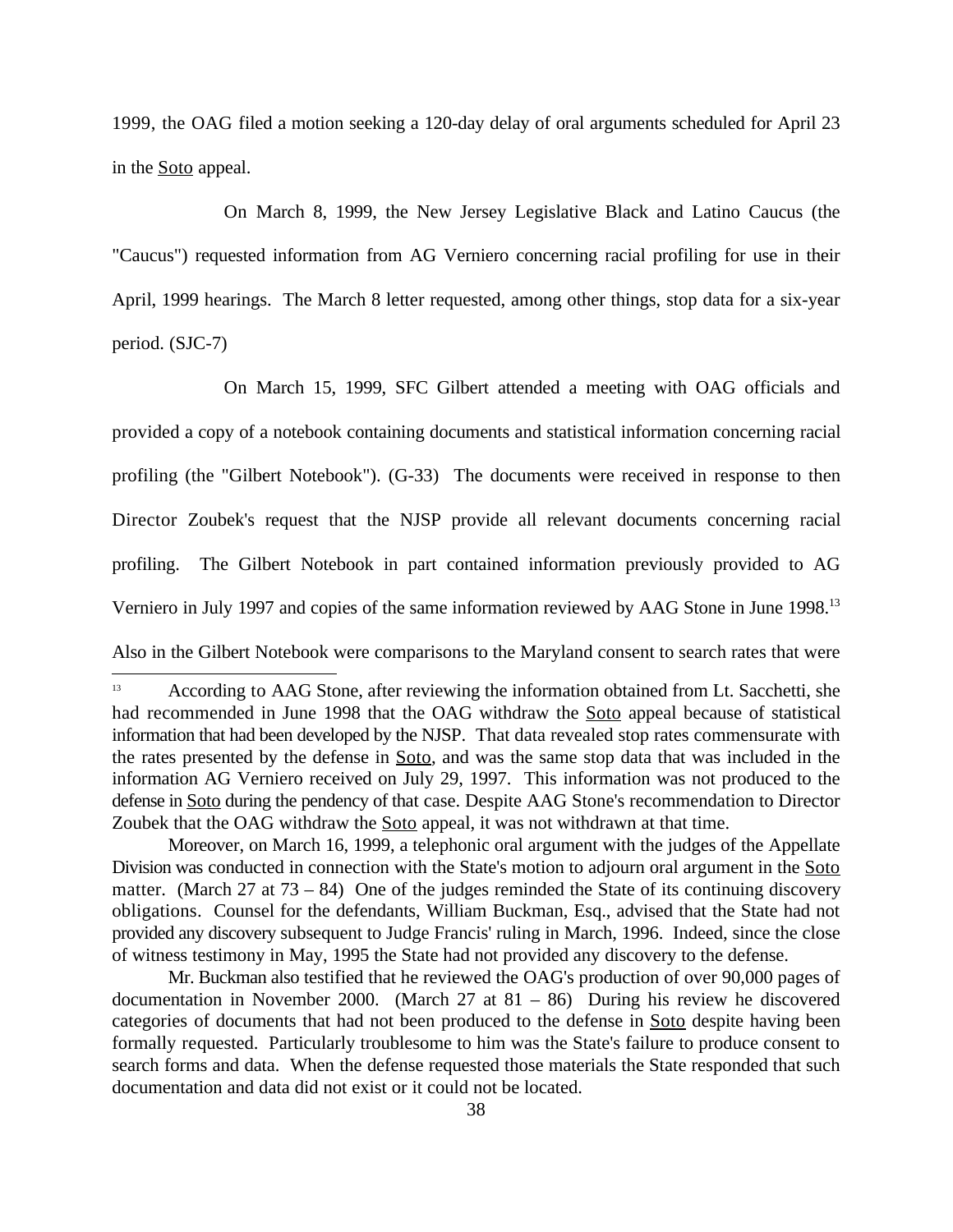shared with DAG Rover in February 1997 and discussed at the May 20, 1997 meeting. The Gilbert Notebook also contained the ongoing statistical analyses that the DOJ apparently had requested from DAG Rover in late November or early December 1998, after learning of them from Lt. Col. Dunlop. DAG Rover testified that FAAG Hespe instructed him not to produce the statistics for the DOJ.

FAAG Zoubek testified that after receiving the Gilbert Notebook he was angry about learning of some of the information contained therein for the first time. (Zoubek at 161) He said he was not aware that the NJSP was keeping regular, ongoing audit statistics. The receipt of the Gilbert Notebook prompted both AG Verniero and FAAG Zoubek to write memos to their files the following day, March 16, 1999, indicating that they had that day received statistical information from the NJSP that they had not seen before. Also on March 16, a threejudge panel of the Appellate Division rejected the OAG's request for a delay of the oral arguments in Soto. Within a few days, AG Verniero instructed the Review Team to accelerate its review of racial profiling, which resulted in the completion of the Interim Report a mere two months after announcing the NJSP review.

FAAG Zoubek also testified, however, that when he went through DAG Rover's files prior to the issuance of the Interim Report he found some statistical information that apparently the NJSP had sent the OAG much earlier in the course of the DOJ investigation. (Zoubek at 199-210) This prompted FAAG Zoubek to tone down considerably language in an early draft of the Interim Report that criticized the NJSP for only recently providing information that pointed to profiling. FAAG Zoubek testified that when he told AG Verniero about the documents he found in DAG Rover's files, AG Verniero's first concern was whether there was any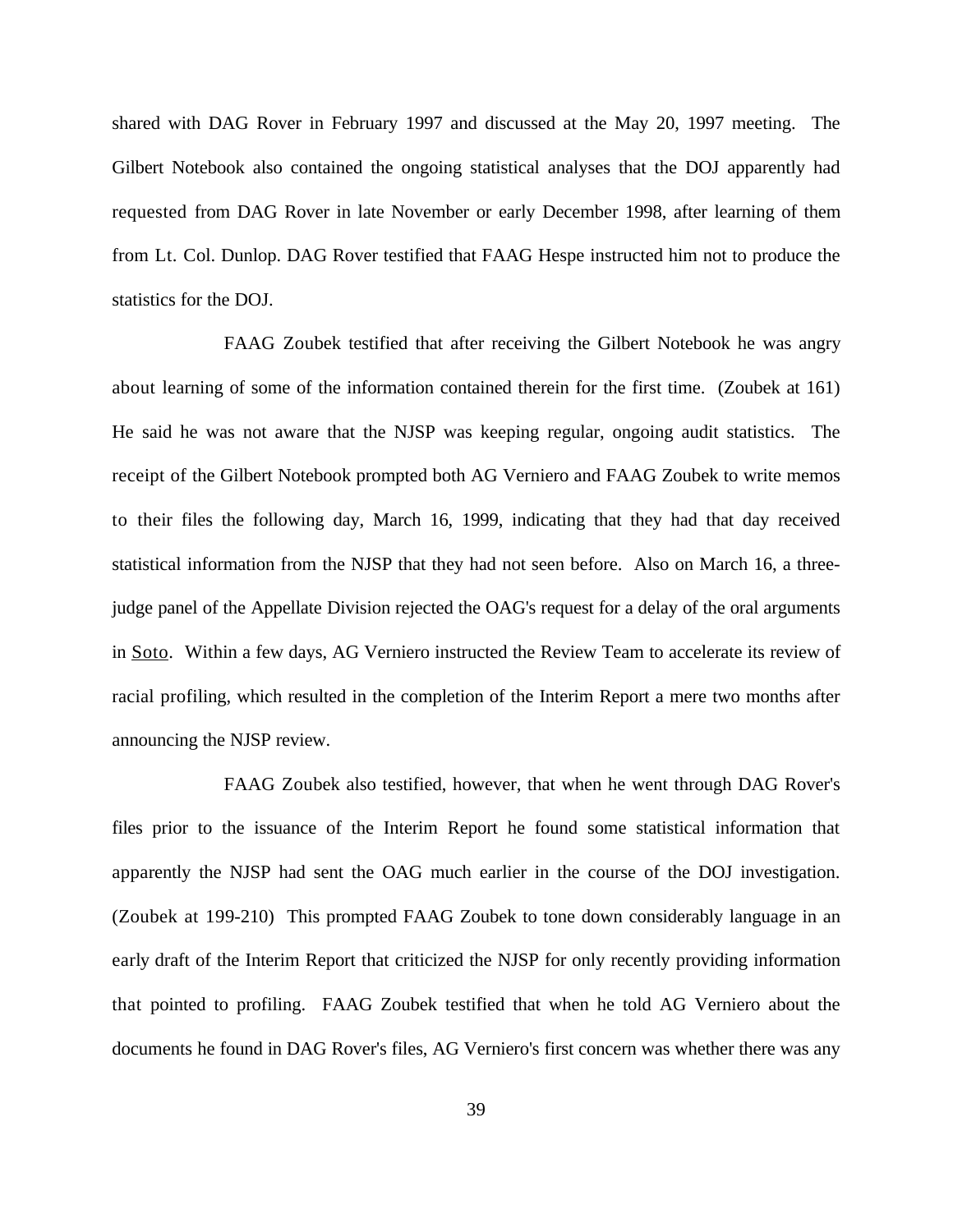indication in the documents that AG Verniero had previously seen the documents. (Zoubek at 232-233)

Testimony by AAG Susswein, the author of the Interim Report, and Christine Boyle, an LPS statistician who prepared the analysis of all the empirical data in the Interim Report, indicated that the most important statistics contained in the Interim Report (stop and consent search statistics) came from the Gilbert Notebook. (April 9 at 26-27; Boyle at 64-68) SFC Gilbert testified that these statistics should not have been news to the OAG because he kept DAG Rover informed on an ongoing basis of the analyses he was conducting, and the audit activity within the NJSP that began after the Soto ruling. (Gilbert at 202-204) This raised the obvious and central question: If the OAG knew in 1997 about problematic statistics concerning consent searches, as many witnesses have testified, why did it wait until 1999 to take any action?

On March 29, 1999, AG Verniero responded to the Caucus' March 8 request. Despite having received the data contained in the Gilbert Notebook, AG Verniero advised that such information "would require a massive effort to produce as the State Police does not have this data in easily retrievable form." (SJC-8)

On April 20, 1999, the OAG released the Interim Report. That same day the OAG announced that it was withdrawing the Soto appeal. The Interim Report concluded that the problem of racial profiling is "real -- not imagined" and that minority motorists had been treated differently by the NJSP on the Turnpike. (Interim Report at 4 - 5) The Review Team defined the problem of "disparate treatment" as it relates to "racial profiling" to include situations in which a trooper relied on a person's race, ethnicity or national origin - in conjunction with other factors to select vehicles to stop from among all of those being operated illegally. The definition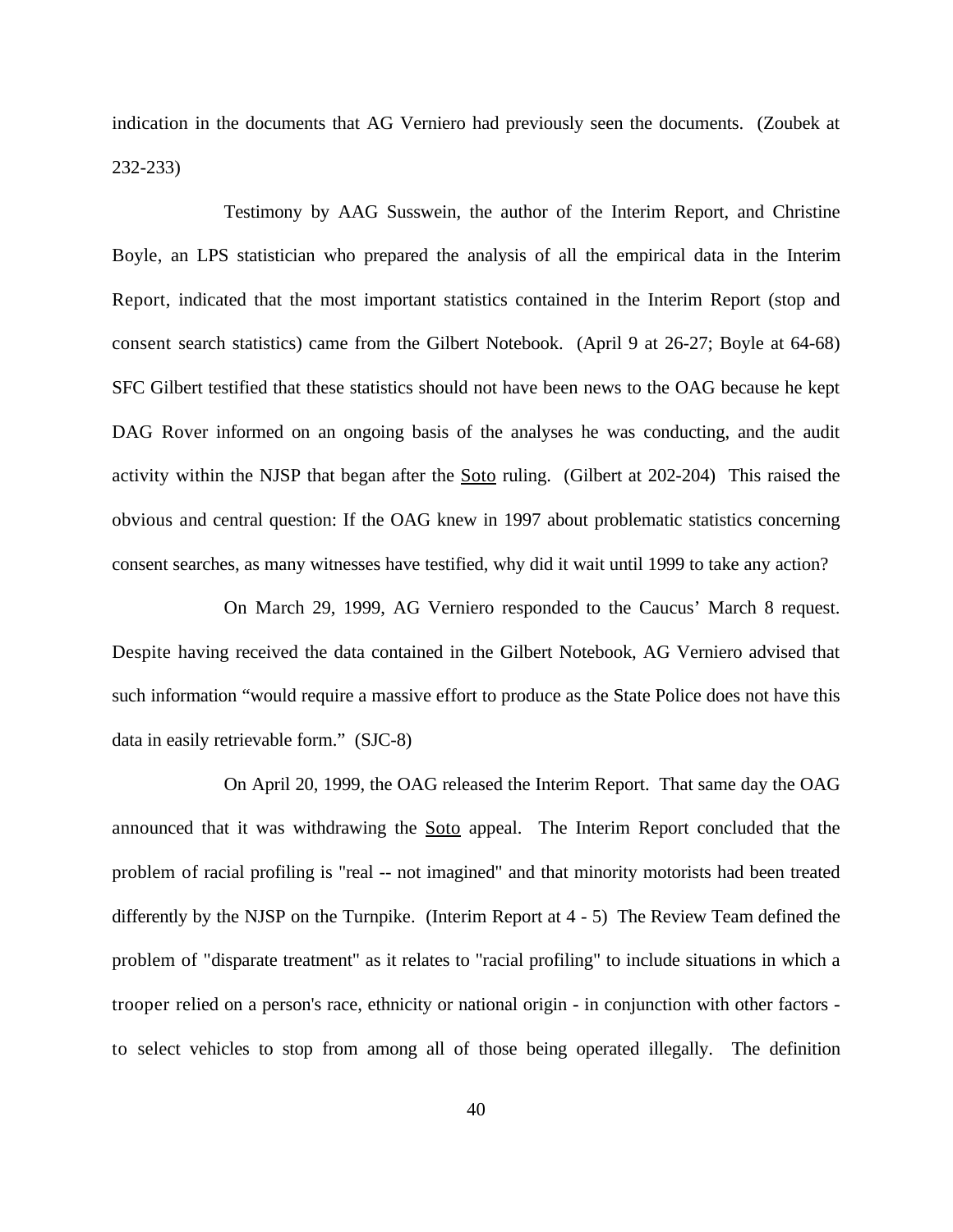encompassed a trooper's making of any discretionary decision based on race or ethnicity during a traffic stop, such as ordering the driver or passengers to step out of the vehicle or conducting a consent search of the vehicle. (Interim Report at 45-56)

The Interim Report revealed two interrelated problems that may have been influenced by the goal of interdicting illicit drugs: willful misconduct by a small number of NJSP members, and more common instances of possible *de facto* discrimination by officers who may have been influenced by stereotypes and thus may have tended to treat minority motorists differently during the course of routine traffic stops. For the period between April 1997 and November 1998, for which statistics were compiled, the Cranbury and Moorestown stations on the Turnpike reported that four out of 10 stops (40.6 percent) involved black, Hispanic, Asian or other non-white people. (Interim Report at 25-26)

Even more disturbing were statistics demonstrating that minority motorists were disproportionately subject to consent searches. State Police procedures required that before a trooper could request permission from a driver or occupant to search a vehicle, the trooper must have had "reasonable suspicion" to believe that the search would reveal evidence of a crime. Although consent searches are rare, the data related to them are especially instructive because the decision by a trooper to ask for permission to conduct a search is purely discretionary. The aggregate data in the Interim Report, which span selected periods from 1994 to 1999 and include 1,193 consent searches, showed that more than three out of four consent searches (77.2%) involved black or Hispanic motorists. As a result of concerns raised by these statistics, the Review Team recommended that the NJSP conduct a case-by-case review of every consent search made on the Turnpike in 1997 and 1998 to determine whether reporting requirements and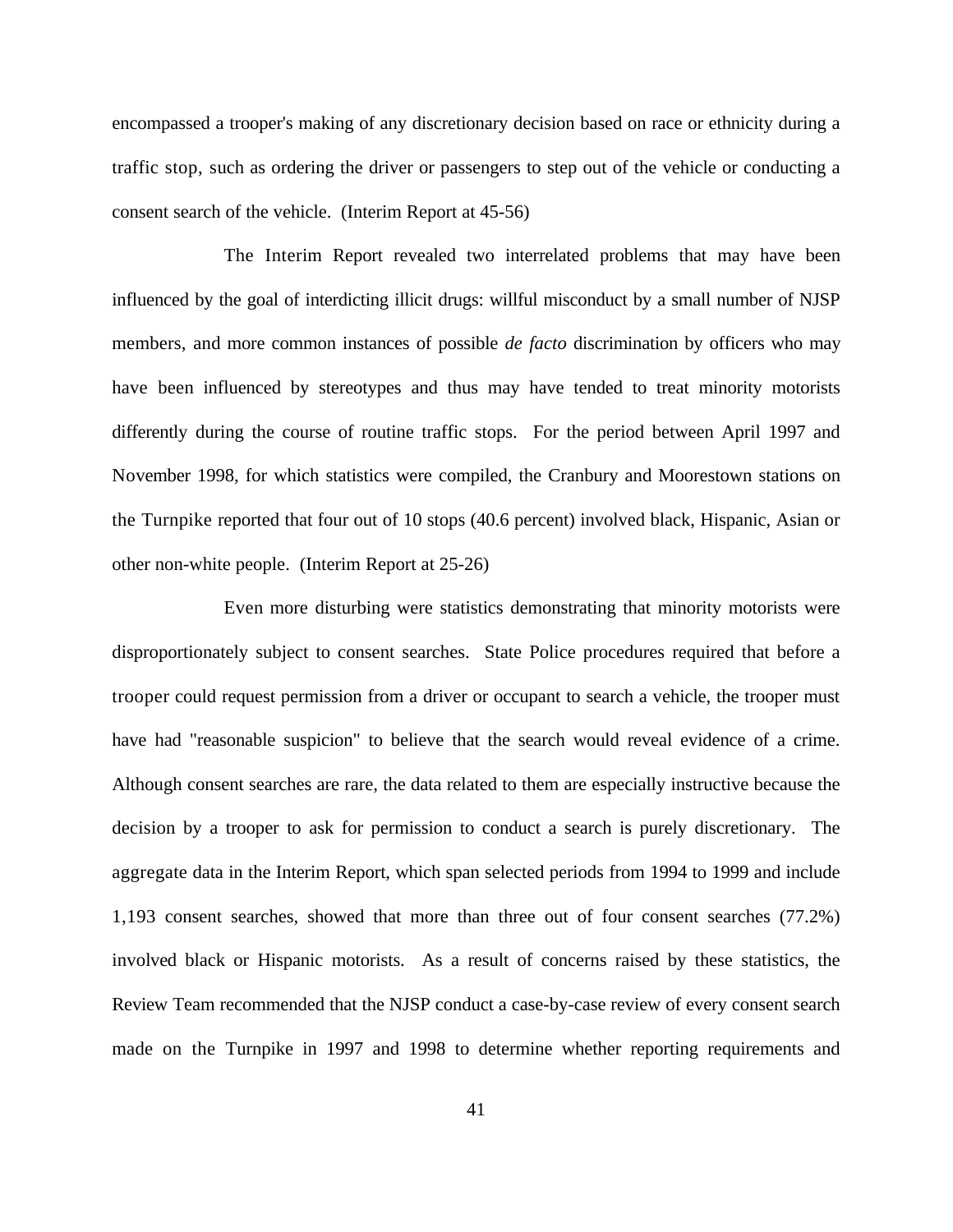procedures were complied with. Moreover, the Review Team discovered that most consent searches did not result in a "positive" finding. (Interim Report at 28) Specifically, 19.2% of the searches the Review Team considered resulted in an arrest or seizure of contraband. (Interim Report at 28) When the Review Team accounted for race and ethnicity it discovered that 10.5% of the searches that involved white motorists resulted in an arrest or seizure of contraband, that 13.5% of the searches involved black motorists resulted in an arrest or seizure, and 38.1% of the searches of Hispanic motorists resulted in an arrest or seizure of contraband. (Interim Report at 28)

The Interim Report also presented arrest data from the Computerized Criminal History ("CCH") database for 1996 through 1998 for Troop D, which patrols the Turnpike, which revealed that of a total of 2,871 arrests, 32.5% involved white persons, 61.7% involved black persons and 5.8% involved persons of other races. Despite these percentages, however, the Review Team concluded that, viewed in artificial isolation, arrest rates could not provide conclusive proof of racial profiling or discriminatory practices. Nor did they provide evidence that minority citizens are more likely than whites to be engaged in criminal activity, the Review Team noted. In fact, the Review Team concluded that police officers may have been subjecting minority citizens to heightened scrutiny and more probing investigative tactics that lead to more arrests, and then using those arrest statistics to justify those same improper tactics. (Interim Report at 70)

Ultimately, the Interim Report recommended a series of remedial steps to ensure that all routine traffic stops made by the NJSP would be conducted impartially. Among the major recommendations were: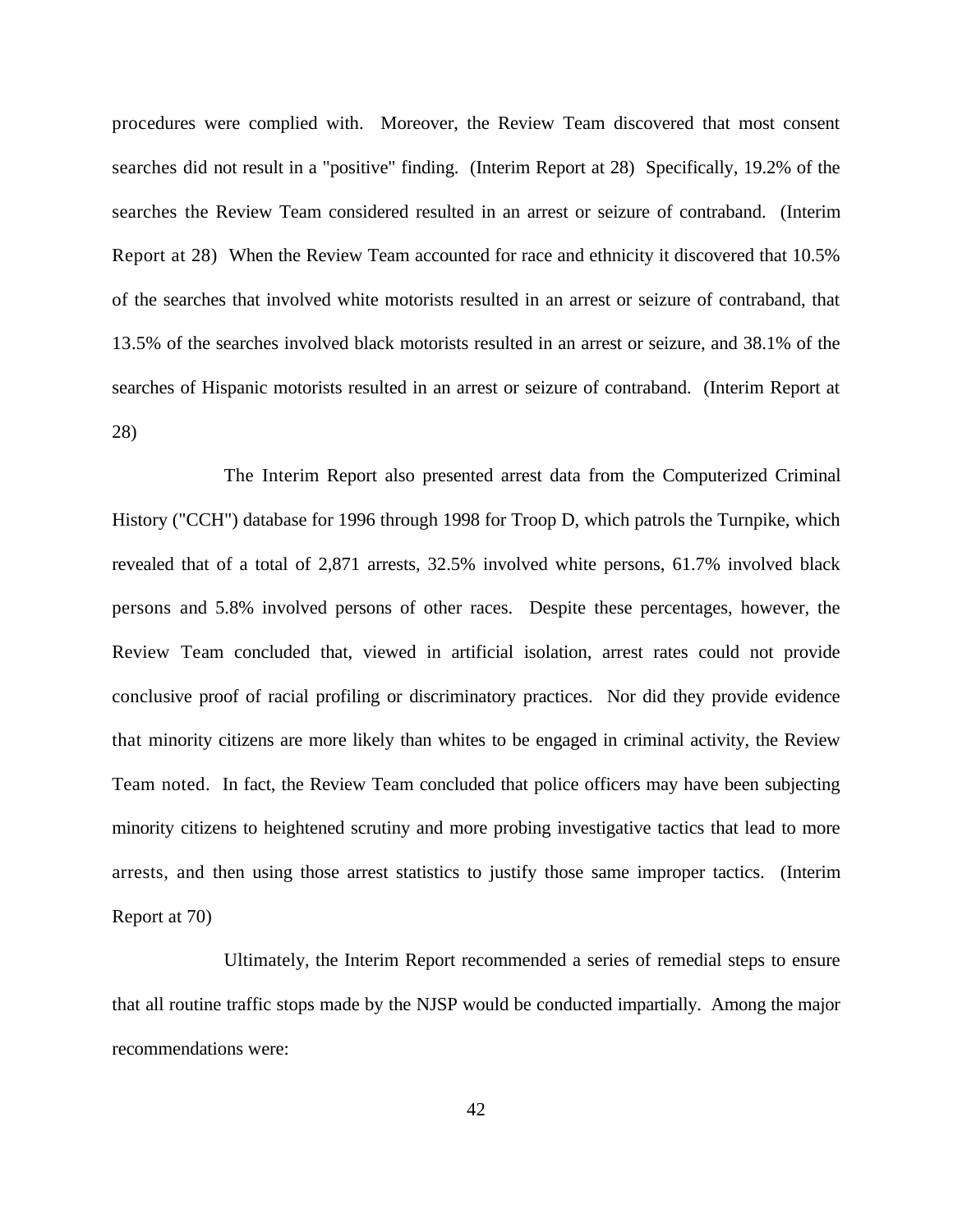1) Developing a comprehensive and automated "early warning system" to detect and deter the disparate treatment of minority motorists. By collecting all available sources of information about trooper performance, this system would allow supervisors to quickly monitor and remediate potential problems.

2) Establishing a new, comprehensive standard operating procedure for initiating and conducting traffic stops.

3) Developing comprehensive new standard operating procedures for requesting permission to search and for conducting consent searches.

4) Issuing an updated Attorney General's statewide drug enforcement strategy that will define the enforcement priorities and contributions of all law enforcement agencies in a coordinated and multi-disciplined response to New Jersey's drug problem.

(Interim Report 86-111) AG Verniero and FAAG Zoubek testified before the Committee on

April 26, 1999 about the Interim Report and racial profiling.<sup>14</sup>

On May 5 and 6, 1999, AG Verniero testified before the Committee in connection

with his nomination to the New Jersey Supreme Court. At his confirmation hearings AG

Verniero testified about, among other things, racial profiling, the status of the DOJ investigation,

the Review Team's work, and the Interim Report.<sup>15</sup>

By letter to the Honorable Donald T. DiFrancesco, Acting Governor, dated April 4, 2001, the Committee requested that the Acting Governor call for the immediate resignation of Peter G. Verniero. (A copy of the April 4, 2001 letter is contained within the Appendix). The Acting Governor subsequently called for the resignation of Peter G. Verniero and he refused. By letter to the Honorable Jack Collins, Speaker of the General Assembly, dated April 10, 2001, the Committee detailed its findings and respectfully requested that the General Assembly consider appropriate Articles of Impeachment to be presented to the Senate forthwith. (A copy of the April 10, 2001 letter is contained in the Appendix). By letter dated April 17, 2001, the Committee presented Speaker Collins with an additional basis for impeachment. (A copy of the April 17, 2001 letter is contained

 $T<sup>14</sup>$  The Caucus held regional public hearings on April 13, 20 and 27 concerning racial profiling. Prior to the first hearing the Caucus extended invitations to AG Verniero, Lt. Col. Fedorko, and Supt. Williams. Each declined the invitation. (See New Jersey Legislative Black and Latino Caucus "A Report on Discriminatory Practices Within the New Jersey State Police," dated August 1999)

During the course of its investigation, the Committee concluded that AG Verniero engaged in a pattern and practice of withholding and concealing information from the DOJ, the Appellate Division of the New Jersey Superior Court, the litigants in Soto, and the Legislature. The Committee determined that in furtherance of that pattern and practice, AG Verniero made repeated false statements and offered misleading testimony to the Committee on April 26, May 5 and May 6, 1999.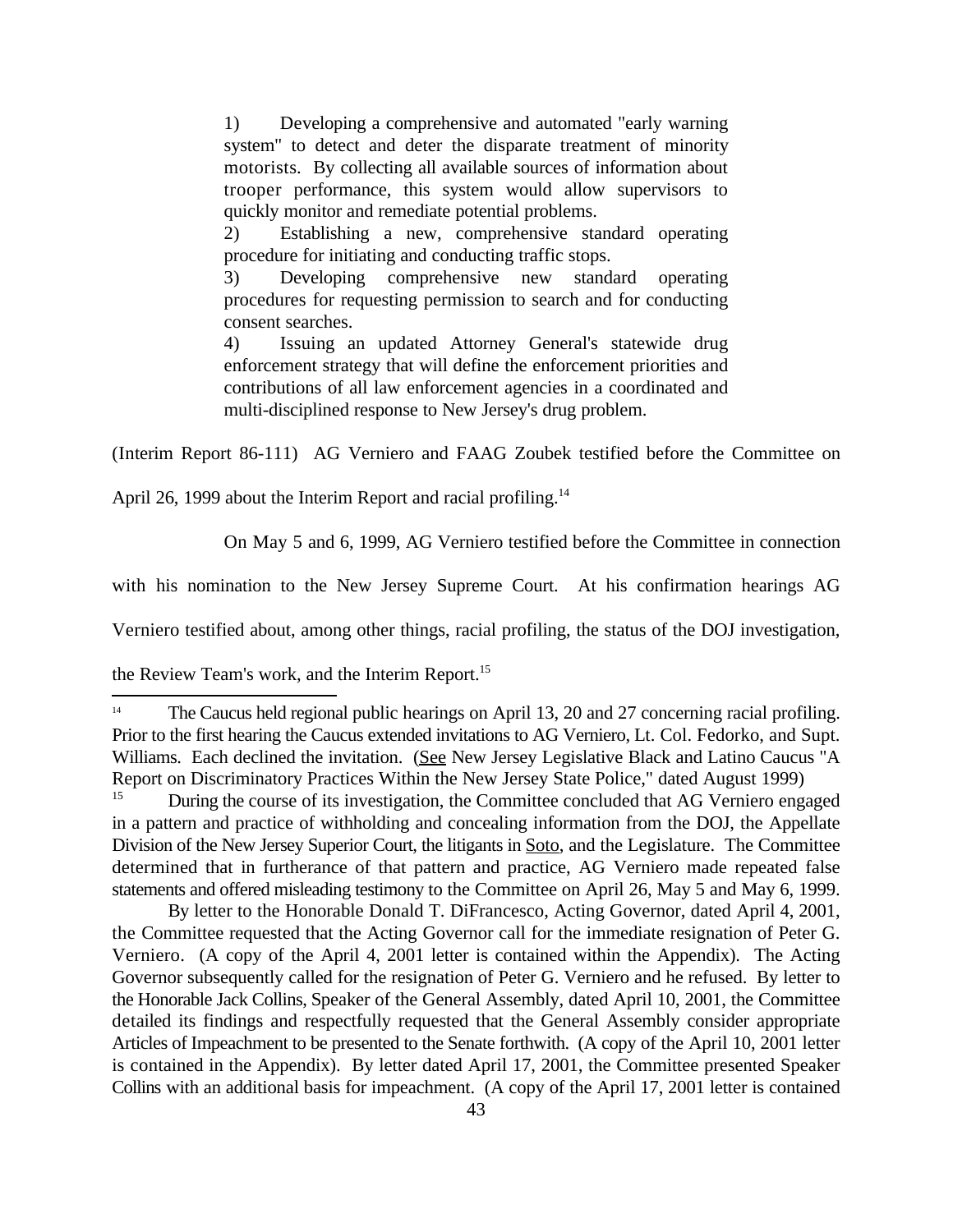On May 15, 1999, Verniero stepped down as AG and FAAG Zoubek was appointed Acting AG. On May 24, 1999, John Farmer was unanimously confirmed as AG and was sworn in on June 3, 1999.

### **G. The Final Report And The Consent Decree**

On July 2, 1999, the Final Report was issued. While the Interim Report focused on the subject of racial profiling, the Final Report focused on recommendations concerning the issues of hiring, promotions, internal affairs and discipline. The Final Report's recommendations included the creation of an oversight unit within the the OAG headed by an Assistant Attorney General/Director in Charge ("AAG/Director"), who would report directly to the AG. The AAG/Director would be charged with assuring the implementation of all remedial actions approved by the Attorney General together with administering any necessary coordination and interaction with the DOJ on matters related to the NJSP. The recommendations also called for the restructuring of the NJSP equal employment opportunity/affirmative action ("EEO/AA") complaint investigation process with the assumption of direct supervision by the OAG. (Final Report at 4)

The Final Report called for the internal affairs process to be substantially reformed under the supervision of the OAG in a manner consistent with the Attorney General's Statewide Internal Affairs Policy. In reforming the internal affairs process, the Review Team recommended the creation of the Office of Professional Standards ("OPS"). One of the key recommendations in

Despite the foregoing, Peter G. Verniero did not resign from the New Jersey Supreme Court.

in the Appendix).

On May 3, 2001, the Senate overwhelmingly passed a resolution that called for the resignation of Peter G. Verniero. (A copy of the May 3, 2001 Resolution is contained in the Appendix). On May 10, 2001, the Assembly fell three votes short of defeating a procedural motion that tabled a resolution that would have opened impeachment proceedings in the Assembly. (A copy of the tally sheet for the procedural motion is contained in the Appendix)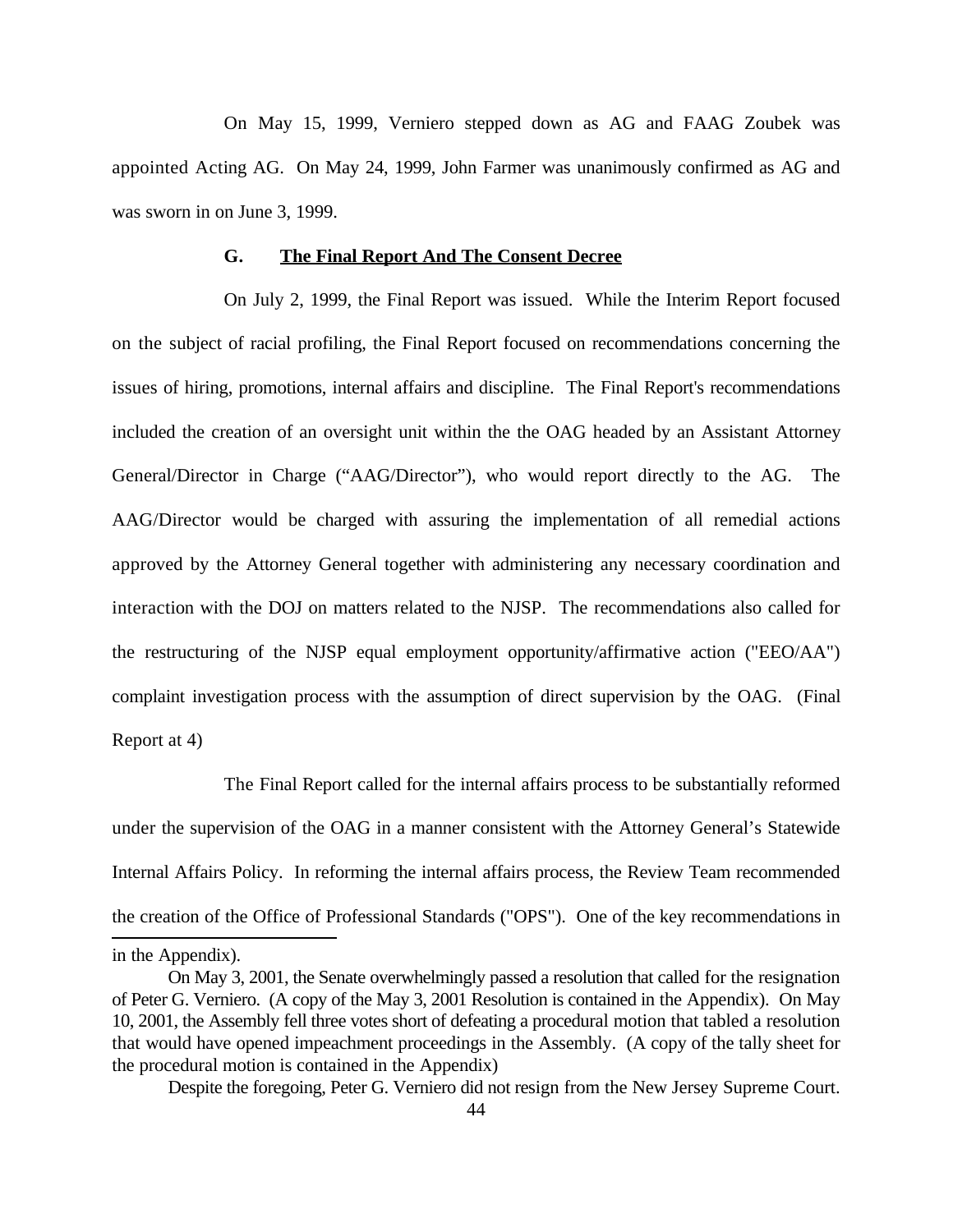the Interim Report was the development of a comprehensive and computerized early warning system designed to identify individual troopers whose performance suggested a need for further review by supervisory personnel. One of the functions of the OPS would be to take responsibility for analyzing the data constituting the early warning system, proposed in the Interim Report. Additional recommendations related to recruitment, selection, promotion, performance evaluation, facilities review, provision of additional legal support and assistance, and the discipline process were also provided in the Final Report.

Since becoming AG, AG Farmer has addressed racial profiling and reforms of the NJSP on several fronts. He has supervised the completion and promulgation of the Final Report, a comprehensive review of the NJSP management and structure. The EEO/AA function within the NJSP has been transferred to the OAG so that the NJSP is treated like all LPS divisions. The IAB has been reorganized and recruiting and training functions have been augmented.

On September 10, 1999, AG Farmer announced that AAG Cronin was hired to head the Office of State Police Affairs ("OSPA"). The OSPA was identified as being responsible for, among other things, implementing the recommendations of the Review Team's Interim Report and Final Report. On September 20, Col. Dunbar was nominated to replace interim Superintendent of the NJSP, Lt. Col. Fedorko.

With the assistance of FAAG Zoubek and AAG Cronin, AG Farmer concluded negotiations with the DOJ, which resulted in the entry of a Consent Decree on December 30, 1999. It was hoped that the reforms mandated by the Consent Decree coupled with other initiatives would finally provide a much-needed catalyst for change by significantly reducing the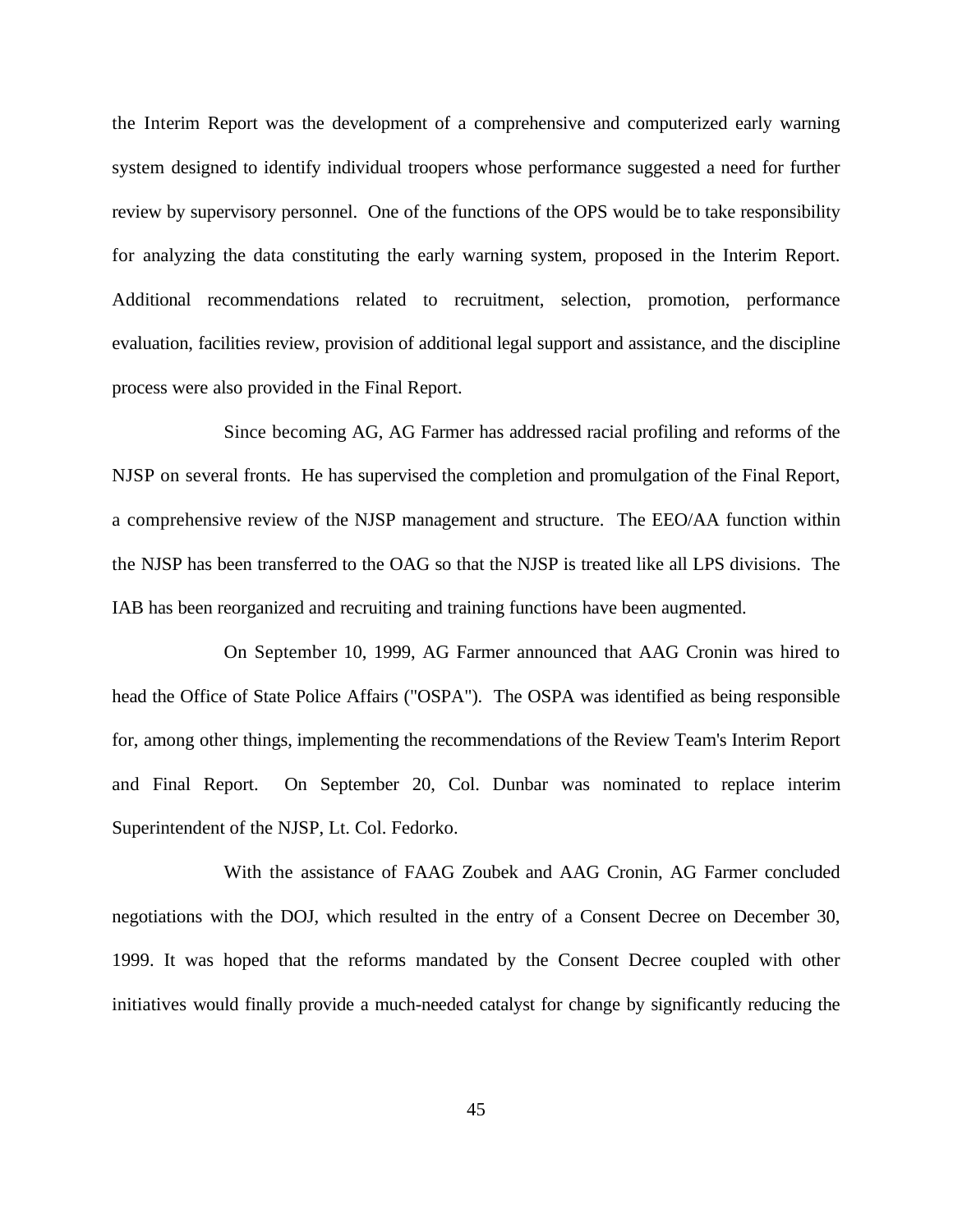incidents of racial profiling on the Turnpike. Introductory language of the Consent Decree

provides that it addresses the following matters:

[P]olicy requirements and limitations on the use of race in law enforcement activities and the procedures used for conducting motor vehicle searches; documentation of traffic stops including post-stop procedures and enforcement actions; supervisory measures to promote civil rights integrity; procedures for receiving, investigating, and resolving misconduct allegations; training; responsibilities of the OSG concerning the NJSP; public reporting by the NJSP about its law enforcement activities; and the establishment of an independent monitor to review and analyze implementation of the Consent Decree by the State.

Specifically, the Consent Decree includes the following provisions:

1) *Policy Requirements (¶¶26-28):* Troopers may not rely to any degree on the race or national or ethnic origin of motorists in selecting vehicles for traffic stops and in deciding upon the scope and substance of post-stop actions, except where state troopers are on the look-out for a specific suspect who has been identified in part by his or her race or national or ethnic origin. The NJSP shall continue to require that troopers make a request for consent to search only when they possess reasonable suspicion that a search will reveal evidence of a crime, and all consent searches must be based on the driver or passenger giving written consent prior to the initiation of the search.

2) *Traffic Stop Documentation (¶¶29-34):* Troopers engaged in patrol activities will document the race, ethnic origin, and gender of all motor vehicle drivers who are the subject of a traffic stop, and also will record information about the reason for each stop and any post-stop action that is taken (including the issuance of a ticket or warning, asking the vehicle occupants to exit the vehicle and frisking them, consensual and non-consensual vehicle searches, uses of force, and arrests).

3) *Supervisory Review of Individual Traffic Stops (¶¶35-39):* Supervisors regularly will review trooper reports concerning poststop enforcement actions and procedures, and patrol car video tapes of traffic stops, to ensure that troopers are employing appropriate practices and procedures. Where concerns arise, supervisors may require that the trooper be counseled, receive additional training, or that some other non-disciplinary action be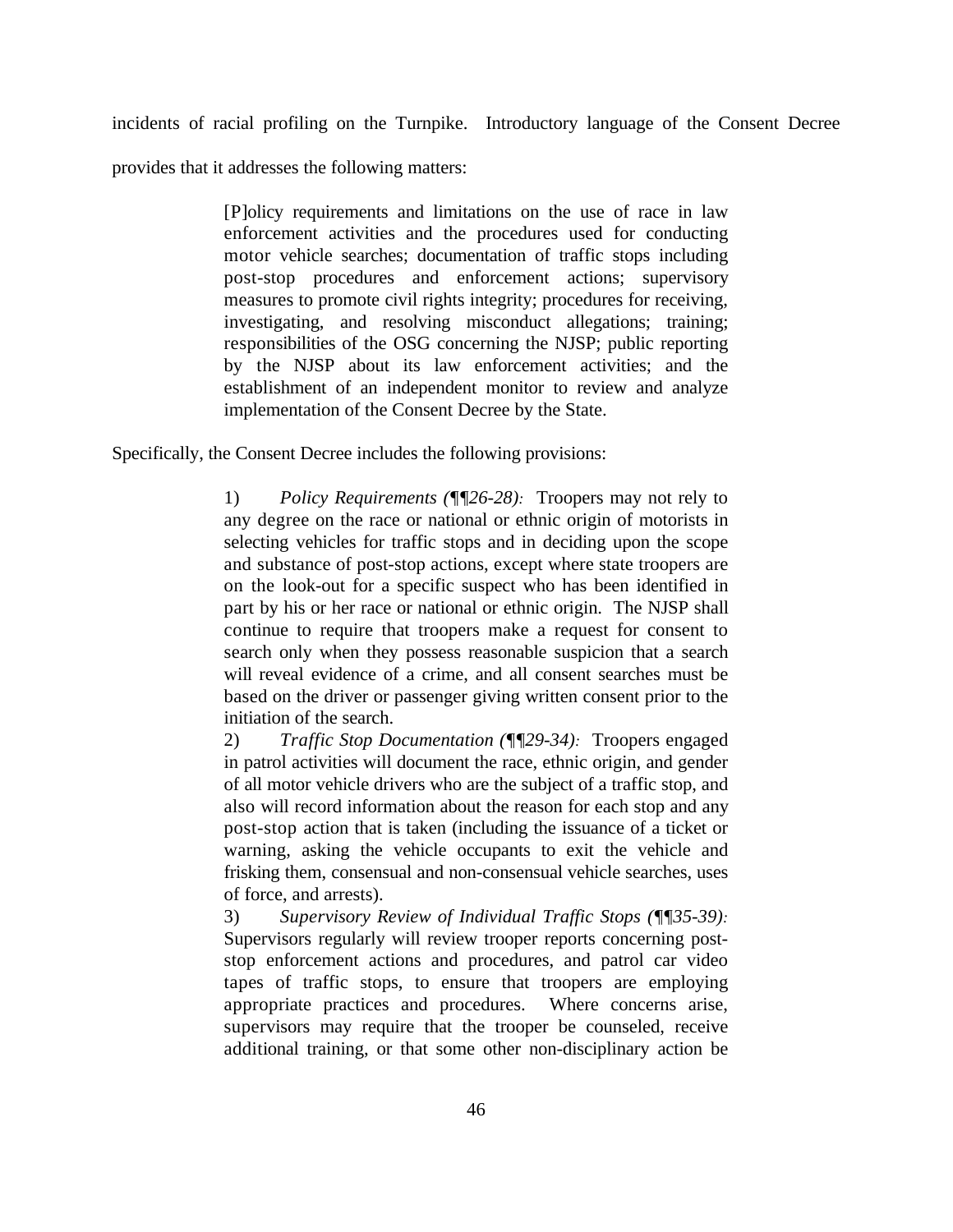taken. Supervisors also can refer specific incidents for further investigation, where appropriate.

4) *Supervisory Review of Patterns of Conduct (¶¶40-56):* The State will develop and implement an early warning system, called the "Management Awareness Program," that uses computerized information on traffic stops, misconduct investigations, and other matters to assist NJSP supervisors to identify and modify potentially problematic behavior. At least quarterly, NJSP supervisors will conduct reviews and analyses of computerized data and other information, including data on traffic stops and post-stop actions by race and ethnicity. These reviews and analyses, as appropriate, may result in supervisors implementing changes in traffic enforcement criteria, training, and practices, implementing non-disciplinary interventions for particular troopers (such as supervisory counseling or additional training), and/or requiring further assessment or investigation.

5) *Misconduct Allegations (¶¶57-92):* The NJSP will make complaint forms and informational materials available at a variety of locations, will institute a 24-hour toll-free telephone hotline, and will publicize the NJSP toll-free number at all State-operated rest stops located on limited access highways. The State also will institute procedures for ensuring that the NJSP is notified of criminal cases and civil lawsuits alleging trooper misconduct. Allegations of discriminatory traffic stops, improper post-stop actions, and other significant misconduct allegations will be investigated by the Professional Standards Bureau inside the NJSP or by the OAG. All investigations will be properly documented. Where a misconduct allegation is substantiated concerning prohibited discrimination or certain other serious misconduct, discipline shall be imposed. Where a misconduct allegation is not substantiated, the NJSP will consider whether non-disciplinary supervisory steps are appropriate.

6) *Training (¶¶93-109):* The NJSP will continue to implement measures to improve training for recruits and incumbent troopers. The training will address such matters as supervisory issues, communication skills, cultural diversity, and the nondiscrimination requirements of the Consent Decree. The NJSP also will take steps to continue to improve its trooper coach program for new troopers. The Independent Monitor selected by the parties will evaluate all training currently provided by the NJSP regarding traffic stops, and will make recommendations for improvements.

7) *Auditing by the OAG (¶¶110-113):* The OAG will have special responsibility for ensuring implementation of the Consent Decree. The OAG will conduct various audits of NJSP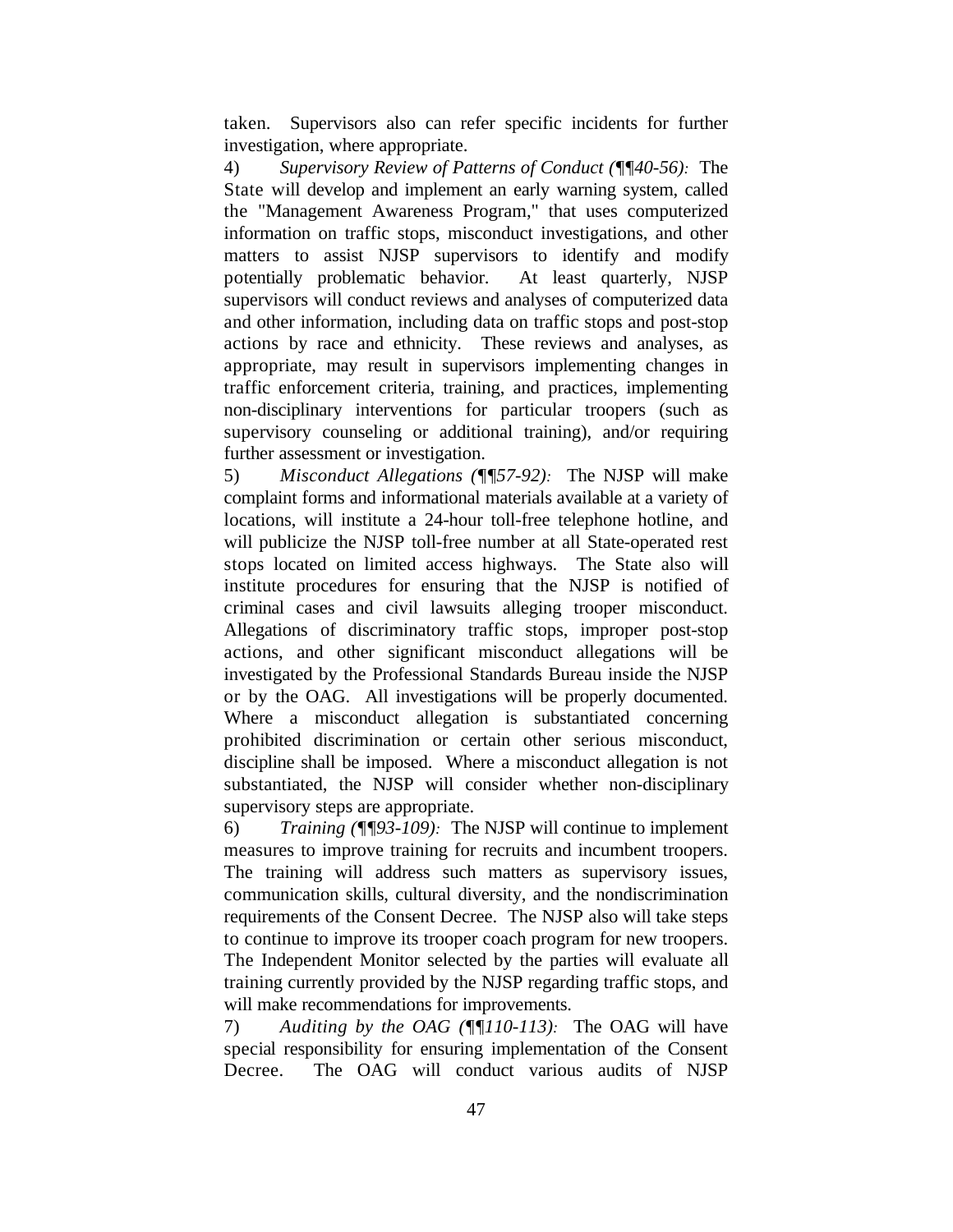performance, which will include contacting samples of persons who were the subject of a NJSP traffic stop to evaluate whether the stops were appropriately conducted and documented. The OAG also will audit NJSP implementation of the Management Awareness Program, and procedures used for receiving, investigating, and resolving misconduct allegations.

8) *NJSP Public Reports (¶114):* The NJSP will issue semiannual public reports containing aggregate statistics on certain law enforcement activities, including traffic stop statistics.

9) *Independent Monitor (¶¶115-121):* An Independent Monitor, who will be an agent of the court, will be selected by the United States and the State of New Jersey to monitor and report on the State's implementation of the Consent Decree. The responsibilities of the Monitor will include evaluating samples of trooper incident reports, supervisory reviews of incidents, and misconduct investigations, supervisors' use of the Management Awareness Program, and the use of non-disciplinary procedures to address at-risk conduct.

10) *Consent Decree Term (¶131):* The basic term of the Consent Decree will be five years, however, based on the State's record of compliance, the United States and the Independent Monitor may agree to a request by the State to shorten the term of the Consent Decree if the State has been in substantial compliance for at least two years.

Implementation of the Computer Aided Dispatch System ("CAD") was completed

on February 19, 2001 when the Garden State Parkway went online. CAD requires a trooper to report the following information in connection with every motor vehicle stop: name and identification of troopers initiating the stop; names and badge numbers of troopers participating in the stop; gender, race and birthdate of driver; whether a summons or warning was issued; and the category of violation and the reason for the stop (*i.e.* moving violation, non-moving violation, probable cause, be on the lookout, etc.). New protocol was also adopted requiring troopers to complete a motor vehicle stop form when troopers call for a motorist to exit their vehicle, when motorists are frisked or searched, or when a consent search is requested. Implementation of the Management Awareness Personnel Performance System ("MAPPS") is ongoing and is the final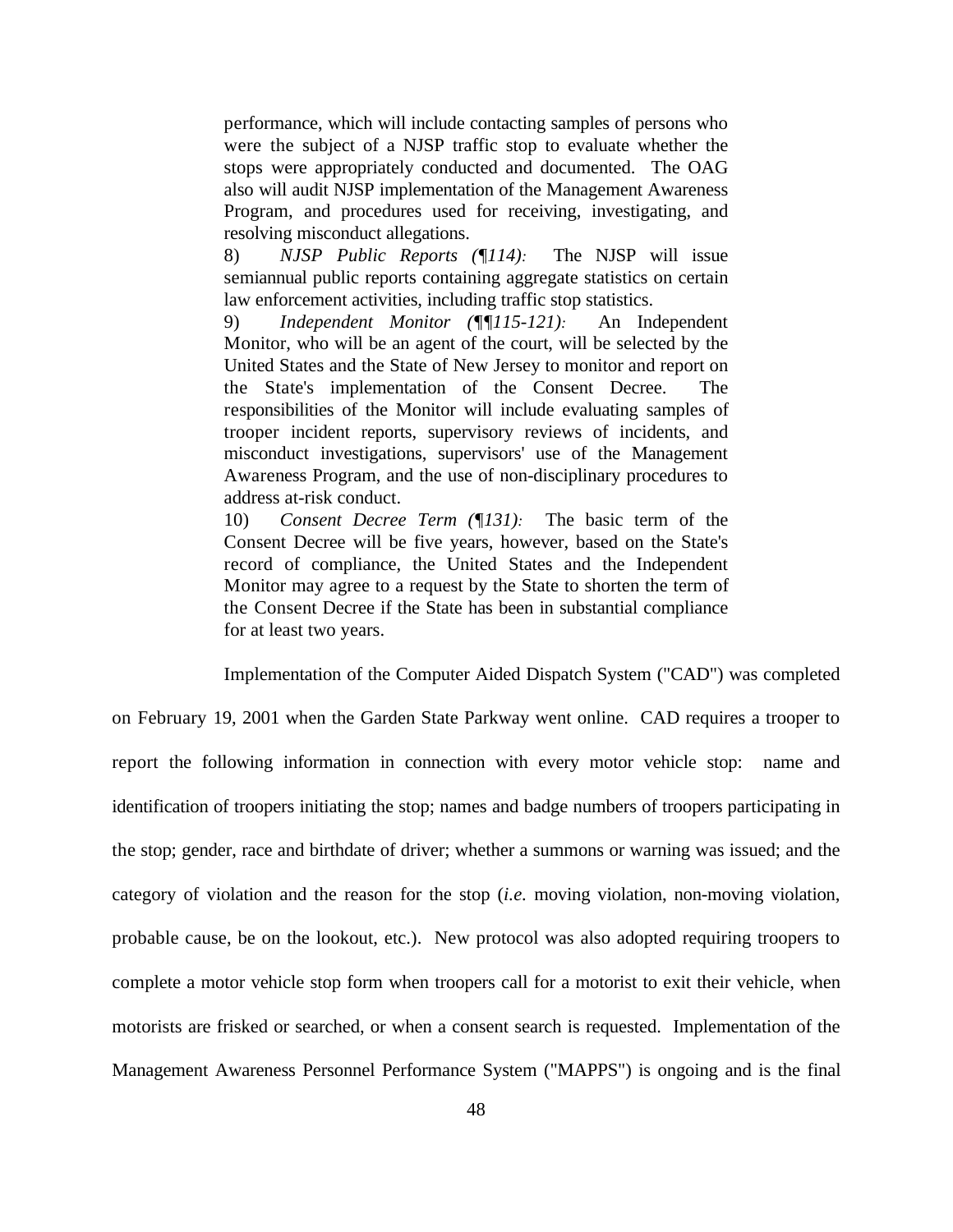major element needed to achieve full compliance with the Consent Decree. MAPPS is a state-ofthe-art computer data gathering system that will track individual trooper performance with an ability to identify and modify potentially problematic behavior, and promote best practices.

Also in February 2001, the State moved to dismiss 76 criminal cases and one case involving traffic violations only. Many of the cases involved multiple defendants. The total number of defendants affected by the dismissal was 128. The cases involved NJSP motor vehicle stops from as early as September 1988 and as late as March 1999. The cases were broken down by county as follows: Bergen, 30 cases; Burlington, seven cases; Camden, two cases; Essex, one case; Gloucester, 14 cases; Hunterdon, four cases; Mercer, three cases; Middlesex, 11 cases; Monmouth, one case; and Salem, three cases.

The Consent Decree required federally appointed monitors to issue quarterly reports assessing the State's compliance efforts. Two such reports have been issued to date. Although the State is not yet in full compliance with the dictates of the Consent Decree, the monitors' were impressed with the commitment, focus, energy and professionalism exhibited by members of the NJSP and OSPA in their efforts to implement the changes mandated by the Consent Decree. As of April 2001, the monitors found the State to be at level one of the policy compliance with 89 of 96 potential tasks or 92%. The State as of the date of this Report is at level two, or full compliance, with respect to 54 of the potential tasks.

The Final Report contained a detailed analysis of then existing NJSP procedures for processing citizen and internally generated complaints against NJSP members. The Final Report made several recommendations to improve the procedures for processing such complaints.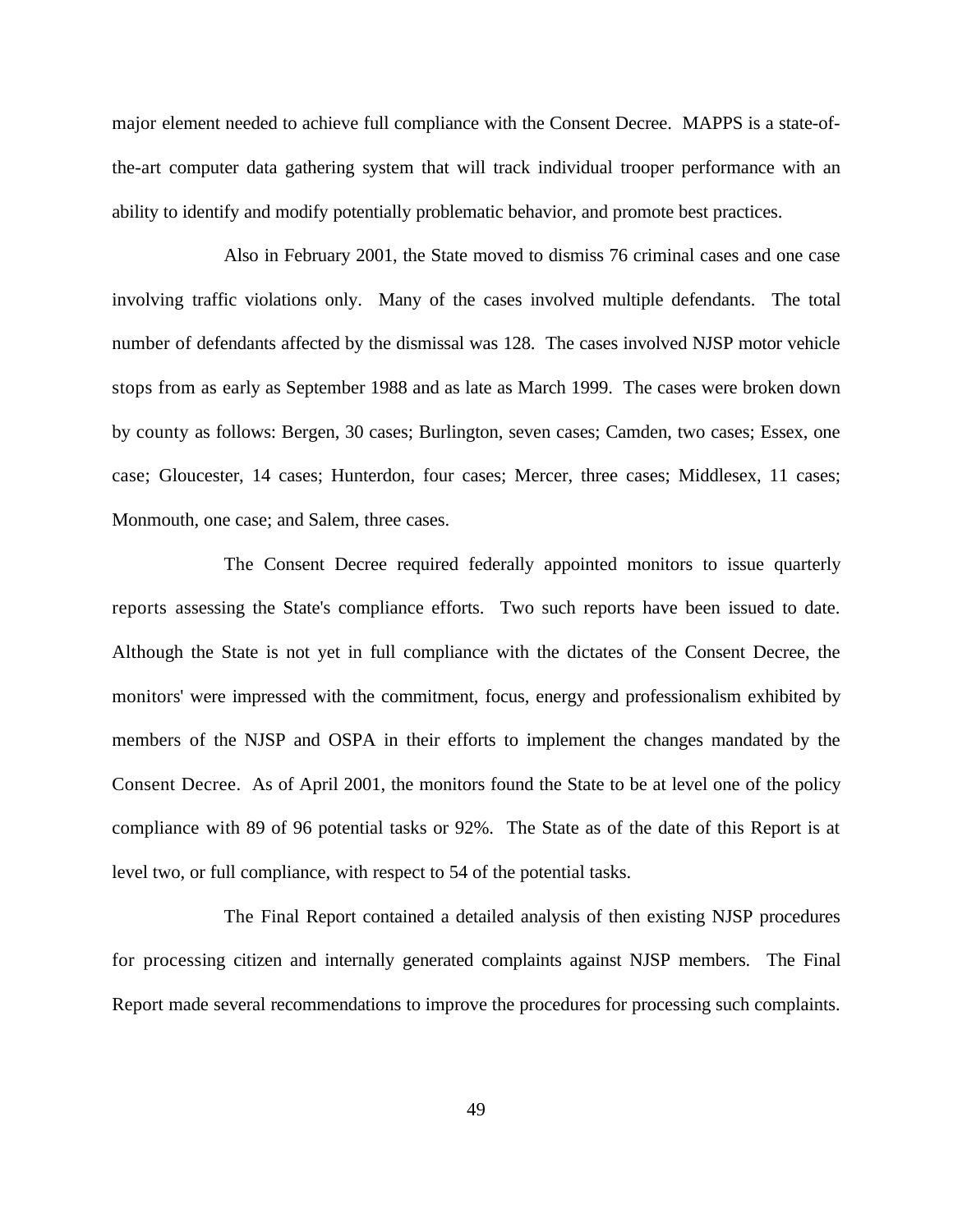(Final Report at 123-160) Virtually all of those recommendations were ultimately implemented and many of them are reflected in the Consent Decree.

The Consent Decree also significantly changed the procedures involved in addressing complaints involving NJSP members. Essentially, the most significant changes affecting the receipt, investigation and disposition of complaints involving NJSP members were in the following areas: (1) public information and outreach; (2) complaint receipt procedures; (3) creation of the OPS, whose duties include those previously performed by the former IAB; (4) creation of the OSPA within the OAG; and (5) appointment of the Independent Monitoring Team

("IMT") under the Consent Decree.

In order to assure the public that complaints are welcome and that they will be

fully and fairly investigated, the NJSP implemented a public information and outreach program.

To date, this program has consisted of initiatives, including the following:

1) Implementation of a multi-copy, easy to read and understand compliment/complaint form that is available at any NJSP station, NJSP Headquarters and other public locations. The form is available in English and Spanish;

2) Posting of "plain language" signs in every station that clearly explain the compliment/complaint procedure (English and Spanish);

3) Production of an easy to read information card (English and Spanish) that explains the compliment/complaint procedure, which is available at NJSP stations, from individual troopers patrolling the highways, and at other public locations;

4) Creation of a new compliment/complaint Web Page Site accessible via the NJSP Internet Home Page at www.njsp.org;

5) Creation of a new, centrally located NJSP field office in Freehold, which allows NJSP investigators centralized access to respond to complaints and to conduct investigations anywhere in the State; and

6) Radio broadcast advertising the existence of the toll free compliment/complaint hotline.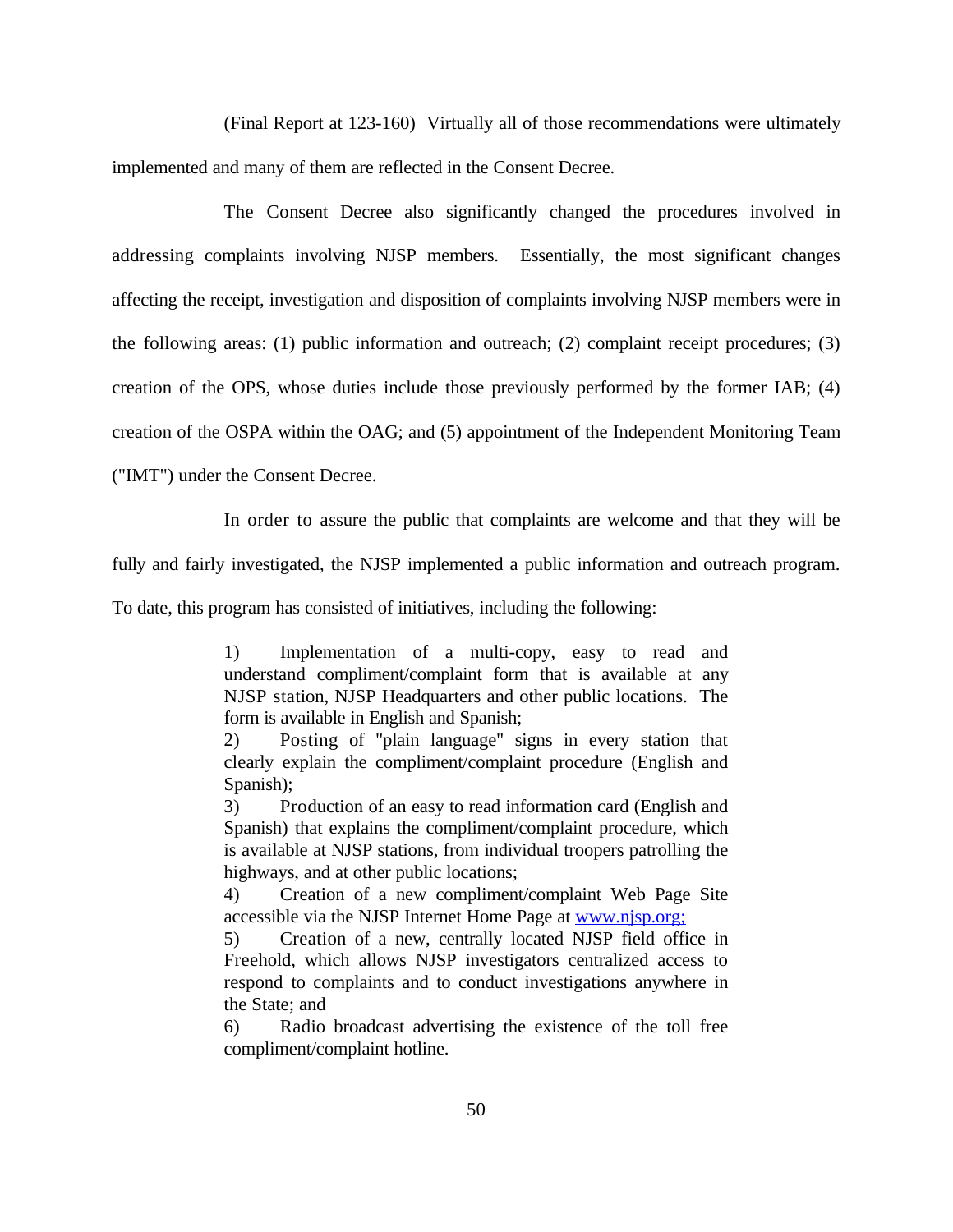The effectiveness of these public information and outreach efforts may be reflected, in part,

through the increase in citizen complaints received and processed by the OPS.

Seeking to make the complaint process more accessible to both members of the public and the NJSP, substantial revisions to the compliment/complaint receipt procedures have been implemented, including the following:

> 1) Compliments/complaints are now accepted 24 hours per day, 365 days a year;

> 2) Creation of a new compliment/complaint toll-free telephone number at: 1-877-253-4125;

> 3) Compliments/complaints are accepted in person, by mail, by telephone, or by facsimile;

> 4) Compliments/complaints may be submitted anonymously and by third parties (persons other than those who interacted with the NJSP member); and

> 5) Allegations of misconduct may be communicated by NJSP members directly to the OPS or the OAG, rather than exclusively through the chain of command.

In the Final Report, the organizational structure of the IAB was outlined. The

Final Report recommended the creation of the "State Police Professional Standards Bureau," whose duties were to include those previously performed by the former IAB. (Final Report at 123-130) This recommendation was implemented through the creation of the OPS. The OPS is headed by a Major who reports directly to the Superintendent and consists of three bureaus -- the Internal Affairs Investigation Bureau ("Investigations"), the Intake and Adjudication Bureau ("Intake"), and the Quality Control and Inspection Bureau ("Inspection"). Essentially, Investigations conducts investigations pertaining to allegations of criminal and administrative misconduct. Additionally, this bureau monitors investigations that have been delegated to non-OPS investigators. Intake is responsible for the intake and documentation of all complaints made to or forwarded to the OPS. This bureau also performs the critical function of characterizing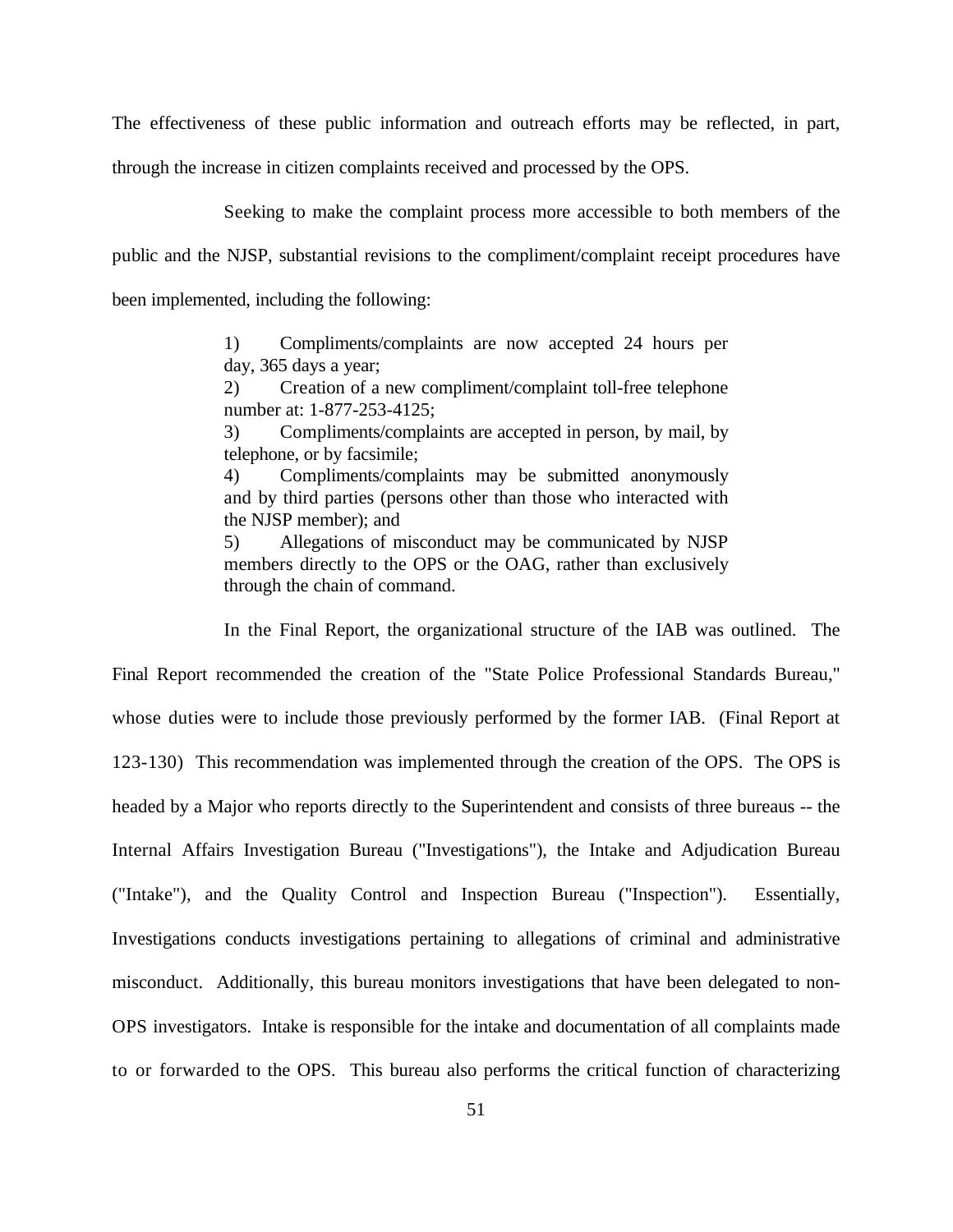complaints in order to ensure that they are properly assigned to OPS or OAG investigators, and not improperly delegated to non-OPS/OAG investigators. Also, Intake includes an Administrative Internal Proceedings Unit that prepares and serves formal charges for disciplinary hearings. Finally, Inspection consists of both the Staff Inspection Unit and the Managemen5t Review Unit. The Staff Inspection Unit conducts periodic inspections to ensure that the activities of the NJSP are conducted in accordance with the NJSP's policies, rules, regulations and orders. The Management Review Unit is responsible for the design, implementation, documentation, evaluation and improvement of the NJSP's internal controls. An organizational chart of OPS follows:

### *OPS Organizational Chart*



Creation of the OPS has been accompanied by a significant increase in staffing

responsible for the receipt, investigation and disposition of misconduct investigations. As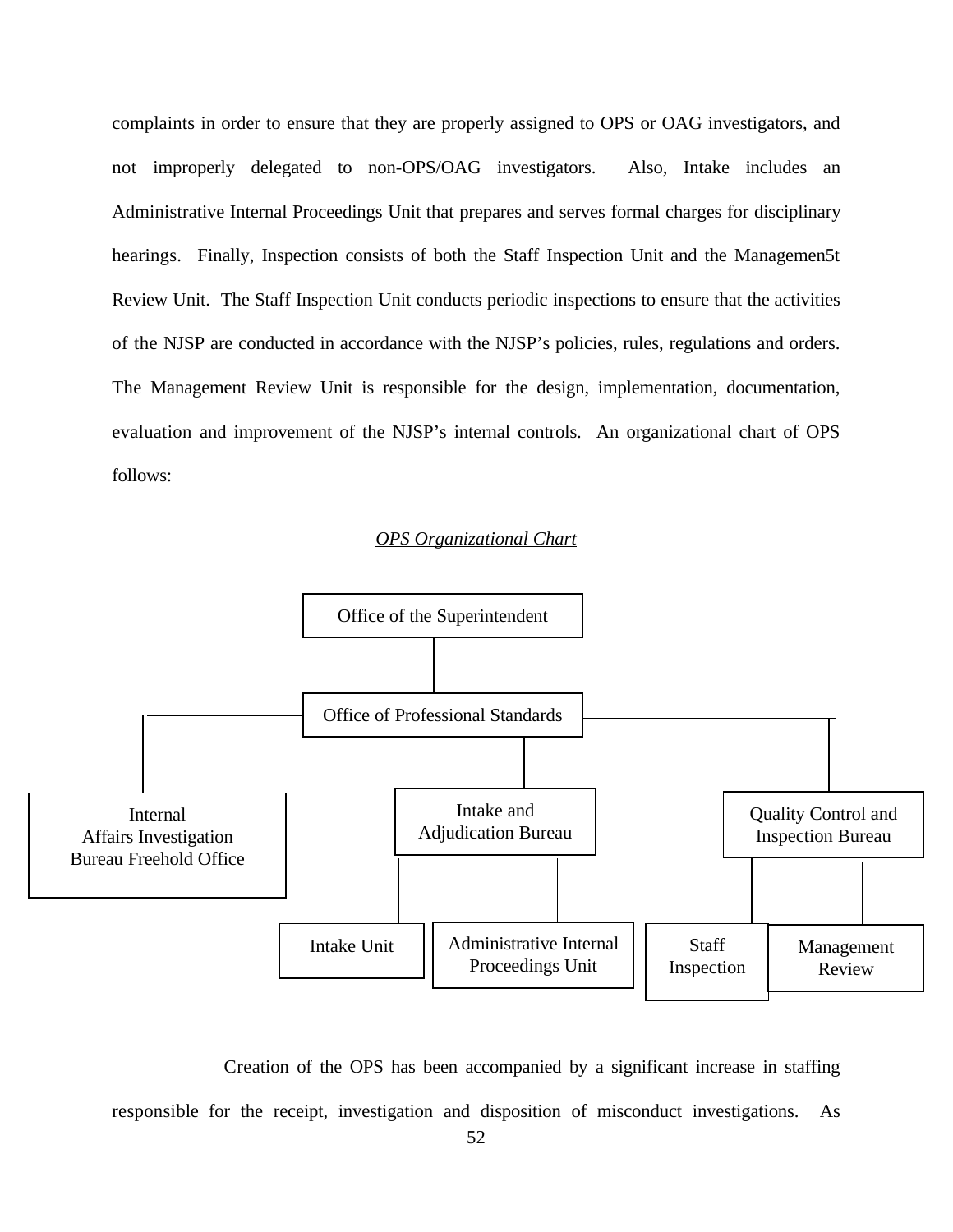compared to the 1998 staffing levels analyzed in the Final Report, the number of detectives performing misconduct investigations and assigned to the OPS has increased from seven to 23. Moreover, the Superintendent has authorized an additional four detectives to be assigned to the OPS. It is anticipated that these detectives will commence this assignment in June, 2001. Furthermore, an additional 10 detectives have been temporarily detailed to the OPS. Finally, in a further effort to address the timeliness of "backlogged" misconduct investigations, the Superintendent has authorized the assignment of approximately 150 misconduct investigations to non-OPS investigators. These investigations are to be conducted under the supervision of the OPS and subject to the monitoring of both the OAG and the IMT.

In the Final Report, the Review Team recommended the creation of a "State Police Unit" within the OAG that would be responsible for, *inter alia*, oversight over the investigation of misconduct by members of the NJSP. (Final Report at 59-60) In response to this recommendation, the OSPA was created within the OAG. Certain duties of the OPSA are memorialized in the Consent Decree and include auditing the manner in which the State receives, investigates and adjudicates misconduct allegations. In performance of these responsibilities, the OSPA has performed functions including the review and approval of substantial revisions to NJSP procedures affecting the receipt, investigation and adjudication of misconduct allegations. Moreover, the OSPA reviews each completed misconduct investigation for thoroughness and completeness. Presently, the OSPA is staffed with five attorneys, four investigators, two detailed NJSP members, and three support personnel.

Pursuant to the Consent Decree, the IMT was selected to monitor and report upon the State's implementation of the Decree. (Consent Decree at ¶¶115-119) The IMT's jurisdiction extends to "review and evaluate" the "quality and timeliness" of misconduct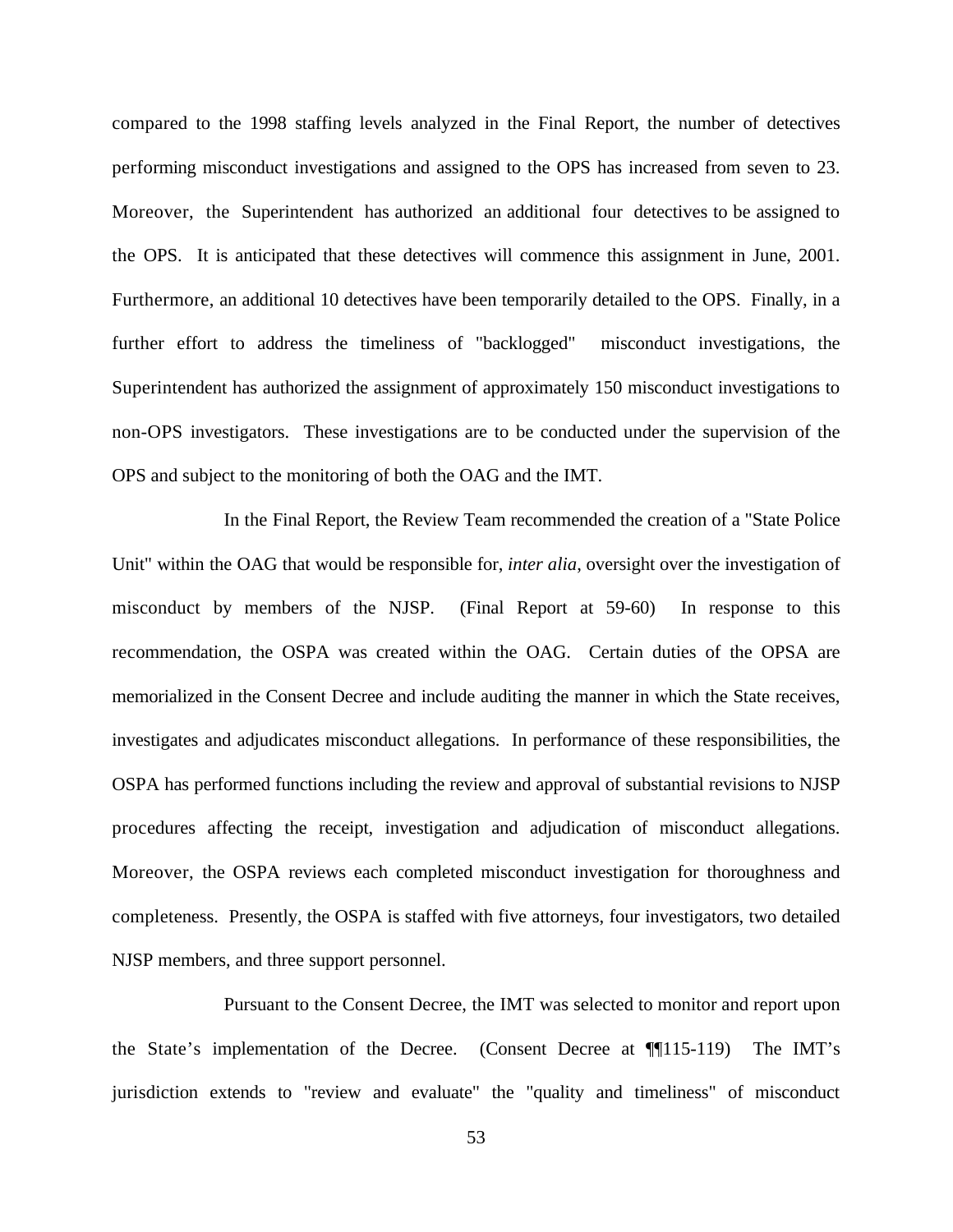investigations and disciplinary actions. (Consent Decree at ¶119) The IMT is an agent of the United States District Court that files periodic reports detailing the State's compliance with and implementation of the Decree. In these reports, the IMT has consistently determined that misconduct investigations are conducted in a thorough and fair manner. Moreover, the IMT has consistently determined that misconduct investigations are conducted in accordance with the substantive requirements of the Consent Decree including:

> 1) prohibition of any member who has a conflict of interest from participating in a misconduct investigation (Consent Decree at  $\P(75)$ ;

> 2) written or recorded interviews are maintained as part of the investigative file (Consent Decree at ¶76);

> 3) no group interviews are conducted during misconduct investigations (Consent Decree at ¶76);

> 4) civilian interviews are conducted at a convenient time and place (Consent Decree at ¶77);

> 5) propriety of all trooper conduct, in addition to that specifically alleged, is assessed during a misconduct investigation (Consent Decree at ¶78);

> 6) findings are made based upon a preponderance of evidence standard (Consent Decree at ¶81);

> 7) Mobile Video Recorder ("MVR") tapes are reviewed as part of the misconduct investigation as appropriate (Consent Decree at  $\P(82)$ ;

> 8) circumstantial evidence is considered during misconduct investigations as appropriate (Consent Decree at ¶83);

> 9) no automatic preference is accorded to a trooper's statement over a civilian's statement (Consent Decree at ¶83); and

> 10) no automatic judgement is made that there is insufficient evidence to make a determination where the only or principal information of that incident is the conflicting statements of the accused trooper and civilian (Consent Decree at ¶83).

The IMT has repeatedly determined that the State has implemented the public information

initiatives and the complaint receipt procedures. (Consent Decree at ¶¶58-62)

Although some of the most critical reforms remain incomplete, particularly the

MAPPS system and the improved accountability and supervision that will rely upon MAPPS,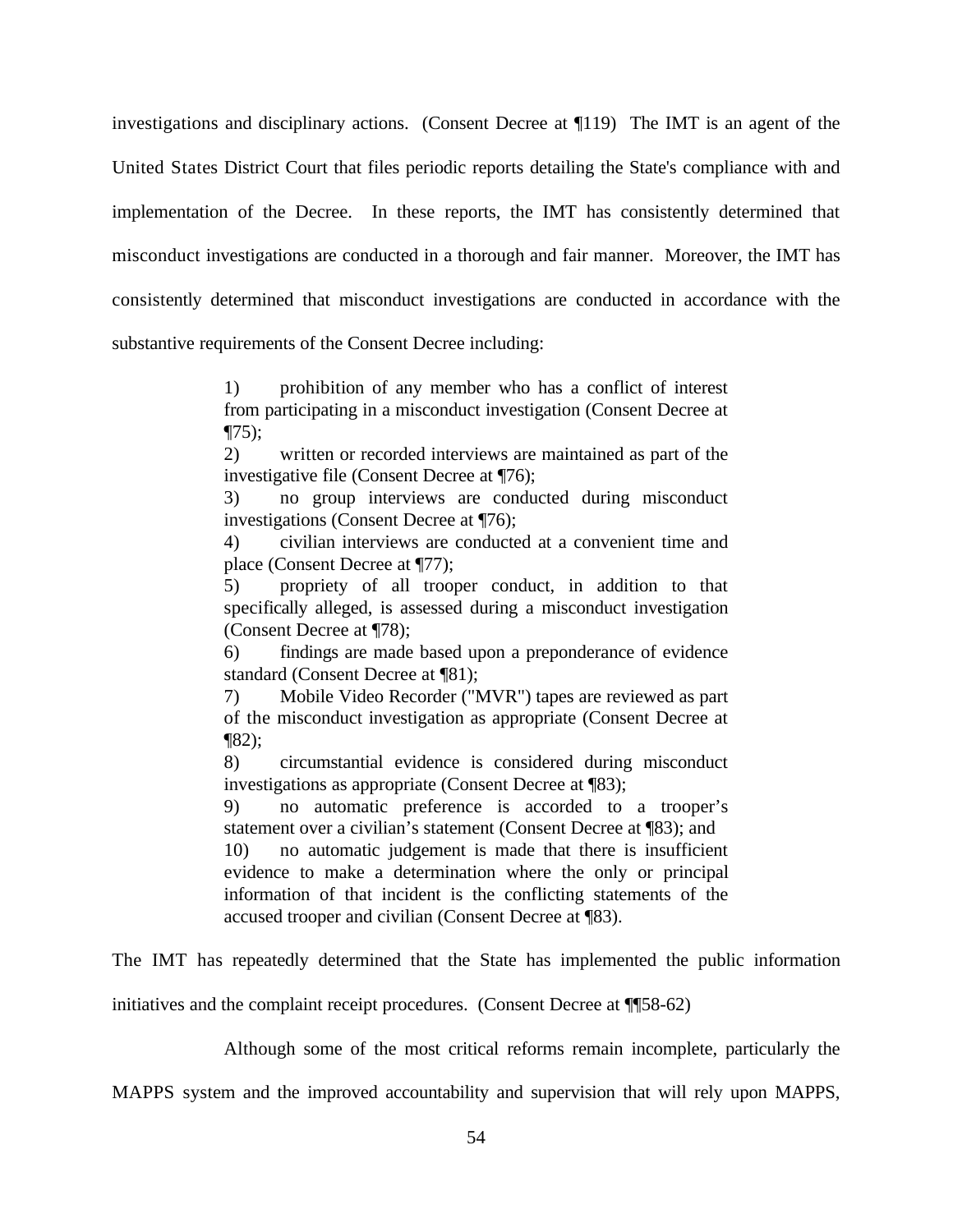there has been significant progress during the first 15 months under the Consent Decree. Nevertheless, consent to search statistics for 2000 reveal that racial profiling persists. A traffic population study conducted pursuant to the Consent Decree concluded that white motorists comprised 60% to 65% of the drivers on the southern end of the Turnpike, while blacks comprised 32% and Hispanics comprised 8%. Troop D consent search numbers revealed that whites were subjected to consent searches 19% of the time, while blacks were 53%, Hispanics 24%, and Asians 3%. These numbers are lower than the numbers for 1994 – 1996, but on par with the numbers presented in the Interim Report. AG Farmer asked that each case be scrutinized to determine whether the report reflected the presence of probable cause as opposed to reasonable suspicion, with probable cause being defined for purposes of the analysis as only plain view contraband, plain smell of contraband, or admission that contraband was present. The results were that 54% of consent searches of whites reflected one of these three probable cause factors, but these factors were present in only 26% of consent searches of blacks and 8% of consent searches of Hispanics. (April 3 at 15–22)

These statistics demonstrate that consent searches of whites are based on probable cause at more than double the rate for blacks and more than six times the rate for Hispanics. Consent searches for black and Hispanic motorists are far more likely to be based upon the lower quantum of proof. This disparity is further reflected in the find rates, or seizures resulting from consent searches, which are: 25% for whites; 13% for blacks; and 5% for Hispanics. Thus, consent searches are twice as likely to yield seizures when conducted for whites as opposed to blacks, and five times as likely for whites as for Hispanics. Consent searches of Hispanics yield nothing 95% of the time. Finally, it was determined that among those troopers who had four or more consent searches in 2000, 80% of the motorists those troopers searched were black or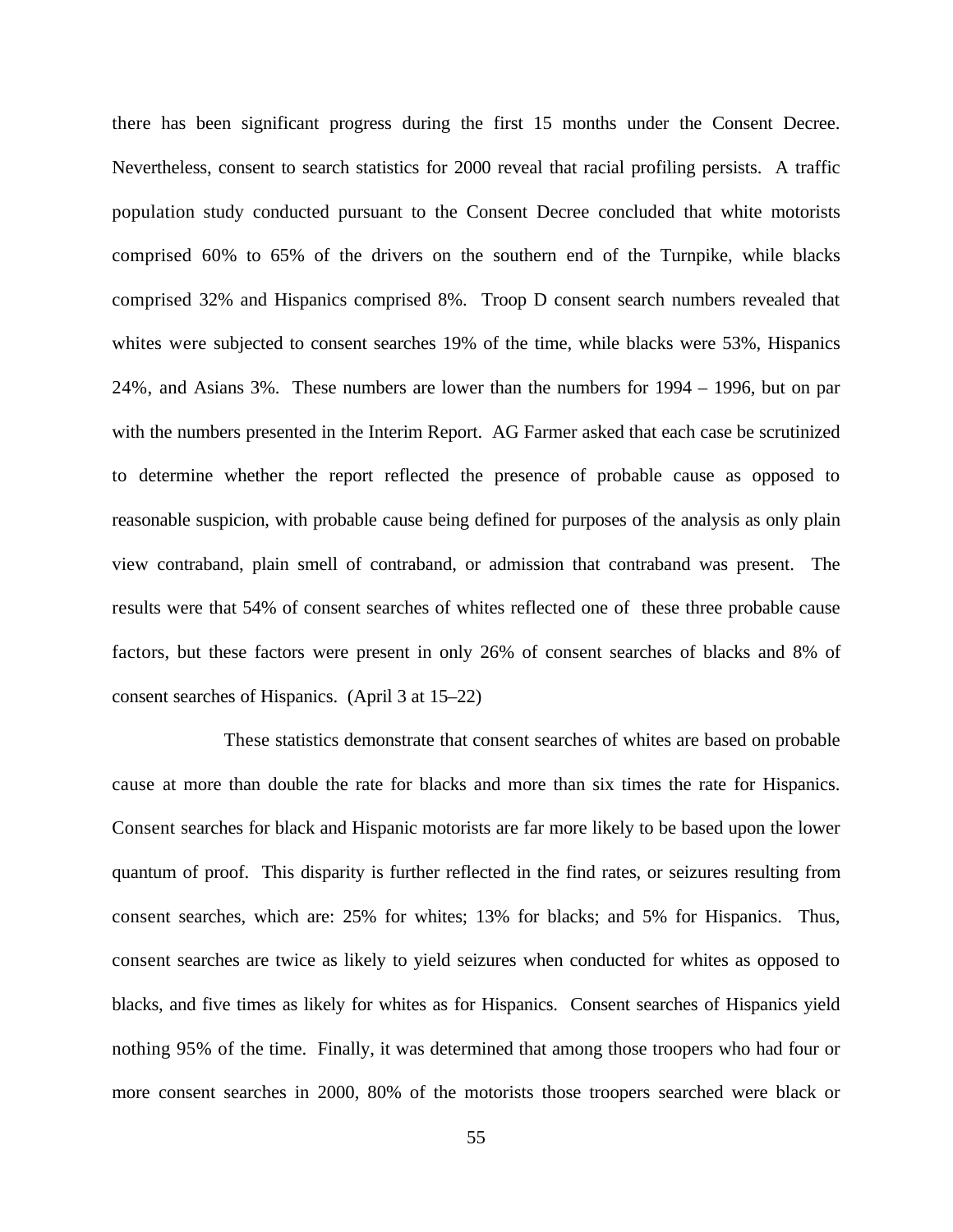Hispanic, and those searches resulted in lower-than-average find rates. AG Farmer correctly noted that "the process has been slow and painful. It will continue to be. It's clear we have not solved the problem. We have taken steps to address it that are a model for the nation." (April 3 at  $21-22$ )

Col. Dunbar testified that racial profiling is a decades old problem and that for some time there has been a "disconnect" between the leadership of the NJSP and the OAG. (April 3 at 141-142) However, there now exists a healthy give-and-take between the OSPA and the NJSP. Col. Dunbar acknowledged though that there exists a "very small, very vocal cell of individuals that believe there is no need for change. This small group will do whatever is possible to eliminate disappointment and return to the past. Frankly, they are bullies and enjoy being bullies. . . . I recognize what they are and know they have no place within the NJSP. They will certainly invoke the term 'morale' as their rallying call." (April 3 at 148) Col. Dunbar, however, stated that his "number one recommendation" to the Committee was to not allow morale or the issue of morale to cloud the Committee's inquiry. (April 3 at 201)

Col. Dunbar testified that discipline has been increased. Disciplinary actions were initiated in connection with the tampering with MVRs. Subsequently, compliance with SOPs concerning MVRs increased. There also has been a dramatic increase in the number of allegations warranting internal affairs investigations. (April 3 at 153-155) In 1998, there were 225 cases, in 2000, there were 584 cases and the projection for 2001 is 900 cases. (April 3 at 160-161) Fourfifths of the cases are from civilians, who can now lodge complaints, compliments or feedback using a 24-hour toll-free hotline. The hotline was mandated by the Consent Decree and is operated by the OPS.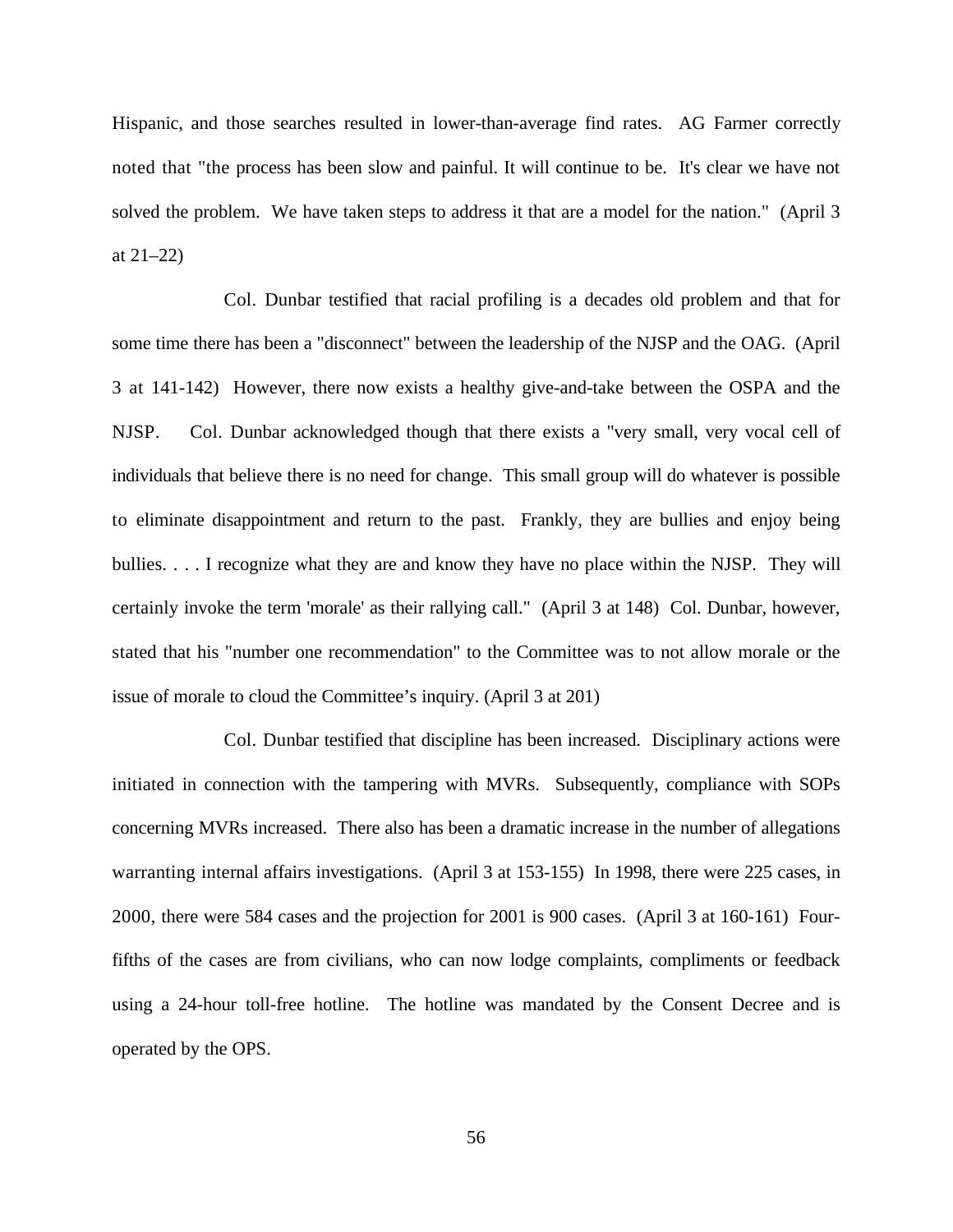Col. Dunbar was perplexed by the situation at the Moorestown and Cranbury stations. Despite having changed the commanders and the road troopers assigned to those stations, they remain different than the other stations and racial profiling persists. (April 3 at 176 –187) Finally, Col. Dunbar suggested that the NJSP should remain under the auspices of the OAG and that the Superintendent of the NJSP should not be elevated to a cabinet-level position.

*Table No. 1: Timeline Of The Release Of Data Describing TheRacial Breakdown Of Stops And Searches On NJ Turnpike By The NJSP*

| <b>Date Released</b> | <b>Description of Data</b>                            | <b>Dates Covered by Data</b> | <b>Compiled By</b>              | <b>Reported In</b> |
|----------------------|-------------------------------------------------------|------------------------------|---------------------------------|--------------------|
| Mar.29, 1996         | Racial breakdown of                                   | Selected dates in 1996:      | Lt. F. Hinkle,                  | Memo to Capt. R.E. |
|                      | summonses issued by Perryville Jan.13, Jan.23, Feb.9, |                              | <b>NJSP</b>                     | Touw, NJSP         |
|                      | and Washington troopers                               | Feb.28, Mar.11, Mar.14.      |                                 |                    |
|                      |                                                       |                              |                                 |                    |
| Apr.15, 1996         | Racial breakdown of stops and 1995                    |                              | Lt. B.M.                        | Memo to Capt.      |
|                      | searches by Moorestown                                |                              | Gilbert, NJSP                   | M.M. Silvert, NJSP |
|                      | troopers                                              |                              |                                 |                    |
| Feb.1997;            | Racial breakdown of consent                           | Consent: Jan.Apr.1994,       | Sgt. Thomas                     | Memo to Colonel    |
| Apr.20, 1999         | searches and probable cause                           | Dec.1994, all but Feb.       | Gilbert, NJSP;                  | C.A. Williams,     |
|                      | searches by Moorestown,                               | 1996 (Moorestown).           | included in State NJSP; Interim |                    |
|                      | <b>Cranbury and Newark troopers</b>                   | Jan.Mar.1994, all but        | <b>Police Review</b>            | Report (pp.2627)   |
|                      |                                                       | Feb.1996 (Cranbury).         | Team                            |                    |
|                      |                                                       | Jan.Jun.1994, Jan.Jun.       | compilation                     |                    |
|                      |                                                       | 1996 (Newark).               |                                 |                    |
|                      |                                                       | Prob. Cause: 19941996        |                                 |                    |
|                      |                                                       | (Cranbury).                  |                                 |                    |
| Jun.6, 1997          | Racial breakdown of stops and                         | <b>May 1997</b>              | Lt. Anthony                     | Colonel Carl A.    |
|                      | consent and probable cause                            |                              | Farinella, NJSP                 | Williams, NJSP     |
|                      | searches by Cranbury and                              |                              |                                 |                    |
|                      | Moorestown troopers                                   |                              |                                 |                    |
| Jul.10, 1997         | Racial breakdown of consent                           | 30 sample dates              | Sgt. Thomas                     | Colonel Carl A.    |
|                      | and probable cause searches                           | 19951996; Apr.May 1997       | Gilbert, NJSP                   | Williams, Lt. D.E. |
|                      | and arrests by Cranbury and                           |                              |                                 | Blaker, NJSP       |
|                      | Moorestown troopers                                   |                              |                                 |                    |
| Feb.20, 1998         | Racial breakdown of stops and                         | Apr. - Sept. 1997            | Maj. A.                         | Maj. R.D. Dunlop,  |
|                      | consent searches by Cranbury                          |                              | Sparano, NJSP                   | Lt. Col. M.A.      |
|                      | and Moorestown troopers                               |                              |                                 | Fedorko, Col. C.A. |
|                      |                                                       |                              |                                 | Williams, NJSP     |
|                      |                                                       |                              |                                 |                    |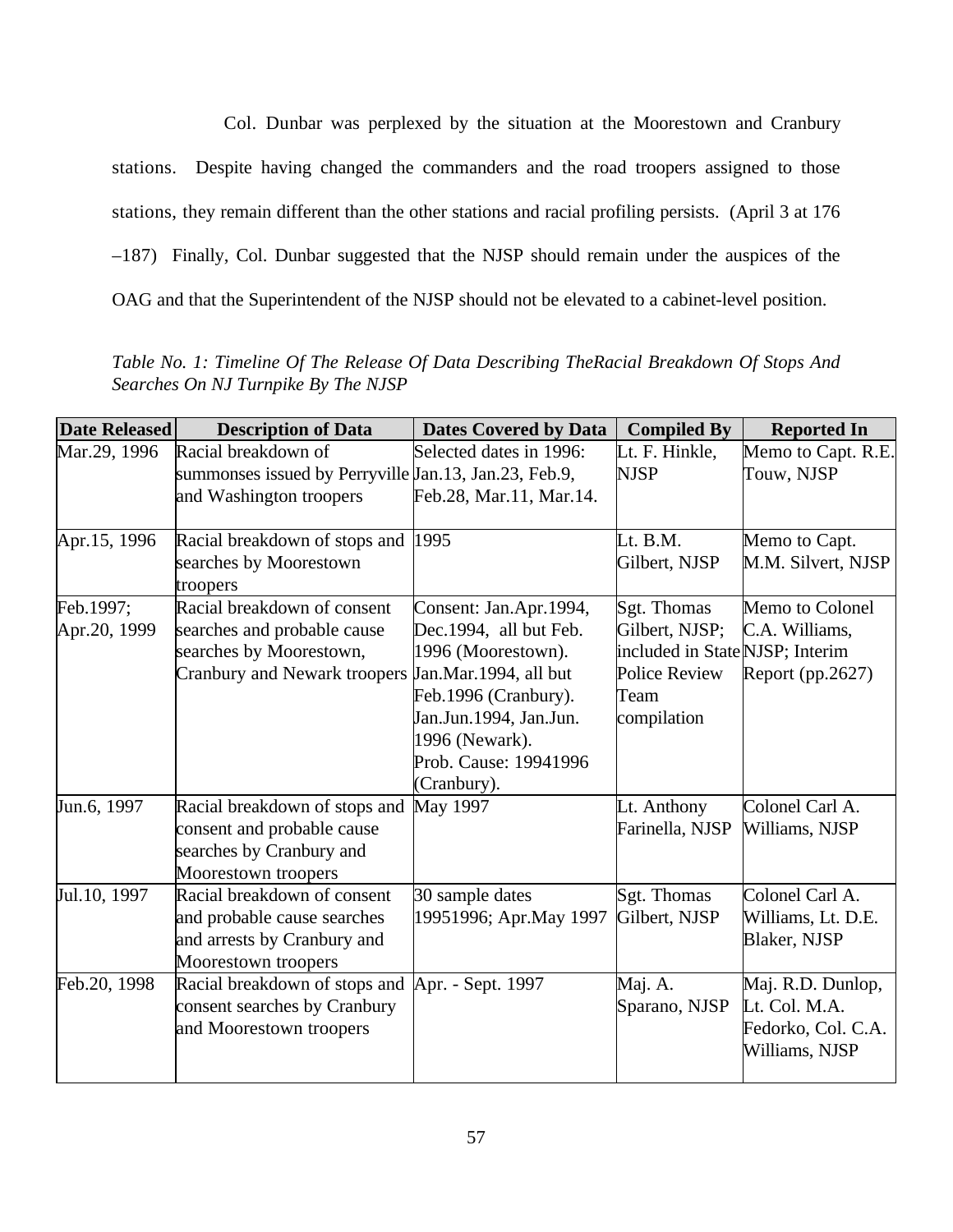| <b>Date Released</b> | <b>Description of Data</b>                      | <b>Dates Covered by Data</b> | <b>Compiled By</b>             | <b>Reported In</b>        |
|----------------------|-------------------------------------------------|------------------------------|--------------------------------|---------------------------|
| May 19, 1998         | Summary of various NJSP                         | Audits completed on          | Lt. A. Sacchetti, Capt. R. Van |                           |
|                      | audits with racial breakdowns                   | various dates in 1996 and    | <b>NJSP</b>                    | Tassel, NJSP              |
|                      | of stops, searches and arrests                  | 1997                         |                                |                           |
|                      | by troopers at various stations                 |                              |                                |                           |
| Nov.25, 1998         | Racial breakdown of stops and Apr.Sept.1998     |                              | Capt.                          | Maj. R.D. Dunlop,         |
|                      | consent searches by                             |                              | Cartwright,                    | Lt. Col. M.A.             |
|                      | Moorestown and Cranbury                         |                              | <b>NJSP</b>                    | Fedorko, Col. C.A.        |
|                      | troopers                                        |                              |                                | Williams, NJSP            |
| Feb.9, 1999          | Racial breakdown of Turnpike Jan.Feb.1997       |                              | Office of                      | StarLedger                |
|                      | stops                                           |                              | Attorney                       |                           |
|                      |                                                 |                              | General                        |                           |
| Apr.8, 1999          | Racial breakdown of Turnpike                    | Two months of 1997           | Office of                      | StarLedger                |
|                      | arrests                                         |                              | Attorney                       |                           |
|                      |                                                 |                              | General                        |                           |
| Apr.16, 1999         | Racial breakdown of consent                     | 1996, 1997, 1998,            | <b>NJSP</b>                    | <b>Power Point</b>        |
| and Apr.20,          | searches on Turnpike                            | Jan.Mar.1999                 |                                | presentation              |
| 1999                 |                                                 |                              |                                | including charts;         |
|                      |                                                 |                              |                                | footnoted in Interim      |
|                      |                                                 |                              |                                | Report $(p.27)$           |
| Apr.20, 1999         | Racial breakdown of stops by                    | Apr.1997Nov.1998             | <b>State Police</b>            | <b>Interim Report</b>     |
|                      | Moorestown and Cranbury                         | (excluding Feb.1998)         | <b>Review Team</b>             | (pp.2526)                 |
|                      | troopers                                        |                              |                                |                           |
| Apr.20, 1999         | Racial breakdown of searches                    | Apr.1997Feb.1999             | <b>State Police</b>            | <b>Interim Report</b>     |
|                      | by Moorestown and Cranbury                      |                              | <b>Review Team</b>             | (pp.2627)                 |
|                      | troopers                                        |                              |                                |                           |
| Apr.20, 1999         | Racial breakdown of arrests by                  | 19961998                     | <b>State Police</b>            | Interim Report            |
|                      | Cranbury, Moorestown and<br>Newark troopers     |                              | <b>Review Team</b>             | (pp.2829)                 |
| Apr.30, 1999         | Racial breakdown of arrests on Apr.1997Mar.1998 |                              | Office of                      | StarLedger                |
|                      | Turnpike                                        |                              | Attorney                       |                           |
|                      |                                                 |                              | General                        |                           |
| Jun.27, 2000         | Racial breakdown of stop,                       | Jan.Apr.2000                 | Office of                      | <b>First Semiannual</b>   |
|                      | search and arrest data by all                   |                              | Attorney                       | <b>Report Pursuant to</b> |
|                      | State Police; misconduct data                   |                              | General                        | <b>Consent Decree</b>     |
| Jan. 10, 2001        | Racial breakdown of stop,                       | MayOct.2000                  | Office of                      | <b>Second Semiannual</b>  |
|                      | search and arrest data by all                   |                              | Attorney                       | <b>Report Pursuant to</b> |
|                      | State Police; misconduct data                   |                              | General                        | <b>Consent Decree</b>     |
|                      |                                                 |                              |                                |                           |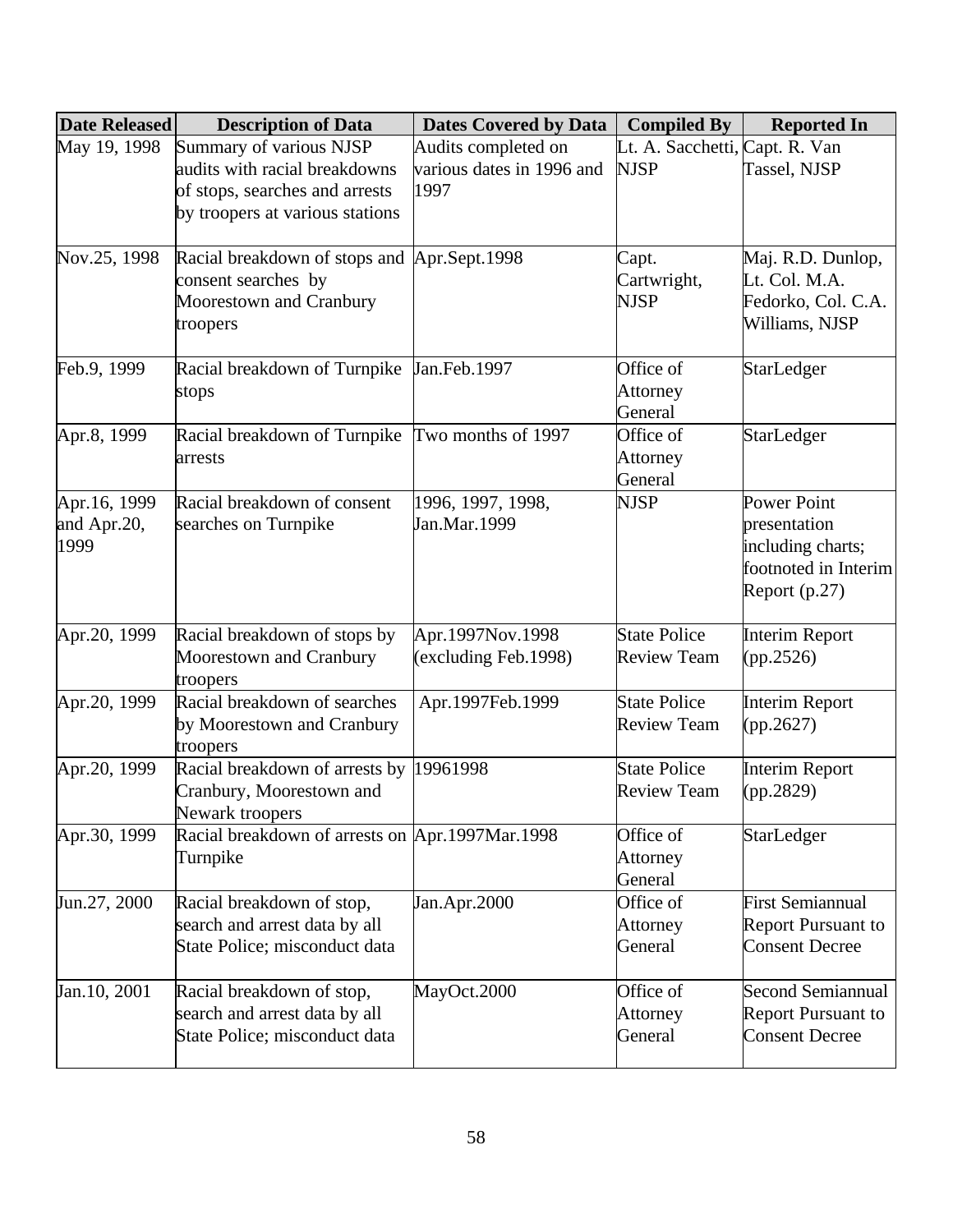| Date Released | <b>Description of Data</b>    | <b>Dates Covered by Data</b> | <b>Compiled By</b> | <b>Reported In</b>     |
|---------------|-------------------------------|------------------------------|--------------------|------------------------|
| Apr.3, 2001   | Racial breakdown of traffic   | 2000                         | Office of          | <b>Testimony of AG</b> |
|               | survey, stops and searches on |                              | Attorney           | John Farmer to         |
|               | Turnpike                      |                              | General            | Senate Judiciary       |
|               |                               |                              |                    | Committee              |
|               |                               |                              |                    |                        |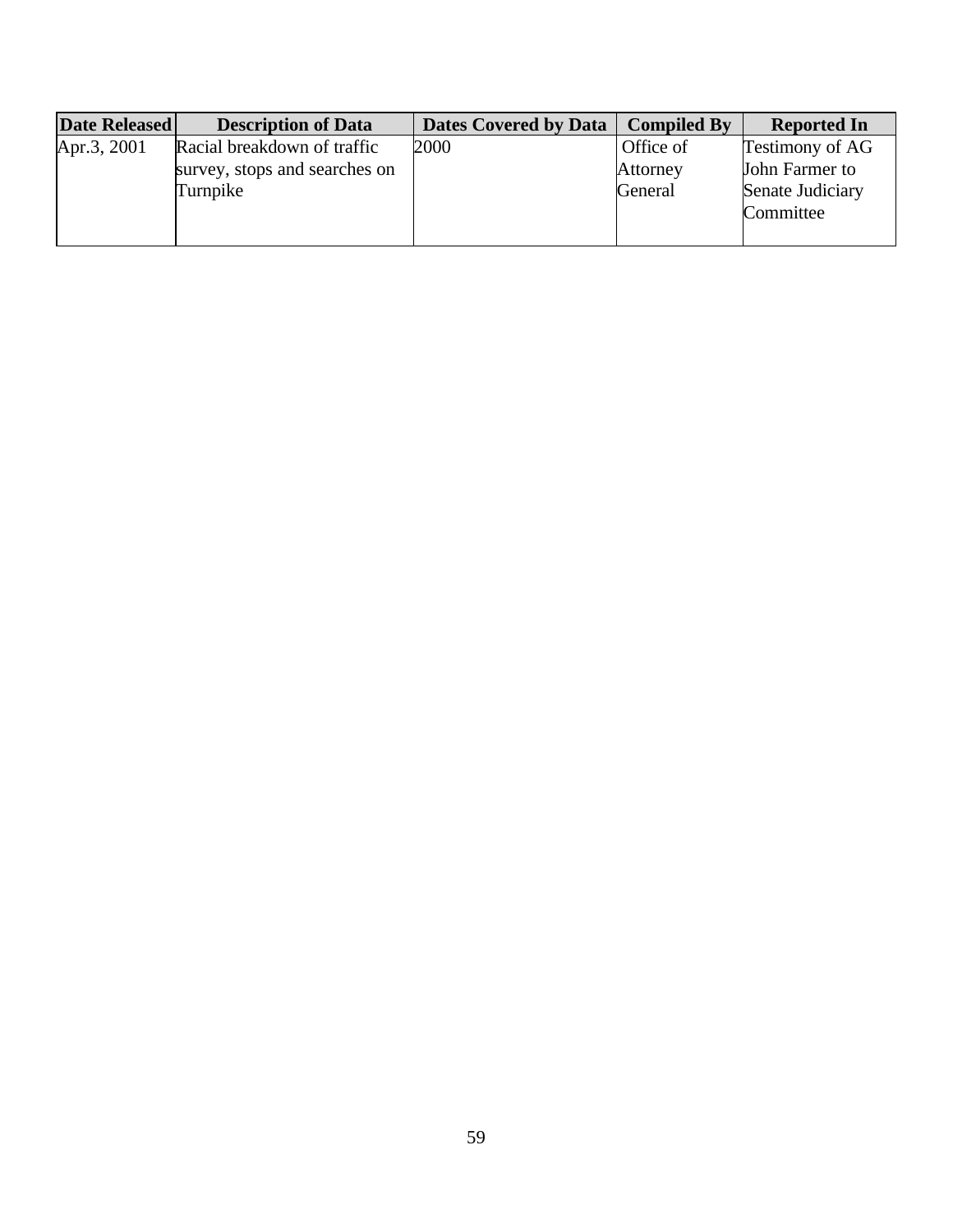| <b>Data</b>     | <b>Dates</b>                   | <b>Station</b> | White% |                   | Black% Hispanic<br>$\frac{0}{0}$ | <b>Asian</b><br>$\frac{0}{0}$ | <b>Other</b><br>$\frac{0}{0}$ | <b>Total</b> |
|-----------------|--------------------------------|----------------|--------|-------------------|----------------------------------|-------------------------------|-------------------------------|--------------|
| <b>Stops</b>    | Apr.97 – Nov. 98 Cranbury      |                | 60.3   | 24.6              | 8.2                              | 3.9                           | 3.0                           | 36,645       |
|                 |                                | Moorestown     | 58.8   | 28.7              | 5.9                              | 3.9                           | 2.7                           | 50,844       |
|                 |                                | Total          | 59.4   | 27.0              | 6.9                              | 3.9                           | 2.8                           | 87,489       |
|                 | Jan. - Oct. 2000               | Cranbury       | 58.0   | 23.4              | 10.9                             | 6.8                           | 0.9                           | 14,760       |
|                 |                                |                |        |                   |                                  |                               |                               |              |
|                 |                                | Moorestown     | 53.1   | 30.6              | 8.1                              | 7.3                           | 0.9                           | 19,235       |
|                 |                                | Newark         | 63.4   | 16.4              | 13.2                             | 6.2                           | 0.7                           | 14,198       |
|                 |                                | Other units    | 64.6   | 19.7              | 9.6                              | 5.2                           | 1.0                           | 22,041       |
|                 |                                | Total          | 59.8   | 22.8              | 10.2                             | 6.3                           | 0.9                           | 70,234       |
|                 |                                |                |        |                   |                                  |                               |                               |              |
| <b>Searches</b> | 1994 - 1999<br>(various dates) | Cranbury       | 24.8   | 52.4              | 21.4                             | 0.6                           | 0.8                           | 500          |
|                 |                                | Moorestown     | 18.9   | 53.7              | 26.1                             | 0.7                           | 0.6                           | 693          |
|                 |                                | Total          | 21.4   | $\overline{53.1}$ | 24.1                             | 0.7                           | 0.7                           | 1,193        |
|                 |                                |                |        |                   |                                  |                               |                               |              |

*Table No. 2: OAG's Aggregate Statistics On Stops, Searches, And Arrests (1994-2000)*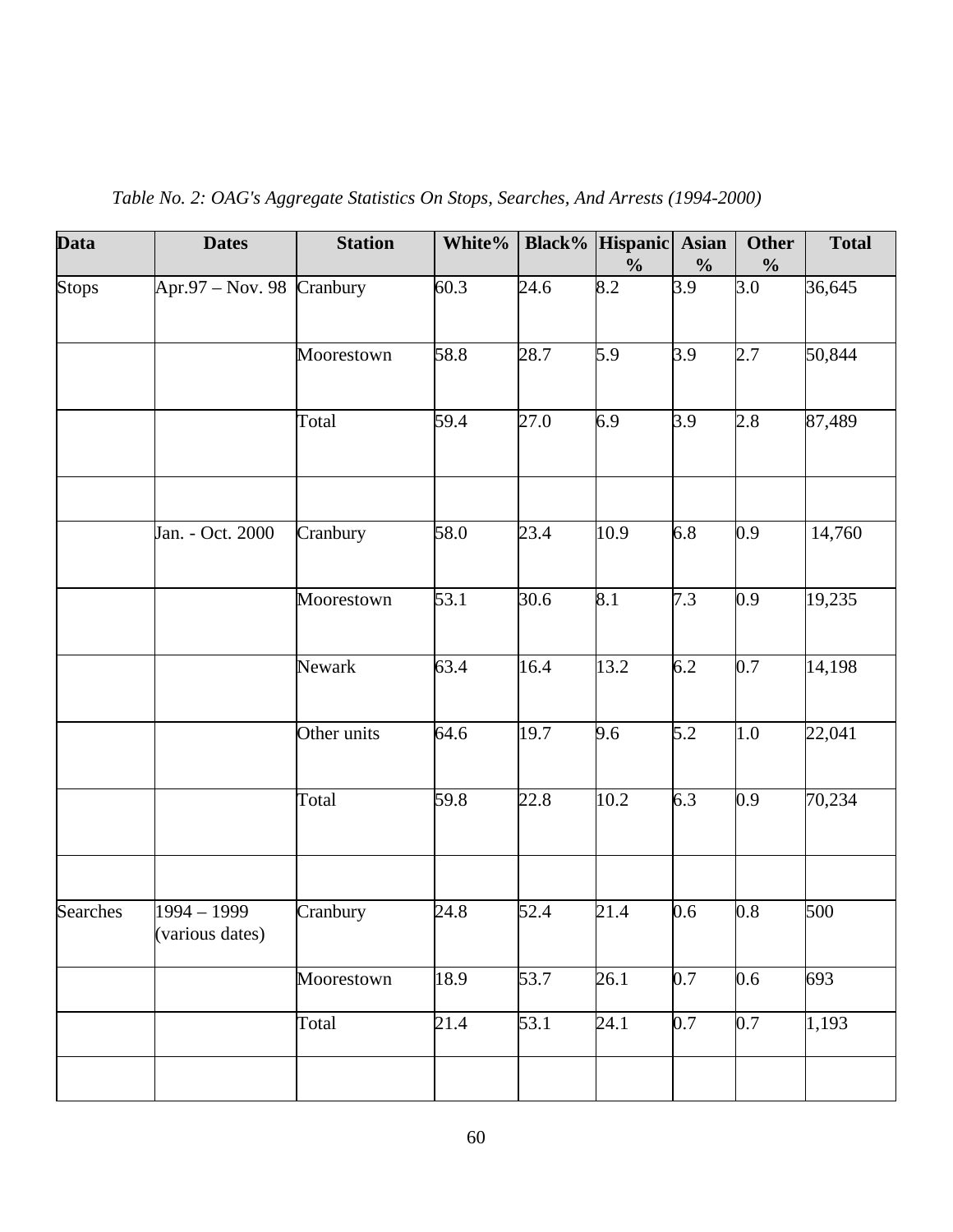| <b>Data</b>                   | <b>Dates</b>               | <b>Station</b> | White%          |                 | <b>Black%</b> Hispanic Asian<br>$\frac{0}{0}$ | $\frac{0}{0}$    | <b>Other</b><br>$\frac{0}{0}$ | <b>Total</b> |
|-------------------------------|----------------------------|----------------|-----------------|-----------------|-----------------------------------------------|------------------|-------------------------------|--------------|
|                               | 2000 (consent<br>searches) | Cranbury       | 32              | 44              | 24                                            | 0                | n/a                           | 90           |
|                               |                            | Moorestown     | 19              | $\overline{53}$ | 25                                            | $\overline{3}$   | n/a                           | 147          |
|                               |                            | Newark         | 47              | 26              | 24                                            | 3                | n/a                           | 34           |
|                               |                            | Total          | 27              | 46              | 25                                            | $\overline{2}$   | n/a                           | 271          |
| Criminal<br>Evidence<br>Found | 2000                       | Total          | $\overline{17}$ | $\overline{8}$  | 10                                            | n/a              | n/a                           | 172,900      |
|                               |                            |                |                 |                 |                                               |                  |                               |              |
| <b>Arrests</b>                | $1996 - 1998$              | Cranbury       | 29.4            | 67.0            | n/a                                           | n/a              | 3.6                           | 779          |
|                               |                            | Moorestown     | 34.1            | 61.4            | n/a                                           | n/a              | 4.5                           | 883          |
|                               |                            | Newark         | 33.3            | 58.6            | n/a                                           | n/a              | 8.2                           | 1,209        |
|                               |                            | Total          | 32.5            | 61.7            | n/a                                           | n/a              | 5.8                           | 2,871        |
|                               | May - Oct. 2000            | Cranbury       | 31.2            | 30              | 38.8                                          | $\boldsymbol{0}$ | $\overline{0}$                | 80           |
|                               |                            | Moorestown     | 43              | 44.3            | 9.4                                           | 0.9              | 0.9                           | 106          |
|                               |                            | Newark         | 48.8            | 32              | 17.9                                          | 1.2              | $\overline{0}$                | 84           |
|                               |                            | Other units    | 20              | $\overline{70}$ | 10                                            | $\overline{0}$   | $\overline{0}$                | 10           |
|                               |                            | Total          | 40.7            | 37.5            | 20.8                                          | 0.7              | 0.4                           | 280          |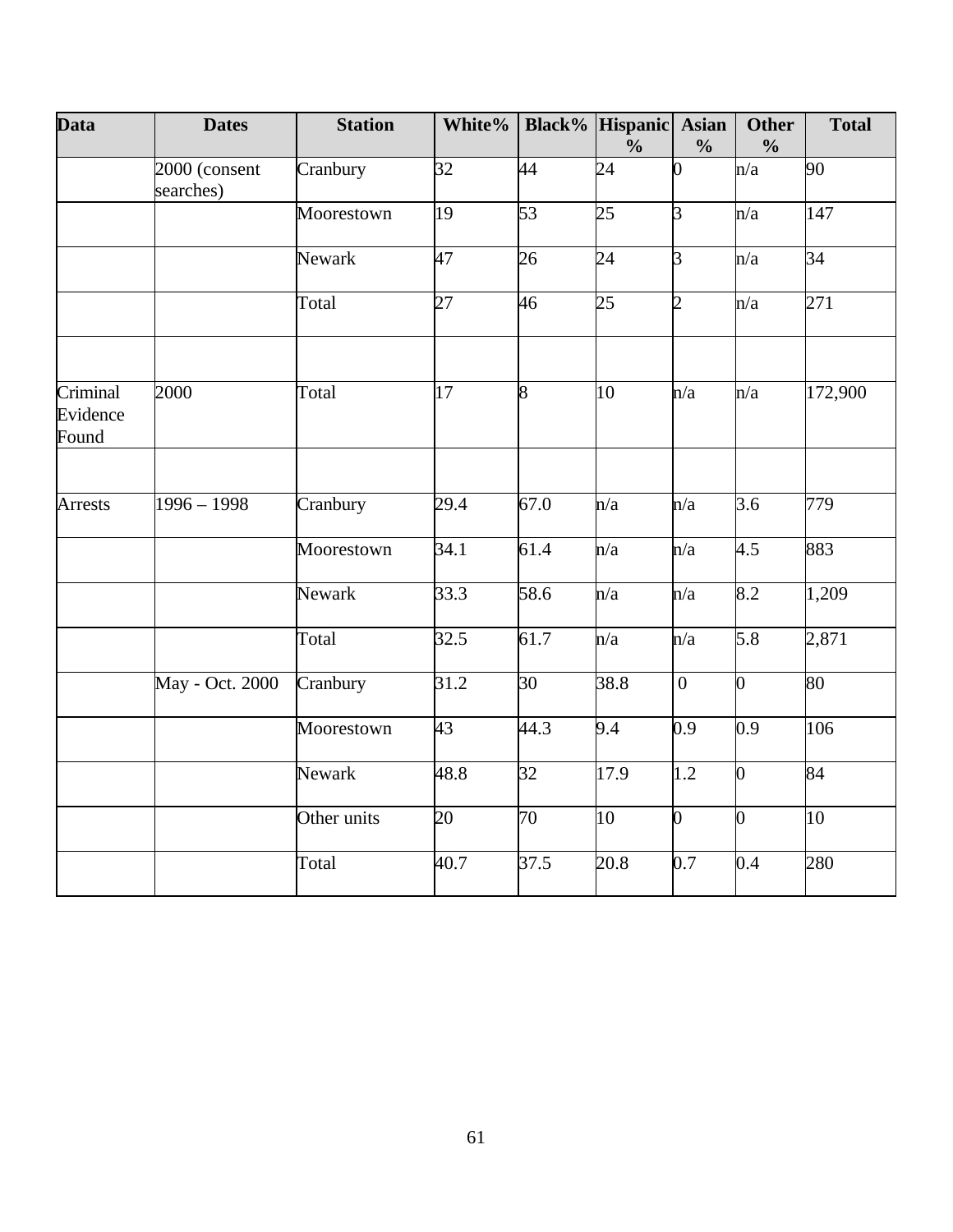# **2. Evidence From Witnesses Who Requested, Or Were Invited to Testify At The Hearings**

The Committee made numerous public announcements that it would entertain testimony from interested parties and members of the public who have relevant information pertaining to racial profiling by the NJSP. As a result, the following individuals testified at the hearings: Sgt. Vincent Bellaran; Ivan Foster; Laila Maher, Esq.; Felix Morka, Esq.; Ronald Thompson, Esq. and Regina Waynes Joseph, Esq. from the Garden State Bar Association; Assemblyman Joseph Charles, Jr., Senator Wayne Bryant, Assemblywoman Nia Gill, Assemblyman LeRoy Jones, and Assemblywoman Nellie Pou from the Caucus; Trooper Emblez Longoria; SFC Robert Watkins; Det. SFC Joseph Soulias; Renee Steinhagen, Esq.; Sgt. Yusuf El-Amin; Trooper Gregory Sanders; Trooper Mark Stephens; Chf. George Pugh; Det. Andre Lopez; Lt. Carmelo V. Huertas; Trooper Ed Lennon; Professor James Fyfe; and Sgt. James Fennessy.<sup>16</sup> Certain of these witnesses testified about the real-life impact of racial profiling. Their testimony shifted the focus from statistics and organizations responses to actual encounters with racial profiling and its effects on individuals.

Ms. Maher and Mr. Morka are attorneys who were stopped by two troopers on the Turnpike in the early morning of January 16, 1996, while travelling from Washington, DC to New York. (April 9 at 214–227) Mr. Morka said that as he was taking his credentials from his pocket, one of the troopers reached into the vehicle and violently pulled Mr. Morka from the vehicle. Ms. Maher exited the vehicle to view what was happening and she said the other trooper

Every individual that requested an opportunity to testify about racial profiling and the NJSP <sup>16</sup> was allowed to do so. However, a few other individuals that contacted the Committee and/or special counsel were not given an opportunity to testify because they did not possess information about racial profiling and the NJSP. Their complaints involved issues other than racial profiling and agencies other than the NJSP. Each of these individuals was asked for permission to forward their complaints to the OAG for further investigation.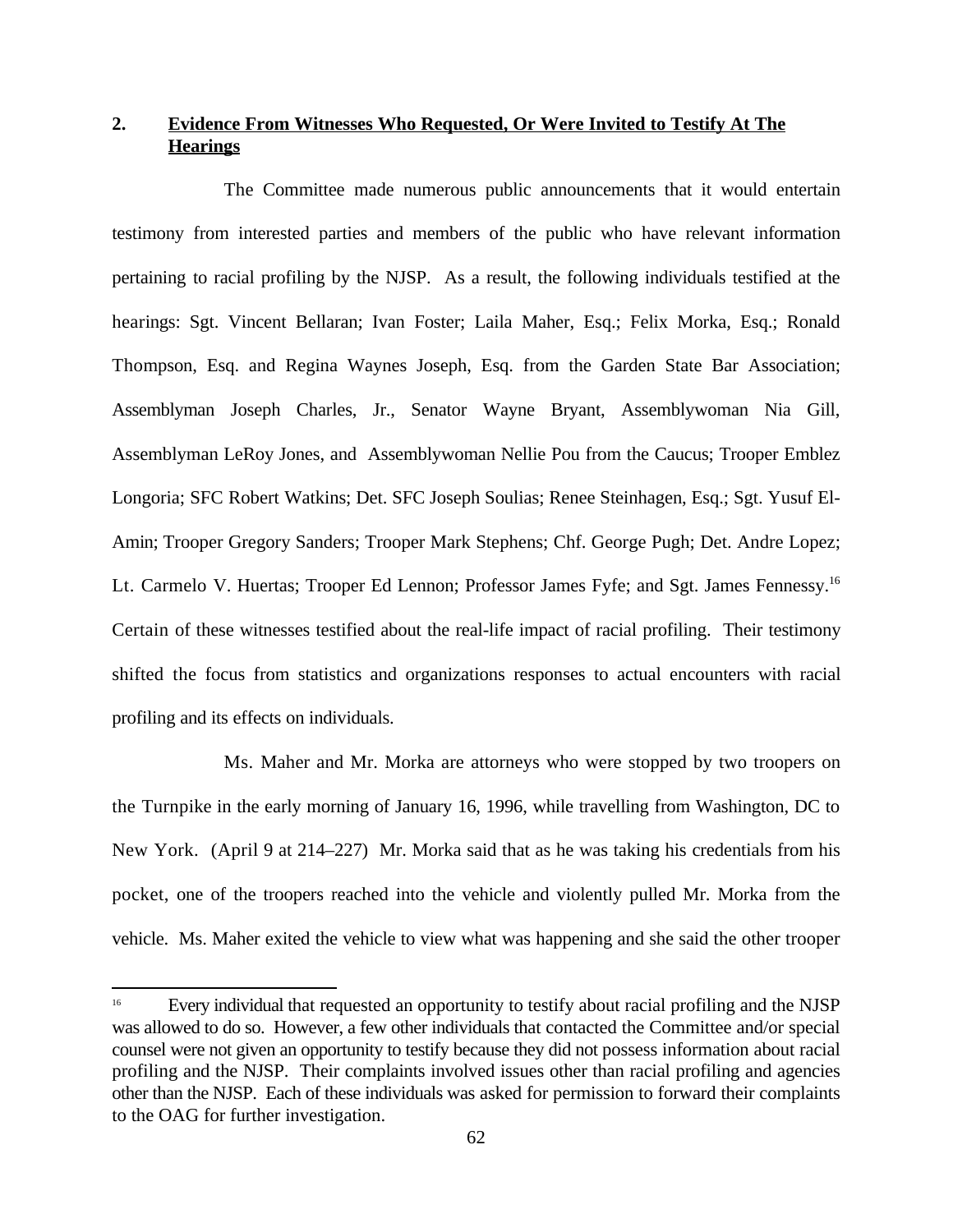put a gun to her head, then threw her against the car and threatened to arrest her if she did not get back into the vehicle. As Ms. Maher attempted to find the vehicle registration, she was subjected to further abusive behavior. Ms. Maher and Mr. Morka testified that they repeatedly asked why they were pulled over and what had they done wrong and that the troopers refused to respond. Moreover, they said the troopers refused to give their names when requested and instead gave Mr. Morka a speeding ticket and laughed as they returned to their squad car.

Ms. Maher and Mr. Morka said that when they attempted to file a complaint they encountered significant resistance from an officer at the local station. They testified that the trooper refused to give them a complaint form, and reluctantly gave them a legal pad on which to write their story. They each received a call from an investigator and were later informed in writing that their complaint could not be substantiated.

Ms. Maher testified that ever since her experience she is fearful of law enforcement. Ms. Maher and Mr. Morka filed a civil class action lawsuit against the NJSP. The trial court denied class certification and that denial is currently being considered by the New Jersey Supreme Court.

The Committee heard a great deal of testimony from members of law enforcement. Sgt. Bellaran, a member of the NJSP for 24 years who is of Hispanic and Filipino descent, detailed his successful fight against the LPS in the discrimination lawsuit he filed against the NJSP in 1991. (April 9 at 143-199) Sgt. Bellaran testified that he was subjected to retaliation within the NJSP after he obtained a favorable ruling in 1998 concluding he had been subjected to discrimination as a result of a racially hostile work environment. He subsequently filed another EEO complaint in 1999 based on retaliation.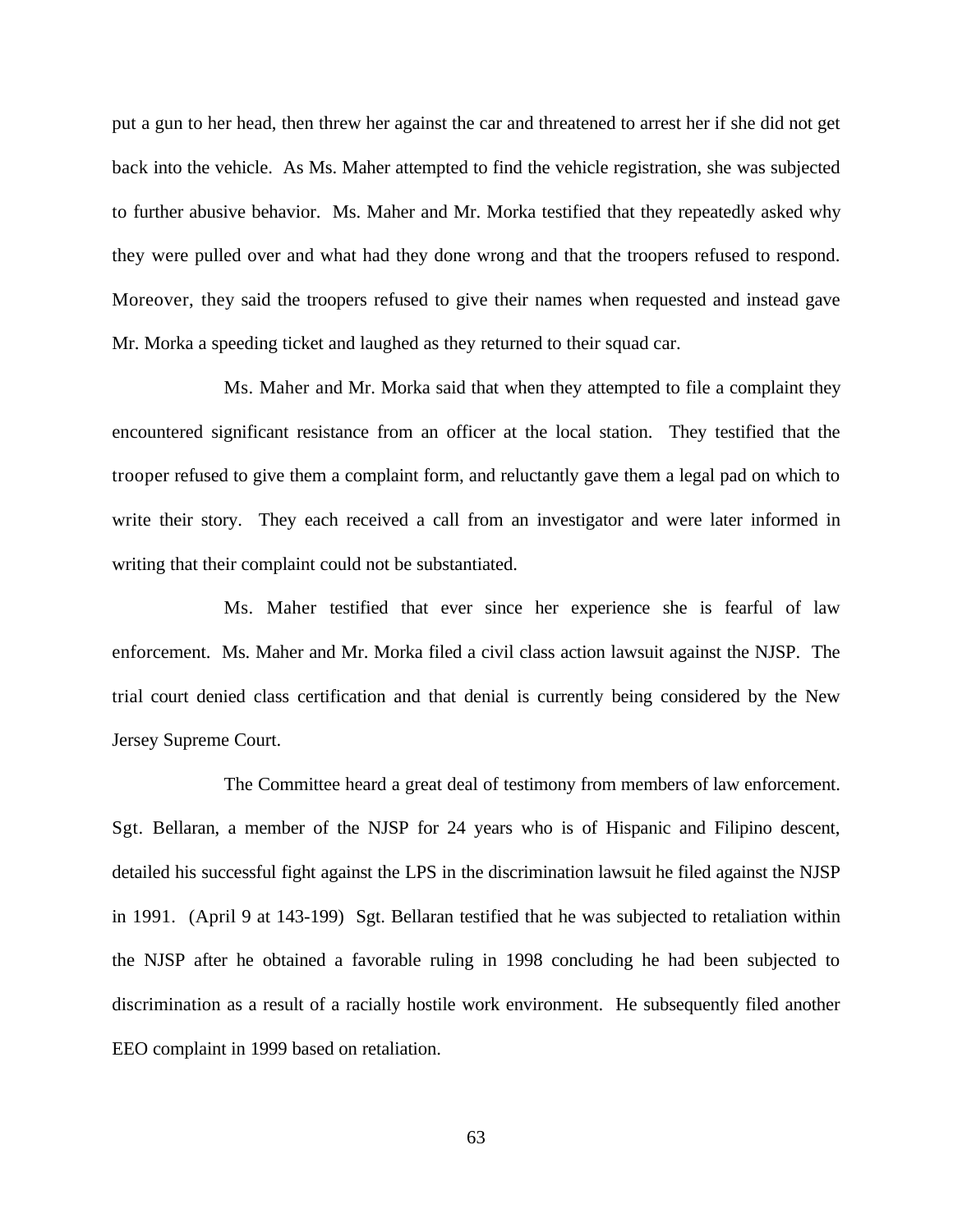Sgt. Bellaran testified about certain disturbing techniques that he and other troopers have employed while on road patrol. Some of those techniques are: the use of coercion to obtain a motorist's "consent" to search a vehicle; "ghost stops," or the failure to call in a stop and the destruction of the corresponding consent search form to hide the occurrence of a stop and search; and the use of tools by one trooper to dismantle and search a vehicle without the driver's permission while another trooper distracts the driver and occupants, or even takes them away from the scene.

Trooper Longoria, a 13 year veteran of the NJSP, testified that while assigned to Troop D he was repeatedly pressured to make profile stops because the troopers at Troop D produced "big numbers" and he was expected to do the same. (April 10 at 68-74) While on patrol as a young trooper, he witnessed other troopers engaging in spotlighting<sup>17</sup> to determine the race of drivers during evening hours, ghost stops, searches of vehicles without probable cause or driver consent, and the use of racist remarks. Trooper Longoria detailed the pressure he felt to make arrests and the tension that existed at Troop D after Sgt. Bellaran obtained a favorable decision in his discrimination suit. Trooper Longoria testified that when he began speaking out against the "numbers game" he was labeled a complainer, transferred several times, and was subjected to other acts of retaliation. Ultimately, Trooper Longoria filed a discrimination complaint against the NJSP.

Trooper Mark Stephens offered similar testimony. (April 10 at 264–276) As a young road trooper stationed in Troop C and Troop D, he said senior troopers advised him to remove his nametag (to avoid identification) and then proceeded to stop and search black and

<sup>&</sup>quot;Spotlighting" is patrol tactic used at night to ascertain the race of a vehicle's occupants. This <sup>17</sup> tactic involves a trooper parking his patrol car on the side of the highway and shining the patrol car's spotlight across the highway to illuminate vehicles as they drive by the patrol car.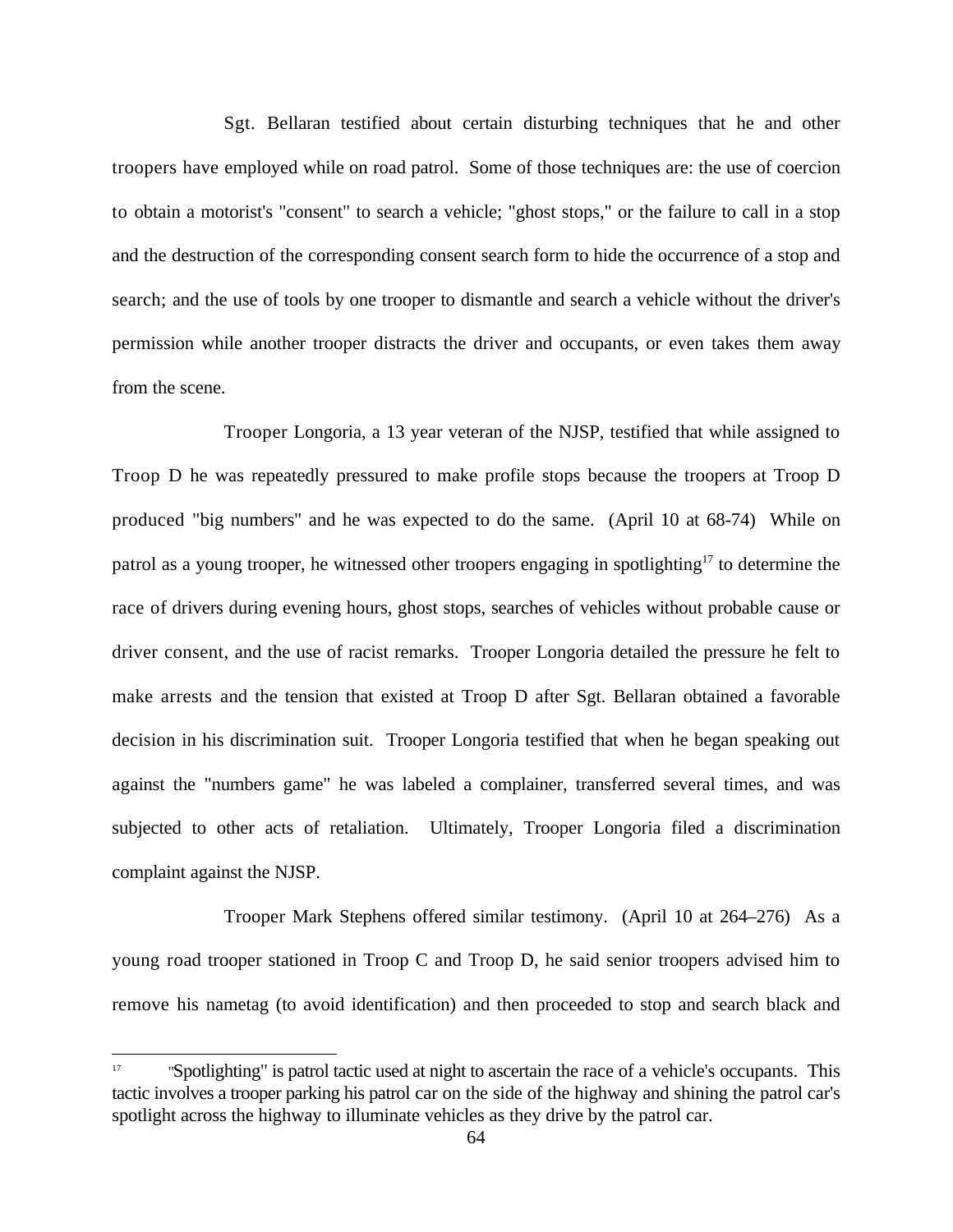Hispanic drivers, without any observed motor vehicle infraction. Moreover, he testified that the senior troopers repeatedly failed to call in stops.

SFC Robert Watkins was involved in the implementation of CAD and the Records Management System ("RMS"). (April 10 at 83-103) He stated that delays and problems with the contractor led him to complain on several occasions to his supervisors and to Col. Dunbar's office. He said his complaints generated retaliation, and his office was searched and he was removed from his Project Manager position. According to SFC Watkins, almost three years have passed since the contracted 1998 completion date for CAD RMS, and the system is still not fully implemented. The Committee is concerned, to say the least, because CAD RMS is essential to the completion of MAPPS, and is an integral part of the plan to more effectively supervise road activity by the NJSP, improve accountability, and eliminate racial profiling.

Renee Steinhagen, Esq., Executive Director of the Public Interest Law Center of New Jersey, represented 14 black NJSP troopers in their challenge of several NJSP personnel practices, including promotions, specialist assignments, police training opportunities and discipline. Ms. Steinhagen and two of her clients, Sgt. El-Amin and Trooper Sanders, testified about the OAG's unwillingness to respond independently to claims of racial bias in the NJSP. (April 10 at 201–220) Ms. Steinhagen testified that all the black troopers appearing on the Smith Special were transferred from the Moorestown station. Ms. Steinhagen transmitted a copy of the Smith Special to the DOJ on March 25, 1999, which presumably was the first time the DOJ received the Smith Special as it was not produced by the OAG, despite its being relevant and responsive to the DOJ investigation.

Sgt. El-Amin read a letter that he wrote 13 years ago complaining about racial profiling and the disparate treatment of minorities by the NJSP. That letter was originally sent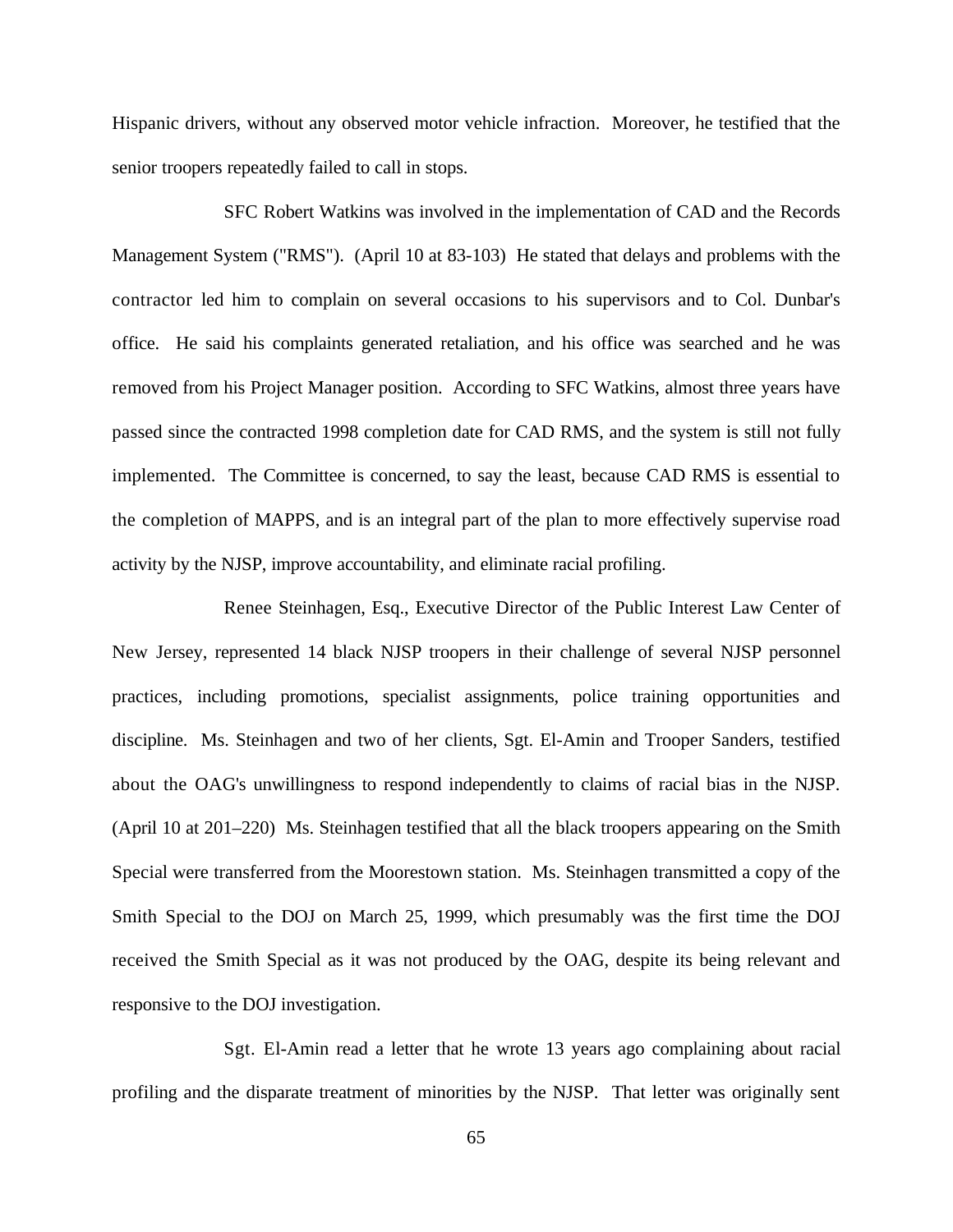anonymously to the press and the NAACP. (April 10 at 221–224) Sgt. El-Amin also presented the Committee with copies of racist and derogatory cartoons and signs that were posted at various NJSP stations.

Trooper Sanders detailed how as a young African-American trooper, the senior African-American troopers advised him that no matter what happened he needed to "keep [his] mouth shut" until he had five years on the job, because until then he could be terminated without cause. (April 10 at 231-243) After complaining about racial issues at the Newark station, he said a watermelon was placed in his locker and "rat" was written next to his name on personnel work schedules. Trooper Sanders also complained to his supervisors about racial profiling. He testified he was subjected to additional retaliation and was denied certain jobs that he applied for within the NJSP. Trooper Sanders also showed the Committee a T-shirt with a logo of the "tenpercenters." The T-shirts were apparently printed by a subgroup of troopers in response to Col. Dunbar's public statements that he believes only a small number of troopers, or 10 percent, are at the root of the racial profiling problem.

The Committee also heard testimony from Det. Lopez and Lt. Huertas, Hispanic members of the NJSP, who were accompanied by 15 minority and non-minority troopers in a show of support for their testimony. As a 14-year veteran, Det. Lopez was saddened by and took issue with certain testimony before the Committee that could lead people to conclude that the NJSP is a structured racist organization. (April 18 at 145–149) As a minority trooper, Lt. Huertas said he has felt the "sting of racism" both within the NJSP and from society. (April 18 at 149–154). Lt. Huertas was also distressed that the NJSP was being painted "as an organization fraught with racism . . . an organization whose motto, Honor, Duty, Fidelity, was corrupted." He did not deny that certain members of the NJSP engaged in racist behavior. However, to his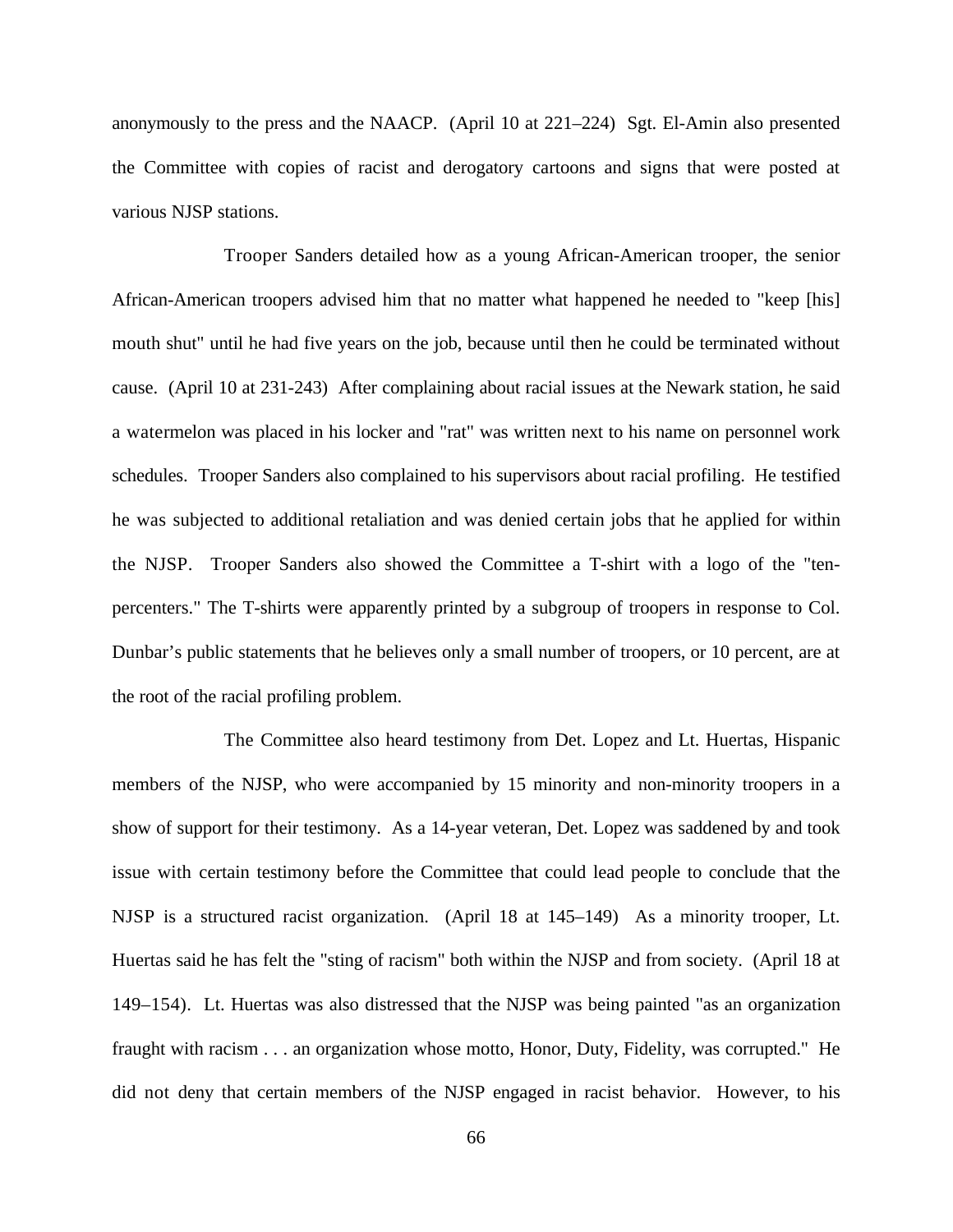knowledge, he stated that there was no conspiracy to keep minorities out of specialist positions or from being promoted. He testified that the vast majority of promotions were based on performance. He also testified that the placement of racially insulting signs was not commonplace or condoned. He said most members of the NJSP "are honest, hardworking individuals. Dignity demands that they should be recognized. . . . Dignity demands that this Committee not characterize all troopers as being part of the problem. . . . A broad stroke of the brush has tainted both minority and nonminority members, and in doing so, it has also tainted me." Lt. Huertas suggested that mentoring programs should be put in place to help develop competent minority and non-minority troopers and that the NJSP should also reward troopers for service, not numbers. Finally, Lt. Huertas suggested that no one should profit from racism and that those who have taken legal action against the NJSP should donate whatever compensation they receive to non-profit organizations.

Sgt. Fennessy testified that he wrote a law review article about racial profiling and discriminatory law enforcement practices that was published in 1999. (April 18 at 139–144) To his knowledge, no one at the NJSP criticized him or retaliated against him. Rather, some time later AG Farmer contacted Sgt. Fennessy, arranged for him to interview with and ultimately work for the OSPA. Sgt. Fennessy discussed the commitment to reform shared by the NJSP and the OAG and his belief that the reforms are sound and are taking hold.

Trooper Lennon, President of the State Troopers Fraternal Association of New Jersey ("STFA"), testified that he was unaware of any trooper being disciplined as a result of the evidence that AG Farmer revealed during the Committee hearings that established that racial profiling continues to persist. (April 18 at 163–178) If such evidence exists, he represented that the STFA supported counseling, further training, or discipline. Trooper Lennon stated that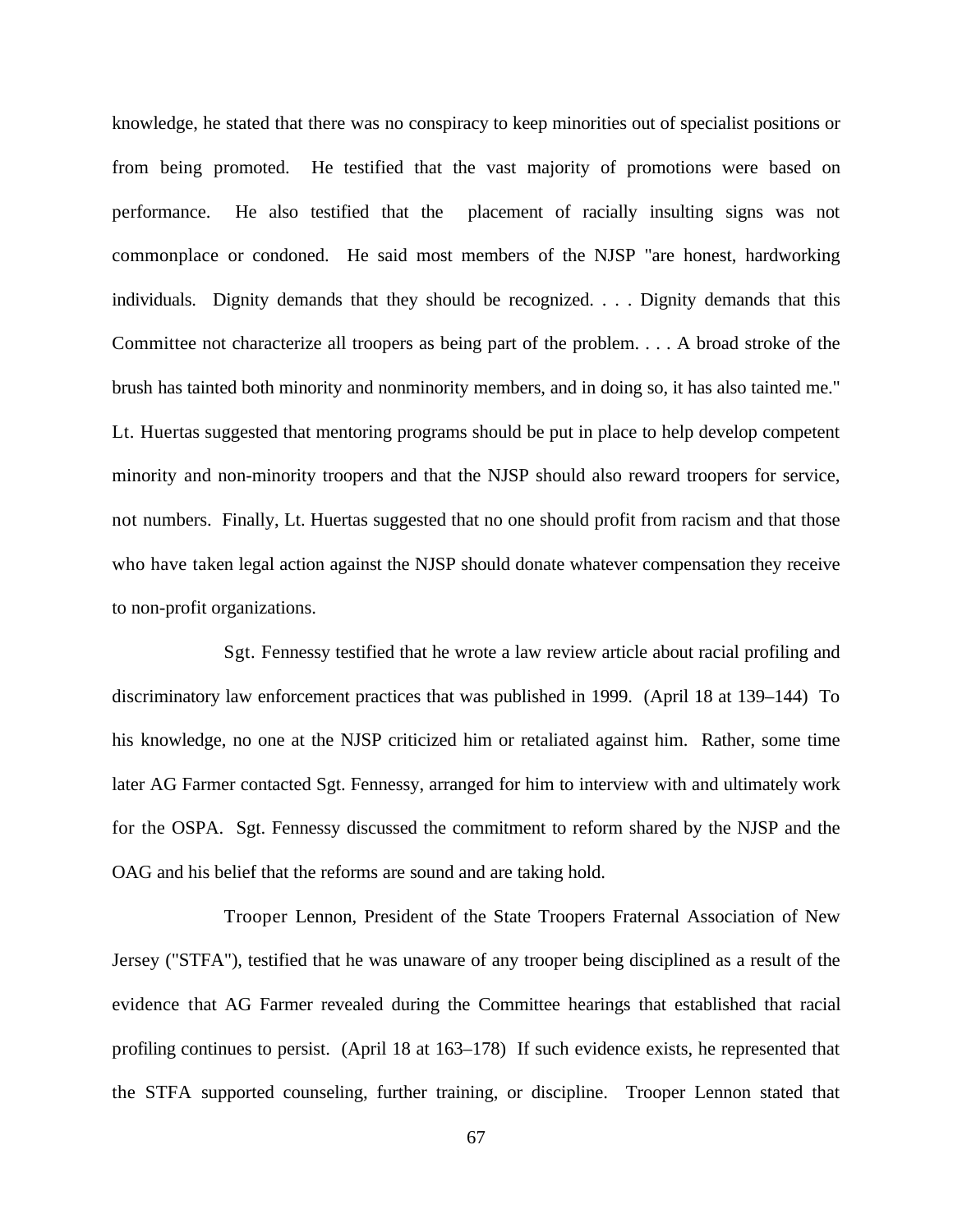troopers "should not be assumed guilty, however, based upon accusations or statistics" and took issue with prior testimony from troopers and the public stating that, "much of what you heard was secondhand, innuendo, out of context, and ancient history."

Trooper Lennon urged the Committee not to "succumb to the pressure of drafting reams of regulations when we have the framework to do the job right now." Referring to the "United States and New Jersey constitutions," "Federal and State law," "civil rights statutes," the Consent Decree, "internal rules and regulations" and the NJSP "oath," Trooper Lennon recommended that the enactment of new laws is not the way to prevent racial profiling. Moreover, Trooper Lennon requested that the Committee not ban consent searches. He said troopers need to continue to use their own judgment and intuition, coupled with the mandates of relevant case law and internal regulations. Trooper Lennon also embraced the use of sting operations to ensure that troopers were not abusing their discretion to conduct consent searches. Finally, the Committee was advised that the STFA supports the passage of pending legislation requiring the NJSP to investigate and bring charges within 45 days of the receipt of a complaint against a trooper. Local police departments have a similar procedure in place.

The Committee heard testimony from five members of the Caucus: Assemblyman Charles, Senator Bryant, Assemblywoman Gill, Assemblyman Jones, and Assemblywoman Pou. (April 10 at 3-67) Assemblyman Charles recounted the Caucus' series of hearings on racial profiling in the Spring of 1999 that explored the issue, identified where there were institutional problems responsible for unconstitutional practices, and determined appropriate legislative responses. Assemblyman Charles said that those 1999 hearings led to inescapable findings, which are contained in the Caucus' report. The Caucus concluded in 1999 that racial profiling and employment discrimination were systemic, condoned and rewarded within the NJSP. He also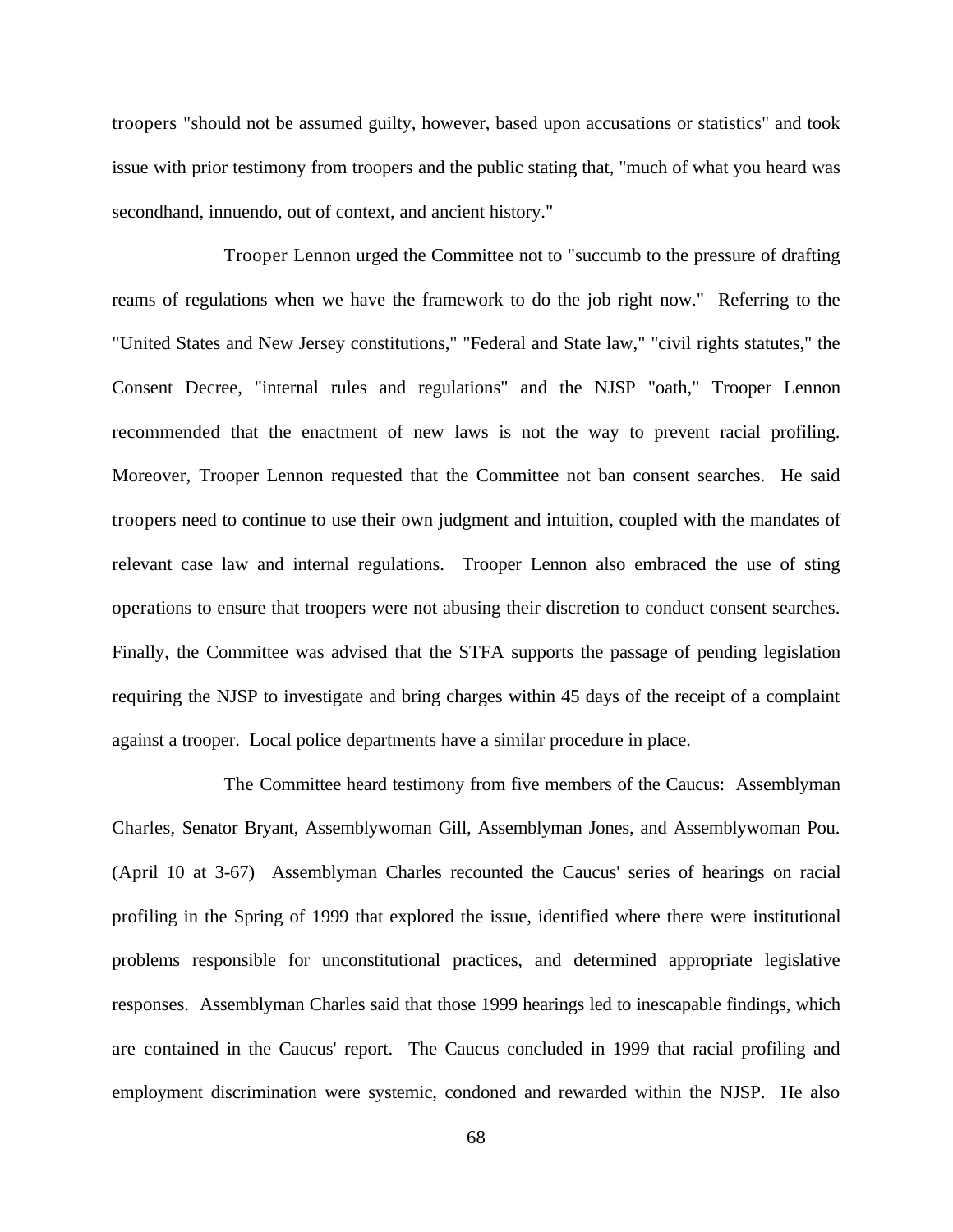testified that the Caucus found that institutional policies and practices regarding assignments, tenure, and promotions had not materially improved since the 1975 federal Consent Decree, and that nepotism, favoritism and discrimination play too significant a role in those matters.

Assemblyman Charles also reported that the Caucus concluded that the failure of the AG to properly supervise the NJSP led to persistent violations of the civil rights of minority motorists, and fundamental internal structural reforms were needed. Assemblyman Charles testified that AG Verniero and Acting Supt. Fedorko declined to testify before the Caucus during the 1999 hearings. In addition, the Caucus requested data concerning NJSP stops for preceding years, and was told that that information did not exist. (SJC-7 and SJC-8) As a result of the Caucus' hearings in 1999, and the Committee's hearings in 2000, the Caucus requested that Justice Verniero resign.

Assemblyman Charles also testified that in 1999, the Caucus made recommendations and proposed legislation it believed was needed, including: recruiting the next Superintendent from outside the organization; establishing racial profiling as a third degree crime; establishing a civilian review board; establishing an Office of Independent Prosecutor; making it a crime to tamper with or disable road vehicle cameras; and establishing criminal penalties for civil rights violations. He urged the Committee to take corrective steps to end discriminatory practices by the NJSP. He said the 2000 consent search statistics clearly show that reforms to date, which have been largely administrative, have not been successful in changing behavior. He also testified that the Caucus was concerned that minority troopers were foreclosed from opportunities within the NJSP because promotions took place last year prior to the institution of needed reforms. Assemblyman Charles recommended permitting searches only when probable cause exists.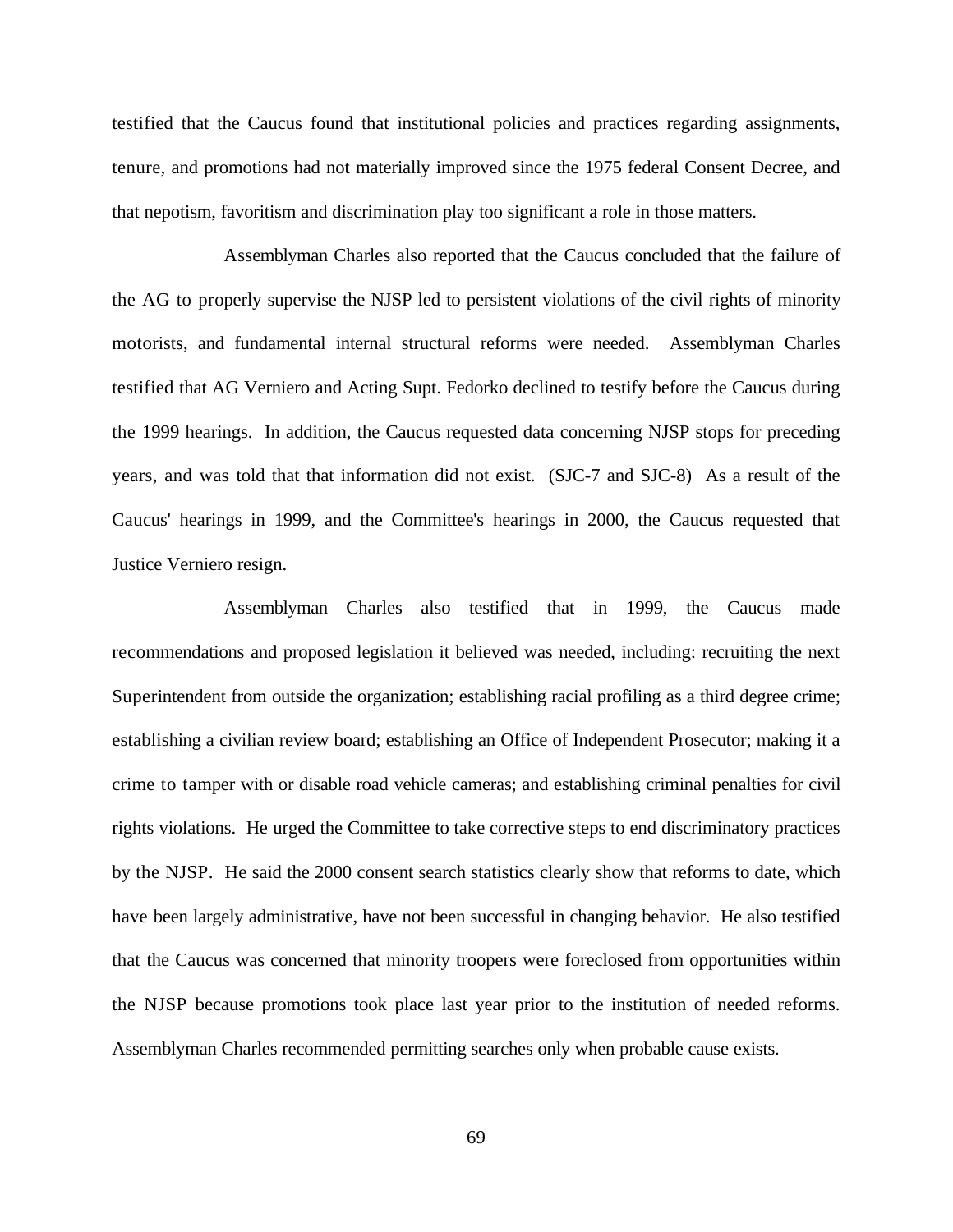Senator Bryant testified that the Caucus decided to conduct its own hearings in 1999 after Senate President DiFrancesco and Assembly Speaker Collins denied requests by the Caucus to conduct bipartisan, bicameral hearings on racial profiling. He said none of the bills proposed by the Caucus have been acted upon. He testified that the Committee's hearings did not come until five years after the Soto ruling, three years after the Turnpike shooting, and 15 months after the Consent Decree. Senator Bryant was critical of AG Farmer for failing to publicly report consent search statistics every six months, as required under the Consent Decree, and said that repeated failures of leadership by State officials to address problems of racial profiling require fundamental institutional reforms, including creation of an independent prosecutor and giving citizens a role in monitoring NJSP activities. He expressed concern that minority troopers were being denied training and opportunities that lead to promotions, and that one recent graduating class of troopers had no minority members. Senator Bryant was also highly critical of AG Verniero's actions in response to the DOJ investigation and his failure to address discrimination issues after a federal court concluded in 1998 that Sgt. Bellaran had been the victim of a racially hostile and discriminatory work environment. Senator Bryant called on the Committee to approve the reforms proposed by the Caucus in 1999. He said that the Committee had clearly established that Justice Verniero did not take action in the face of clear evidence that racial profiling was a problem, the Legislature was obligated to right the wrong it committed when it confirmed him, and that if Justice Verniero refuses to resign he should be impeached.

Assemblywoman Gill testified that the evidence clearly demonstrated that the OAG is incapable of monitoring and supervising the NJSP on issues of racial profiling and discriminatory practices, and the NJSP has shown it is unwilling to supervise itself. Instead, she said, the supervisory role of the AG was inherently in conflict with the AG's constitutional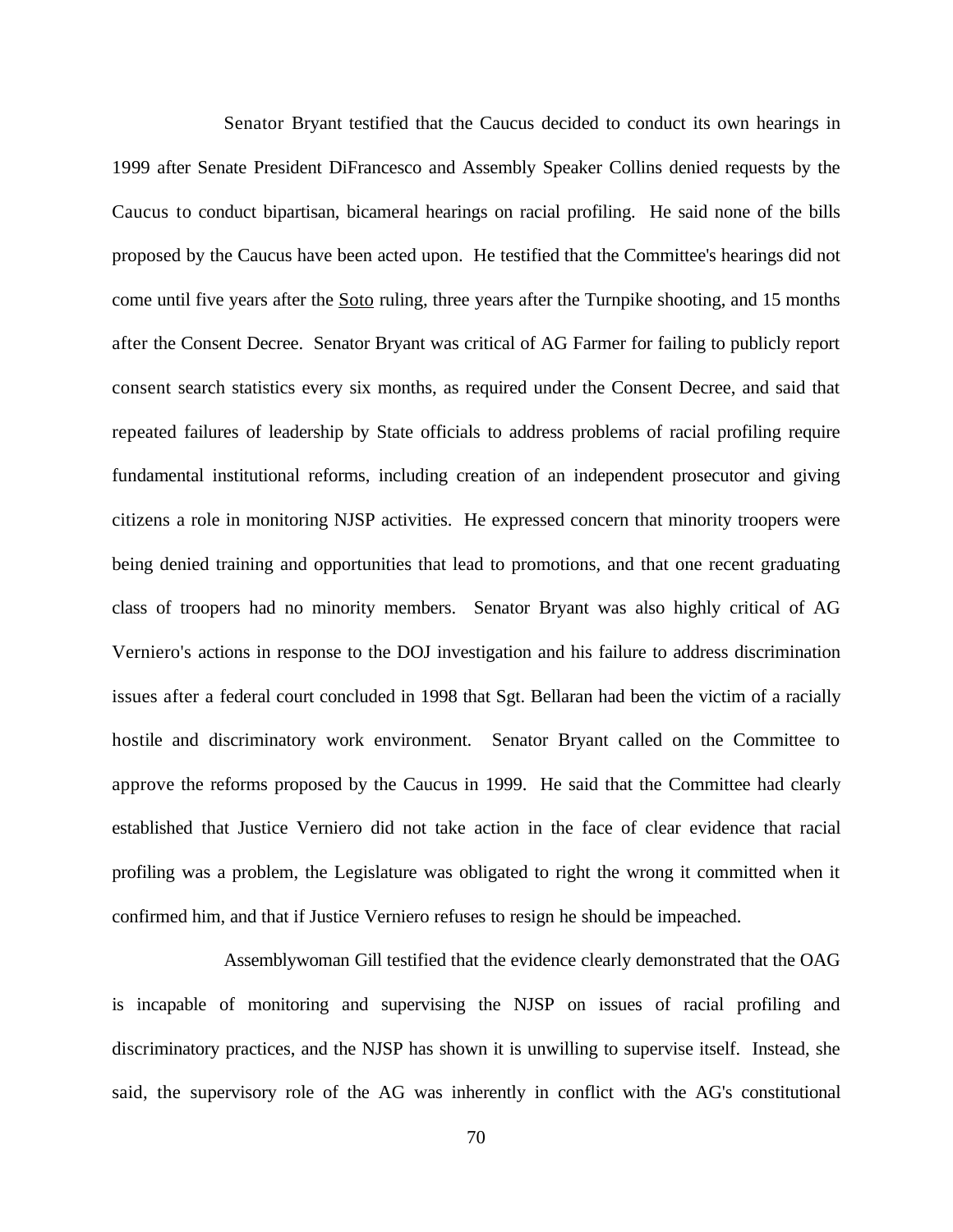mandate to protect citizens' constitutional rights that have been violated by the NJSP. As a result, Assemblywoman Gill said the inherent conflict should be eliminated by establishing a special prosecutor to handle investigations into individual rights violations. Furthermore, she called for enactment of the Caucus' recommendations from 1999, and highlighted bills that would establish racial profiling as a crime and create a civilian review board.

Assemblyman Jones testified about the failure of the Legislature to act in 1998 on a resolution he sponsored, along with Senators Wynona Lipman and Shirley Turner, to create a bicameral, bipartisan legislative task force to investigate racial profiling and minority appointments within the NJSP. He testified that the Caucus' legislative proposals would foster accountability and restore confidence in the NJSP. Assemblyman Jones commended the minority troopers who testified before the Committee, and said that in many cases, minority troopers are frustrated, angry and dispirited by the hostile environment that exists within the NJSP, and said that the Caucus hearings made it clear that external problems of racial profiling could not be resolved until internal problems within the NJSP were addressed.

Chairman Gormley commented that he made efforts in 1999 to examine the issue of racial profiling, but when AG Farmer released the racial profiling documents in 2000, he took the opportunity to conduct an extensive Committee investigation that involved a review of the 100,000 pages of documents, 160 hours of sworn interviews, and 60 hours of public hearings. He also commented that he and Senator Bryant had been working together on civil rights legislation, but that he wanted to wait until after the hearings before moving forward on the bills.

Assemblywoman Pou testified that although AG Verniero testified in 1999 that the problem of racial profiling had not "crystallized" in his mind until after the Turnpike shooting in 1998, evidence now indicated that he chose to ignore facts brought to his attention at least a year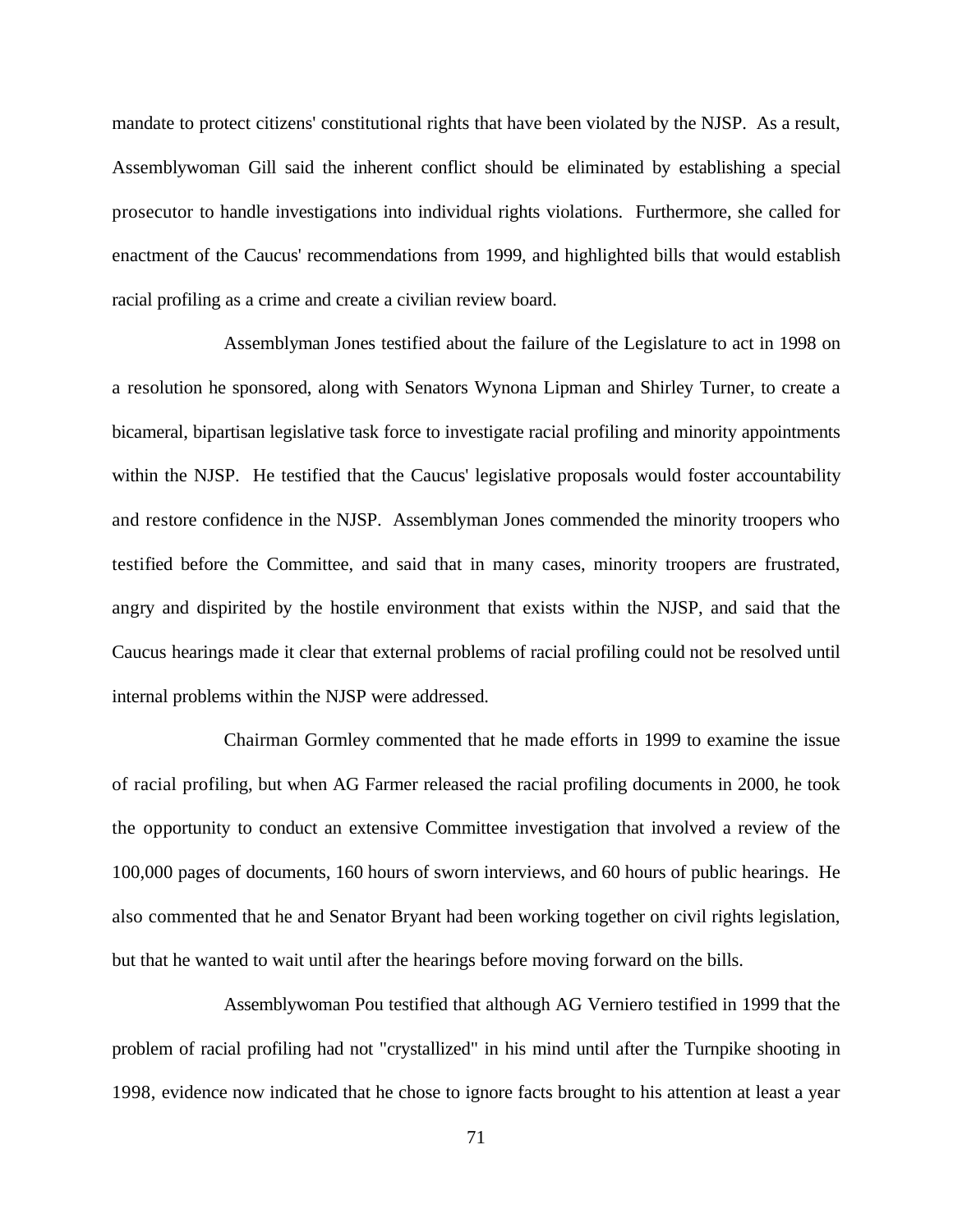earlier. She said that had those facts been known in 1999, as well as the evidence that he withheld vital information from the DOJ, he probably would not have been confirmed. She called upon the Committee to act on the Caucus' legislative recommendations.

Mr. Thompson and Ms. Joseph, representatives of the Garden State Bar Association, testified about their personal encounters with racial profiling and the need for reforms. Mr. Thompson suggested that the lack of diversity in the NJSP and the OAG translated into a "lack of diverse ideas, viewpoints, and beliefs. . . . Diversity promotes the infusion of different experiences and the lessons learned from those experiences." (April 9 at 231) Mr. Thompson called upon the Committee to adopt the Caucus' legislative recommendations. Ms. Joseph joined Mr. Thompson's suggestion that a there is a correlation between racial profiling and the lack of diversity in the NJSP and the OAG and called for diversity in the management levels of those organizations. (April 9 at 245 and 246)

The Committee heard testimony from AAG Cronin, who was appointed in September 1999 to head the OSPA. (April 18 at 1-93) AAG Cronin testified that under the Consent Decree, the OSPA is charged with ensuring implementation of the terms of the Consent Decree, auditing the manner in which the State receives, investigates and adjudicates misconduct investigations, auditing NJSP use of MAPPS, auditing trooper performance in motor vehicle stop requirements, providing technical assistance and training to the NJSP on these matters, conducting certain misconduct investigations, and providing legal advice to the superintendent and other NJSP members. He said his office also reviews lesson plans for new training requirements that are mandated under the Consent Decree. AAG Cronin testified that the Consent Decree is to remain in force for five years, providing that the court finds the State in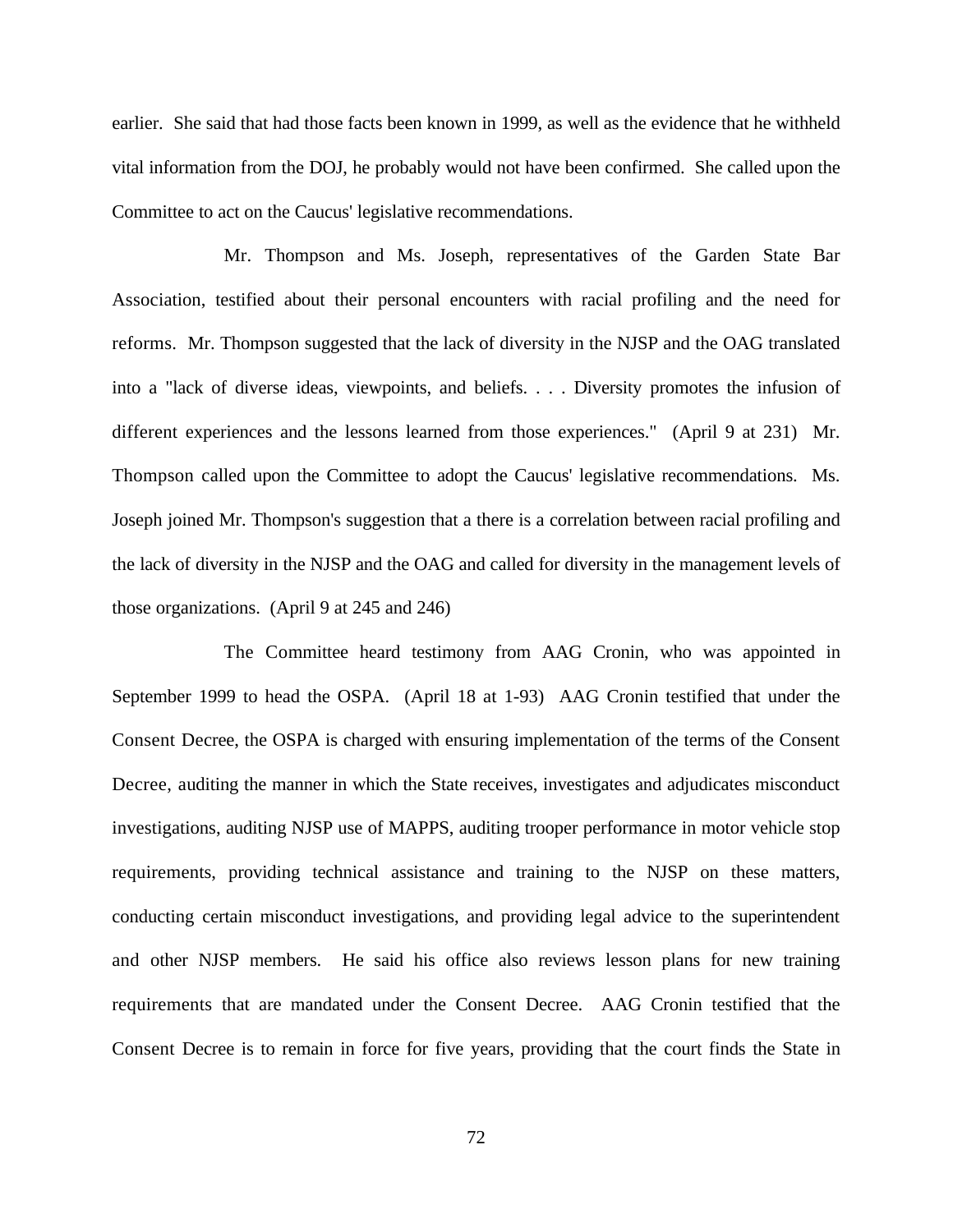substantial compliance for two years, and that the State can petition to dissolve the Consent Decree sooner if it reaches compliance sooner.

AAG Cronin testified that under the Consent Decree, the OPS receives all misconduct complaints against NJSP members, conducts those investigations, and has the authority to investigate cases where there is a conflict of interest by NJSP officials, or where certain types of allegations have been made such as discriminatory motor vehicle stops or excessive use of force. Once charges against a trooper are reviewed by the OPSA for legal sufficiency, a deputy attorney general assigned to the OPSA prosecutes the case in an administrative hearing before the Superintendent. The OPSA also reviews all closed misconduct investigations.

AAG Cronin detailed the efforts to implement the MAPPS system, as required by the Consent Decree in ¶¶ 40-53, 108. As reported in the April 2001 Monitor's Report, the State has so far failed to comply with these 14 important provisions because the MAPPS system remains incomplete. The April report indicated that the expected delivery date of the system had been further delayed, and moved back, from May 2001 to November 2001. Under the Consent Decree, MAPPS was to have included all motor vehicle stop data as well as information about civilian compliments and complaints, misconduct investigations, criminal arrests and charges, civil lawsuits alleging misconduct while on duty, civil lawsuits alleging off-duty conduct involving racial bias, violence or threats, interventions by management, and information about a trooper's training. (Consent Decree at  $\P$  41)

AAG Cronin said the data collection will allow NJSP managers to gather information and respond to it in a timelier manner. The Consent Decree required the State to publicly report comprehensive traffic stop data on a semi-annual basis. (Consent Decree at ¶ 114)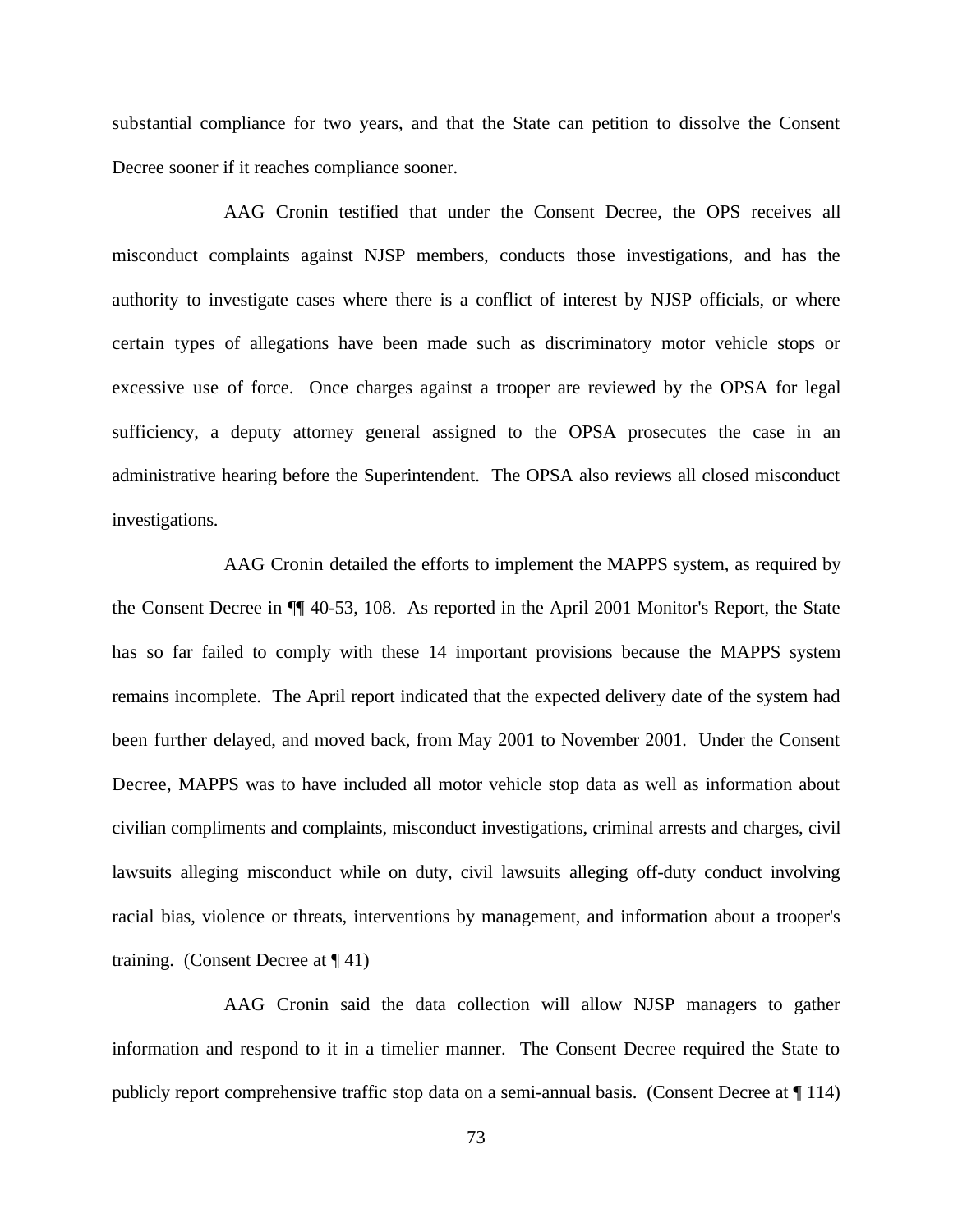AAG Cronin said the State had not been reporting all the information required, including data about post-stop activity such as consent searches, because current technology did not allow the State to capture all of the data. He testified that as modifications to CAD are made, additional data, such as the reason for traffic stops, would be reported as required. AAG Cronin said that the consent search statistics detailed by AG Farmer before the Committee in April were compiled by hand, and that is why that data was not reported in June 2000 and January 2001, as required under the Consent Decree.

AAG Cronin testified that motor vehicle stop data would be gathered from CAD and from stop reports contained in RMS. The CAD system contains information communicated over the radio, and includes information such as the reason for the stop and the race or ethnicity of the occupants. A motor vehicle stop report is filed only if someone in the vehicle is asked to exit the vehicle. AAG Cronin also testified that the RMS system was not expected to be completed until late 2001 or early 2002, but the portions required for the implementation of MAPPS will be ready by Fall 2001.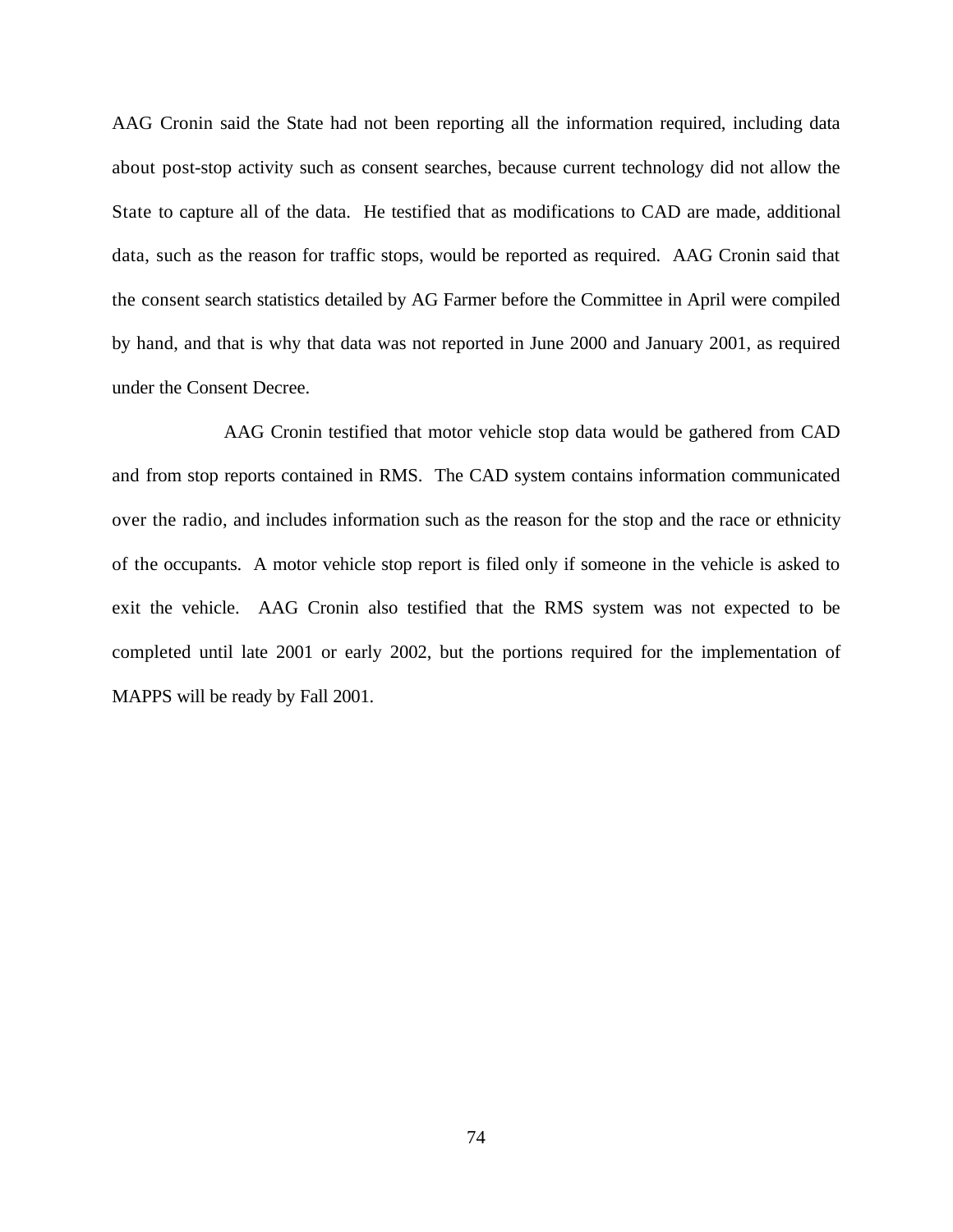| Program                                          | Description                                                                                                                                                                           | <b>Initiated By</b>                                                                                                | Deadlines<br>Missed                          | Implementation<br>Date                                |
|--------------------------------------------------|---------------------------------------------------------------------------------------------------------------------------------------------------------------------------------------|--------------------------------------------------------------------------------------------------------------------|----------------------------------------------|-------------------------------------------------------|
| MAPPS(Manage-<br>ment Awareness<br>Personnel     | Electronic file on each<br>individual trooper: stops,<br>searches, misconduct<br>Performance System) complaints, training, etc.,<br>to enable monitoring,<br>promotion and discipline | Interim Report;<br>more detailed<br>plan in Consent<br>Decree $\P$ 40 et al.                                       | <b>May 2001</b><br>(scheduled<br>completion) | Nov. 2001<br>(projected)                              |
| CAD(Computer<br><b>Aided Dispatch</b><br>System) | Central file of information January, 1995<br>from all stops called in by State Request<br>troopers                                                                                    | For Proposal<br>issued. Contract<br>awarded June,<br>1996. Later<br>again called for in<br>Interim Report.         | June 1997<br>(per contract)                  | Feb. 19, 2001                                         |
| RMS(Records<br>Management<br>System)             | Unified report system and January, 1995<br>Central file of all<br>complaints, compliments, For Proposal<br>etc. concerning troopers                                                   | <b>State Request</b><br>issued. Contract<br>awarded June,<br>1996. Later<br>again called for in<br>Interim Report. | June 1998                                    | Late 2001/ early<br>(per contract) $2002$ (projected) |

*Table No. 3: Electronic Monitoring Systems of NJSP*

Under the Consent Decree, supervisors must review motor vehicle stop reports within 14 days. (Consent Decree at ¶ 35) The State was not in compliance with this requirement in the Monitors' Third Report because reports were taking an average of 16 days, and as long as 51 days, to be reviewed. The Consent Decree also requires the NJSP to use MVRs to record all traffic stops, and requires supervisors to randomly review the tapes. (Consent Decree at ¶ 34) The State was not in compliance with this requirement because the monitors' review of 158 tapes found that 118 had one or more problems. Most of the failures involved video recorders being turned on too late, or failure to activate the audio recording equipment. The Consent Decree also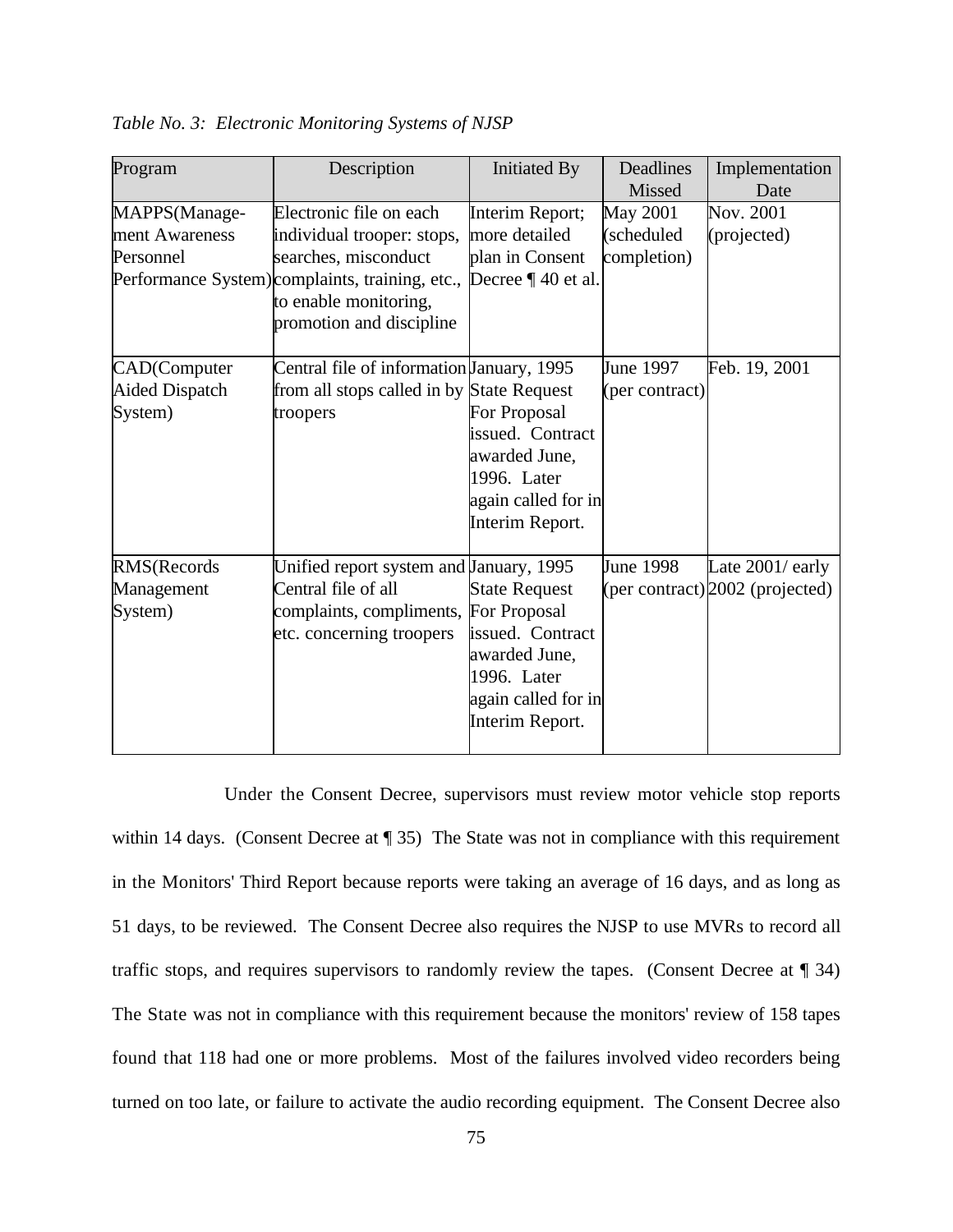requires supervisors to review the video recordings on a random basis. (Consent Decree at ¶ 36) The State remained out of compliance with this requirement in the Monitors' Third Report because it did not yet have a formal policy in place and the monitors found the quality of supervisor reviews varied widely. The monitors reported that in their own review of five searches that raised concerns, at least one had been reviewed by the trooper's supervisor, who had failed to raise any concerns. AAG Cronin testified that the policy for supervisor review was under development, but that the State wanted to commence reviews without waiting to have a formal policy in place.

When questioned about why the minority stop rate remained disproportionately high, AAG Cronin testified that the State was conducting a speed survey (violator survey) on the southern end of the Turnpike to determine whether differing driving behaviors may explain disproportionate stop rates. In response to questioning by Senator Furnari, AAG Cronin testified that to date, there have not been any substantiated internal investigations regarding racial profiling. He testified that as a result of reviewing videotapes of motor vehicle stops, his office has recommended that discipline be pursued in some cases, but none of those investigations has been completed.

Senator Zane voiced doubts about the effectiveness of steps taken to eradicate racial profiling in light of statistics indicating that the rate at which minorities were searched remained disproportionately high in 2000. In response, Capt. Leonardis, Commandant of the NJSP Training Academy in Sea Girt (the "Academy"), listed steps aimed at making cultural changes within the NJSP through improved training: in-service training on search and seizure issues; training on ethics, constitutional issues and cultural awareness; supervisor training on the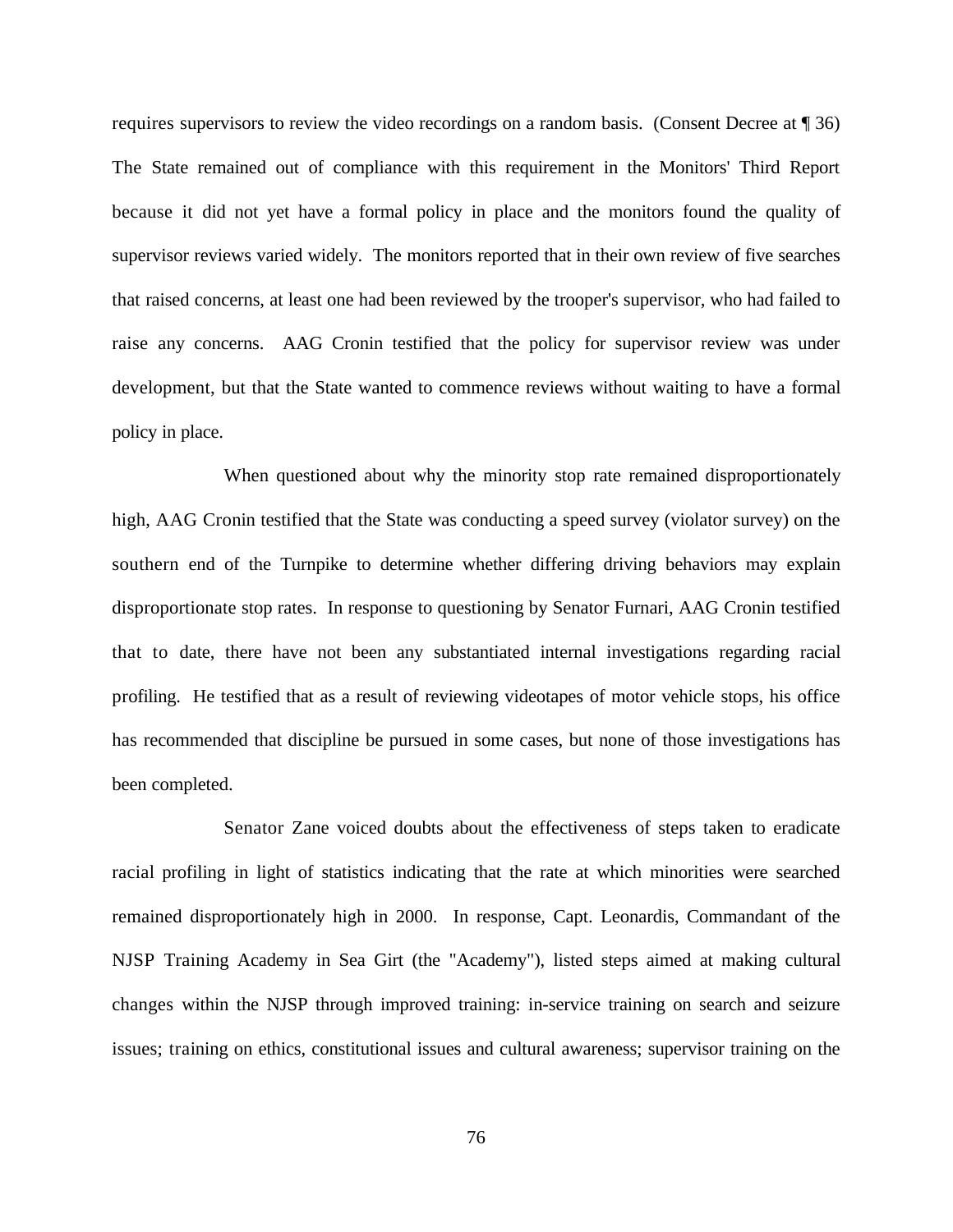MAPPS program; trooper coach training; and a shift in training to emphasize critical thinking skills and the utilization of smaller classes. (April 18 at 75-78)

AAG Cronin acknowledged that the State has failed to complete misconduct investigations within the 120 days as required under the Consent Decree. In addition to increasing the size of the OSPA, AAG Cronin said the State also was considering removing minor and routine administrative violations (e.g. failure to wear a hat) from the discipline system, and handling those matters as performance issues. He acknowledged that the number of IAB complaints is climbing dramatically, from 225 in 1998 to a projected 900 in 2001, and said it may be partly due to Consent Decree requirements making it easier for citizens to file complaints. AAG Cronin acknowledged that none of the troopers who were identified in 1999 during the Troop D audit as having significant record-keeping discrepancies has been disciplined. Other witnesses before the Committee indicated that in at least one case, the records discrepancies uncovered by the Troop D audit approached or exceeded the level identified in the Hogan and Kenna Falsification Indictment. AAG Cronin testified that internal investigations have been completed in three cases resulting from the Troop D audit, but none of those cases is among those most egregious.

While AAG Cronin cautioned against eliminating consent searches, contending the reforms should have an opportunity to work, he also acknowledged he was concerned that the 2000 consent search statistics indicate consent searches are not being used effectively. He said the statistics showing a disproportionately high minority search rate, and a disproportionately low contraband find rate from those searches, indicate that "there may still be continuations of old concepts linking minority status to criminality, which is troubling."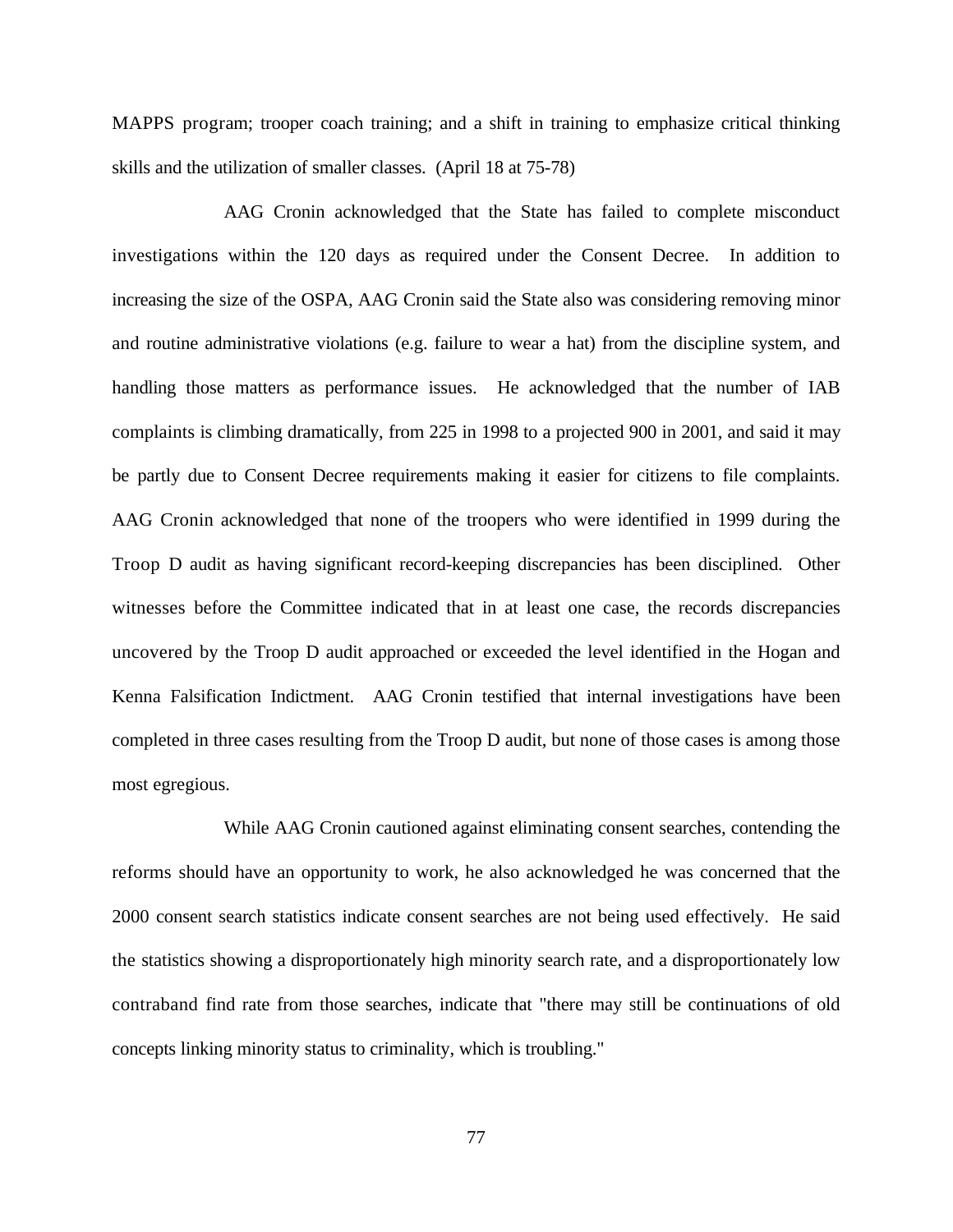When asked whether serious misconduct investigations could be undertaken by an office of professional responsibility that is outside of the NJSP, AAG Cronin responded that, theoretically, such an approach would not present problems. He added, however, that his office's review of investigations conducted by the OPS has concluded that the investigations were thorough and fair. When asked whether the current system, under which the Superintendent makes final discipline decisions, is wise and whether such decisions should be made by an administrative law judge or official outside of the NJSP, AAG Cronin responded that the existing structure giving the Superintendent ultimate authority over discipline was essential, because the ability of the Superintendent to impose discipline was important to his ability to maintain order.

Dr. James Fyfe, a professor of criminal justice at Temple University and a former New York City police lieutenant, testified in support of making the AG a constitutionally elected office, as it is in 43 states, and making the NJSP Superintendent a cabinet level position that reports directly to the Governor. (April 18 at 94-138) Dr. Fyfe testified that an elected AG would promote independence from the governor, minimize conflicts of interest, and result in independent oversight over the NJSP by essentially serving as an independent prosecutor. Members of the Committee voiced concerns about the prospect of an elected AG engaging in partisan politics and fundraising.

Dr. Fyfe questioned the existing system under which an office in the OAG and one in the NJSP each bear responsibility for investigating serious misconduct allegations, and said it is difficult to fix responsibility when there are multiple offices responsible for such investigations. Regardless of how the AG is selected, Dr. Fyfe said the function of the Attorney General should be separate from that of the NJSP and the head of the NJSP should report directly to the Governor, which is the way it is structured in virtually every other state. Dr. Fyfe also was highly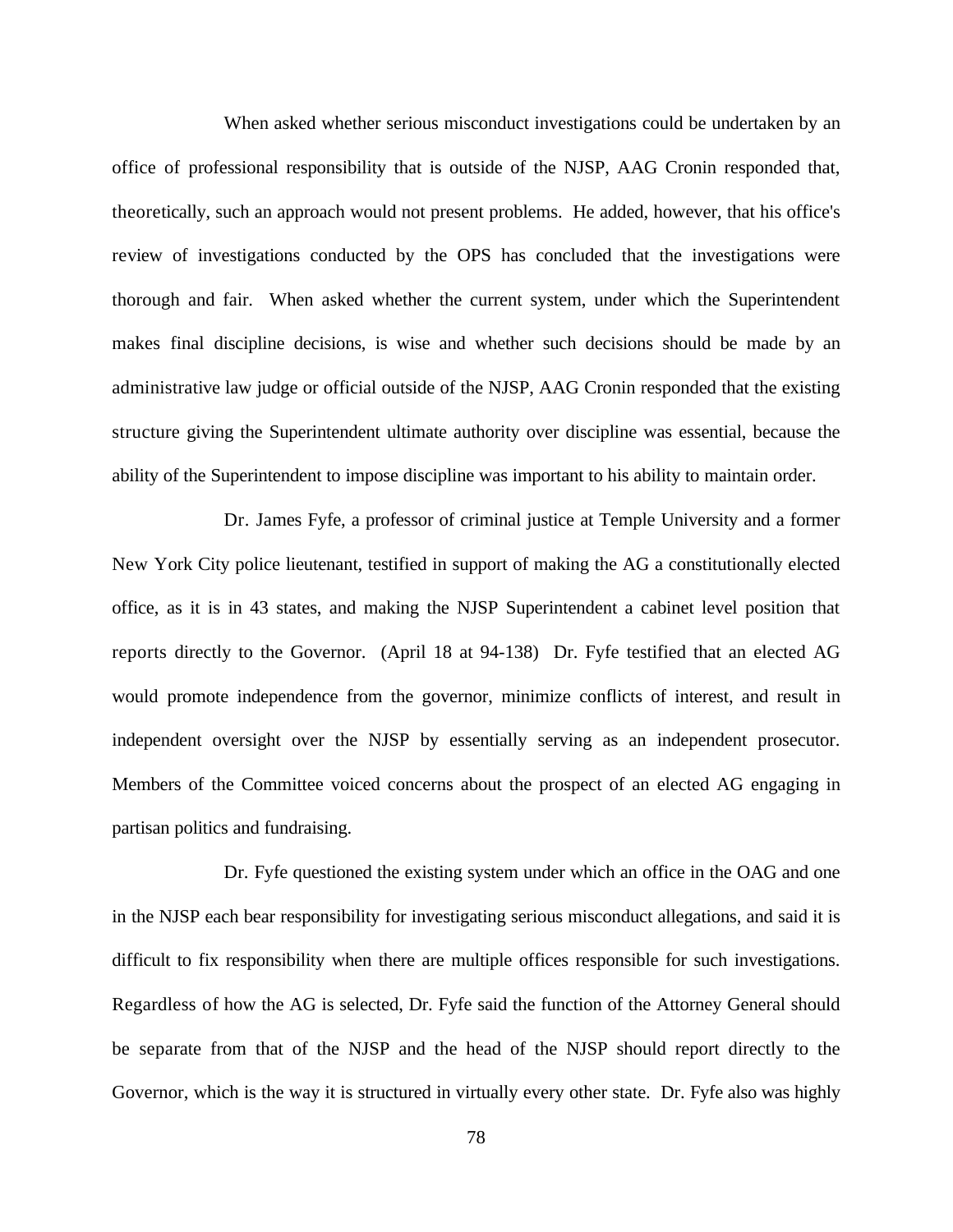critical of the conduct by the OAG in the Soto case, in which he was a defense witness, and said he believes the State was not forthcoming with data and information about training that was requested by the defense.

Dr. Fyfe also testified that to accomplish true reform, and to make changes in the culture of a police organization, the NJSP Superintendent must be a strong leader who is given broad authority to hire and fire individuals, enact changes, conduct internal investigations, and promptly administer corrective actions. He said that studies have shown that the best predictor of a police officer's conduct is the "philosophy and expectations of the boss." He stated that it is also advisable to require all officers to spend some time working in the IAB, so they bring that understanding with them when they move on to command positions.

Dr. Fyfe testified that consent searches should be ended, because they pose a real threat to Fourth Amendment rights and because they are not an efficient law enforcement tool. He said consent searches were always suspect, that uniformed police officers should rarely make arrests for possessory crimes that are not associated with arrests for other offenses, and that in many progressive police agencies, such arrests are regarded as a sign that an officer may be in trouble. He said waivers of the Fourth Amendment are valid only when they are made voluntarily and intelligently, and police managers should be skeptical of police officers who say they found drugs in a motorist's trunk after they were given consent to search. He believed far more credible are the accounts of individuals who were subject to consent searches and who said they did not know they could refuse the search and were told that if they did not consent, they would be detained while the trooper obtained a warrant:

> I think the way to deal with it is just to say you can't do it. It's not a -- 271 consent searches have produced evidence in what, 12 to 15 percent of the cases. So you're talking about losing 30 arrests in a state this size. And we don't know how much drugs were seized in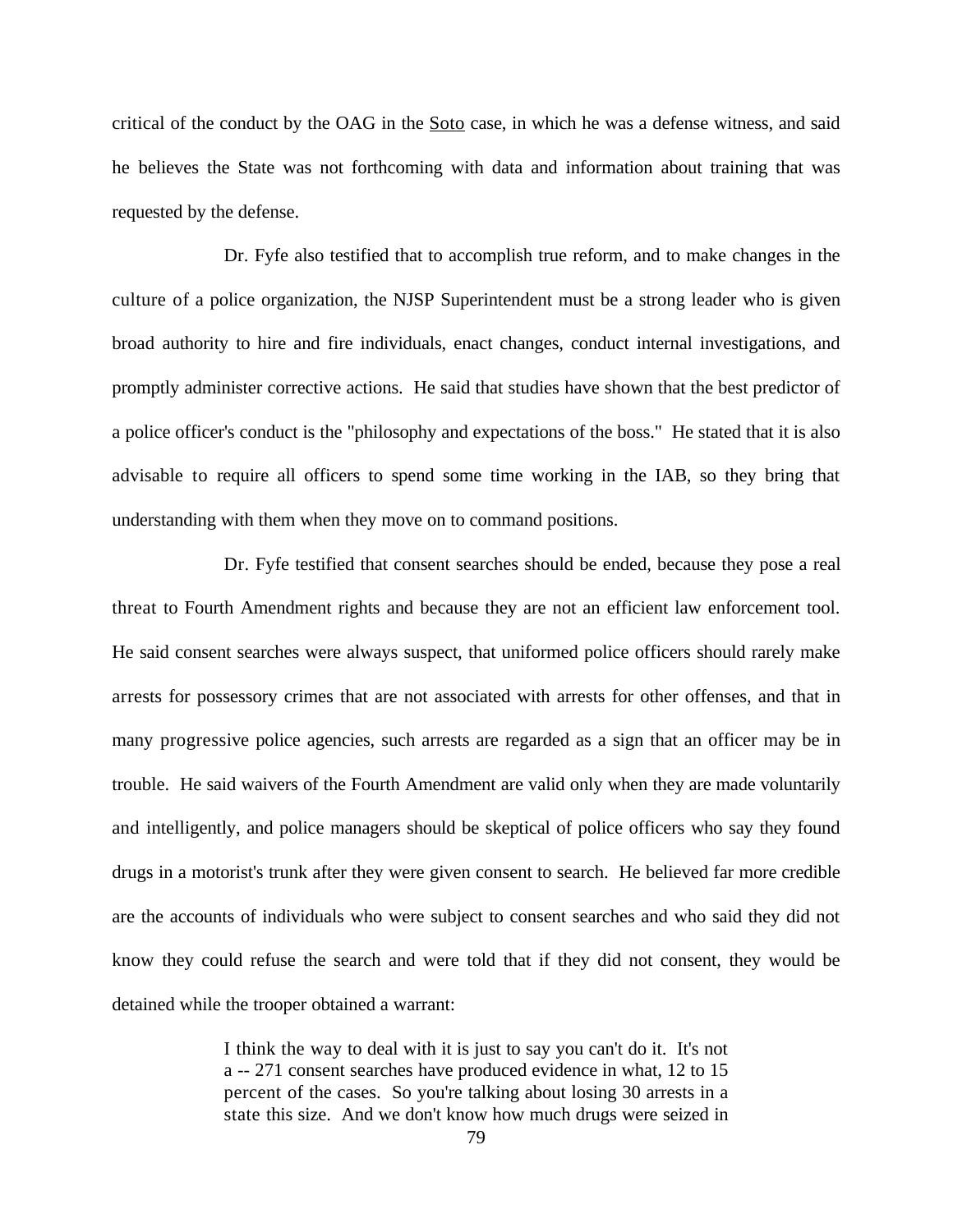those arrests, but it doesn't seem to me that it's making a difference in the quality of life for Jerseyans or the safety of the public. Instead, what it is doing is creating enormous tensions.

\* \* \*

I've worked on about 500 civil rights cases. Some of the most egregious civil rights violations with the most tragic consequences come about because a police officer attempts to get around the Fourth Amendment, with the encouragement of their bosses, who are not interested in how they do it, but are only interested in the results. So I think the way to deal with that is to say if you're a State Trooper in New Jersey, 'Your primary responsibility is to make sure that the highways are safe. We certainly want you to be a vigorous enforcer of the law. We want you to be properly aggressive. But we don't want you spending your time trying to figure out how to get your hands into people's pockets.'

(April 18 at 113, 115) When asked about alternative methods for independent oversight of the NJSP, Dr. Fyfe said appointment of a special monitor was one option, but it carried the risk that the monitor would become part of the system, and thus less independent. He discounted claims by Col. Dunbar that profiling activity was largely unwitting: "I don't know how it could be unwitting here in New Jersey after all we've been through over the last several years. But the job of training is to make sure that officers understand that that kind of unwitting racism is not tolerated." He said that if strong action were taken in a few cases involving troopers engaged in profiling, behavior would change very quickly. And, while counseling is appropriate earlier in a trooper's career, Dr. Fyfe said, "if you find someone who is acting out some racist beliefs on the highway, he has no place on the job." Dr. Fyfe also acknowledged that it was difficult to prove abuses of professional discretion in a criminal forum, and administrative action may be more appropriate.

Dr. Fyfe also recommended proactive testing to monitor police conduct on the road and identify misconduct, such as ghost stops or invalid consent searches. He suggested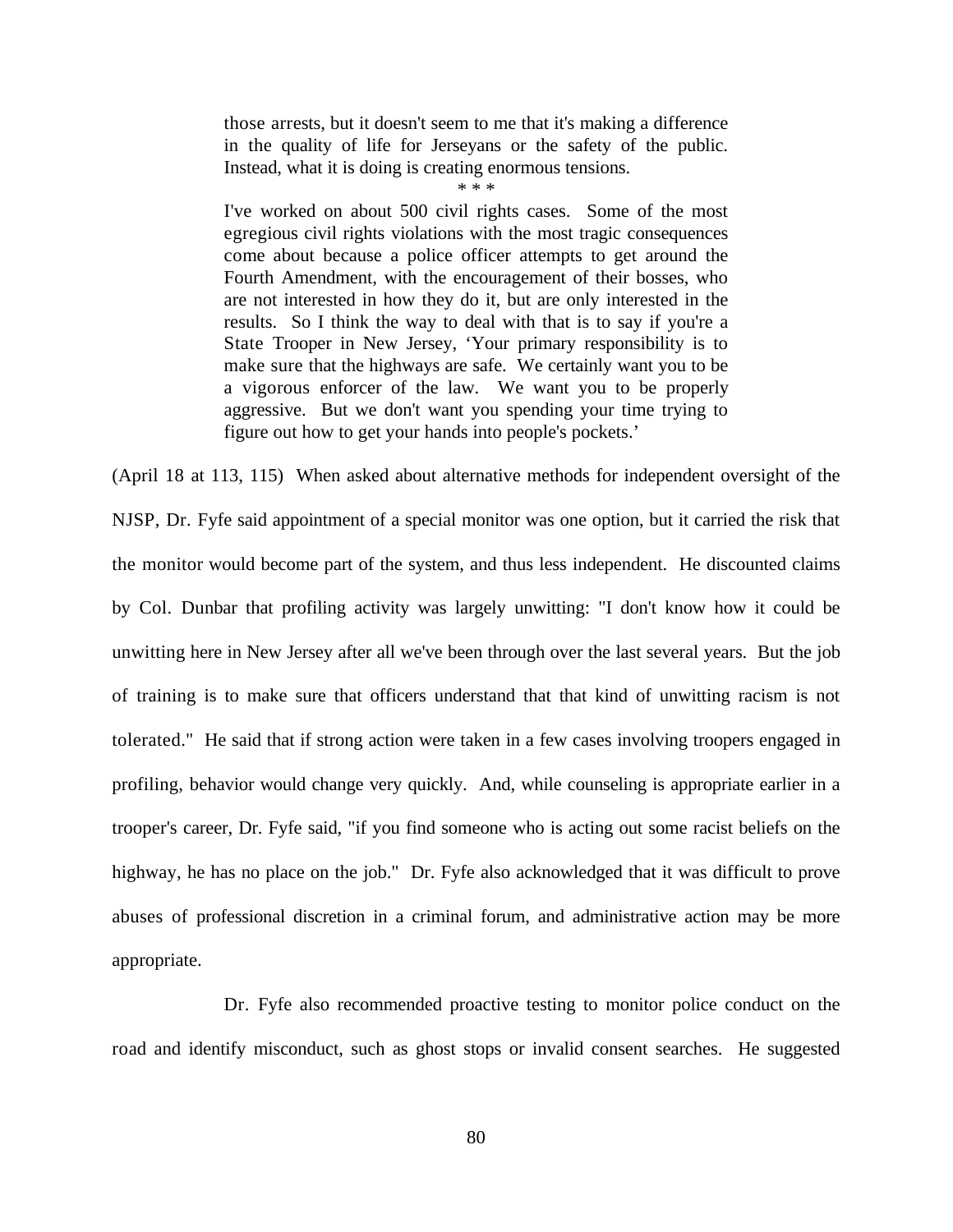placing young black men in older cars on the roadways, and measuring how police conduct

themselves when those individuals are pulled over:

If you want to find bad cops, you're not going to do it by trying to reconstruct what happened later. You have to manufacture those incidents and see what happens. And that's been done in New York City and in other places. And it only has to be done a few times, and the culture changes because every trooper knows, 'I don't know who this guy is I'm pulling over. He may be reporting directly to the Attorney General. He may be reporting to a committee of the State Senate. And I better treat him right.' So that changes things very quickly.

The New York City Police Department does 700 stings a year on its officers. And that's one way to make sure that this kind of conduct doesn't occur.

(April 18 at 112)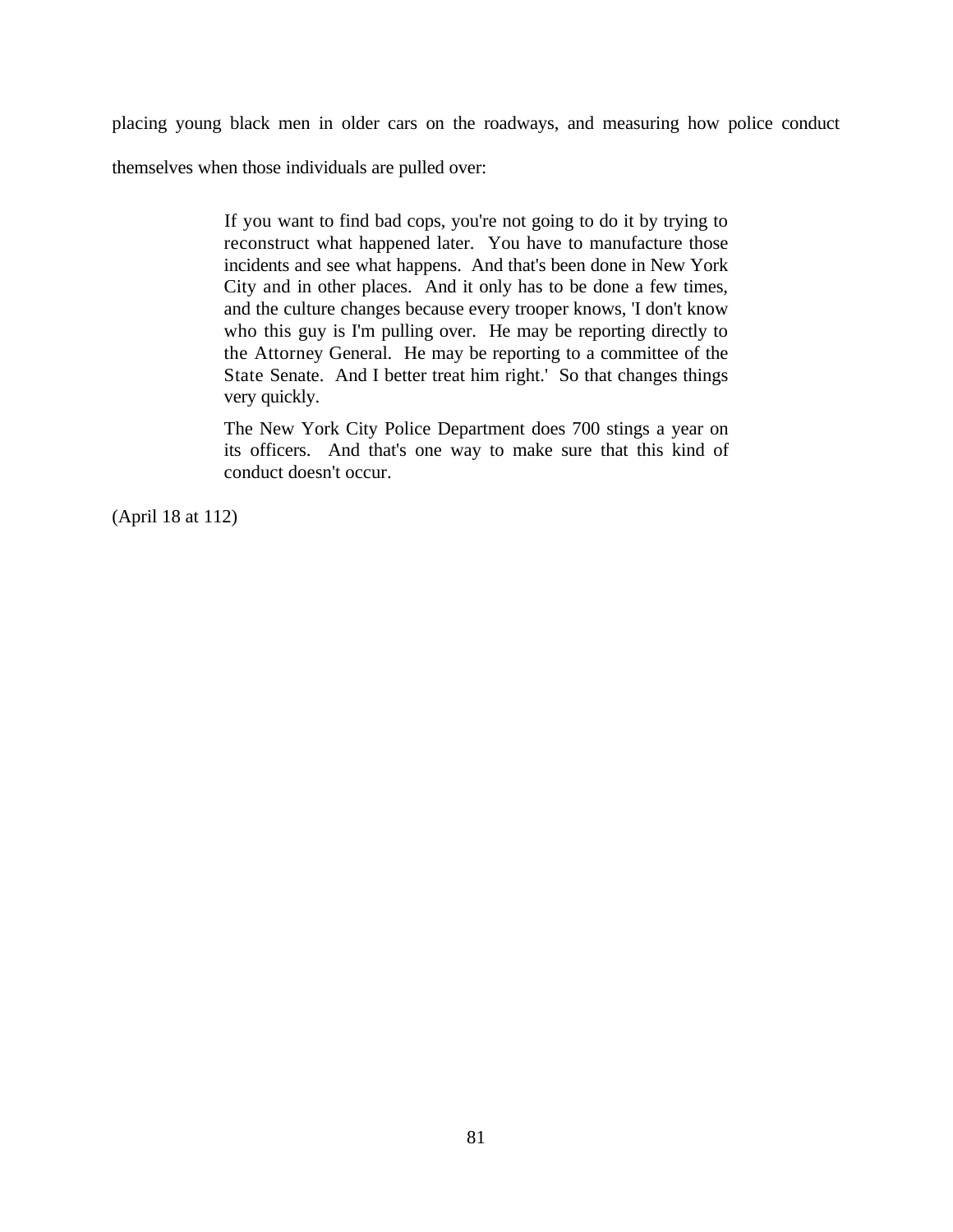#### **RECOMMENDATIONS**

As a result of its investigation, the Committee believes that the Consent Decree is critical to the eradication of racial profiling. Additional steps are needed, however, to compliment the provisions of the Consent Decree and to ensure that reforms continue after the Consent Decree expires.

### **Suggested Reform No. 1: Prohibit Consent Searches By Executive Order**

Consent searches came to the forefront during this investigation. Indeed, consent search data was critical to the Interim Report's determination that racial profiling is "real -- not imagined."

Under the United States Constitution and decisions of federal courts, a law enforcement officer may search a vehicle, without probable cause to believe that the vehicle contains weapons or contraband, if the vehicle's owner waives the right to resist the search by giving consent. See Schneckloth v. Bustamonte, 412 U.S. 218, 229 (1973). The United States Supreme Court has determined, as a baseline, that a motorist's consent to search is valid if the consent is reasonable and voluntarily given. See Ohio v. Robinette, 519 U.S. 33, 3940 (1996). Further, the Supreme Court held that the Fourth Amendment does not require a law enforcement officer to inform a motorist of the right to refuse prior to asking for consent to search the motorist's vehicle. See Schneckloth, 412 U.S. at 227. As a result, where a motorist gives consent to search, a law enforcement officer enjoys wide discretion to search a vehicle despite a lack of probable cause.

In New Jersey, statistics from as early as 1994 reflect that minority motorists are subject to consent searches at inordinately high, indeed, disparate rates. According to SFC Gilbert's 1997 Memorandum to Col. Williams, minority motorists accounted for over 80% of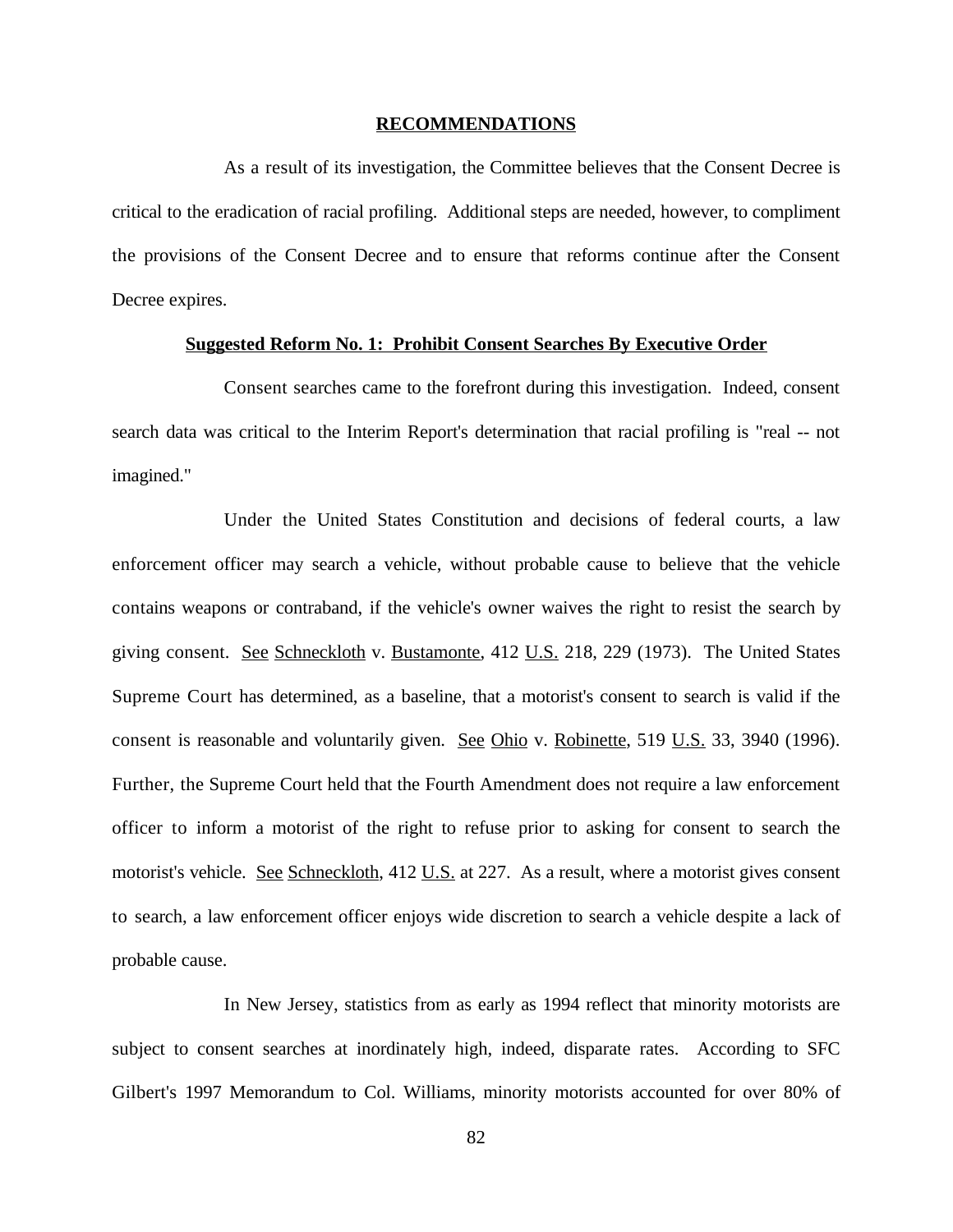consent searches conducted on the Turnpike during periods documented between 1994 and 1996. Of motorists searched by troopers assigned to the Cranbury and Moorestown stations, nearly nine of ten were minorities.

The Interim Report concluded that consent searches were fraught with discriminatory enforcement. Based upon a review of data from 1994 through 1998, the Interim Report concluded, "We are thus presented with data that suggest that minority motorists are disproportionately subject to searches (eight out of every ten consent searches conducted by troopers assigned to the Moorestown and Cranbury stations involved minority motorists)." (Interim Report at 7)

In 2000, the Appellate Division held that "a law enforcement officer making a routine traffic stop cannot ask for a consent to search without at least an articulable suspicion." State v. Carty, 332 N.J. Super. 200, 205 (App. Div. 2000). This heightened standard was required by the State Constitution, the Court wrote, as well as by the reality of the dynamic between motorists and troopers: "Requests to consent to an automobile search are obviously, as a matter of common experience, likely to be complied with." Id. at 207. The Court also noted with approval that this "articulable suspicion" standard was already imposed upon troopers by the Consent Decree; by the OAG through the Interim Report; and by NJSP SOPs. See Carty, 332 N.J. Super. at 206.

These efforts to hold troopers to a higher standard for consent searches, however, have produced little positive results. While the courts and the Consent Decree have attempted to limit troopers' discretion to solicit consent, troopers continue to subject minority motorists to consent searches at far higher rates than whites. For the year 2000, AG Farmer reported that minority motorists accounted for 71% of consent searches conducted on the Turnpike, while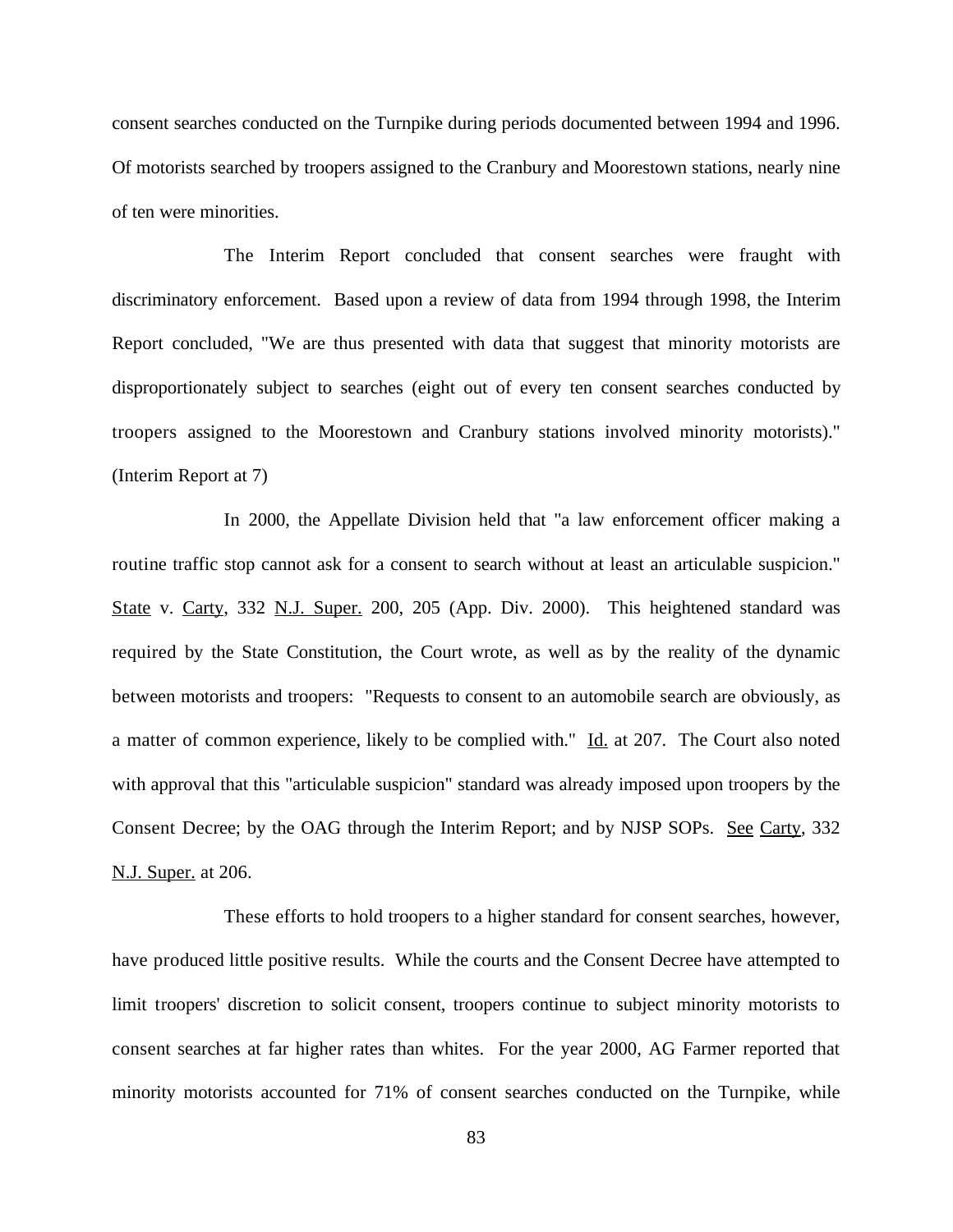these minority motorists totaled no more than 33% of the turnpike travelers. In fact, minority motorists accounted for a staggering 78% of consent searches conducted by troopers from the Moorestown station in 2000, a number that has changed little over the six years that these statistics have been collected. (April 3 at 16-20)

Not only were minority motorists subject to a disproportionate number of consent searches, but those searches were far less likely to be based on probable cause, and far less likely to result in seizures of contraband. AG Farmer acknowledged that consent searches yield little in the way of contraband, thus essentially supporting the argument that are of little utility but present

significant risks:

**Senator Lynch**: It seems to me the consent to search falls into the category of weighing this on a risk utility basis and I think you alluded to something similar to that earlier. And the risk here is trampling on people's rights. And the utility is what are you getting out of it. And forgetting the fact that you have all this compilation of stops and searches and so forth and so on, in the consent to search category, what are you retrieving in terms of contraband out of these consent to searches, and have you -- do you have any analysis of that?

**AG Farmer**: \* \* \* I don't have it with me, but I can provide it to you. The general answer is, is very little.

(April 3 at 79-80)

Prof. Fyfe also presented some sobering thoughts on the unchecked power of

troopers in consent searches situations, and the resulting temptation to abuse the practice. Based

upon his research and his personal experience as a police officer, Prof. Fyfe stated the following:

There is no Miranda warning equivalent for consent searches, and troopers who ask motorists for consent to search on the side of lonely roadways must meet no such requirement. Instead, there is only the trooper's claim that, in effect, people who know that their cars contain drugs have, in effect, voluntarily told troopers to, "Go ahead, and look all you want, Officer." I spent nine years patrolling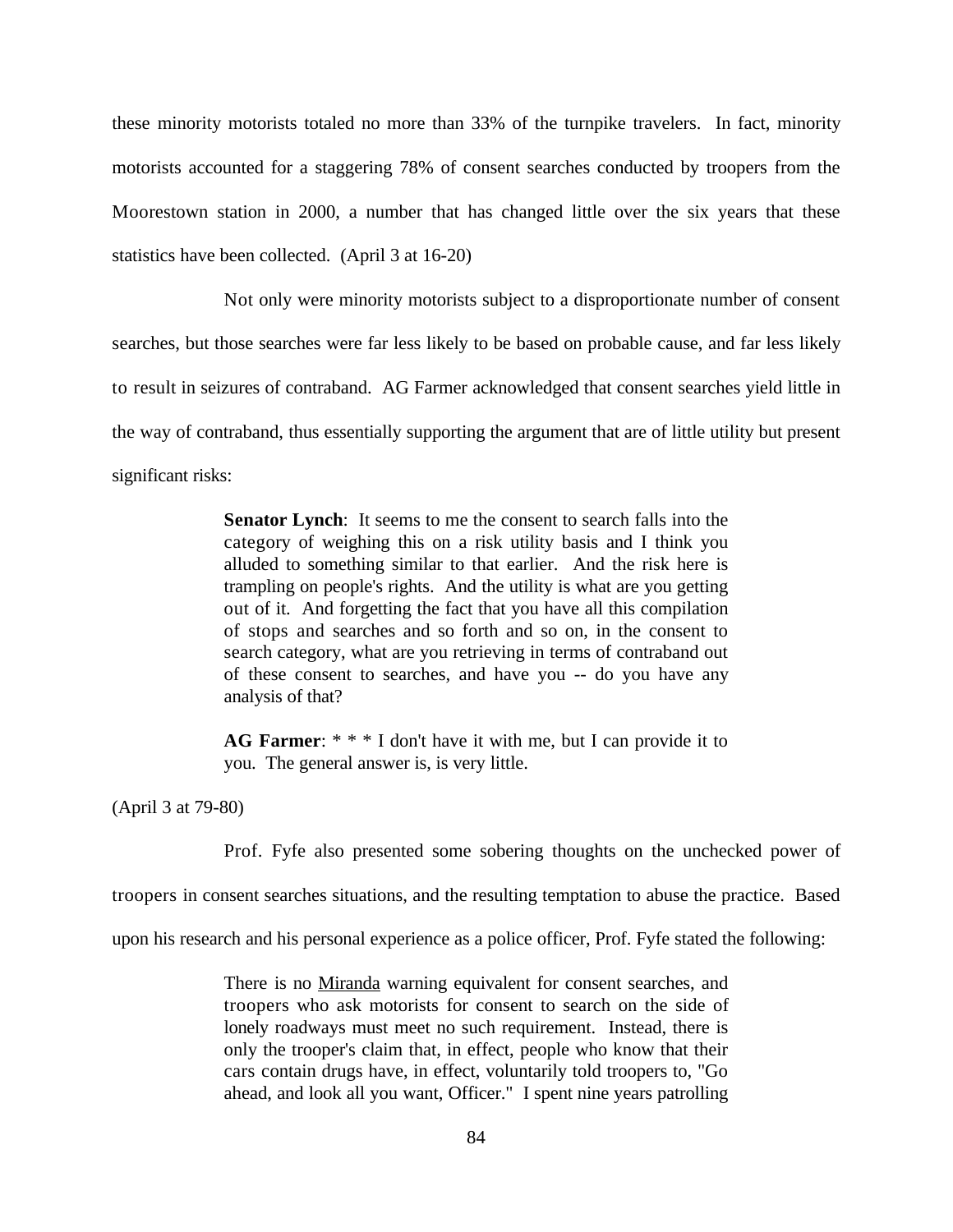New York City streets and have been studying police all over this country for the last 38 years, and I find that scenario very unlikely.

Instead, I find much more credible the testimony of scores of people, innocent and otherwise, who have testified in New Jersey over at least the last 12 years about the circumstances in which they underwent consent searches on the side of the Turnpike.

These people generally indicate that they had no idea that they could refuse to undergo a search -- that they were told that if they did not consent to a search, they would be detained at the side of the road for hours while troopers went about the process of obtaining a warrant or even that they and their cars were searched without being asked anything.

\* \* \*

New Jersey should put an end to consent searches.

(April 18 at 107-108) It should be noted, however, that though there is no Miranda warning equivalent for consent searches, the NJSP requires troopers to advise motorists that they have a right to refuse, obtain written consent before commencing a consent search, and record the exchange on the MVR, which is available for later review to determine voluntariness.

Overwhelming evidence demonstrates that, despite some law enforcement officials' continued faith in consent searches, those searches produce negligible positive results, or "finds." Based upon a sample of searches conducted in 1995 through 1997, the Review Team found that consent searches resulted in an arrest (the "hit rate") no more than 32% of the time, and perhaps in as few as 19% of the consent searches conducted. A small sample for those years showed the hit rate to be 13.5% for black motorists and 38.1% for Hispanic motorists. (Interim Report at 28)

More troubling is the fact that, since release of the Interim Report in 1999, hit rates for minority motorists have declined while consent search rates remain virtually the same. AG Farmer reported that in 2000, consent searches of black motorists resulted in a seizure 13% of the time, less than half of the 25% hit rate for white motorists during that year. Consent searches of Hispanic motorists generated a seizure only 5% of the time. (April 3 at 17) In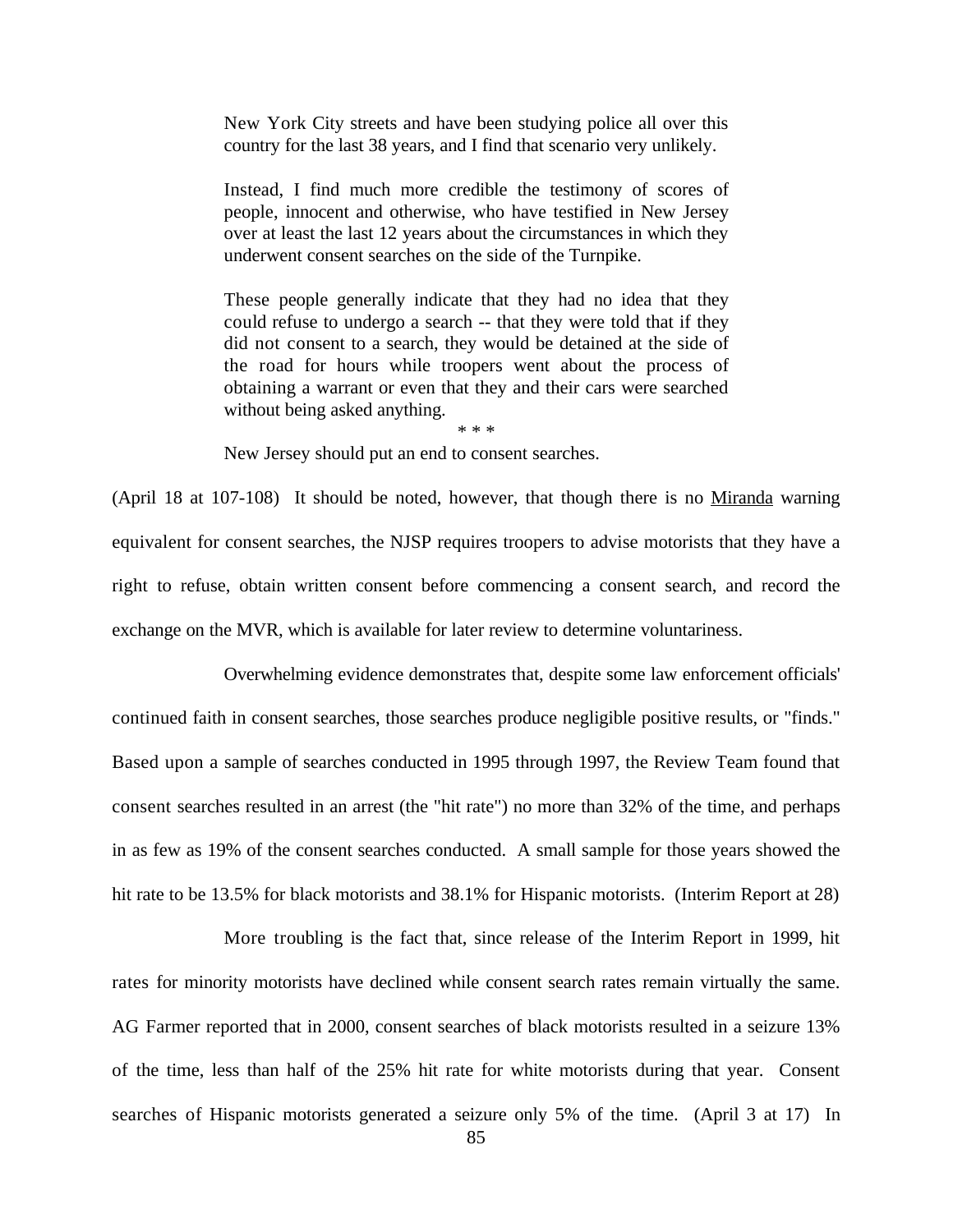essence, by extracting consent from minority motorists at higher rates than whites, troopers continue to make more searches of people less likely to be committing crimes. As AG Farmer explained, "Not only is the use of race or ethnicity as a factor in making a decision to ask for consent subject to abuse based on prejudice, it is also quite simply bad law enforcement." (April 3 at 17-18)

Finally, while consent search statistics are no less reflective of discriminatory enforcement in 2001 than they were in 1994, the overall number of consent searches has dropped precipitously in the last few years. The total number of consent searches dropped from 440 in 1999 to 271 in 2000. According to data recently released by the NJSP, these numbers will drop significantly in 2001 if Moorestown's early numbers are an indication: at that station, consent searches during the first quarter of the year dipped from 163 in 1999 to 150 in 2000, and then plummeted to eight in 2001. See "New Jersey Turnpike Data Show Decline in Searches," New York Times, April 23, 2001.

The reason for this decline is not clear. However, it is evident that effective law enforcement in New Jersey does not depend on consent searches, as the relatively small number of seizures derived from consent searches suggests: 37 seizures resulted from the 271 consent searches in the year 2000. (April 3 at 17-18) As Dr. Fyfe explained, "So you're talking about losing 30 arrests in a state this size. And we don't know how much drugs were seized in those arrests, but it doesn't seem to me that it's making a difference in the quality of life for Jerseyans or the safety of the public. Instead, what it's doing is creating enormous tensions." (April 18 at 113)

Some concern was expressed over the suggestion that consent searches should be eliminated. AG Farmer testified that consent searches are a useful tool and cited a case in which a terrorist on his way to New York was stopped and a consent search revealed explosives. AG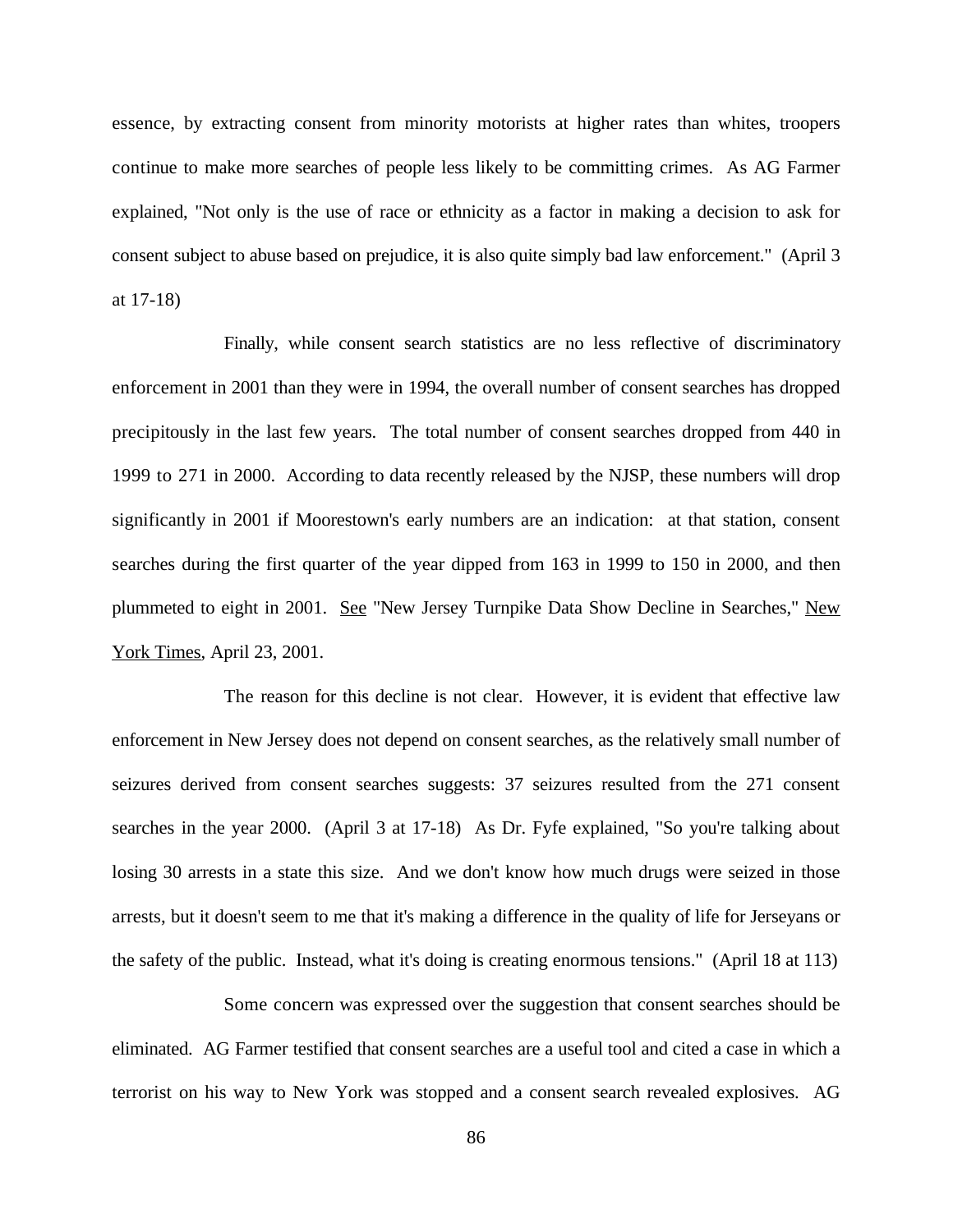Farmer testified that "if you had a doctrine that prohibited consent searches, you might lose tens of thousands of people in a case like that." (April 3 at 33, 49, 80-81) The case AG Farmer was referring to was U.S. v. Kikumura, 706 F. Supp. 331 (1989). Kikumura, however, did not involve a consent search, it involved a probable cause search. The NJSP trooper who stopped Kikumura for a motor vehicle violation saw in plain view several cylinders of gunpowder and lead shot in the backseat of Kikumura's vehicle and the trooper subsequently conducted a probable cause search. Kikumura, 706 F. Supp. at 331. Though the Kikumura case is not directly on point, AG Farmer did present the view that banning consent searches could pose a limitation on law enforcement's ability to prevent the commission of crime.

Based upon the foregoing, as well as the review of other testimony and documents during the course of this investigation, the Committee finds that the possible utility of consent searches is outweighed by the violations of civil rights accompanying their abuse. The information gathered by the Committee suggests that consent searches produce marginal law enforcement gains, and that efforts to curb discriminatory use of these searches have produced little results. Therefore the Committee recommends the immediate prohibition of consent searches by Executive Order.

The Executive Order should mandate prohibition of consent searches for motor vehicle stops made in connection with N.J.S.A. Title 39 violations on all highways on which a 65 miles per hour speed limit has been imposed, to wit: NJ Route 18, NJ Route 55, Interstate 78, Interstate 80, Interstate 195, Interstate 287, Interstate 295, Atlantic City Expressway, Garden State Parkway, and the Turnpike. See N.J.S.A. 39:4-98.4. The Executive Order should also provide that, subsequent to the consent search ban, if the OAG or NJSP seek to reinstate the use of consent searches they shall provide information to the Committee demonstrating that sufficient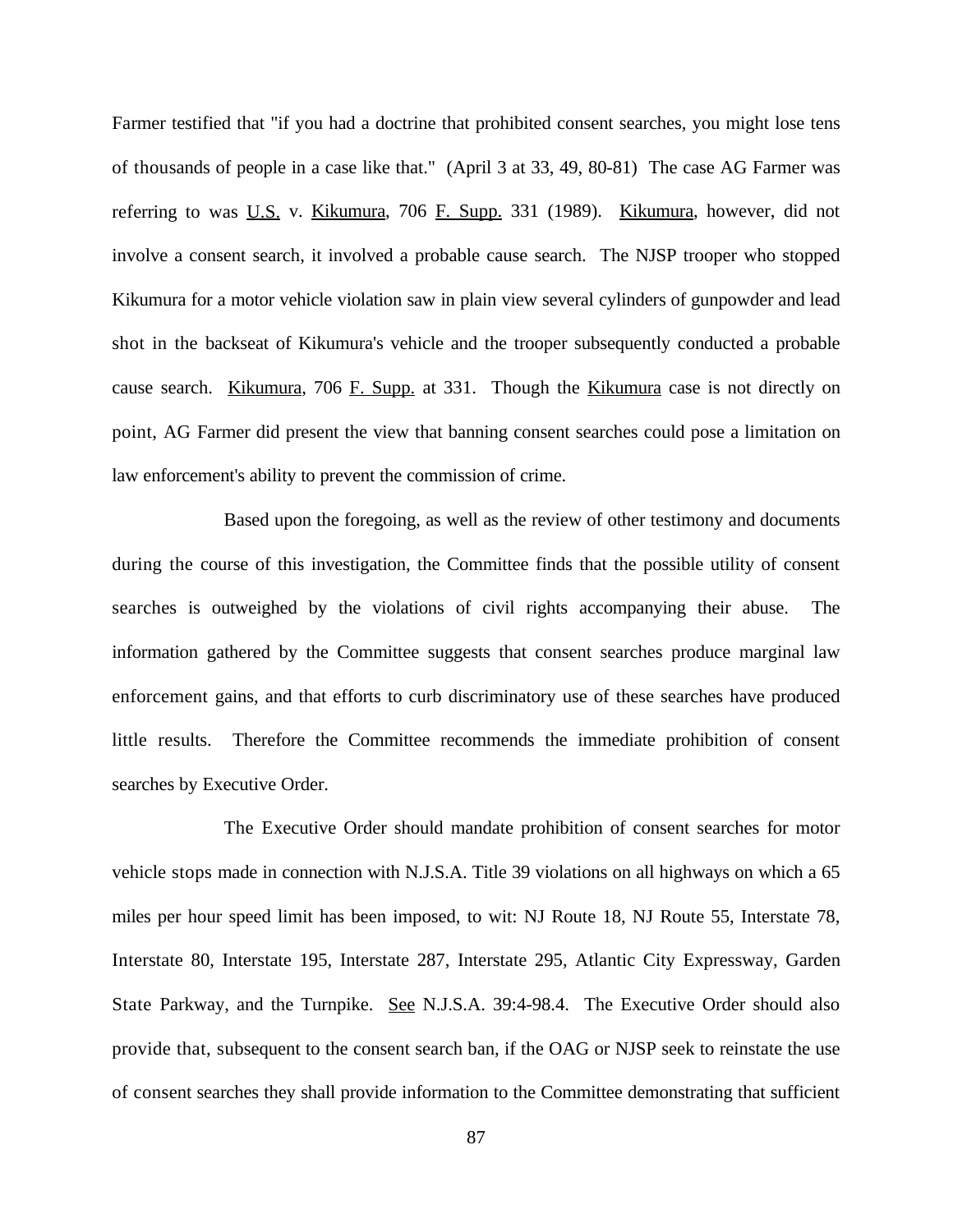safeguards exist to monitor the use and prevent the abuse of consent searches. The Committee shall consider that information and make a recommendation to the Governor on whether the use of consent searches should be reinstated; and, if so, whether additional safeguards are necessary. If consent searches are reinstated, sting operations should be conducted to ensure that troopers are not abusing their discretion to conduct consent searches.

Part of this suggested reform is driven by the fact that the CAD RMS and MAPPS systems have not yet been fully implemented. These systems, when fully operable, will allow the NJSP and the OSPA to, among other things, comprehensively monitor all stops and all activity that occurs subsequent to stops. Almost three years have passed since the proposed completion date and the CAD RMS is still not fully implemented. The Committee is concerned, to say the least, because CAD RMS is an integral part of the plan to eliminate racial profiling.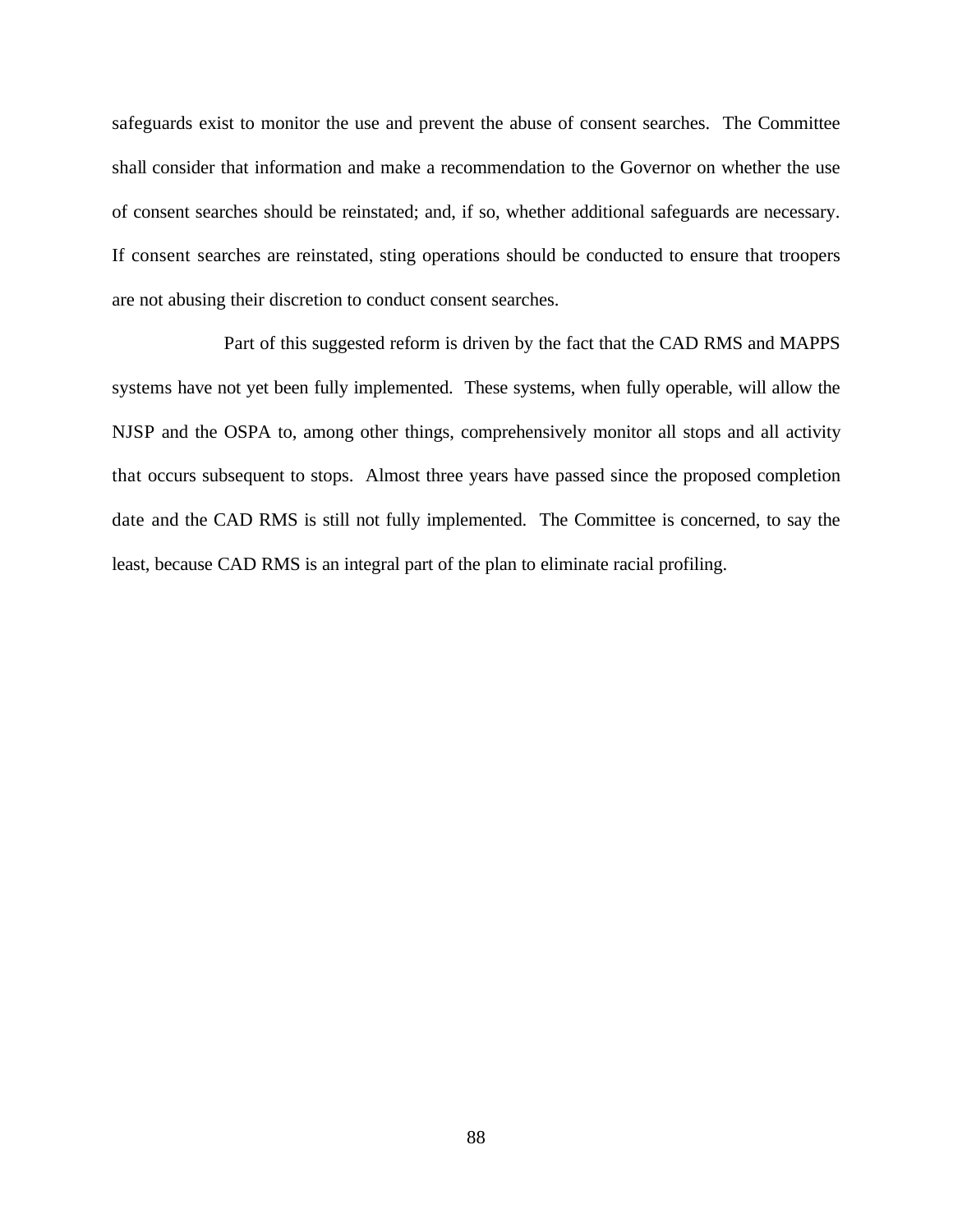### **Suggested Reform No. 2: Independent Oversight Of The LPS**

1. Learning From History: The Need For Structural Changes In NJSP Oversight

The Committee recommends creation of an independent review system to handle misconduct investigations of law enforcement personnel within the LPS.

It became clear during the Committee's investigation that one of the central challenges to implementing meaningful and lasting reforms are the frequent disruptions in leadership, and the lack of continuity of oversight and accountability, within the NJSP and the OAG.

Throughout the 1990s, there was an exceptionally rapid turnover rate within the upper levels of NJSP management. For example, in a four-year period, from 1994 through 1998, five different individuals served as Lieutenant Colonel/Executive Officer. There were also frequent changes in the leadership of the IAB, another critically important position. These high level NJSP managers at times relied upon a working relationship with the FAAG, but there was little more stability to be found in that position. From 1994 through 1999, four different individuals served as FAAG. Some were involved in NJSP affairs, and some were not. In sum, during the critical years following the **Soto** decision, while the tenure of AG Verniero and Col. Carl Williams was unbroken, their top aides came and left.

Such frequent changes in leadership create the danger that leaders will not be invested in the long-term and systemic health of their organization because they will not be held accountable individually in the long-term. The Committee heard testimony from NJSP officials who repeatedly received clear evidence of potentially serious problems, including racial profiling, yet no action was taken to address these problems.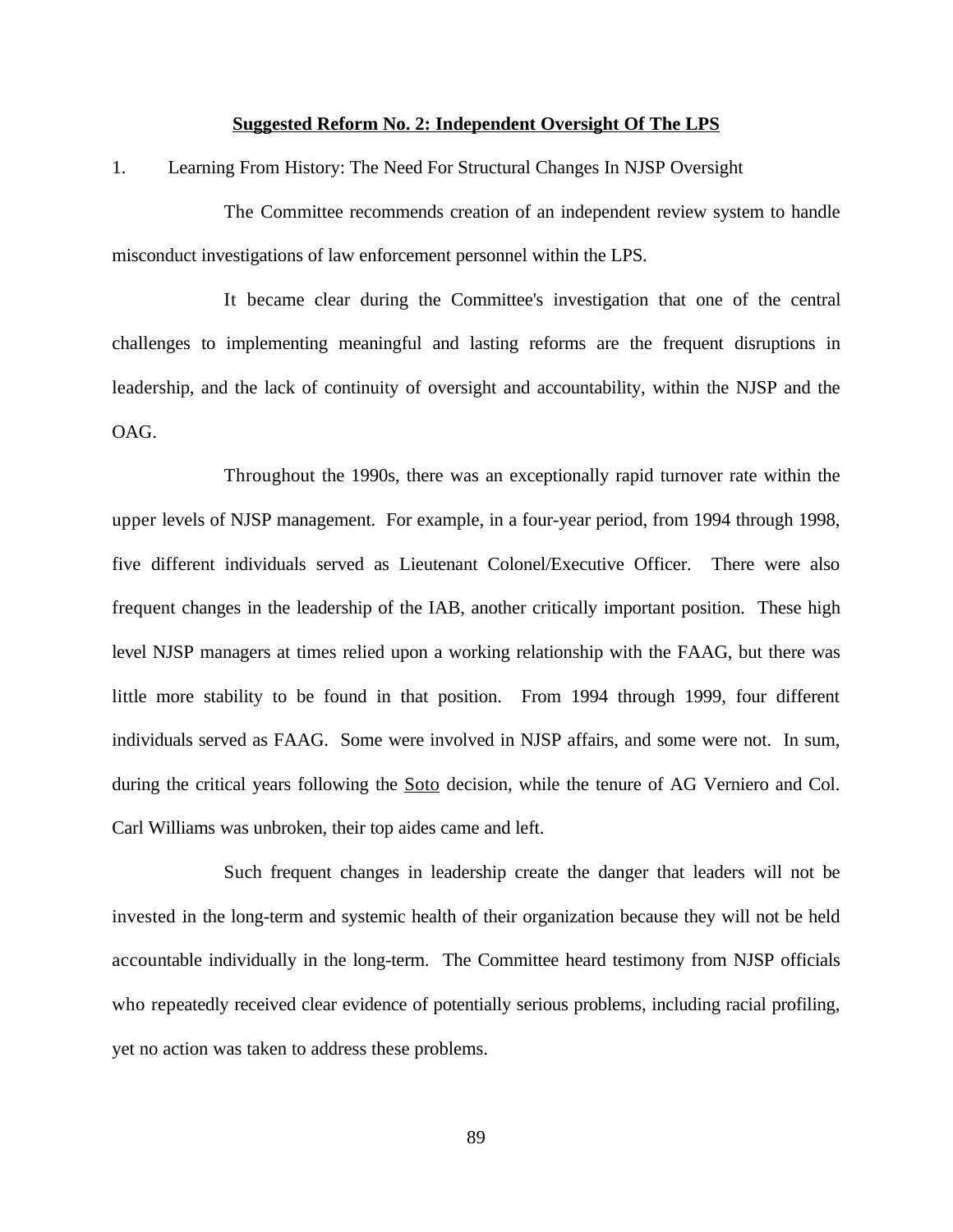Frequent disruptions among top managers also creates the potential for difficult and controversial issues, such as racial profiling, to be ignored or concealed, or managed with only short-term goals in mind, rather than confronted and handled with openness and courage. In the extreme, it can cultivate a culture of denial, driven by political considerations and an unwillingness to tackle difficult issues in a serious manner. Finally, it can create a mind set among the rank and file that reforms are only temporary, and will not outlast those who put them in place.

Clearly, this potential for frequent disruptions in leadership makes it far more likely that once the scrutiny of the federal monitors ends, needed reforms may not be maintained and adjusted as needed.

Indeed, if there is any single lesson to learn from New Jersey's experience with racial profiling throughout the 1990s, it is this: We will fail at resolving difficult issues within the NJSP, such as addressing racial profiling, confronting cultural issues, implementing training, striving toward diversity, or ensuring effective internal affairs procedures, unless there is sustained attention dedicated to those issues.

There is vivid proof in the record before the Committee that the issue of racial profiling was mishandled throughout the 1990s. After the Soto decision, other defendants were bringing other suppression motions. The Littles Committee was formed to respond to the decision and the new litigation cropping up in other counties. The Littles Committee recommended and planned for enhanced search and seizure training. This committee also recommended new internal procedures to require troopers to record the race of motorists on their patrol charts in order to make badly needed improvements to record-keeping, and to give line supervisors the information they need to keep informed about the activities of road troopers and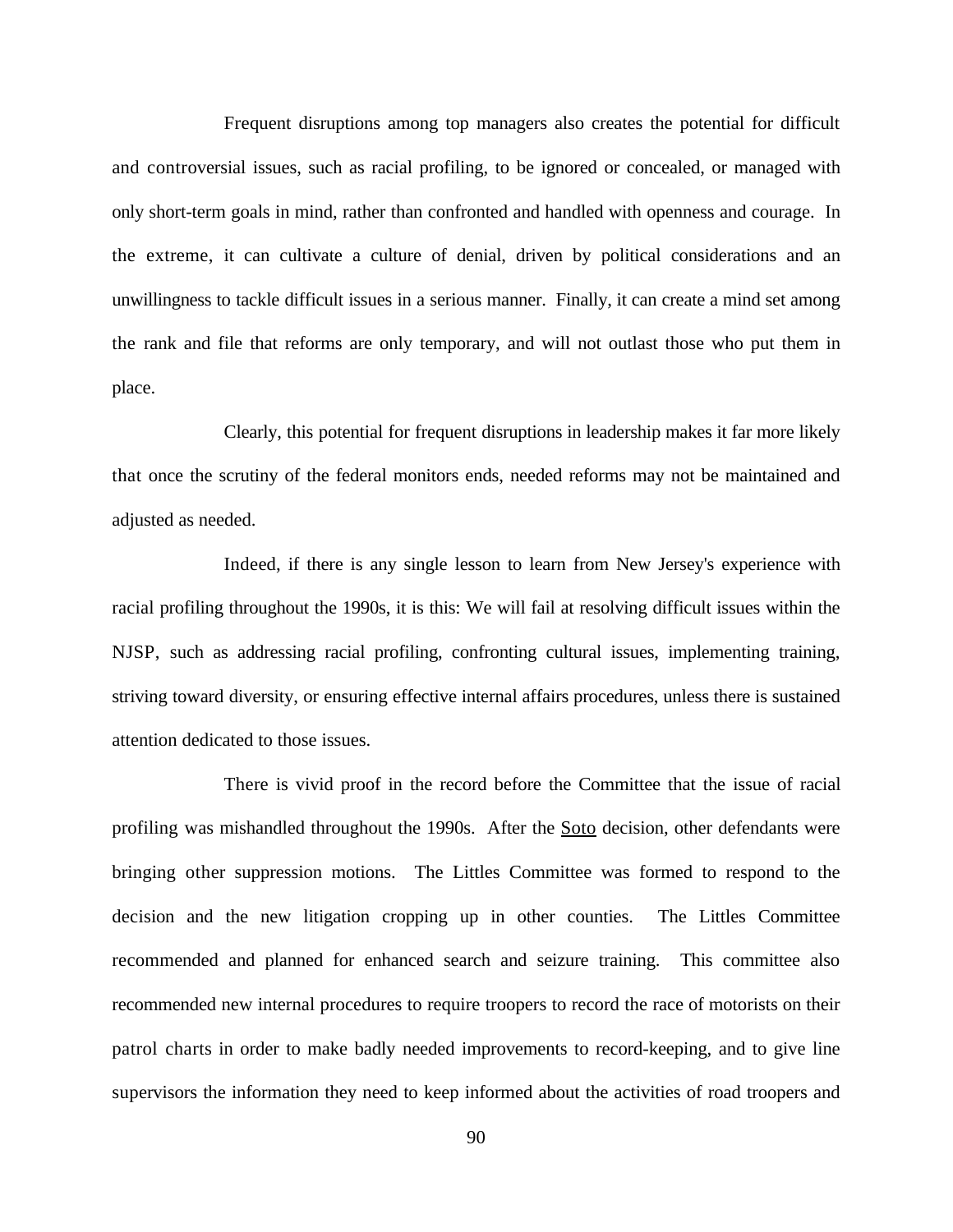to supervise them effectively. The Littles Committee believed the records of the troopers in the Soto case should be examined to better gauge the viability of the State's appeal and it endorsed a new inspection audit process that would provide a mechanism to examine trooper conduct for potential problems.

These were modest, but meaningful, reforms. The Littles Committee, however, was disbanded after only a few meetings, and its recommendations were for the most part forgotten: the search and seizure training was never implemented; the record-keeping reforms were not implemented for more than two years, and only after the Turnpike shooting; the examination of the arrest records of the troopers in the Soto case raised questions about the viability of the appeal, but OAG officials claimed ignorance about those findings; for a short period of time some inspection audits were undertaken, but when audits of the Moorestown barracks in 1996 revealed minorities were stopped and searched at disproportionately high rates, those findings were not acted upon.

Within the OAG and the NJSP, the widely held view was that the statistics in Soto were flawed and the ruling was dismissed as an aberration. Officials within the OAG and the NJSP, however, recognized the need for more reliable statistics, and the long overdue need to computerize traffic stop data. Indeed, the NJSP issued a request for proposals in January 1995. In June 1996 the State awarded a contract to a private vendor to develop CAD RMS. The contract deadline was June 1998. But CAD was implemented late and was plagued with problems and despite the terms of the contract, RMS was never implemented. As late as mid-1999, the State still did not have the ability to search CAD to retrieve statistical information.

At the time of the writing of this report, implementation of RMS remains incomplete. The State also remains out of compliance with the Consent Decree requirements to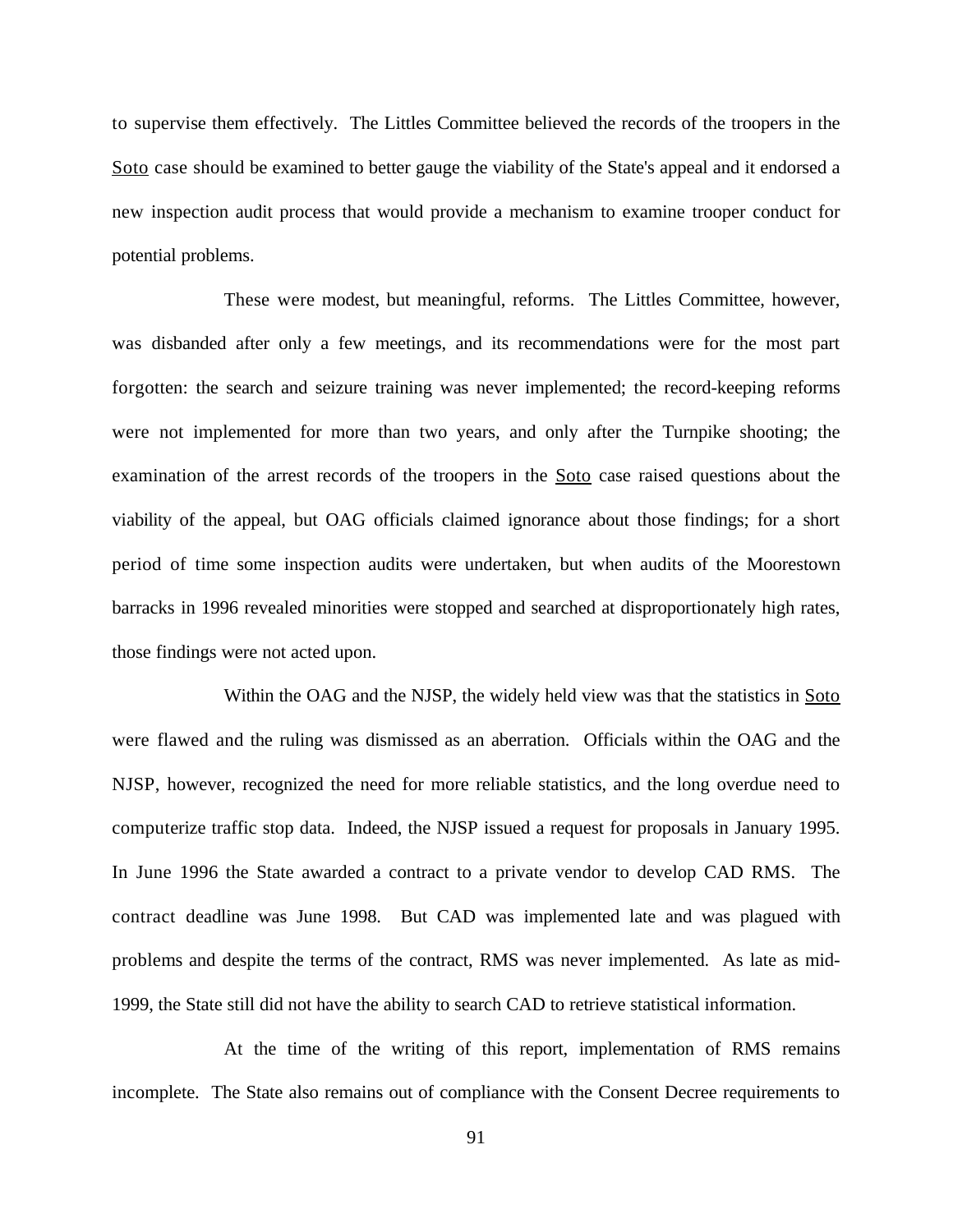institute MAPPS, an even more comprehensive computerized system to monitor trooper activity, although it has spent \$36 million on technology improvements since fiscal year 2000. The delivery date for MAPPS, initially promised for May 2001, has been moved back six months to November 2001. As a result, the OAG has not complied with the Consent Decree requirement that it report comprehensive traffic stop statistics, including consent search statistics, every six months. When AG Farmer reported to the Committee in April 2001 that minority consent search rates remained distressingly high in 2000, he was essentially reporting on statistics that were required to be made public on an ongoing basis, beginning eight months earlier.

In early 1999, the Troop D audit identified a number of troopers who had significant levels of discrepancies in their record keeping, and in at least one case, those discrepancies rose nearly to the level of records falsification. But at the time of this report, no disciplinary action had been taken against any trooper as a result of the Troop D audit. Indeed, the Committee learned that only when it conducted its own investigation, was there renewed activity by the NJSP to resolve those outstanding cases that had languished for two years, and subsequently investigators were added.

The pace of internal investigations has also troubled the independent monitors, and in this regard the State has consistently failed to fulfill all the requirements of the Consent Decree. The Consent Decree originally required the State to complete misconduct investigations within 45 days. After failing to meet that standard, the State renegotiated the requirement and it was changed to 120 days. In their April 2001 report, the independent monitors found that none of the 15 misconduct cases examined had been completed in 120 days. Instead, the cases had taken between six and 16 months to complete.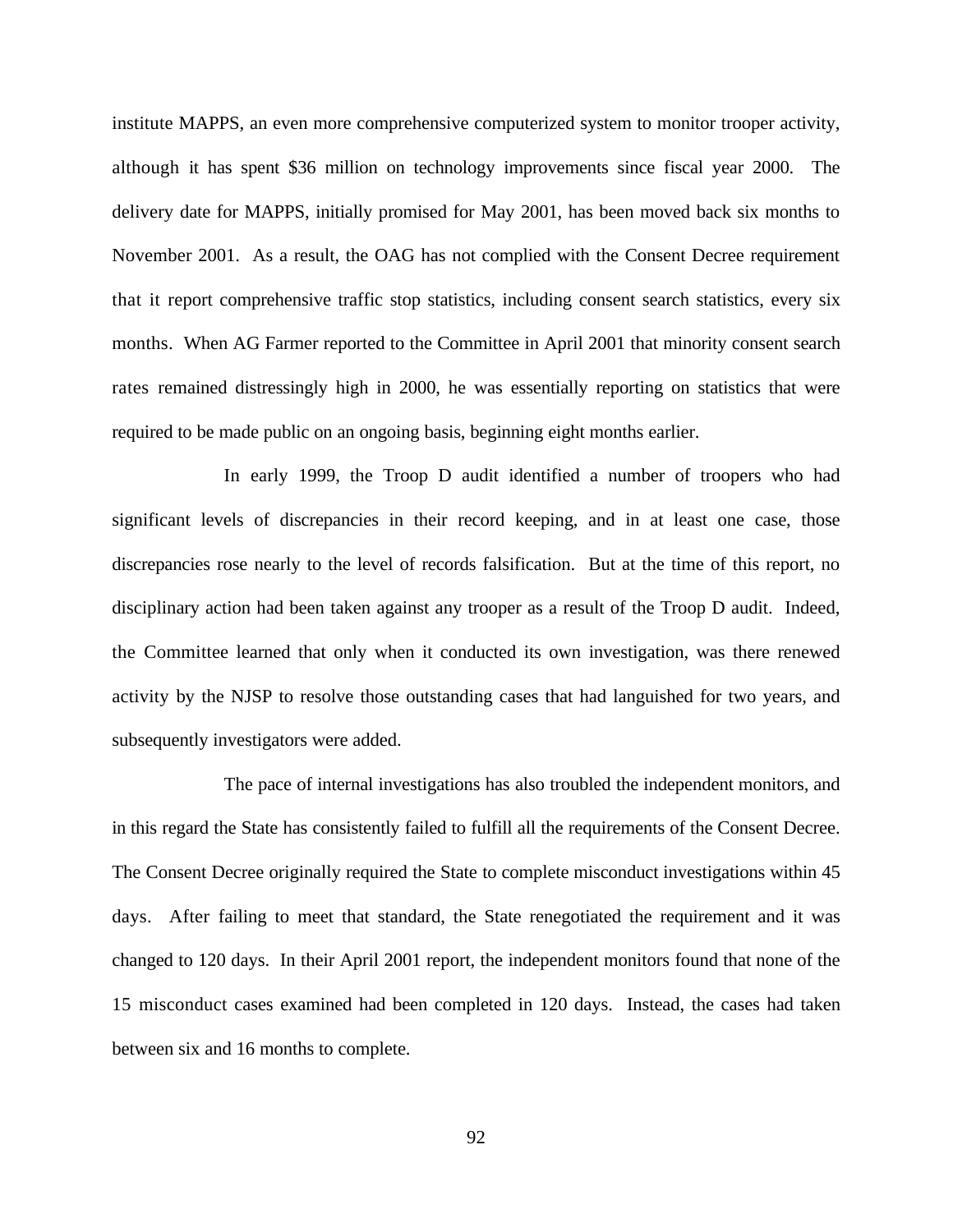The evidence is compelling that there is a need for permanent independent oversight of law enforcement activities by State agencies. Throughout the 1990s, clear warning signs of problems within the NJSP were ignored. Reforms were delayed or abandoned midstream, or put off before they even began. When faced with significant statistical and anecdotal evidence of the racial profiling problem, the NJSP and the OAG failed to act until interceding outside events left them no choice but to act. Indeed, were it not for the likelihood of a lawsuit by the DOJ, the upcoming oral arguments in the Soto appeal, and the controversy surrounding the nomination of Peter G. Verniero to the Supreme Court, it appears unlikely that the Interim Report would have ever been written.

For these reasons, the Committee recommends that a new system be created to provide independent oversight of law enforcement activities by the LPS. This oversight should not be limited to the NJSP, but should include all divisions within the LPS, including the CJ. This oversight should be designed to ensure that citizen complaints of misconduct involving either statutory or constitutional violations be handled fairly, thoroughly and expeditiously.

The Committee recognizes that the Consent Decree provides a system for the NJSP to handle citizen complaints of trooper misconduct. This system includes the OPS within the NJSP, the OSPA within the OAG, and the independent monitors. It is the Committee's recommendation that this system be modified, expanded, and made permanent. This recommendation is based partly on the fact that with the expiration of the Consent Decree, the independent monitors and other important aspects of the current system established by the Consent Decree will also expire.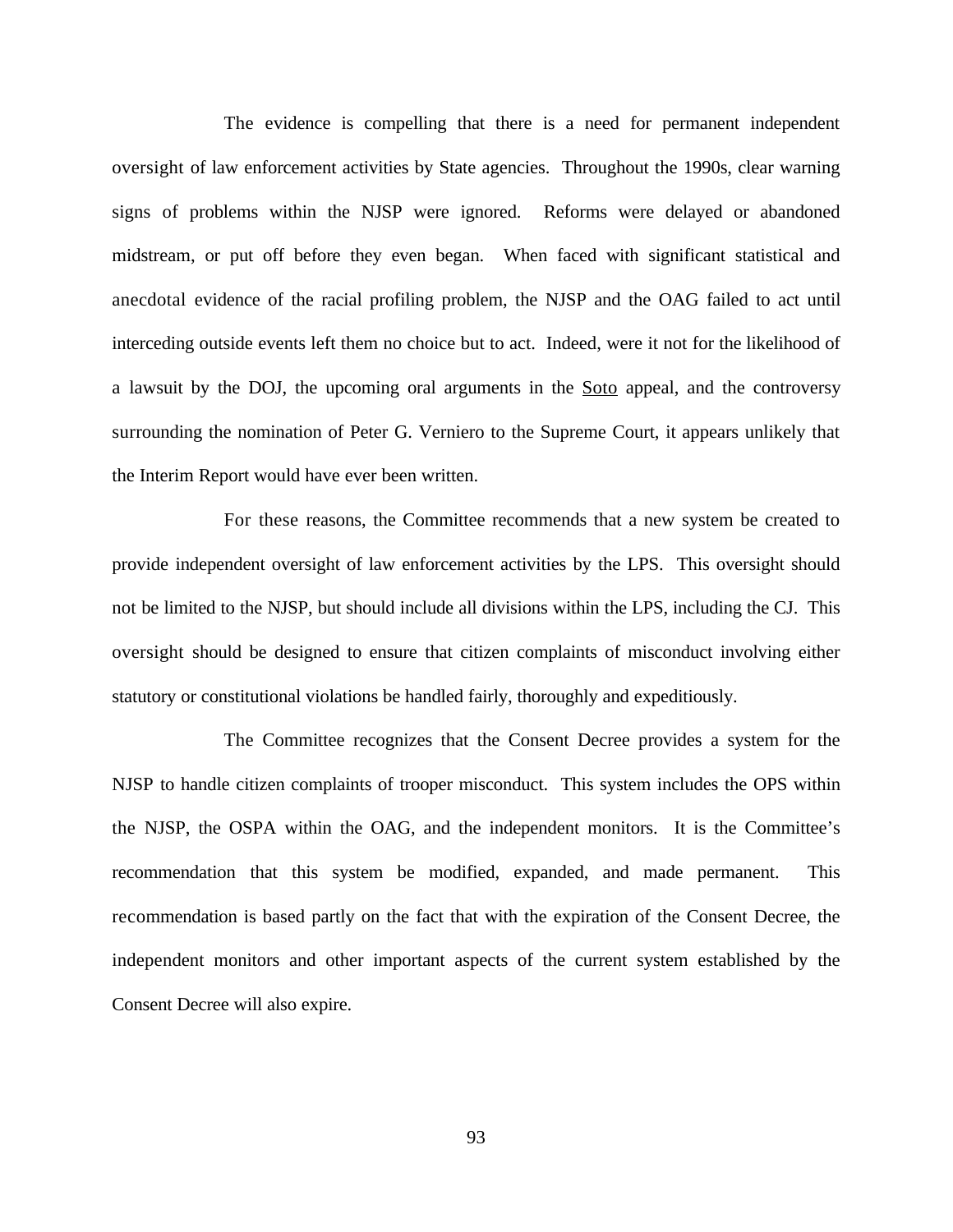### 2. Oversight Of The NJSP Under The Consent Decree

The Consent Decree currently provides for a three-pronged system to handle complaints of misconduct by troopers, including claims of disparate treatment and excessive force. This "three-pronged" system consists of the OSPA within the OAG, the OPS within the NJSP, and the court-approved independent monitors. The NJSP also has the option of assigning less serious misconduct investigations to the chain-of-command supervisors or the IAB.

## A. Notification Of Misconduct

Under the Consent Decree, any citizen can file an oral or written complaint alleging trooper misconduct. The Consent Decree requires the NJSP to set up a 24-hour toll-free hotline, operated by the OPS, to ensure that complainants are not discouraged from making complaints and that all necessary information about each complaint is obtained. All misconduct complaints are handled by the OPS, although the OAG has access to all misconduct complaints.

The Consent Decree requires that the NJSP refer for investigation to the OAG and/or the OPS all incidents in which a civilian is charged by a state trooper with obstruction of official business, resisting arrest, assault on a state trooper or disorderly conduct, or where the prosecutor's office dismisses the charges (aside from dismissals in connection with a plea agreement). (Consent Decree at ¶65) The NJSP is also required to notify the OAG of any claims against the NJSP alleging misconduct by a state trooper or other employee of the NJSP. The OAG is required to advise the OPS of such civil claims. (Consent Decree at ¶66)

The State also is required to implement a method by which it is notified of a finding in any criminal proceeding of a constitutional violation or misconduct by a state trooper. (Consent Decree at ¶67) The OPS is also to be notified if a trooper is arrested or criminally charged for any conduct, or if a trooper is named in a civil suit for any on-duty conduct (or acting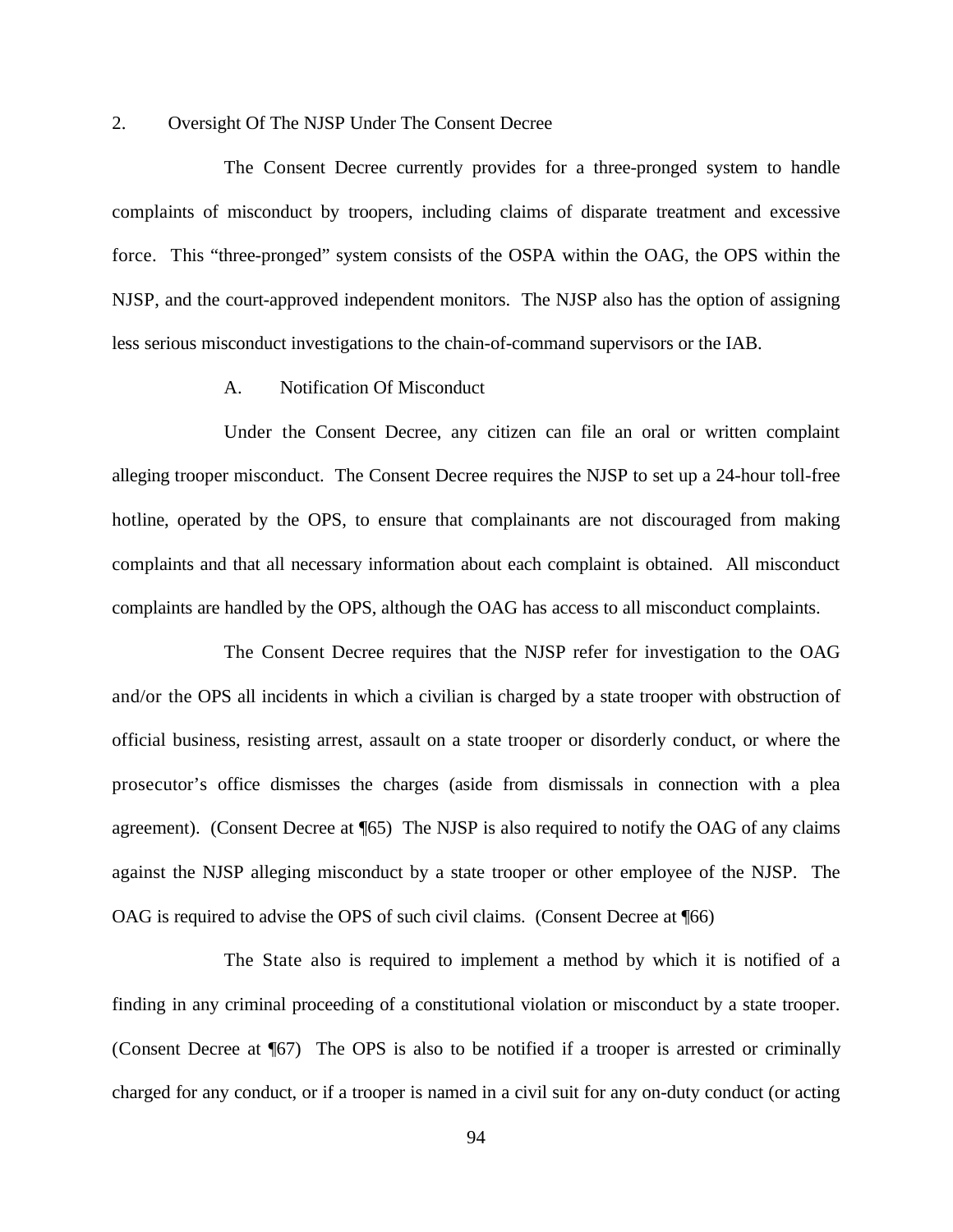in his/her official capacity), or off-duty conduct where the suit alleges racial bias, physical violence or threats of physical violence. (Consent Decree at ¶68)

B. Professional Standards Bureau<sup>18</sup>

The OPS within the NJSP acts as the gatekeeper of misconduct complaints filed with the NJSP, and also implements the investigations component of the "three-pronged" system. All misconduct complaints filed with the NJSP go through the OPS. The OPS is composed of two sections: investigation and adjudication. The investigation section investigates the misconduct complaint and, if substantiated, the adjudication section adjudicates the complaint. The adjudication section is then responsible for drawing up the charges and specifications in order to place the trooper on notice that he or she has been charged with a substantiated allegation. The charges and specifications are then reviewed by the OSPA within the OAG for legal sufficiency. If approved by the OSPA, the trooper is then afforded a hearing before the Superintendent. A DAG assigned to the OSPA then prosecutes that allegation before the Superintendent.

The Consent Decree requires the OPS and the OAG to review all misconduct complaints as they are received to determine whether they should be investigated by the OPS or the OAG, or whether they should be delegated to a chain-of-command supervisor.

The Consent Decree tried to ensure that OPS staff were trained to handle trooper misconduct complaints. Under the Consent Decree, OPS staff are required to have prior investigative experience and training, analytic and writing skills, as well as cultural and community sensitivity. Moreover, OPS staff is required to undergo training in the following areas:

<sup>&</sup>lt;sup>18</sup> See Consent Decree at ¶¶70-92.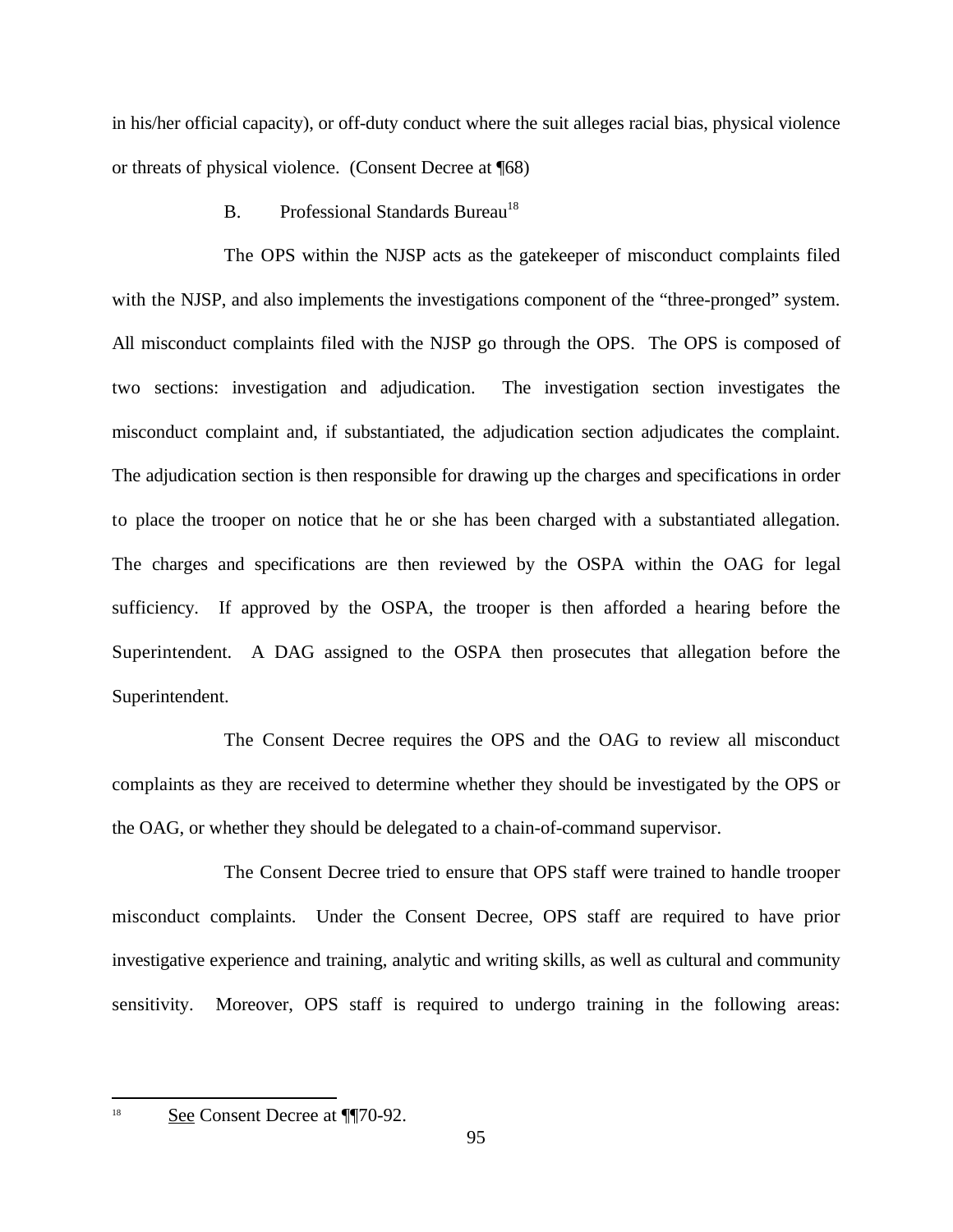misconduct investigation techniques, interviewing skills, observation skills, report writing, and criminal law and procedures. (Consent Decree at ¶¶71-72)

There are also limitations placed on troopers assigned to the OPS. Troopers must recuse themselves from any investigation where there is a conflict of interest. Moreover, all written or recorded interviews are to be maintained as part of the investigative file. The investigating troopers are prohibited from conducting group interviews and from accepting a written statement from any state trooper in lieu of an interview. (Consent Decree at  $\P$ [75-76)

The Consent Decree also requires the NJSP to attempt to complete misconduct investigations within 45 days after assignment to an investigator. (Consent Decree at ¶87) This time period was later extended to 120 days. The Third Monitor's Report indicated that misconduct investigations are almost never resolved within 120 days, let alone 45 days. (Third Monitor's Report, April 12, 2001 at 86-87) The Monitor's Report also indicated that the average case is resolved in approximately 11 months and some have taken more than a year to resolve. (Third Monitor's Report, April 12, 2001 at 87) Despite provisions contained within the Consent Decree that provide for appropriate disciplinary procedures for troopers where misconduct charges have been substantiated, AAG Cronin indicated that no troopers have been disciplined for misconduct involving disparate treatment or excessive force since he became director of the OSPA in September 1999.

## $C.$  The OSPA<sup>19</sup>

The second component of the three-pronged system is the OSPA, which is not independent of the OAG. The OSPA's primary involvement in the misconduct review process is

 $See$  Consent Decree at  $\P$ [110-113.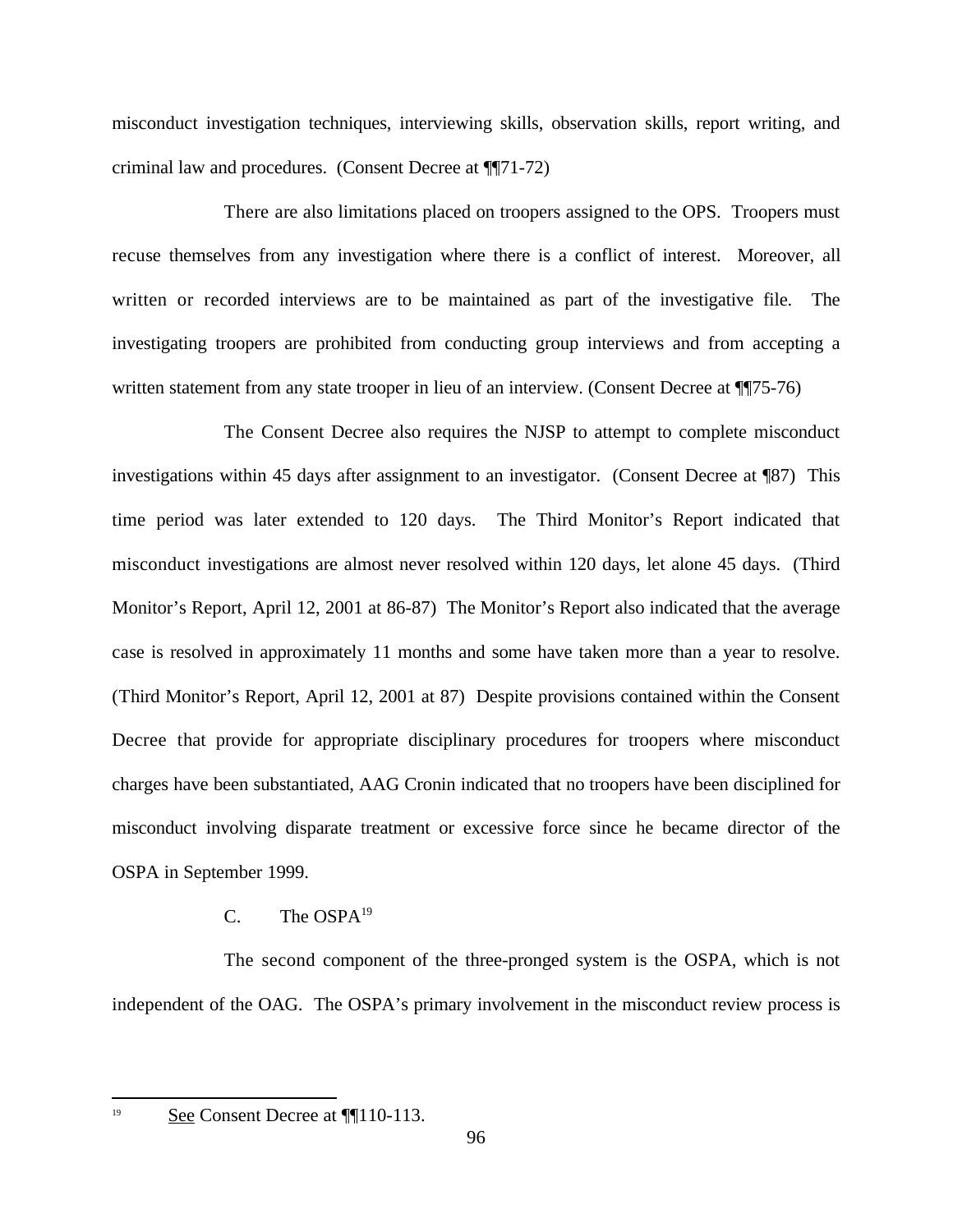to review whether a complaint is properly characterized and to review the findings following the conclusion of an investigation.

The OSPA has multiple sections. One section ensures that the State is in compliance with the Consent Decree, while the other provides legal advice to both the Superintendent and the trooper subject to the allegation. This apparent conflict of interest has not occurred yet (because no troopers have had misconduct allegations substantiated), but the Committee is concerned about the potential for a conflict of interest. This problem is discussed in greater detail in the next section.

Once the OSPA concludes its review, the independent monitors then review the file. The OSPA is also responsible for auditing the NJSP's use of MAPPS, which is not yet implemented. The OSPA is responsible for auditing motor vehicle stops to determine whether traffic stops are conducted and documented in compliance with NJSP rules, regulations, and the Consent Decree. Finally, the OSPA is responsible for auditing how the NJSP receives, investigates and adjudicates misconduct allegations, and for providing legal advice to the NJSP.

# D. Independent Monitor<sup>20</sup>

The third prong of the three-pronged system to handle trooper misconduct complaints is the independent monitors, who were collectively selected by the LPS, the NJSP, and the DOJ and approved by the United States District Court. The independent monitors are responsible for overseeing and reporting on the State's implementation of the Consent Decree. The independent monitors are responsible for reviewing and evaluating:

> (1) the quality and timeliness of appropriate samples of misconduct investigations, disciplinary actions and interventions ordered as a result of a misconduct investigation;

 $\sum_{n=1}^{\infty}$  See Consent Decree at ¶[115-121.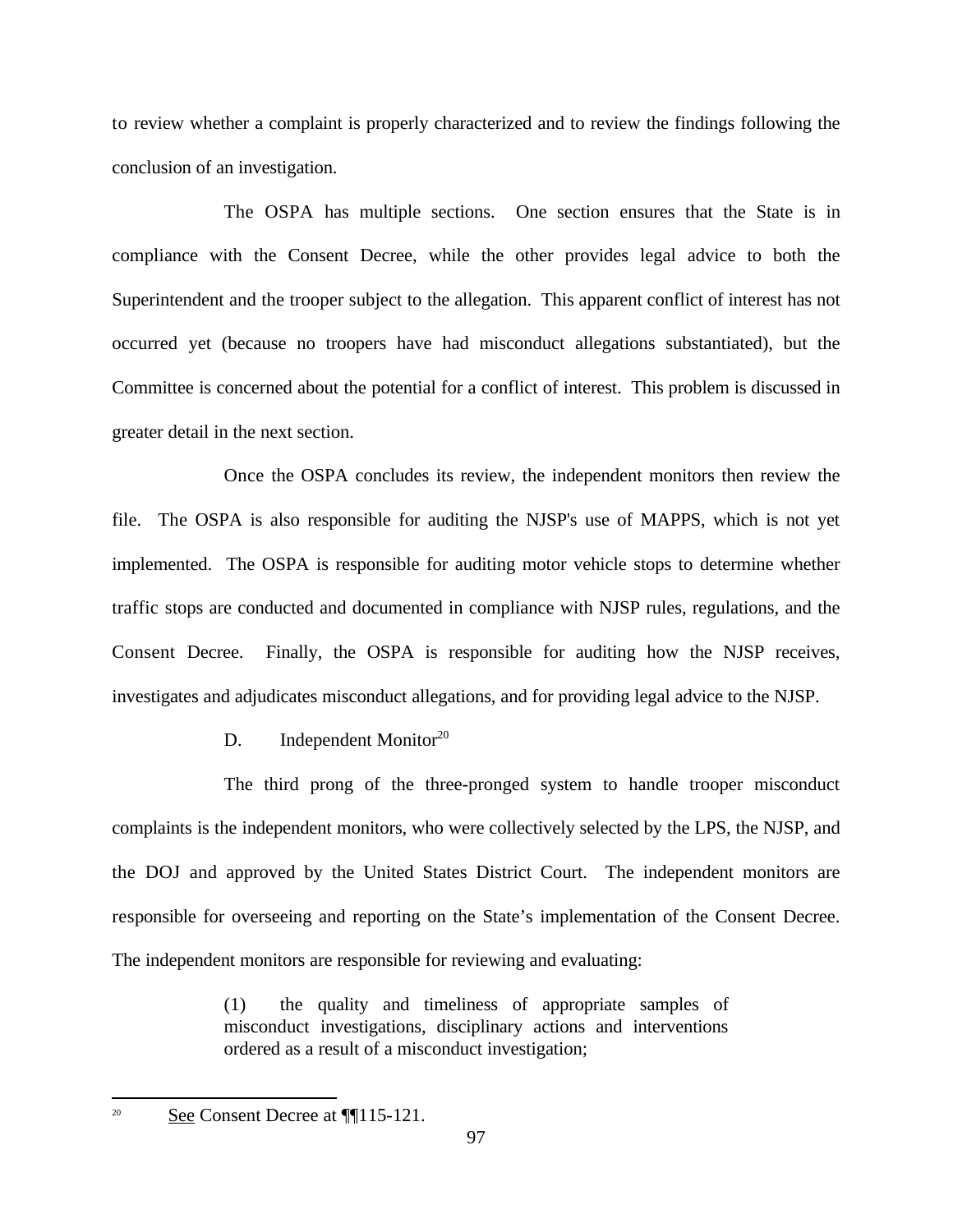(2) the supervisory steps taken by the NJSP to review MVR tapes of motor vehicle stops on a random basis;

(3) data contained in the MAPPS reports; and

(4) appropriate samples of "consent to search" forms and reports, trooper MVR tapes, and stop reports and logs.

The monitors have the ability to require the NJSP to reopen a misconduct investigation if it is determined to be incomplete. As of this date, the independent monitors have not reopened any investigations, although they questioned the handling of two investigations. (Third Monitor's Report, April 12, 2001 at 122-123)

Although the Committee is generally pleased with the system for handling racial profiling complaints that was implemented through the Consent Decree, the Committee has concluded that this system needs some adjustments. The Consent Decree only provided a mechanism to handle complaints of serious trooper misconduct involving claims of disparate treatment and excessive force. A similar mechanism is needed to handle serious misconduct complaints lodged by citizens against officials with any law enforcement agency within the LPS.

The Consent Decree charged the OSPA with the primary responsibility of adjudicating substantiated allegations of trooper misconduct forwarded by the OPS. According to AAG Cronin, in the approximately 17 months of its existence, the OSPA has not prosecuted a single trooper for misconduct as provided in the Consent Decree. Moreover, during the first 18 months that the Consent Decree was in effect, there were no troopers disciplined for misconduct as a result of allegations of excessive force or disparate treatment.

The Committee's investigation also revealed a potential conflict of interest whereby the OSPA could provide legal advice to both the Superintendent of the NJSP (who presides over the trooper's internal misconduct hearing) and the trooper who is being investigated for misconduct. Under the current system, once a serious trooper misconduct claim is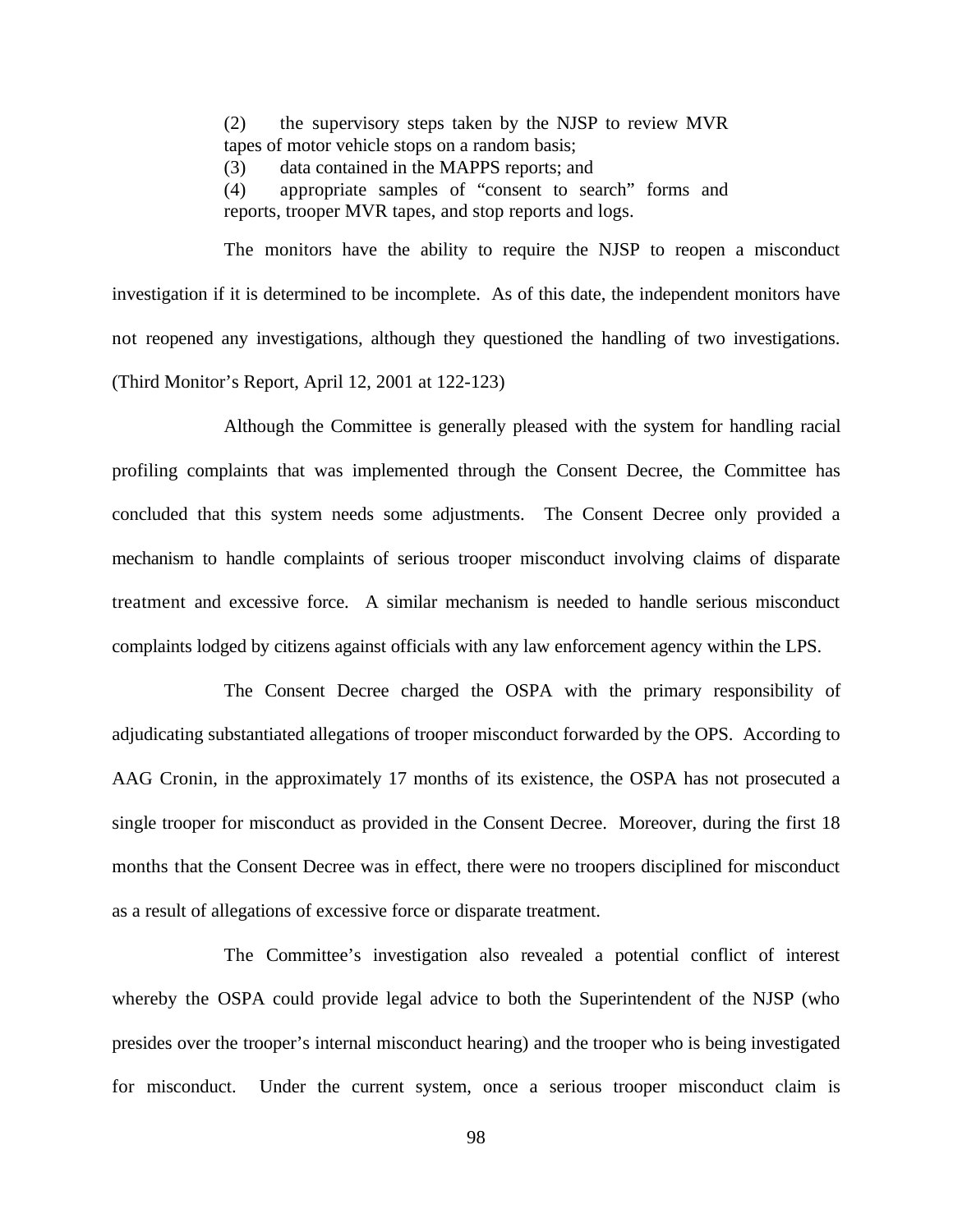substantiated, the trooper who is the subject of the claim is afforded an administrative hearing before the Superintendent of the NJSP. Attorneys with the OSPA serve as the prosecutor, but the trooper may also request and obtain advice from LPS. This apparent conflict of interest was highlighted in an exchange between Senator Zane and AAG Cronin at the April 18, 2001 public hearing:

> **Senator Zane:** \* \* \* I think what you're telling me is that you could be providing legal advice to the party that is bringing the charges. At the same token, through some scheme or whatever, you also could be providing legal advice to the party who is charged.

> **AAG Cronin:** That is theoretically possible, but there are avenues where such a conflict arises where that specific advice, if you had the confluence of both charges against a specific trooper and a request for legal advice concerning the subject matter of those charges, could be referred to another arm of the Office of Attorney General.

(April 18 at 13) The Committee recommends that until the OPR is created, troopers should be afforded legal counsel from outside the LPS.

The Committee has concluded that this presents yet another reason for the creation

of an independent body that is separate from the OAG to ensure that trooper misconduct

complaints are adjudicated fairly and expeditiously.

3. The Committee's Recommended Reform

While some of the witnesses who testified before the Committee called for the use of a civilian review board, the Committee is not aware of any federal or state agencies that utilize civilian review boards. There are, however, many communities that utilize various types of civilian review boards to oversee their local law enforcement agencies.<sup>21</sup> These review boards

<sup>&</sup>lt;sup>21</sup> Some communities that utilize a variation of a civilian review board are: Berkeley, California; Flint, Michigan; Minneapolis, Minnesota; Orange County, California; Portland, Oregon; Rochester,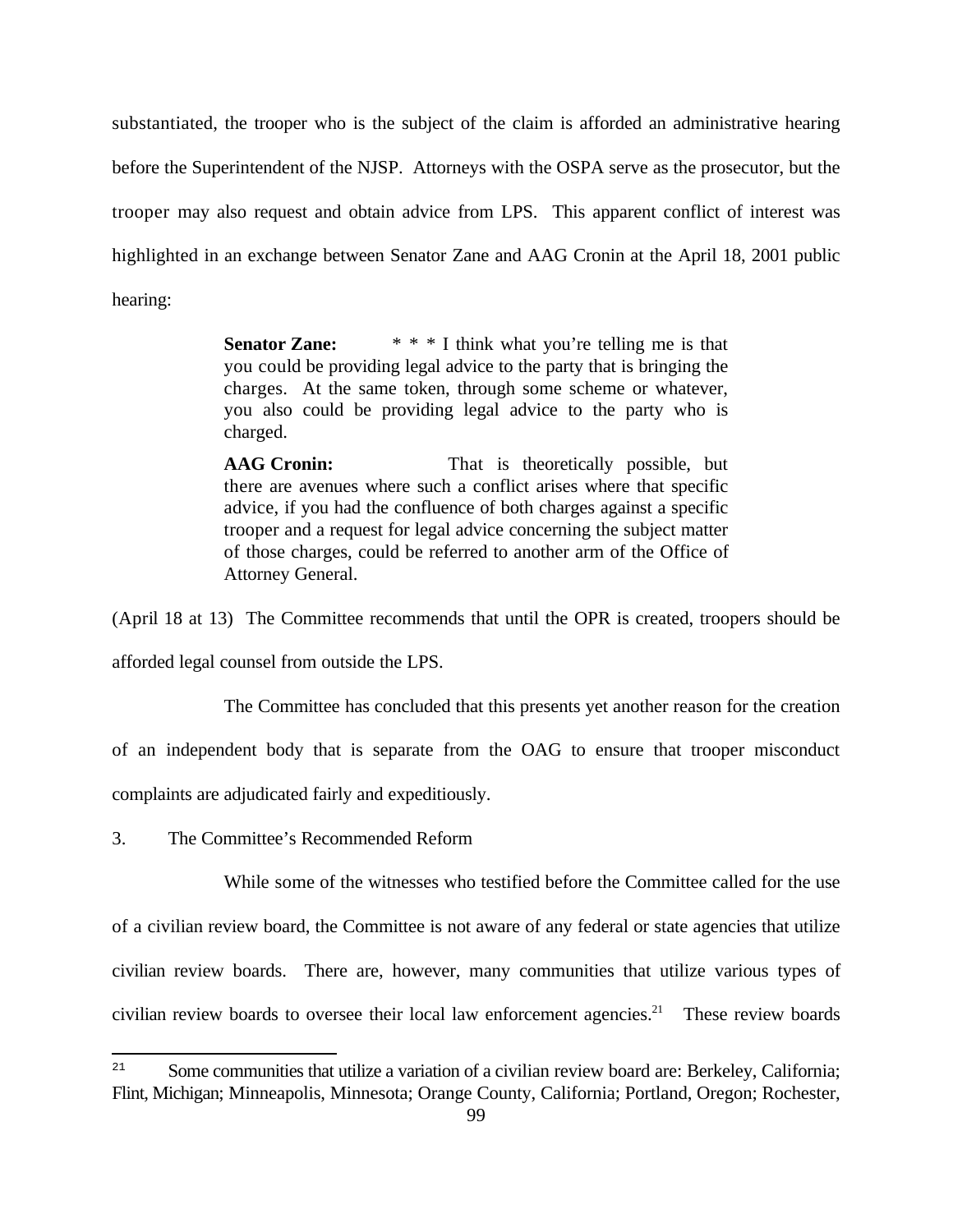vary in the level of oversight they provide. Some review boards investigate allegations of police misconduct and recommend actions to the chief or sheriff, while others review findings of internal police investigations and recommend to the chief or sheriff as to whether the findings should be approved or rejected. Moreover, there are other review boards that employ an independent auditor or monitor who is charged with ensuring the integrity of investigations undertaken by the chief or sheriff in response to civilian complaints lodged against law enforcement personnel.

While no state model exists for independent review of investigations into allegations of misconduct by law enforcement, such a model does exist on a federal level. Within the Department of Justice, misconduct investigations into DOJ attorneys and law enforcement personnel are conducted by the DOJ's Office of Professional Responsibility (which also monitors the Federal Bureau of Investigation's and the Drug Enforcement Administration's respective Offices of Professional Responsibility). The DOJ's Office of Professional Responsibility has the authority to investigate other matters as directed by the United States AG, and the head of the Office, the Counsel of Professional Responsibility, reports annually to the AG.

The Committee believes that the DOJ model, supplemented by an Independent Review Board comprised of a former judge, a former law enforcement official, and a citizen with expertise in civil rights, provides a better model for overseeing misconduct investigations stemming from citizen complaints. Furthermore, this model provides a uniform oversight mechanism for all law enforcement personnel within the OAG, and not just the NJSP.

The Committee, therefore, proposes adopting a permanent and independent review system to handle citizen complaints of misconduct and constitutional violations by law

New York; New York, New York; St. Paul, Minnesota; San Francisco, California; Philadelphia, Pennsylvania; and Tucson, Arizona.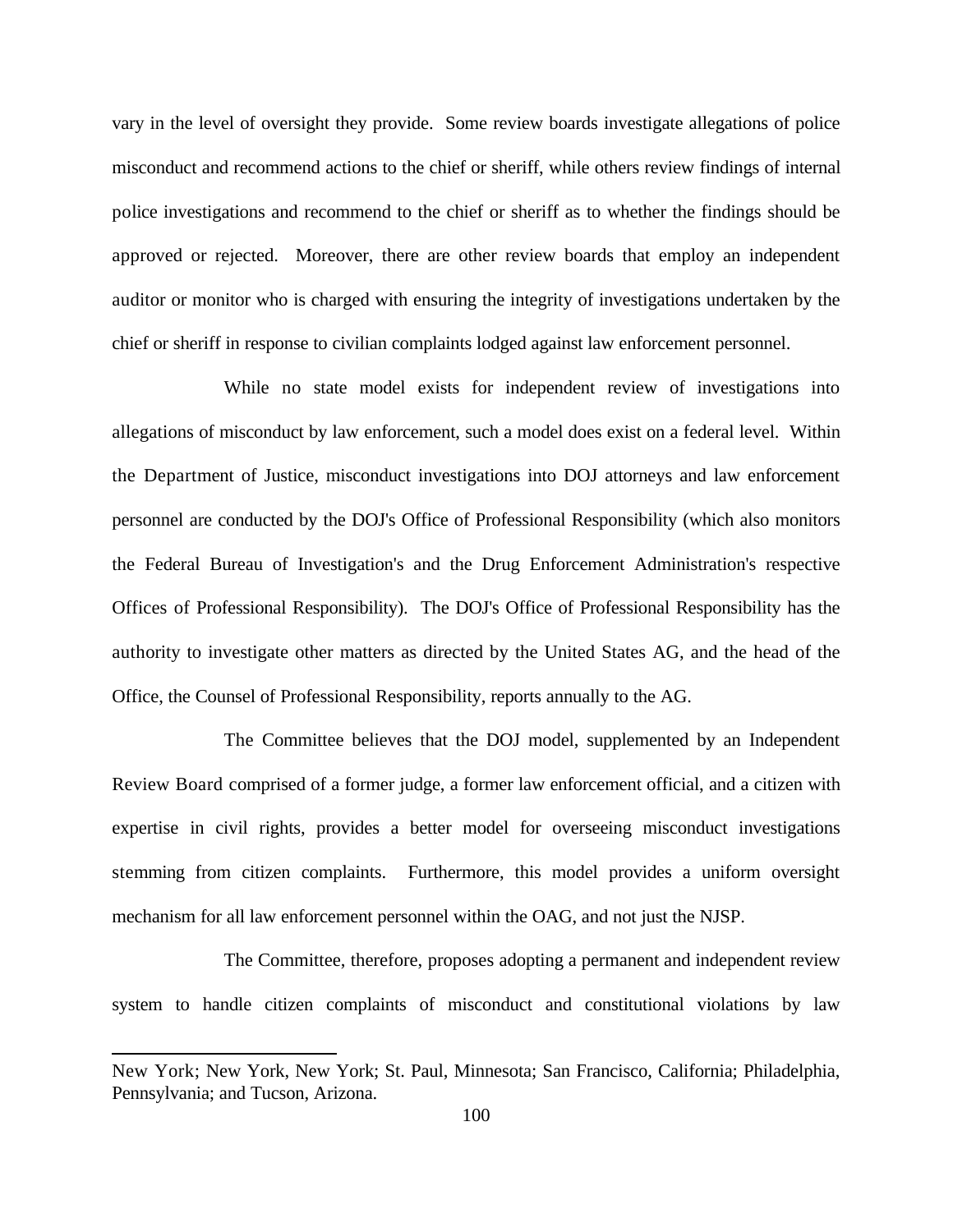enforcement personnel within the LPS. This independent review system would have broad authority to review and evaluate the quality and timeliness of misconduct investigations, as well as the effectiveness of internal affairs procedures within State law enforcement agencies.

The Committee proposes the creation of an Office of Professional Responsibility ("OPR"), to be headed by a Director, and the creation of a three-member independent review board (the "Board"). The OPR would be housed in but not of the OAG, and would be headed by a Director who is appointed by the Governor, with the advice and consent of the Senate. The Director would report directly to the AG and the Board, and would also report semi-annually to the Senate and Assembly Judiciary Committees.

### A. The OPR

The OPR would assume the disciplinary functions of the OSPA after the expiration of the Consent Decree, as well as some of the functions of the existing OPS within the NJSP. The OPR, however, would have more expansive powers than the OSPA. For example, unlike the OSPA, the OPR could exercise the authority to investigate misconduct complaints. Additionally, unlike the existing OSPA, OPR's jurisdiction would not be limited to investigating serious trooper misconduct complaints, but would also include investigating complaints filed against all personnel within the LPS.

The OPR would review all citizen complaints of misconduct and constitutional violations, and would make a determination as to whether it intends to investigate the complaint itself or refer the complaint to the respective Division for internal handling. It is anticipated that less serious complaints, or complaints involving administrative violations, would be referred to each respective Division for internal review. The OPR would only handle the more serious misconduct complaints that involve allegations of constitutional violations, such as illegal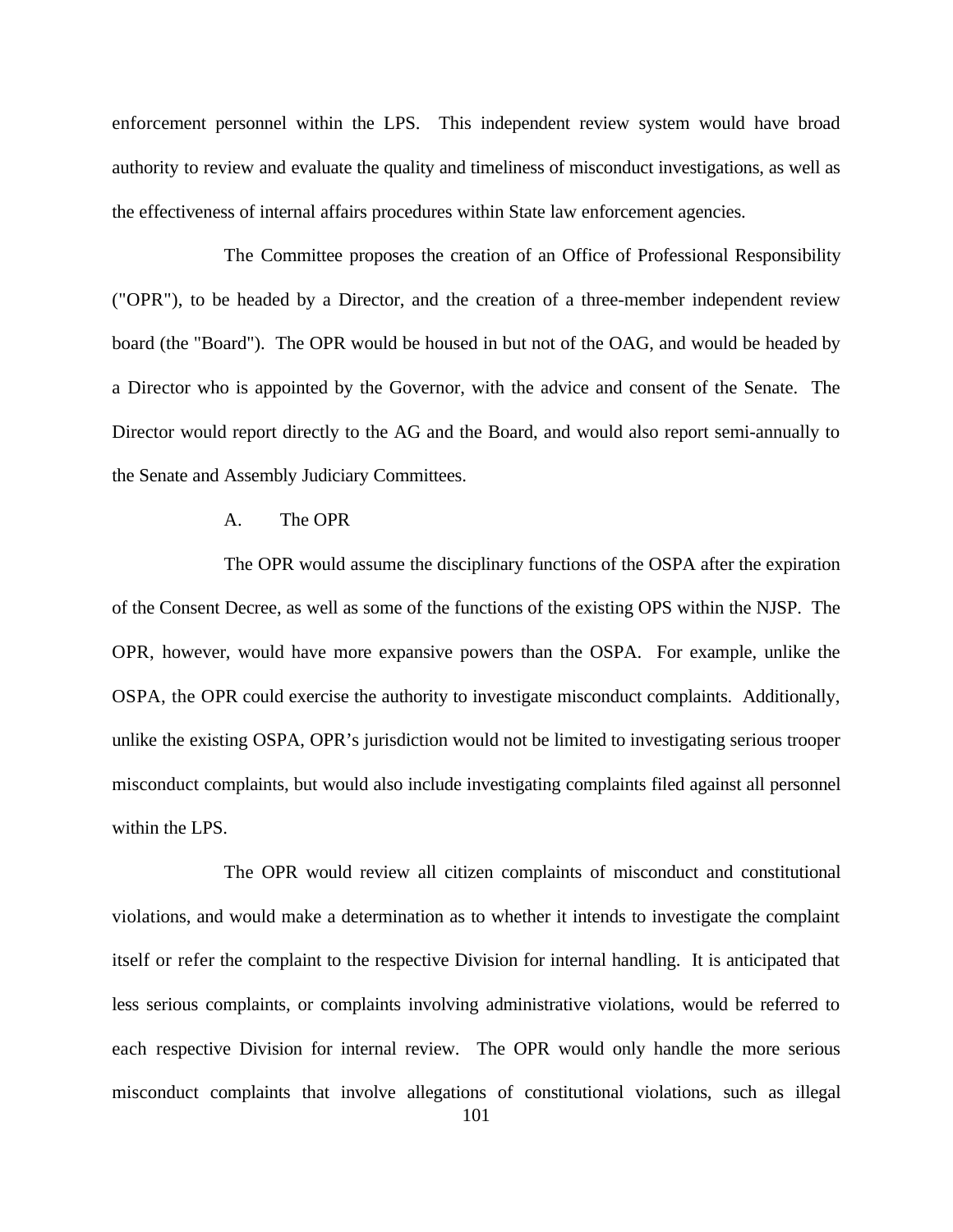searches, and statutory violations that rise to a serious level. The OPR would refer all criminal violations to the CJ.

The OPR would be allotted a staff of three to five investigators and other administrators. For complex cases that require the use of additional investigators, the OPR would have the ability to use investigators from the CJ and the NJSP to conduct investigations. However, a Division's investigators would not investigate their own. For example, a CJ investigator would not investigate a misconduct complaint leveled against a CJ employee. Likewise, an investigator from the NJSP would not investigate a state trooper. All personnel subject to a complaint limited to the OPR would be afforded a hearing before an Administrative Law Judge, in order to ensure that the individual receives adequate due process.

The Director of the OPR would be required to report his findings to the Legislature on a semi-annual basis. This report would be comprehensive and detail the OPR's activities.

### B. Role Of The Independent Review Board

The Board would oversee the OPR and consist of three members: a former judge, a former law enforcement officer, and a citizen with knowledge of and experience with civil rights issues. These members would be appointed by the Governor, with the advice and consent of the Senate, and would serve seven-year terms. The initial appointments would be for staggered terms of five years, three years and one year. The Board would have the authority to direct the reopening of any investigation as it deemed appropriate.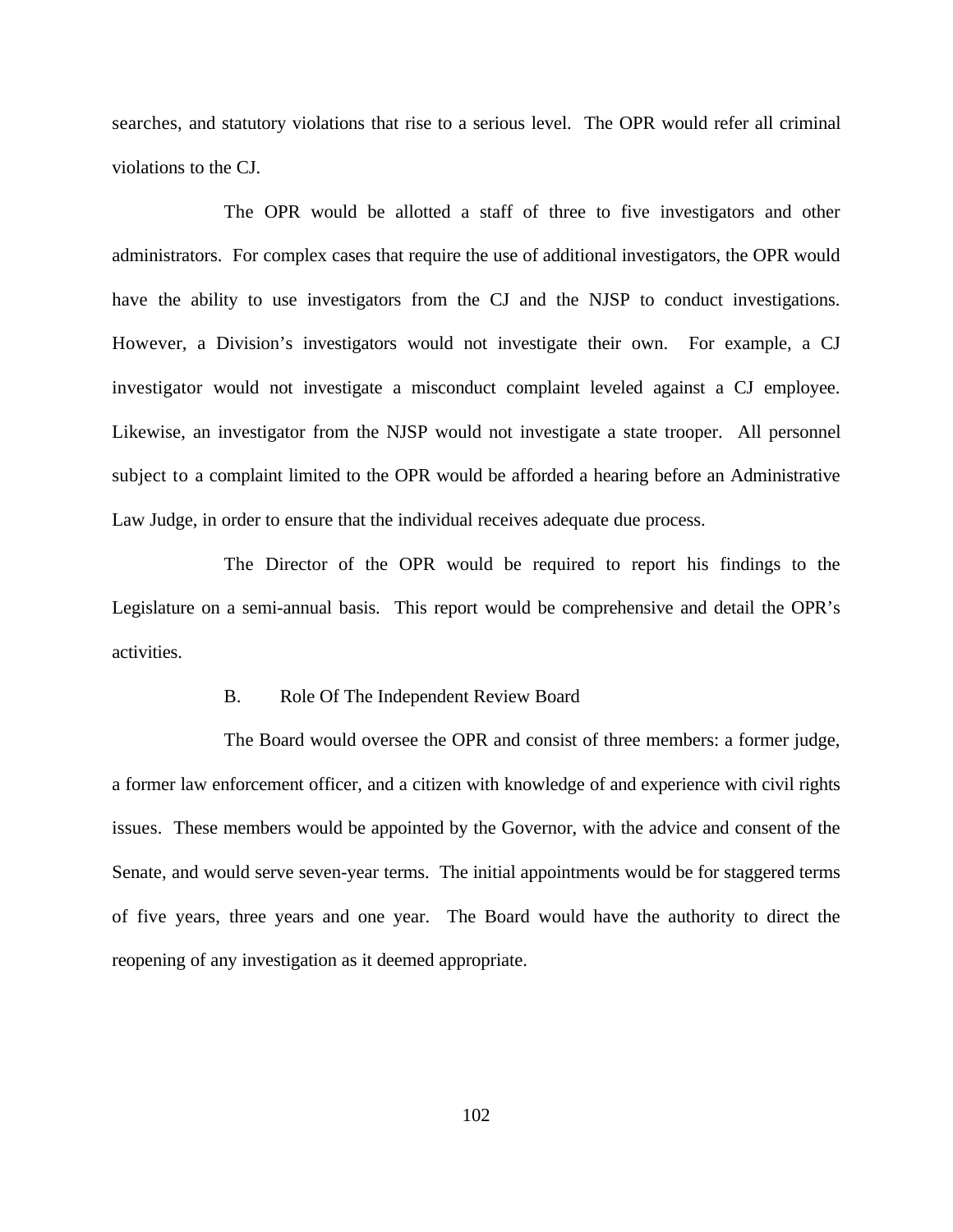# C. Role Of The Existing OPS

The OPS in the NJSP would retain most of its current responsibilities as set forth in the Consent Decree.<sup>22</sup> The only major change would be with respect to the role its investigators would play under this new system.

The OPS would continue to act as the "gatekeeper" for trooper misconduct complaints, and would maintain its investigatory arm, although the OPS would only investigate those complaints referred to it by the OPR. The OPR would be notified of each and every complaint filed.

 $\mu$ <sup>22</sup> The Committee notes that negotiations with the DOJ may be required to ensure the integrity of the Consent Decree in order to accommodate the implementation of the Committee's recommendations.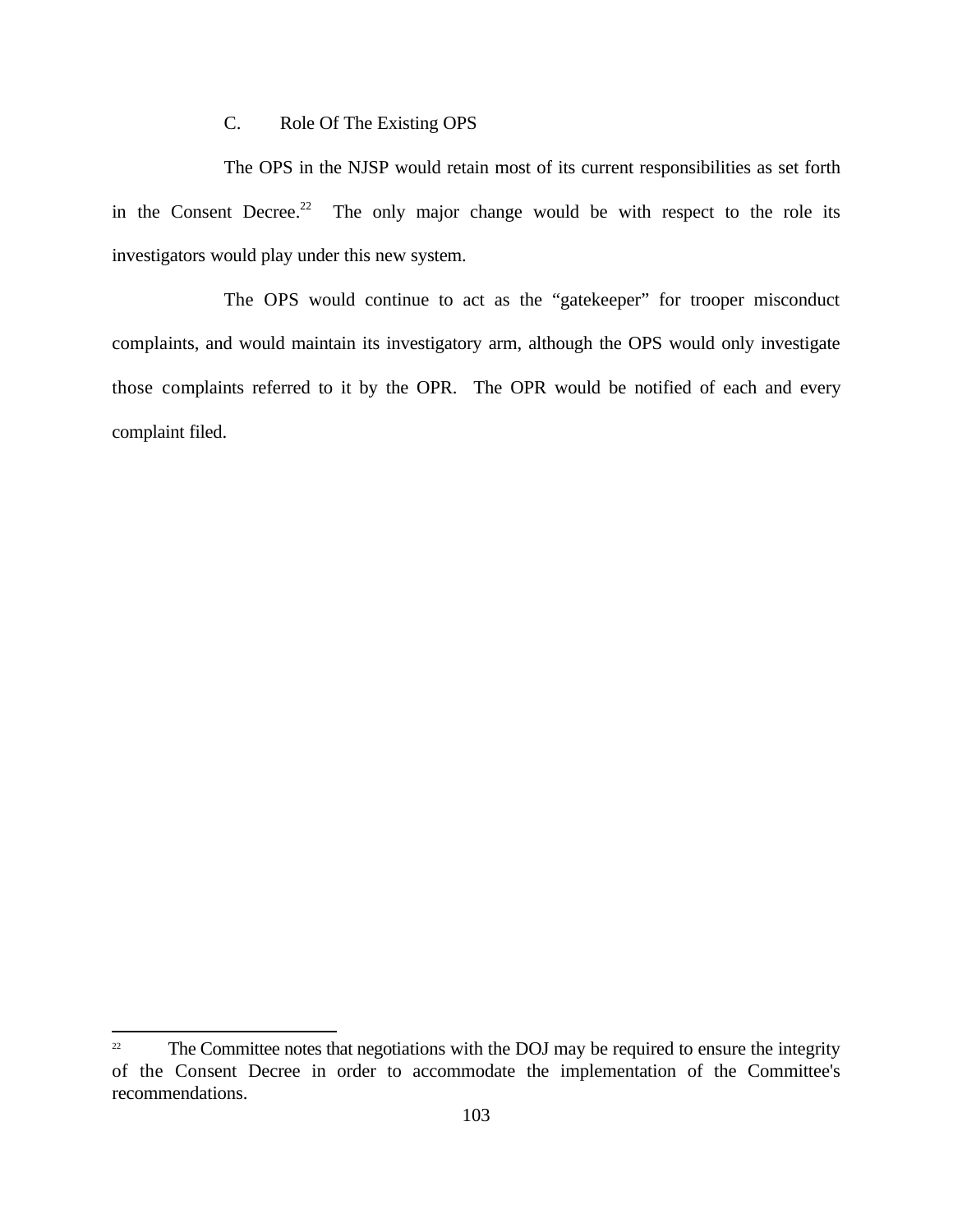#### **Suggested Reform No. 3: Establish Deprivation Of Civil Rights As A Criminal Offense**

The Committee recommends establishing a new third degree crime of official deprivation of civil rights that would provide remedies under State law that are similar to federal law.

A public servant could be charged with this crime if, while acting in an official capacity or purporting to act in an official capacity, he acts with the purpose to intimidate or discriminate against an individual or group of individuals on the basis of race, religious principles, age, national origin, ancestry, marital status, affectional or sexual orientation, familial status, handicap, or sex. Such actions would be a crime if the public servant knowingly and willfully engages in conduct that: (1) subjects another to unlawful arrest, detention, search, seizure; or (2) denies or impedes another of any rights, privileges, or immunities secured or protected by the New Jersey Constitution, the U.S. Constitution, or the laws of the State of New Jersey.

Proof that a public servant made a false statement, prepared a false report, or failed to prepare a required report concerning the incident, would give rise to an inference that the public servant knew his conduct was unlawful. An act would be considered unlawful if it violated the New Jersey Constitution or the U.S. Constitution, or if it constituted a criminal offense under New Jersey law.

If the knowing and willful discriminatory action results in bodily injury it would constitute a second degree crime, and if the individual commits or attempts to commit murder, manslaughter, kidnapping or aggravated sexual assault in the course of the incident, it would constitute a crime of the first degree.

This reform would also create a new crime for a "pattern of official misconduct." A person commits the crime of a pattern of official misconduct if he commits two or more acts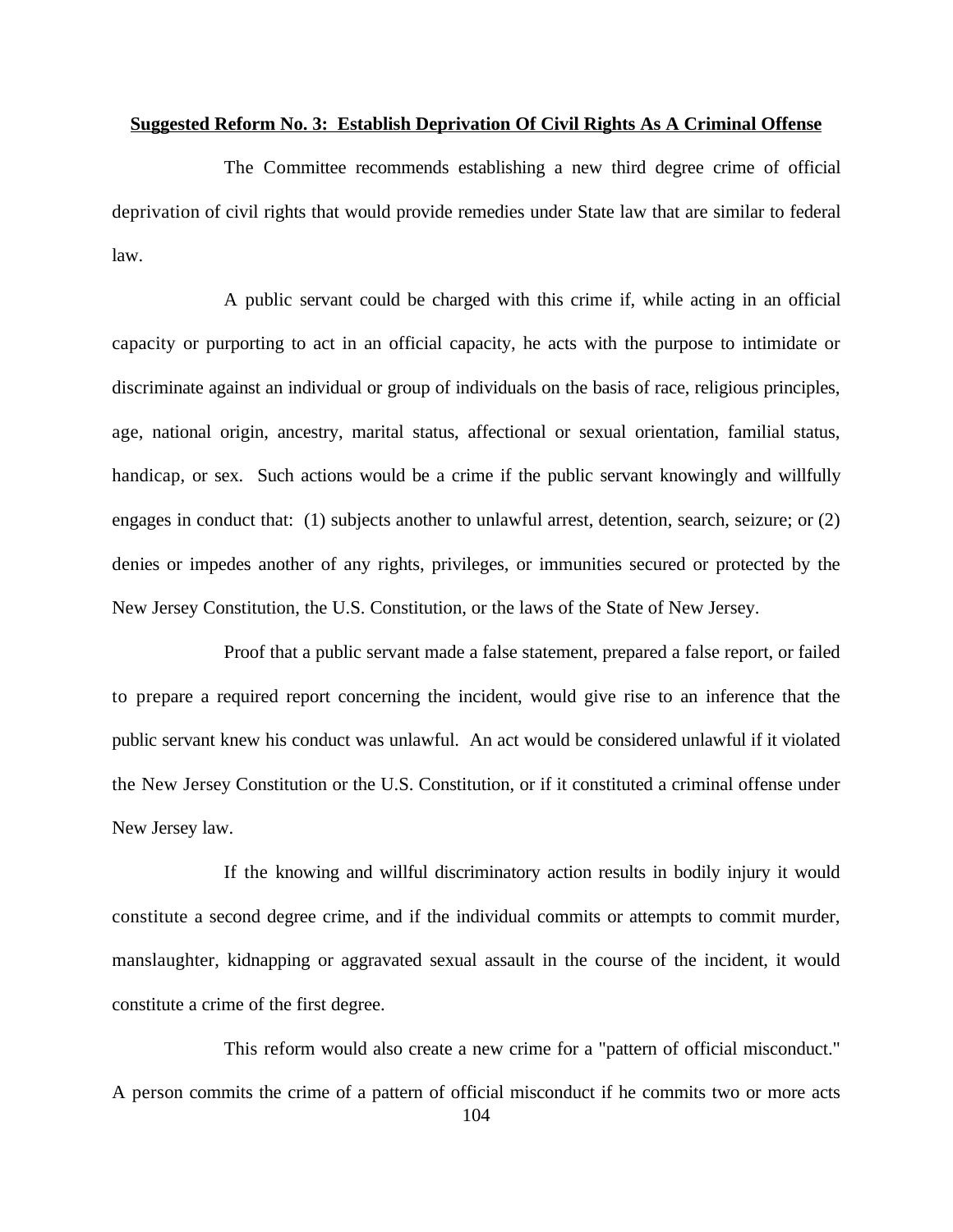that either violate the provisions of N.J.S.A. 2C:30-2 (Official Misconduct statute) or the provisions of this statute (Deprivation of Civil Rights). It would not be a defense that the violations were not part of a common plan or scheme, or did not have similar methods of commission.

The "pattern of official misconduct" crime would be a second degree crime if one of the underlying acts is a second degree crime; otherwise, it would be a third degree crime, provided, however, that the presumption of a non-custodial sentence for first time offenders pursuant to N.J.S.A. 2C:44-1 would not apply. In all cases, the offense could not be merged with another underlying offense, and would be subjected to a separate sentence.

This reform essentially incorporates the substance of S. 856 (Turner/Bryant) and S. 862 (Bryant/Turner). In addition to the provisions of those bills, however, this reform would also provide the creation of an inference in certain circumstances that the public servant knew his conduct was unlawful, and would create a separate crime for a pattern of official misconduct.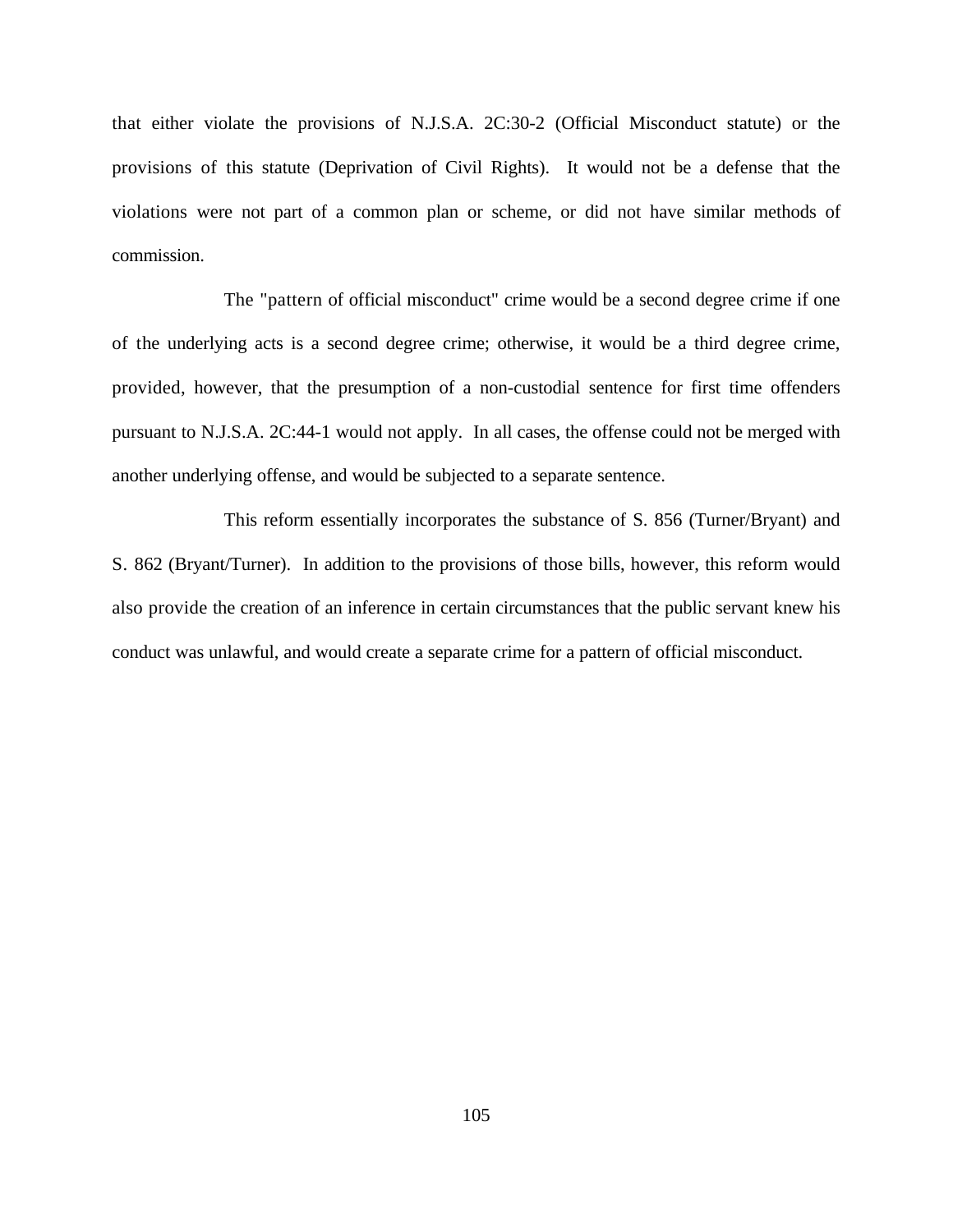### **Suggested Reform No. 4: Generation Of A Report For Every Stop**

Until CAD RMS and MAPPS are fully operative, the Committee recommends that in addition to calling in all stops, the NJSP require the generation of a report for all stops, regardless of what occurs after the stop. Currently, a stop report is generated only when a trooper requests either the driver or a passenger to exit the vehicle. A stop report is not generated if only a summons or warning is issued to the driver and there is no other post-stop activity. Adoption of this recommendation will create a written report that is computer searchable once CAD RMS is fully operative.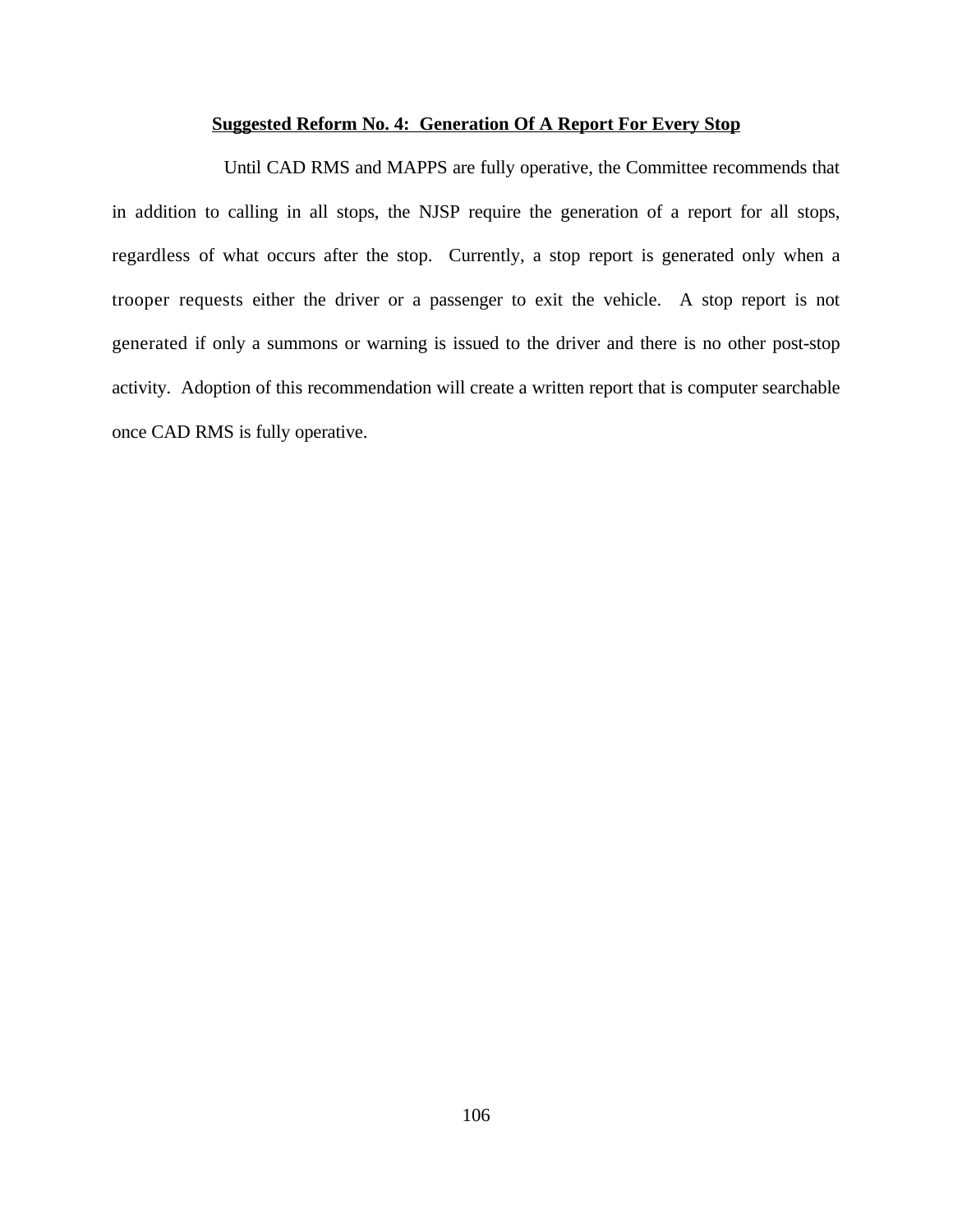# **Additional Suggested Reforms**

Numerous proposed bills are currently pending in the Legislature, almost all of which were proposed by members of the Caucus, concerning various aspects of racial profiling. Much of the proposed legislation contains provisions similar to mandates in the Consent Decree. The below chart sets forth coverage by the Consent Decree of proposed legislation currently pending before the Legislature.

*Table No. 4: Coverage By The Consent Decree Of ProposedLegislation To Address Discriminatory Practices Within The NJSP*

| <b>Bill</b><br><b>Number</b> | <b>Sponsor</b>                | <b>Synopsis</b>                                                                                       | <b>In Consent</b><br><b>Decree</b> | <b>Consent Decree</b><br><b>Notes</b>                                            |
|------------------------------|-------------------------------|-------------------------------------------------------------------------------------------------------|------------------------------------|----------------------------------------------------------------------------------|
| S328                         | Rice/James                    | Requires NJSP troopers to                                                                             | $\overline{\text{No}}$             |                                                                                  |
|                              | co: Bryant                    | identify themselves, provide                                                                          |                                    |                                                                                  |
| A939                         | Pou/Steele                    | certain information.                                                                                  |                                    |                                                                                  |
| S329                         | Rice/Turner/<br>WatsonColeman | <b>Broadens affirmative action</b><br>co: Bryant/James program in the NJSP.                           | $\overline{\text{No}}$             | Addressed in<br>part through the<br><b>NAACP</b>                                 |
| A940                         |                               |                                                                                                       |                                    | <b>Consent Decree</b>                                                            |
| S650                         |                               | Gormley/ Martin Requires NJSP to file annual<br>report concerning public<br>complaints of misconduct. | $\P$ 49                            | Compiled by<br>MAPPS.                                                            |
| S851<br>A931                 | James/Turner<br>Steele/Pou    | Requires NJSP to maintain certain ¶¶ 4056<br>records for 10 years.                                    |                                    | MAPPS data to<br>be maintained<br>indefinitely (not<br>including<br>videotapes). |
| S852                         | James/Bryant                  | <b>Establishes "Public</b>                                                                            | $\P\P$ 62, 63, 65,                 | Hotline and                                                                      |
| A947                         | <b>Stanley</b>                | ConfidencePolice Integrity"<br>hotline.                                                               | 68, 69, 7387                       | program similar<br>to bill.                                                      |
| S853                         | James/Bryant                  | Creates offense of tampering with No                                                                  |                                    |                                                                                  |
| A943                         | <b>Stanley</b>                | electronic device in police patrol<br>car.                                                            |                                    |                                                                                  |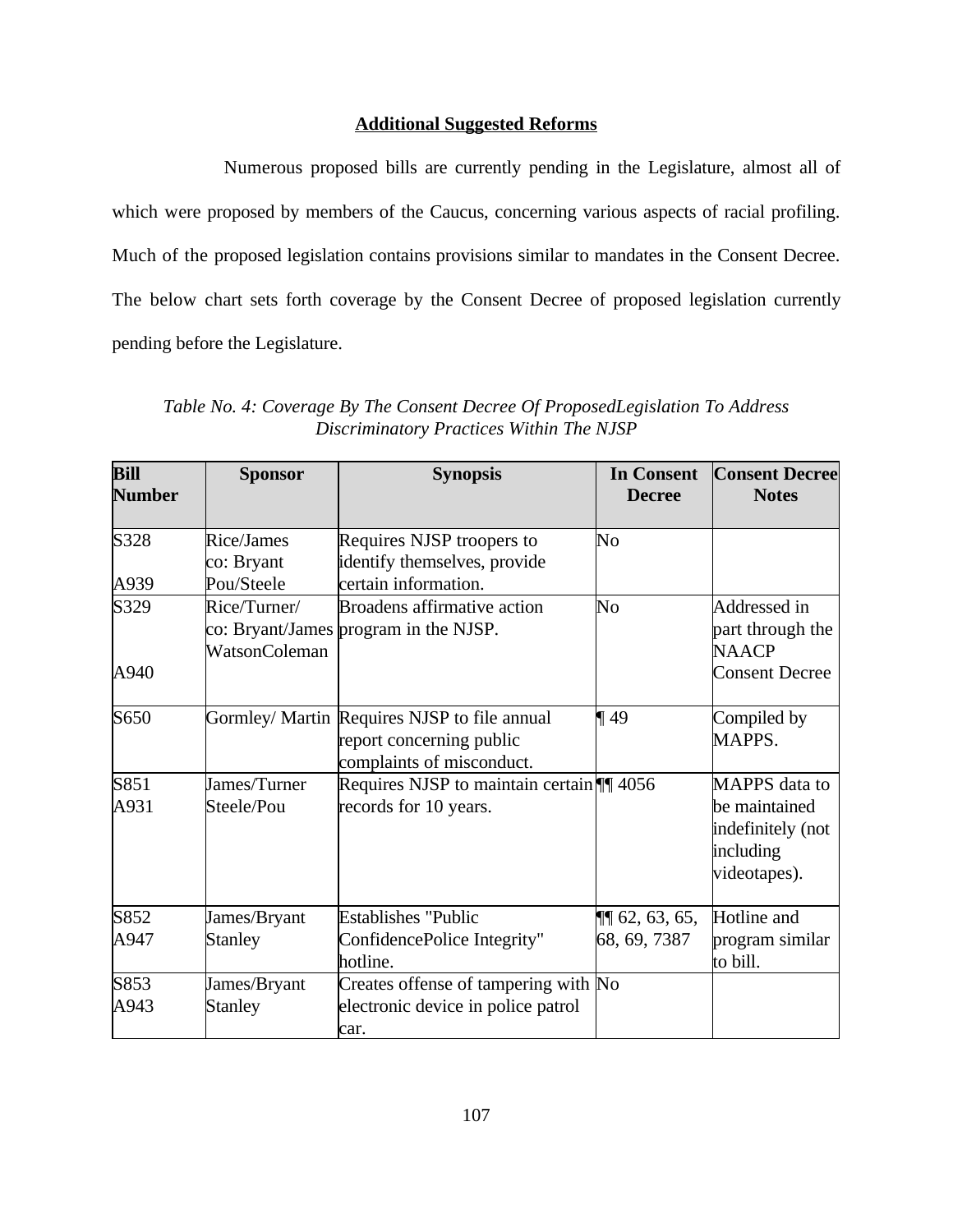| Bill<br><b>Number</b> | <b>Sponsor</b>                    | <b>Synopsis</b>                                                         | <b>In Consent</b><br><b>Decree</b> | <b>Consent Decree</b><br><b>Notes</b>               |
|-----------------------|-----------------------------------|-------------------------------------------------------------------------|------------------------------------|-----------------------------------------------------|
|                       |                                   |                                                                         |                                    |                                                     |
| S854<br>A932          | James/Bryant                      | Requires NJSP applicants to                                             | No                                 |                                                     |
|                       | Jones                             | undergo psychiatric testing for<br>racial bias.                         |                                    |                                                     |
| S855                  | James/Bryant                      | Prohibits 4year college                                                 | No                                 | Currently                                           |
| A932                  | Charles                           | requirement for appointment to<br>NJSP.                                 |                                    | covered by<br><b>NAACP</b><br><b>Consent Decree</b> |
| S856                  | Turner/Bryant<br>co: James        | Creates offense of racial profiling. No                                 |                                    |                                                     |
| A942                  | Jones                             |                                                                         |                                    |                                                     |
| S857                  | Turner/Bryant                     | Requires NJSP to file reports on                                        | $\P$ 2933                          |                                                     |
| A941                  | co: James<br>Gill/Garcia          | motor vehicle stops.                                                    |                                    |                                                     |
| S858                  | Turner/Bryant<br>co: James        | Establishes civilian review board<br>for NJSP misconduct.               | No, but see ¶<br>110113            | <b>OSPA</b> given<br>similar duties.                |
| A937                  | Jones/Payne                       |                                                                         |                                    |                                                     |
| S859                  | Turner/Bryant<br>co: James        | Requires quarterly studies of<br>NJSP motor vehicle stops.              | $\P\P$ 48, 114                     | Requires<br>semiannual                              |
| A933                  | Payne                             |                                                                         |                                    | reports.                                            |
| S860                  | <b>Bryant/James</b>               | Requires NJSP superintendent to                                         | No                                 |                                                     |
| A945                  | <b>Stanley</b>                    | list and post certain employment<br>titles.                             |                                    |                                                     |
| S861                  | <b>Bryant/James</b>               | Creates independent prosecutor to No, but see ¶                         |                                    | OPS given                                           |
| A938                  | Jones/Payne                       | investigate NJSP.                                                       | 7072                               | similar duties.                                     |
| S862                  | Bryant/Turner<br>co: James        | Criminalizes deprivation of civil<br>rights.                            | No                                 |                                                     |
| A936                  | Caraballo                         |                                                                         |                                    |                                                     |
| S863                  | Bryant/Turner<br>co: James        | Requires NJSP to establish<br>trooper performance database and          | $\P\P$ 4056                        | Covered by<br>MAPPS.                                |
| A934                  | Gill                              | early warning system                                                    |                                    |                                                     |
| S864                  | <b>Bryant/Turner</b>              | Requires annual performance                                             | No                                 |                                                     |
| A944                  | Tucker                            | evaluations of NJSP.                                                    |                                    |                                                     |
| S865                  | <b>Bryant/Turner</b><br>co: James | Makes NJSP employees subject to No<br>termination for unlawful conduct. |                                    |                                                     |
| A935                  | <b>CruzPerez</b>                  |                                                                         |                                    |                                                     |
| SCR42<br>ACR54        | Turner/Bryant<br>Charles/Jones    | Creates joint legislative committee No<br>for NJSP Oversight.           |                                    |                                                     |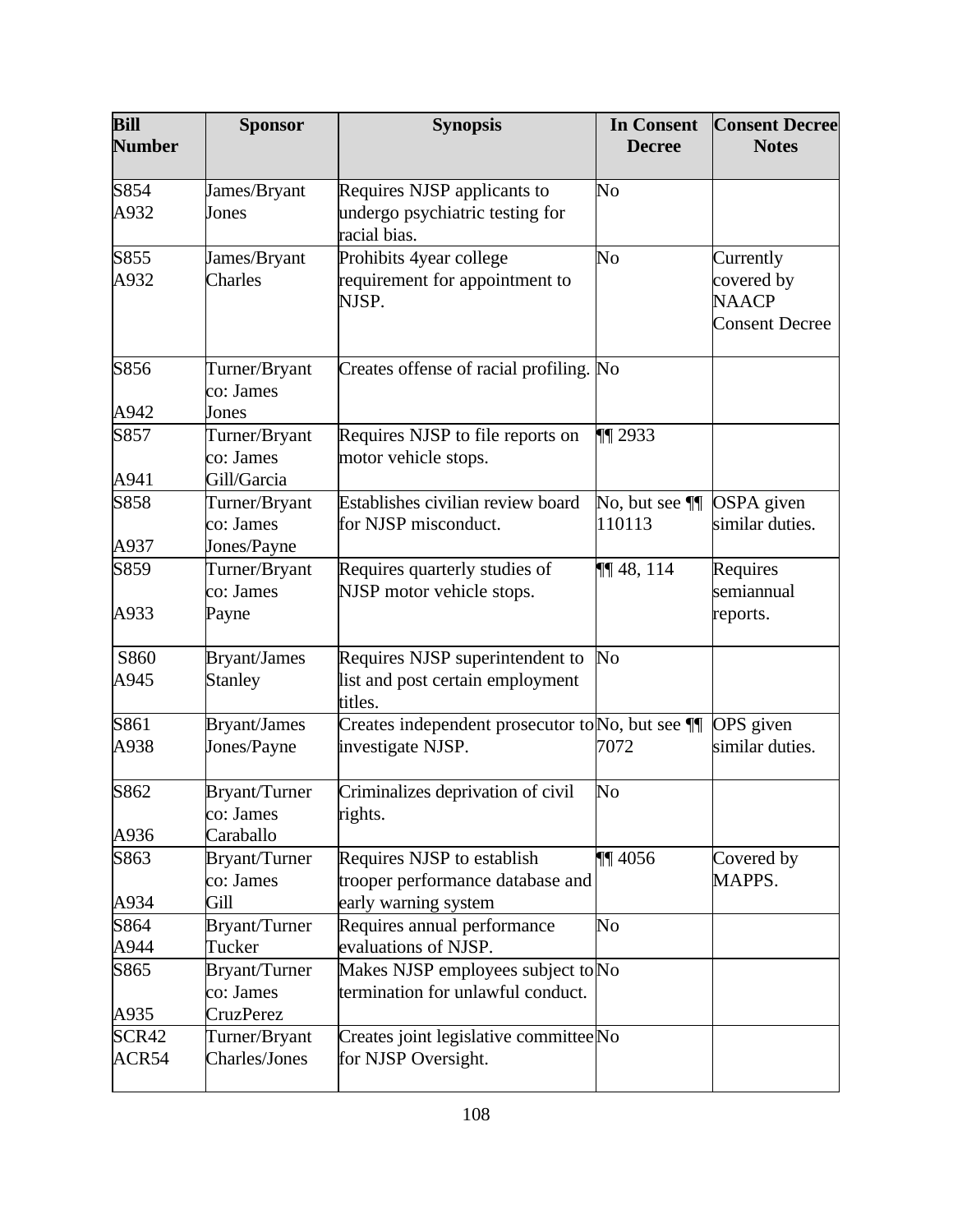The above chart demonstrates that a good deal of the proposed legislation is mooted by the mandates in the Consent Decree. However, the Committee is concerned that those mandates will expire upon dissolution of the Consent Decree. In addition, certain of the proposed bills would be mooted by some of the Committee's other recommendations. For example, the creation of the OPR and related reforms incorporate the principles and substance of S-858, A-937, S-859, A-933, S-861, and SJR-42. Therefore, as discussed below, the Committee recommends the passage of certain legislation that will assist the State in its efforts to eliminate racial profiling.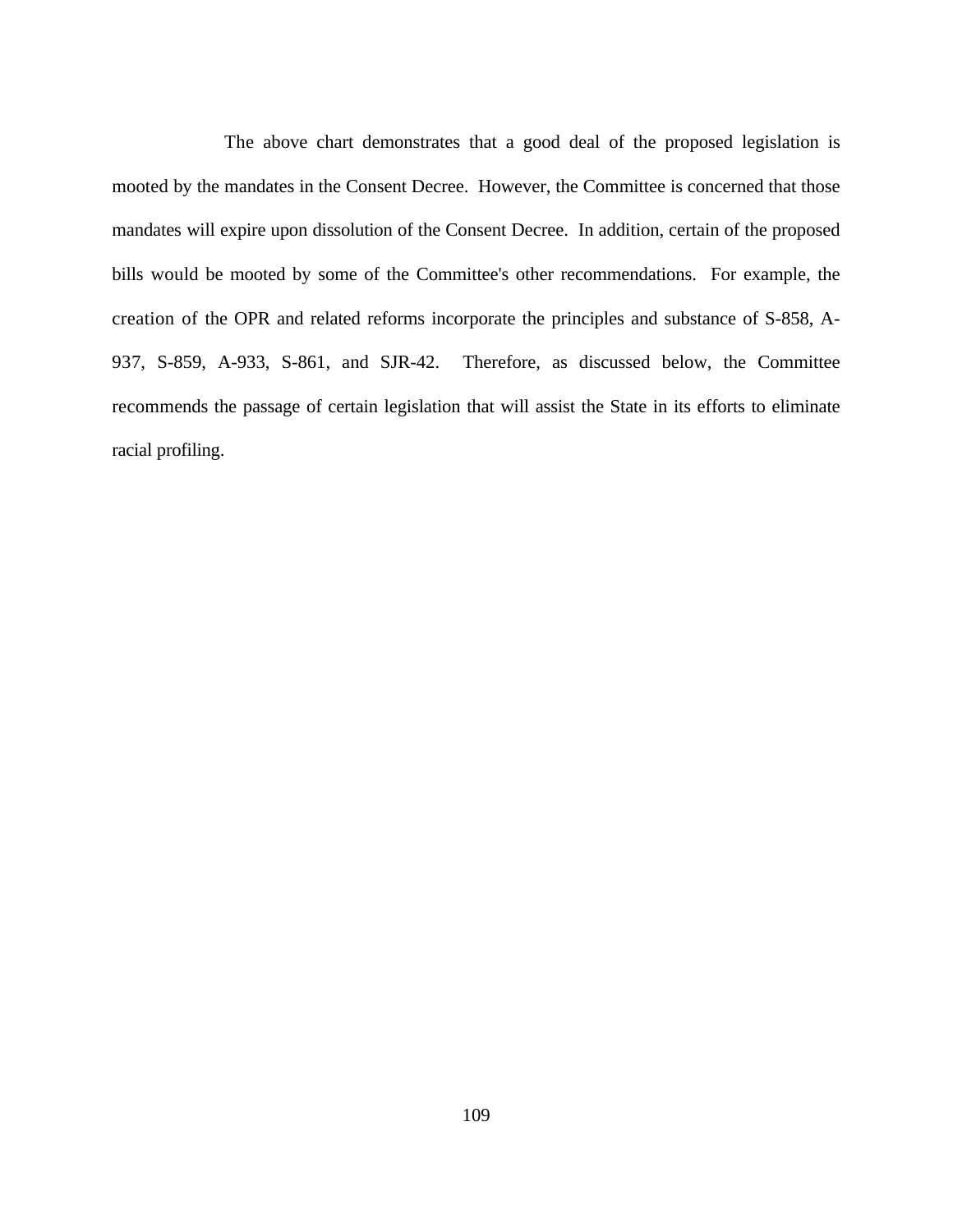#### **1. NJSP Annual Reports Regarding Trooper Misconduct Complaints**

The Committee recommends final adoption of a reform that would direct the Superintendent of the NJSP to compile and submit to the Governor and the Legislature an annual report regarding complaints made by members of the public alleging misconduct by NJSP officers. Paragraph 43 of the Consent Decree requires the NJSP to comply with many of the requirements contained in this reform. This reform would make those terms of the Consent Decree permanent by codifying them into statutory law. This reform passed the Senate (38-0) on December 14, 2000, but has not been considered by the Assembly.

#### **2. Maintenance Of Certain NJSP Records For At Least 10 Years**

The Committee recommends requiring the NJSP to maintain for a minimum of 10 years after their creation all logs concerning activity of patrol units, all tape recordings of radio communications between dispatchers and patrol units, and all videotapes recorded by cameras mounted in patrol vehicles. This reform would expand current NJSP procedures, which requires that all videotapes recorded by patrol cameras must be held intact for not less than 28 months. It would not impact the maintenance of all tape recordings of communications between dispatchers and patrol units that presently are maintained indefinitely. This reform incorporates the substance of S-851 (James/Turner).

# **3. Establish A "Public Confidence Police Integrity" Telephone Hotline**

The Committee recommends establishing the "Public Confidence-Police Integrity" telephone hotline to receive and respond to calls concerning allegations or complaints of police misconduct from the public and from police officers who, for reasons of confidentiality or anonymity, are unable to report such allegations of complaints openly or in person to the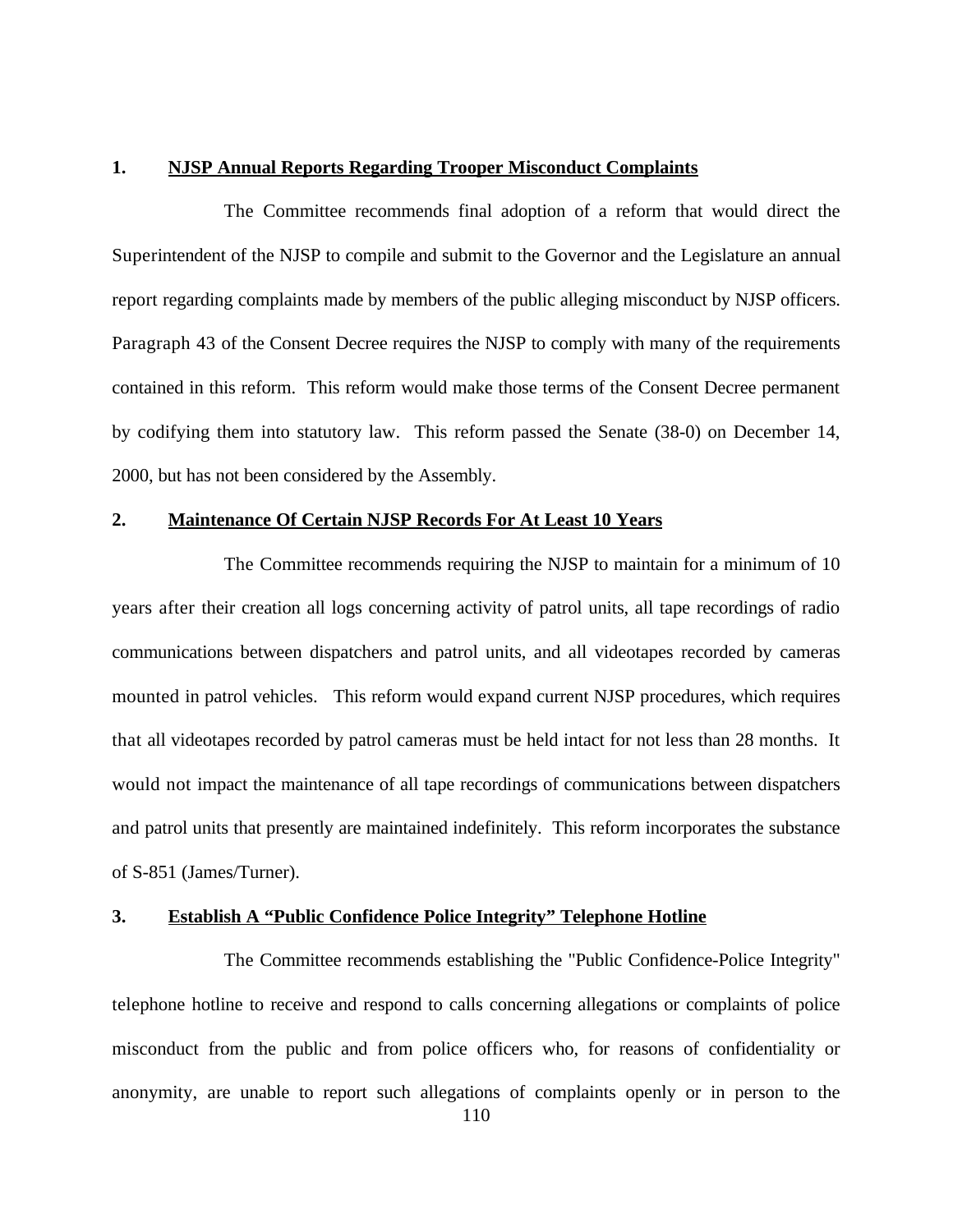appropriate law enforcement officials or agencies. The hotline would be operated by the OPS and would require the OPS to notify the newly created OPR of the filing of all misconduct complaints.

The Consent Decree already requires the OPS to operate a hotline to receive misconduct complaints. This reform would make that term of the Consent Decree permanent by codifying it into statutory law. This reform also incorporates the substance of S-852 (James/Bryant).

#### **4. Creation Of An Offense Of Tampering With Electronic Devices In Patrol Cars**

The Committee recommends making it a crime of the fourth degree for a law enforcement officer to alter, destroy, conceal, remove or disable a camera or other monitoring device installed in a patrol vehicle, including any videotape or film used in such a device. This reform passed the Senate (40-0) on December 18, 2000, but has not been considered by the Assembly. This reform incorporates the principles and substance of S-853 (James/Bryant).

### **5. Psychological Testing For Racial Bias Of NJSP Applicants**

The Committee recommends requiring the Superintendent of the NJSP to require applicants for NJSP membership to complete a psychological evaluation designed to reveal racial bias or insensitivity. The reform would require that the evaluation be developed and administered by an individual or entity independent of the NJSP.

The current selection process consists of a written examination, physical fitness test, background investigation and an oral interview. Applicants chosen for conditional employment are then required to undergo a medical and psychological examination and are subject to four psychological tests of mental fitness. This reform incorporates the principles and substance of S-854 (James/Bryant).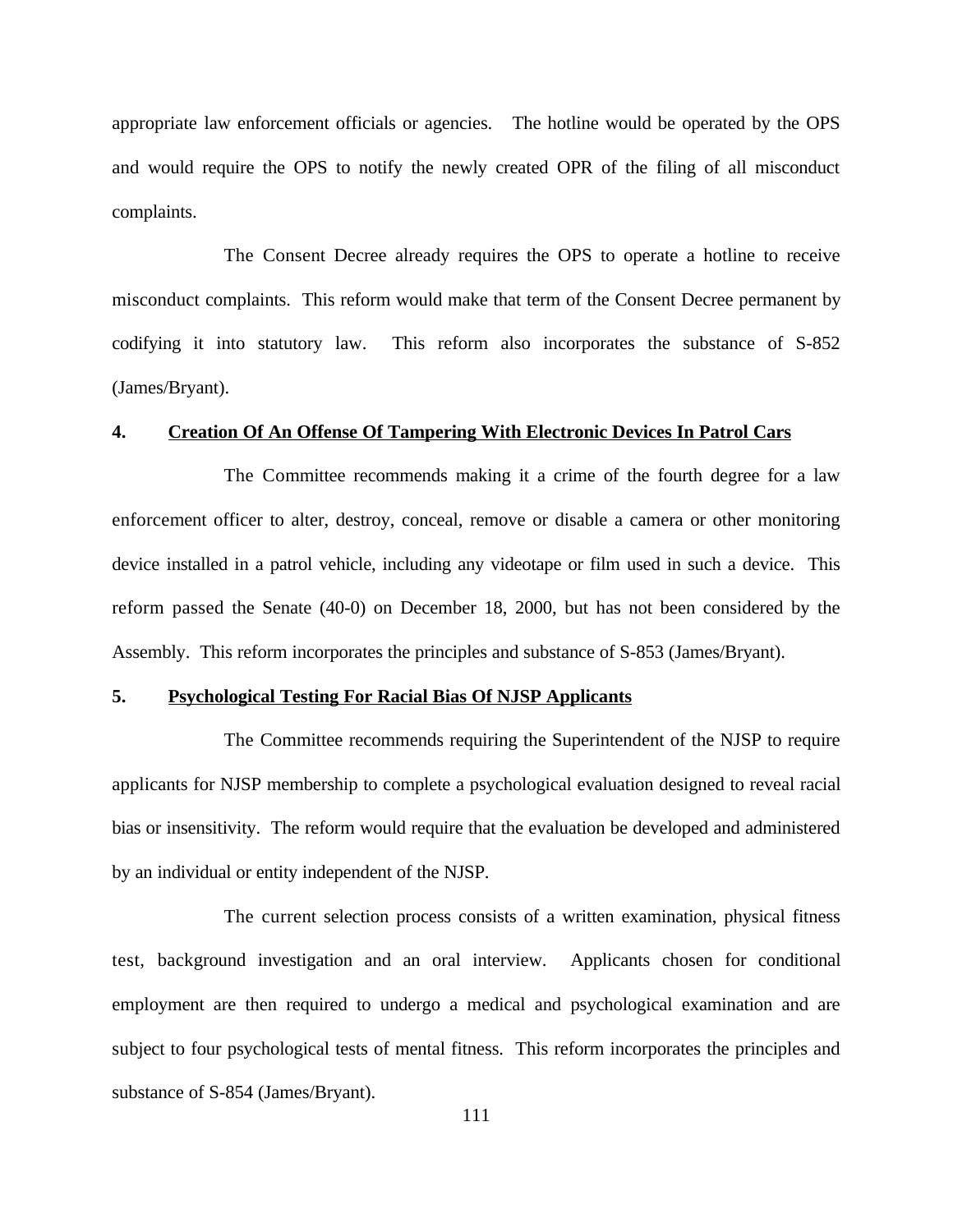### **6. Motor Vehicle Stop Reports**

The Committee recommends requiring the NJSP to prepare and file reports on every motor vehicle stop they initiate, and to publicly report those aggregate statistics semiannually. The reform would require the reports to contain detailed information about the stop, including among others, the grounds for the stop, the characteristics of the individuals stopped (utilizing at least the following categories: sex, race or ethnicity, and age), whether a search was undertaken and if so, the grounds for the search and the results of the search; and whether, as a result of the stop, a warning or summons was given. If anyone was taken into custody or arrested, the report must include the grounds for those actions. This reform would include any and all data collecting requirements set forth in the Consent Decree.

The Consent Decree already requires the NJSP to capture and report stop data. This reform would make those terms of the Consent Decree permanent by codifying them into statutory law and would broaden them to include more information. This reform incorporates the substance of S-857 (Turner/Bryant).

### **7. Establish Trooper Performance Databases And Early Warning System**

The Committee recommends requiring the NJSP to establish a database of information on the performance of individual officers and troopers. The database would include information on motor vehicle stops, pursuits, searches, arrests, the use of force, citizen complaints, disciplinary actions and witnesses. The information would be used to develop a computerized "early warning system" to determine whether a pattern of unacceptable performance or behavior exists for individual officers and troopers. The reform also would require NJSP supervisors, at least quarterly, to conduct reviews and analyses of computerized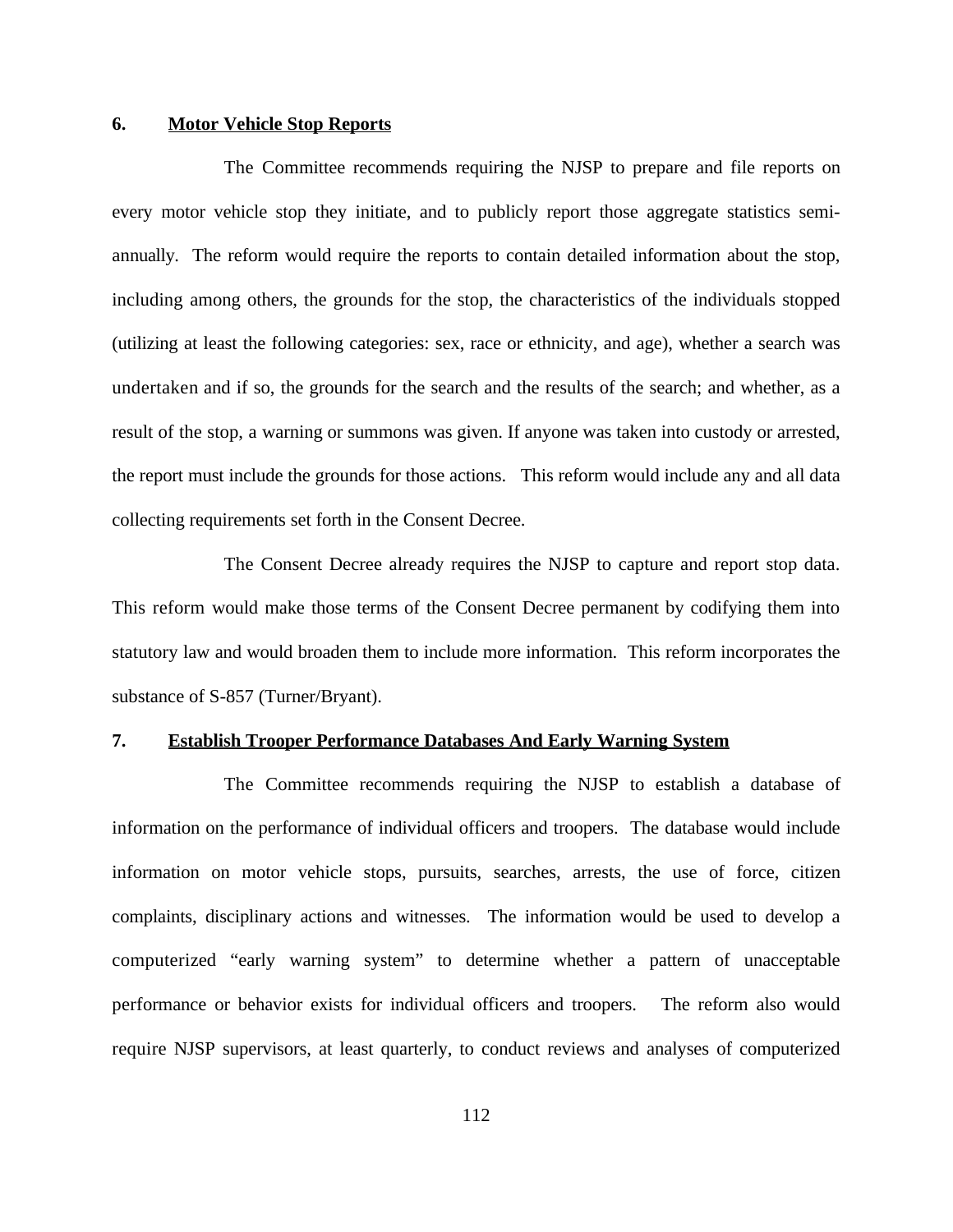data and other information, including data on traffic stops and post-stop actions by race and ethnicity.

This reform duplicates some of the provisions of the Consent Decree that establishes MAPPS. This reform would make those terms of the Consent Decree permanent by codifying them into statutory law. This reform incorporates the substance of S-863 (Bryant/Turner).

# **8. Annual Performance Evaluations Of Members Of The NJSP**

The Committee recommends that the Superintendent of the NJSP or his designee annually evaluate each NJSP member's performance. Pursuant to ¶47 of the Consent Decree, the NJSP is required to develop a protocol specifying the manner in which supervisory and management reviews of individual state troopers are to be conducted and the frequency of such reviews. This reform would make that Consent Decree requirement permanent by codifying it into law. This reform incorporates the substance of S-864 (Bryant/Turner).

### **9. Speedy Trial Act**

The Committee is concerned by the length of time that has passed since the indictment of Troopers Hogan and Kenna. The Turnpike Shooting occurred on April 23, 1998, the Falsification Indictment was released on April 19, 1999, and the Shooting Indictment was released on September 7, 1999. Three years have passed since the Turnpike Shooting and two years have passed since the release of the first indictment, the Falsification Indictment.

The ability of the State to convene grand juries began in 1970, however, no procedure was put in place to provide for the speedy resolution of criminal matters. The Committee recommends that the Legislature pass a Speedy Trial Act requiring that criminal cases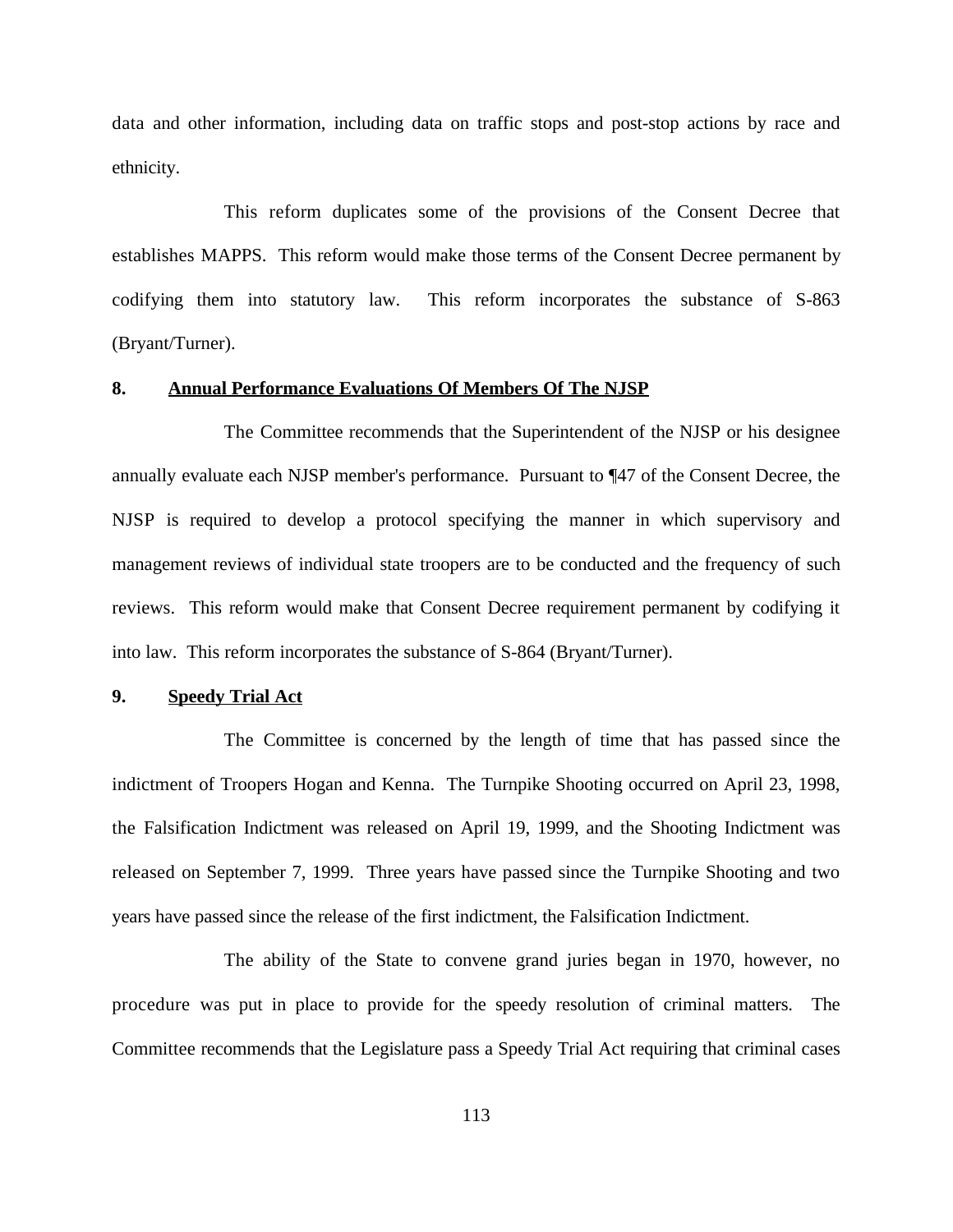indicted by State grand juries be tried within 6 months of the indictment, unless good cause is shown. This Act will help promote swift justice.

#### **10. Justification Defense Jury Instruction**

The Committee recommends the adoption of a justification defense jury instruction for police officers that use deadly force to effect an arrest or prevent an escape. Such an instruction is used effectively in New York. The New York instruction provides a good example of a reasonable and fair instruction and a similar instruction should be read to grand and petit juries in New Jersey when appropriate. The Honorable Andrew J. Smithson, J.S.C., highlighted the need for such an instruction in his October 31, 2000 decision in State v. Hogan and Kenna, at 23–29.

# **11. Funding For The OPR And OSPA**

Funding is needed to create the OPR. A Director, investigators, and support staff are needed, as well as facilities. Funding is also needed to provide additional support to the OSPA. The OSPA's inability to close investigations into complaints against the NJSP suggests that additional manpower is needed.

#### **12. Funding For Enhanced Training**

Central to the elimination of racial profiling is the training of new recruits and inservice training of members. Members of the Committee and counsel toured the NJSP's training facilities, the Academy. During the tour it became readily apparent that the current training facilities are not conducive to classroom training. Indeed, the Academy cannot conduct classroom training for groups larger than 50, which is necessary for training of the recruits and inservice training.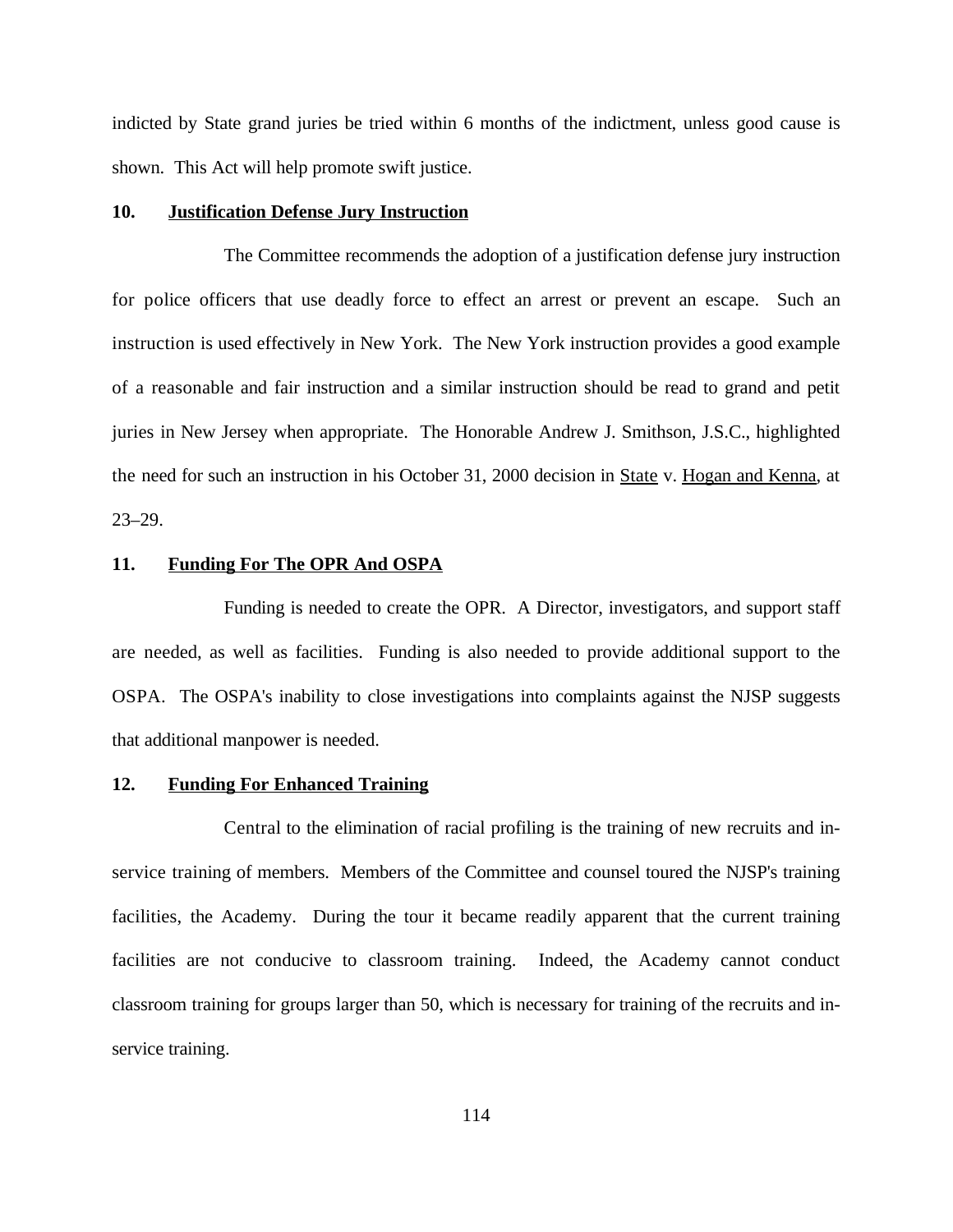The State has committed itself to develop and provide an enormous amount of training to NJSP troopers and supervisors. Most of the elements to support this training effort, including policies, procedures, curricula, technology and staffing, have been developed. At this point, however, the NJSP appears to be lacking in its capacity to provide an educational setting in which to conduct this large and complex training program. The Academy is simply not adequate to support this effort.

Capt. Leonardis, the Commandant of the Academy, provided much insight into the operation of the Academy and its limitations. The training function at the Academy currently utilizes facilities shared with other agencies including the CJ, the Juvenile Justice Commission, the Department of Corrections, the Port Authority of NY/NJ, and the National Guard. Classroom, physical training, firearms, vehicle driving range, and dining facilities are at maximum usage and agency training needs often conflict. The NJSP training program has been significantly overhauled and has evolved into a progressive adult based learning system that emphasizes leadership and simulated problem solving paradigms. The Academy is severely lacking in classrooms and those that are available lack the enhanced technology necessary to meet current professional training needs. In addition, firearms, physical training, and vehicle driving facilities are either limited or not available at the Academy, and must be undertaken outside of this facility, which can be inefficient and cost prohibitive.

In recognizing this need, the Committee proposes expanding and updating the Academy. In order to develop a sound expansion plan for the Academy, the NJSP reviewed the Bergen County Police Academy because it exemplifies a modern state-of-the-art police academy with classrooms enhanced for advanced electronics and interactive distance learning communications in a fully functional and flexible building design.